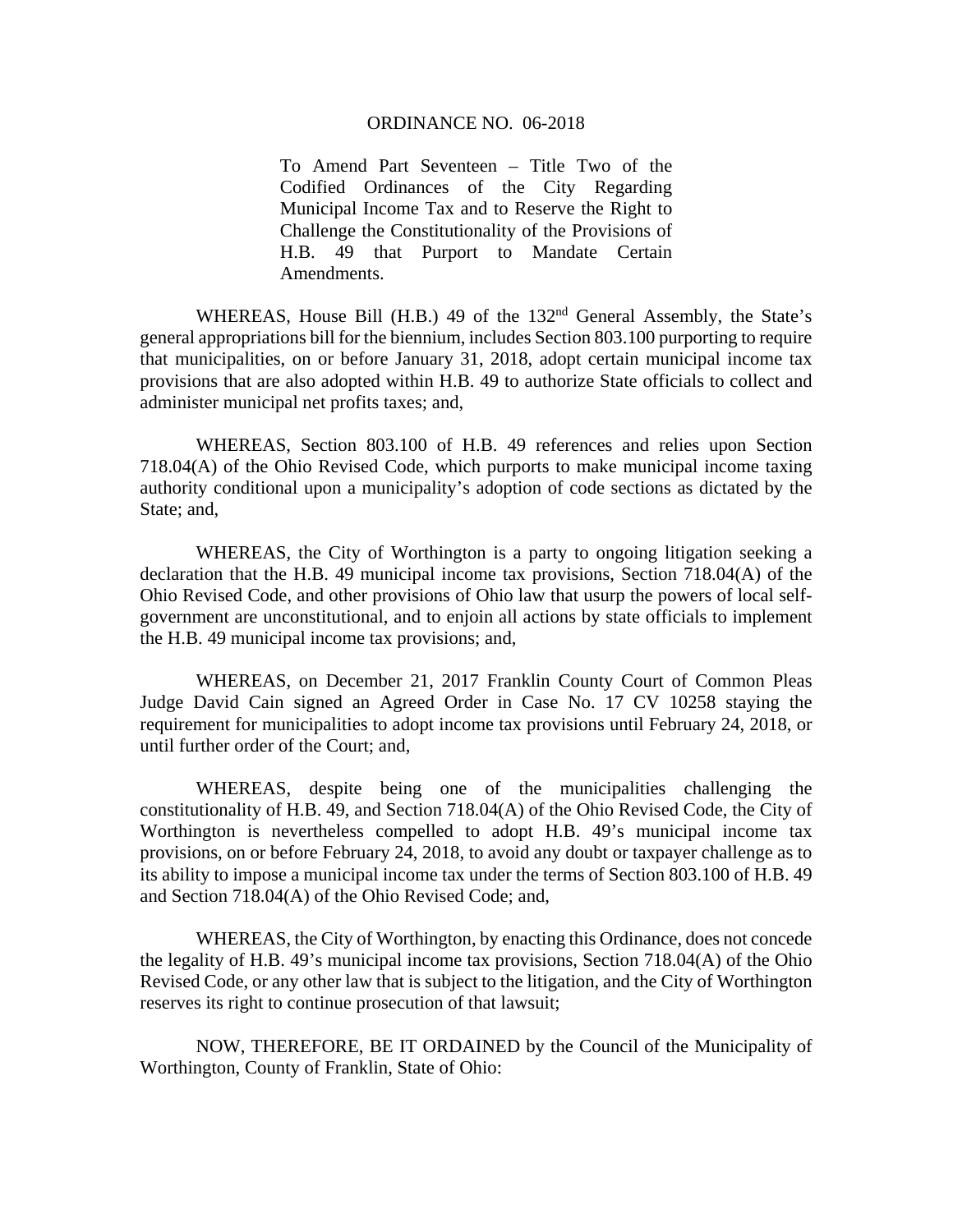#### ORDINANCE NO. 06-2018

SECTION 1. That existing Chapters 1701 through 1726 of Part Seventeen – Title Two of the Codified Ordinances are hereby amended to read as set forth in Exhibit "A" attached hereto and incorporated herein, to take effect and be in force from and after January 1, 2018 for tax years beginning on or after January 1, 2018.

SECTION 2. That Part Seventeen – Title Two of the Codified Ordinances be and is hereby amended by adding new Chapter 1727 to read as set forth in Exhibit "B" attached hereto and incorporated herein, to take effect and be in force from and after January 1, 2018 for tax years beginning on or after January 1, 2018.

SECTION 3. That the Council hereby expressly finds and determines that it does not concede the legality of H.B. 49's municipal income tax provisions; Section 803.100 of H.B. 49; Section 718.04(A) of the Ohio Revised Code; or any other law that is the subject of the action pending in Case Number 2017 CV 10258 in the Franklin County Court of Common Pleas, and that the City of Worthington reserves its rights to continue its participation in and prosecution of said litigation, and any other litigation challenging the State's authority to dictate municipal tax collection and administration, and that adoption of this Ordinance shall not prejudice the claims of the City of Worthington therein.

SECTION 4. That if any provision of the H.B 49 municipal income tax provisions is found unconstitutional, or is stayed or enjoined, that the provisions adopted in Section 2 of this Ordinance shall likewise be stayed.

SECTION 5. That the Council hereby finds that this Ordinance was deliberated upon and passed in open meetings in compliance with Section 121.22 of the Ohio Revised Code and the Charter of the City of Worthington, Ohio.

 SECTION 6. That notice of passage of this Ordinance shall be posted in the Municipal Administration Building, the Worthington Library, the Griswold Center and Worthington Community Center and shall set forth the title and effective date of the Ordinance and a statement that the Ordinance is on file in the office of the Clerk of Council. This Ordinance shall take effect and be in force from and after the earliest period allowed by law and by the Charter of the City of Worthington, Ohio.

Passed February 20, 2018

 \_/s/ Bonnie D. Michael\_\_\_\_\_\_\_\_\_\_\_\_\_\_\_ President of Council

Attest:

 $\frac{1}{s}$  D. Kay Thress P.H. February 20, 2018

 Introduced February 5, 2018 Clerk of Council Effective March 14, 2018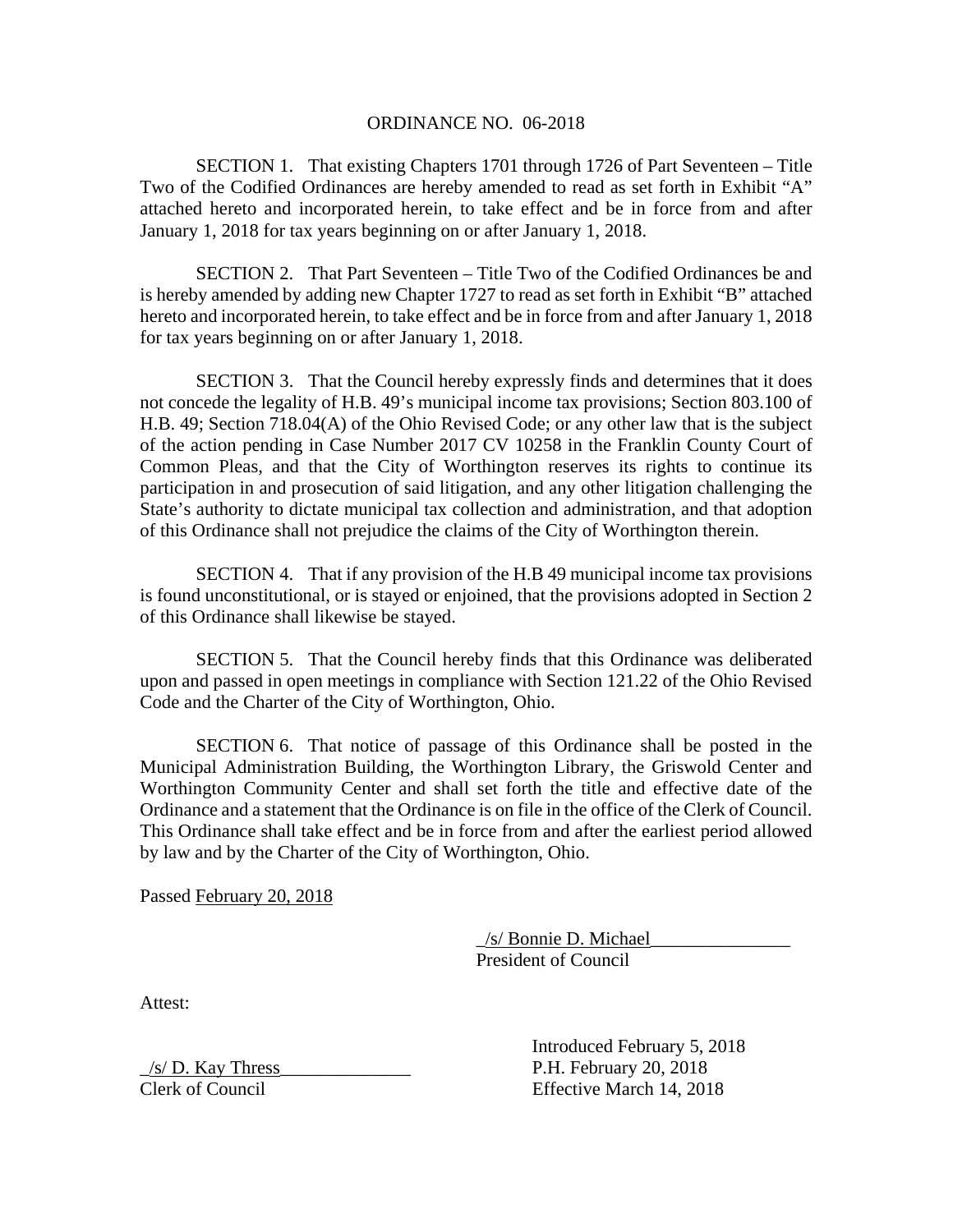# **CODIFIED ORDINANCES OF WORTHINGTON PART SEVENTEEN**

## **TITLE TWO**

Effective January 1, 2018

Ordinance No. 42-2015 As Amended by Ordinance No. 09-2016 As Amended by Ordinance No. 06-2018 **CHAPTER 1714 AUTHORITY TO LEVY TAX; PURPOSE**

#### **1714.01 AUTHORITY TO LEVY TAX; PURPOSE OF TAX.**

(A) To provide funds for the purposes of general municipal operations, maintenance, new equipment, extension and enlargement of municipal services and facilities and capital improvements, the City of Worthington (hereinafter referred to as the City) hereby levies an annual municipal income tax on income, qualifying wages, commissions and other compensation, and on net profits as hereinafter provided.

(B)(1) The annual tax is levied at a rate of 2.5% (two and one half percent). The tax is levied at a uniform rate on all persons residing in or earning or receiving income in the City. The tax is levied on income, qualifying wages, commissions and other compensation, and on net profits as hereinafter provided in Section 1716.01 of this Part Seventeen - Title Two and other sections as they may apply.

(2) Intentionally left blank.

(C) The tax on income and the withholding tax established by this Part Seventeen - Title Two are authorized by Article XVIII, Section 3 of the Ohio Constitution. The tax is levied in accordance with, and is intended to be consistent with, the provisions and limitations of Ohio Revised Code Chapter 718. The provisions of Ordinance No. 42-2015 are effective for tax years beginning on or after January 1, 2016. Municipal taxable years beginning on or before December 31, 2015 are subject to the income tax ordinance and amendments thereto, and rules and regulations and amendments thereto, as they existed before January 1, 2016.

# **CHAPTER 1715**

#### **DEFINITIONS**

#### **1715.01 DEFINITIONS.**

(A) Any term used in this Part Seventeen - Title Two that is not otherwise defined in this Part Seventeen - Title Two has the same meaning as when used in a comparable context in laws of the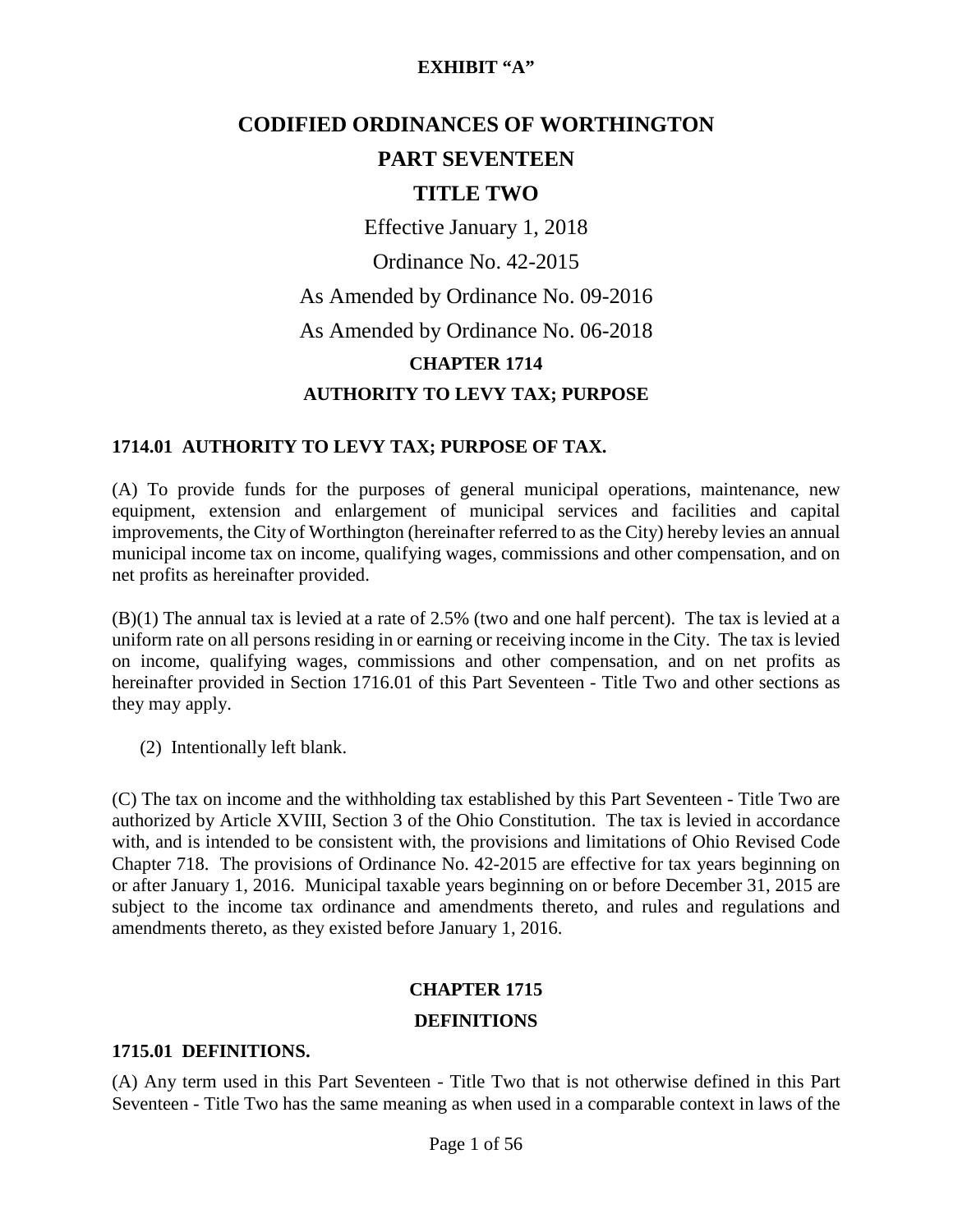United States relating to federal income taxation or in Title LVII of the Ohio Revised Code, unless a different meaning is clearly required. If a term used in this Part Seventeen - Title Two that is not otherwise defined in Part Seventeen - Title Two is used in a comparable context in both the laws of the United States relating to federal income tax and in Title LVII of the Ohio Revised Code and the use is not consistent, then the use of the term in the laws of the United States relating to federal income tax shall control over the use of the term in Title LVII of the Ohio Revised Code.

(B) The singular shall include the plural, and the masculine shall include the feminine and the gender-neutral.

(C) As used in this Part Seventeen - Title Two:

 **(1) "Adjusted federal taxable income,"** for a person required to file as a C corporation, or for a person that has elected to be taxed as a C corporation under division (C)(24)(ed) of this section, means a C corporation's federal taxable income before net operating losses and special deductions as determined under the Internal Revenue Code, adjusted as follows:

 (a) Deduct intangible income to the extent included in federal taxable income. The deduction shall be allowed regardless of whether the intangible income relates to assets used in a trade or business or assets held for the production of income.

 (b) Add an amount equal to five percent (5%) of intangible income deducted under division  $(C)(1)(a)$  of this section, but excluding that portion of intangible income directly related to the sale, exchange, or other disposition of property described in Section 1221 of the Internal Revenue Code;

 (c) Add any losses allowed as a deduction in the computation of federal taxable income if the losses directly relate to the sale, exchange, or other disposition of an asset described in Section 1221 or 1231 of the Internal Revenue Code;

(d)(i) Except as provided in division  $(C)(1)(d)(ii)$  of this section, deduct income and gain included in federal taxable income to the extent the income and gain directly relate to the sale, exchange, or other disposition of an asset described in Section 1221 or 1231 of the Internal Revenue Code;

(ii) Division  $(C)(1)(d)(i)$  of this section does not apply to the extent the income or gain is income or gain described in Section 1245 or 1250 of the Internal Revenue Code.

 (e) Add taxes on or measured by net income allowed as a deduction in the computation of federal taxable income;

 (f) In the case of a real estate investment trust or regulated investment company, add all amounts with respect to dividends to, distributions to, or amounts set aside for or credited to the benefit of investors and allowed as a deduction in the computation of federal taxable income;

 (g) Deduct, to the extent not otherwise deducted or excluded in computing federal taxable income, any income derived from a transfer agreement or from the enterprise transferred under that agreement under Section [4313.02](http://codes.ohio.gov/orc/4313.02) of the Ohio Revised Code;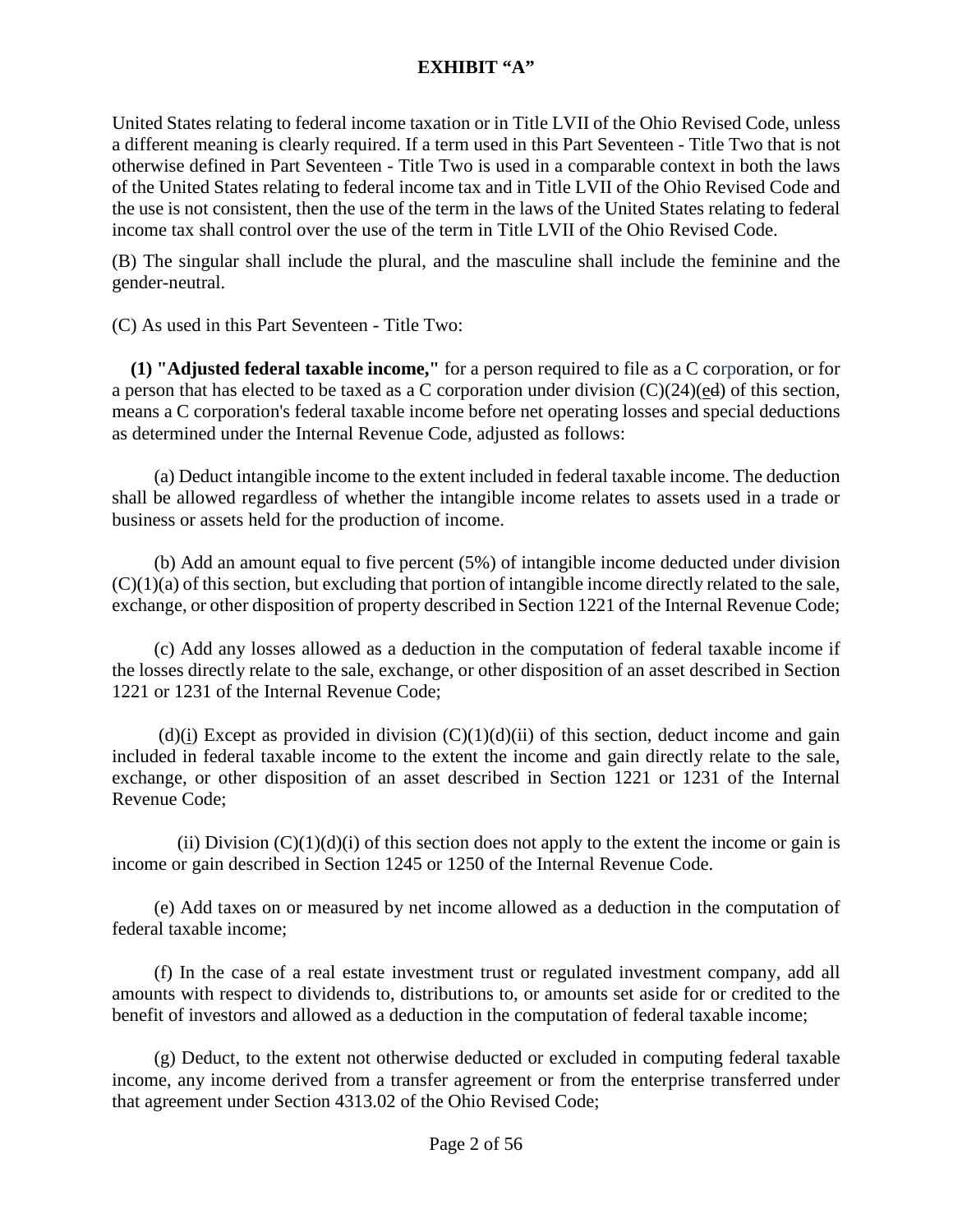(h) Deduct exempt income to the extent not otherwise deducted or excluded in computing adjusted federal taxable income.

 (i) Deduct any net profit of a pass-through entity owned directly or indirectly by the taxpayer and included in the taxpayer's federal taxable income unless an affiliated group of corporations includes that net profit in the group's federal taxable income in accordance with division  $(V)(3)(b)$ of Section 1718.01.

 (j) Add any loss incurred by a pass-through entity owned directly or indirectly by the taxpayer and included in the taxpayer's federal taxable income unless an affiliated group of corporations includes that loss in the group's federal taxable income in accordance with division  $(V)(3)(b)$  of Section 1718.01.

If the taxpayer is not a C corporation, is not a disregarded entity that has made an election described in division (C)(48)(b) of this section, is not a publicly traded partnership that has made the election described in division (C)(24)(e) of this section, and is not an individual, the taxpayer shall compute adjusted federal taxable income under this section as if the taxpayer were a C corporation, except guaranteed payments and other similar amounts paid or accrued to a partner, former partner, shareholder, former shareholder, member, or former member shall not be allowed as a deductible expense unless such payments are in consideration for the use of capital and treated as payment of interest under Section 469 of the Internal Revenue Code or United States treasury regulations. Amounts paid or accrued to a qualified self-employed retirement plan with respect to a partner, former partner, shareholder, former shareholder, member, or former member of the taxpayer, amounts paid or accrued to or for health insurance for a partner, former partner, shareholder, former shareholder, member, or former member, and amounts paid or accrued to or for life insurance for a partner, former partner, shareholder, former shareholder, member, or former member shall not be allowed as a deduction.

Nothing in division  $(C)(1)$  of this section shall be construed as allowing the taxpayer to add or deduct any amount more than once or shall be construed as allowing any taxpayer to deduct any amount paid to or accrued for purposes of federal self-employment tax.

 **(2)**(a) **"Assessment"** means a written finding by the Tax Administrator that a person has underpaid municipal income tax, or owes penalty and interest, or any combination of tax, penalty, or interest, to the municipal corporation that commences the person's time limitation for making an appeal to the Board of Tax Review pursuant to Section 1722.01, and has "ASSESSMENT" written in all capital letters at the top of such finding.

 (b) "Assessment" does not include a notice denying a request for refund issued under division (C)(3) of Section 1718.05, a billing statement notifying a taxpayer of current or past-due balances owed to the municipal corporation, a Tax Administrator's request for additional information, a notification to the taxpayer of mathematical errors, or a Tax Administrator's other written correspondence to a person or taxpayer that does not meet the criteria prescribed by division  $(C)(2)(a)$  of this section.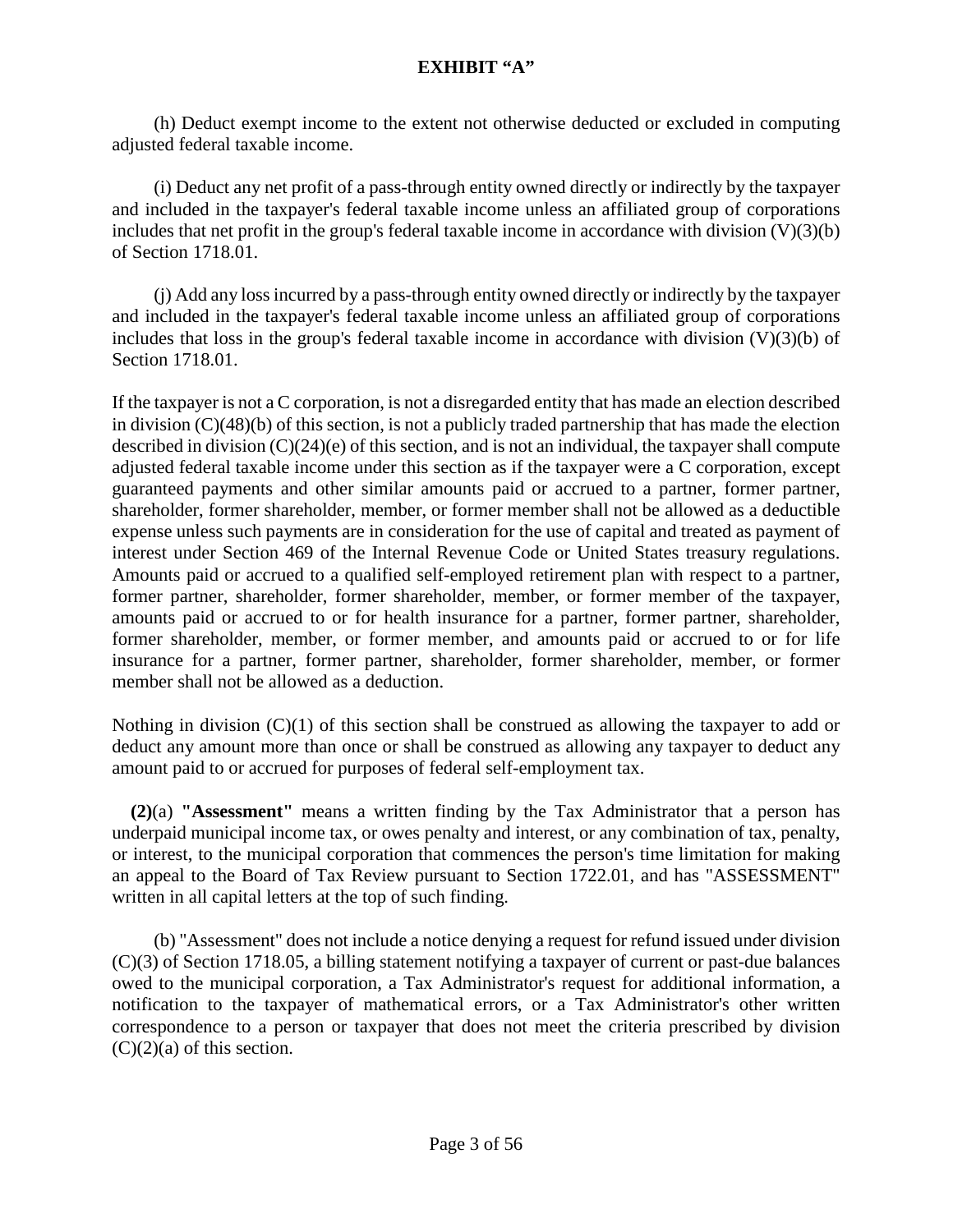**(3) "Audit"** means the examination of a person or the inspection of the books, records, memoranda, or accounts of a person, ordered to appear before the Tax Administrator, for the purpose of determining liability for a municipal income tax.

 **(4) "Board of Tax Review"** or "Board of Review" or "Board of Tax Appeals", or other named local board constituted to hear appeals of municipal income tax matters, means the entity created under Section 1722.01.

 **(5) "Calendar quarter"** means the three-month period ending on the last day of March, June, September, or December.

 **(6) "Casino operator" and "casino facility"** have the same meanings as in Section [3772.01](http://codes.ohio.gov/orc/3772.01) of the ORC.

 **(7) "Certified mail," "express mail," "United States mail," "postal service,"** and similar terms include any delivery service authorized pursuant to Section [5703.056](http://codes.ohio.gov/orc/5703.056) of the ORC.

 **(8) "Disregarded entity"** means a single member limited liability company, a qualifying subchapter S subsidiary, or another entity if the company, subsidiary, or entity is a disregarded entity for federal income tax purposes.

 **(9)** "**Domicile"** means the true, fixed, and permanent home of a taxpayer and to which, whenever absent, the taxpayer intends to return. A taxpayer may have more than one residence but not more than one domicile.

 **(10) "Employee"** means an individual who is an employee for federal income tax purposes.

 **(11) "Employer"** means a person that is an employer for federal income tax purposes.

 **(12) "Exempt income"** means all of the following:

 (a) The military pay or allowances of members of the armed forces of the United States or members of their reserve components, including the national guard of any state.

(b) Intangible income.

 (c) Social security benefits, railroad retirement benefits, unemployment compensation, pensions, retirement benefit payments, payments from annuities, and similar payments made to an employee or to the beneficiary of an employee under a retirement program or plan, disability payments received from private industry or local, state, or federal governments or from charitable, religious or educational organizations, and the proceeds of sickness, accident, or liability insurance policies. As used in division (C)(12)(c) of this section, "unemployment compensation" does not include supplemental unemployment compensation described in Section 3402(o)(2) of the Internal Revenue Code.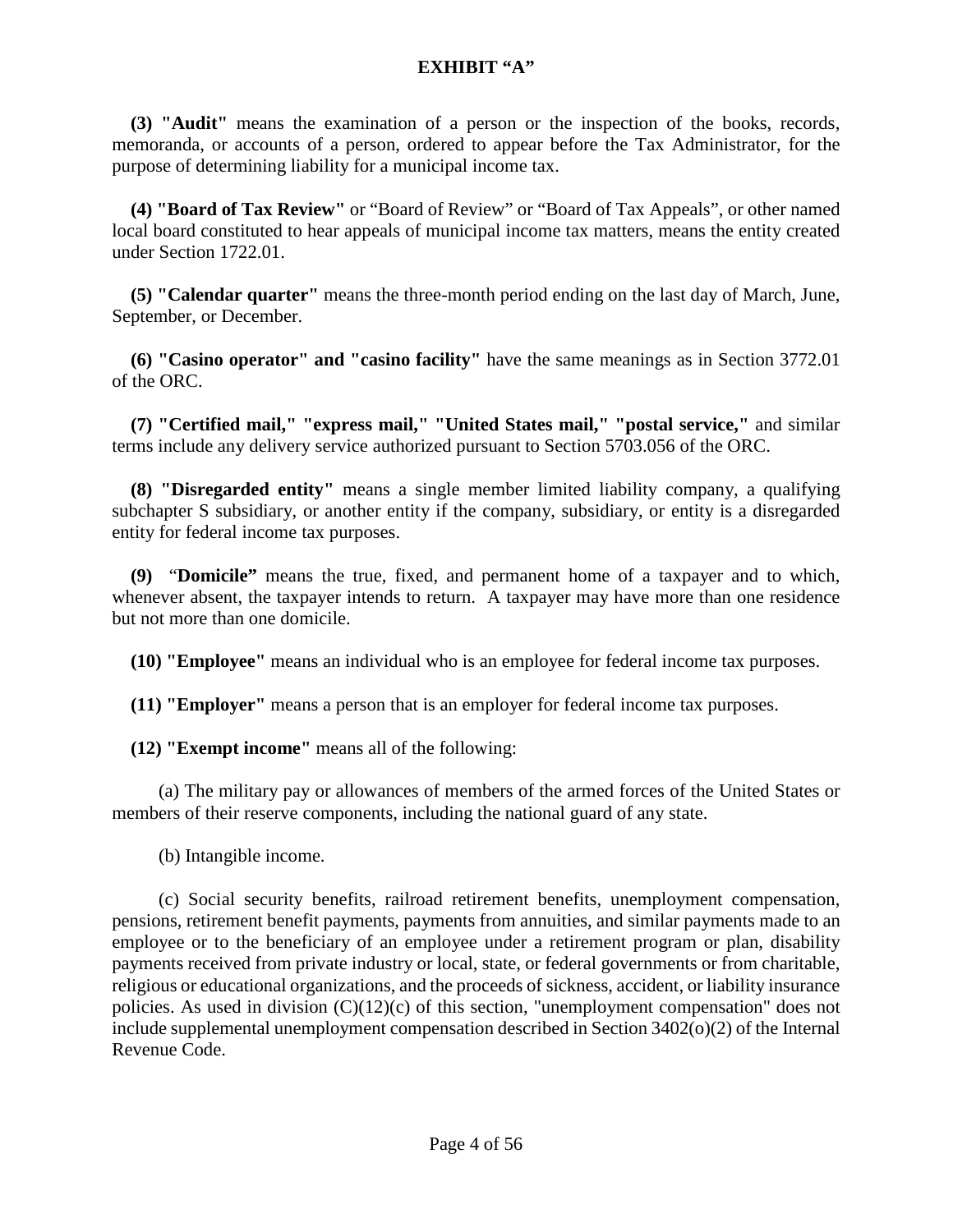(d) The income of religious, fraternal, charitable, scientific, literary, or educational institutions to the extent such income is derived from tax-exempt real estate, tax-exempt tangible or intangible property, or tax-exempt activities.

 (e) Compensation paid under Section [3501.28](http://codes.ohio.gov/orc/3501.28) or [3501.36](http://codes.ohio.gov/orc/3501.36) of the ORC to a person serving as a precinct election official to the extent that such compensation does not exceed \$1,000 for the taxable year. Such compensation in excess of \$1,000 for the taxable year may be subject to taxation by a municipal corporation. A municipal corporation shall not require the payer of such compensation to withhold any tax from that compensation.

 (f) Dues, contributions, and similar payments received by charitable, religious, educational, or literary organizations or labor unions, lodges, and similar organizations;

(g) Alimony and child support received.

 (h) Compensation for personal injuries or for damages to property from insurance proceeds or otherwise, excluding compensation paid for lost salaries or wages or compensation from punitive damages.

 (i) Income of a public utility when that public utility is subject to the tax levied under Section [5727.24](http://codes.ohio.gov/orc/5727.24) or [5727.30](http://codes.ohio.gov/orc/5727.30) of the ORC. Division (C)(12)(i) of this section does not apply for purposes of Chapter 5745. of the ORC.

 (j) Gains from involuntary conversions, interest on federal obligations, items of income subject to a tax levied by the state and that a municipal corporation is specifically prohibited by law from taxing, and income of a decedent's estate during the period of administration except such income from the operation of a trade or business.

 (k) Compensation or allowances excluded from federal gross income under Section 107 of the Internal Revenue Code.

(1) Employee compensation that is not qualifying wages as defined in division  $(C)(35)$  of this section.

 (m) Compensation paid to a person employed within the boundaries of a United States air force base under the jurisdiction of the United States air force that is used for the housing of members of the United States air force and is a center for air force operations, unless the person is subject to taxation because of residence or domicile. If the compensation is subject to taxation because of residence or domicile, tax on such income shall be payable only to the municipal corporation of residence or domicile.

 (n) An S corporation shareholder's share of net profits of the S corporation, other than any part of the share of net profits that represents wages as defined in Section 3121(a) of the Internal Revenue Code or net earnings from self-employment as defined in Section 1402(a) of the Internal Revenue Code.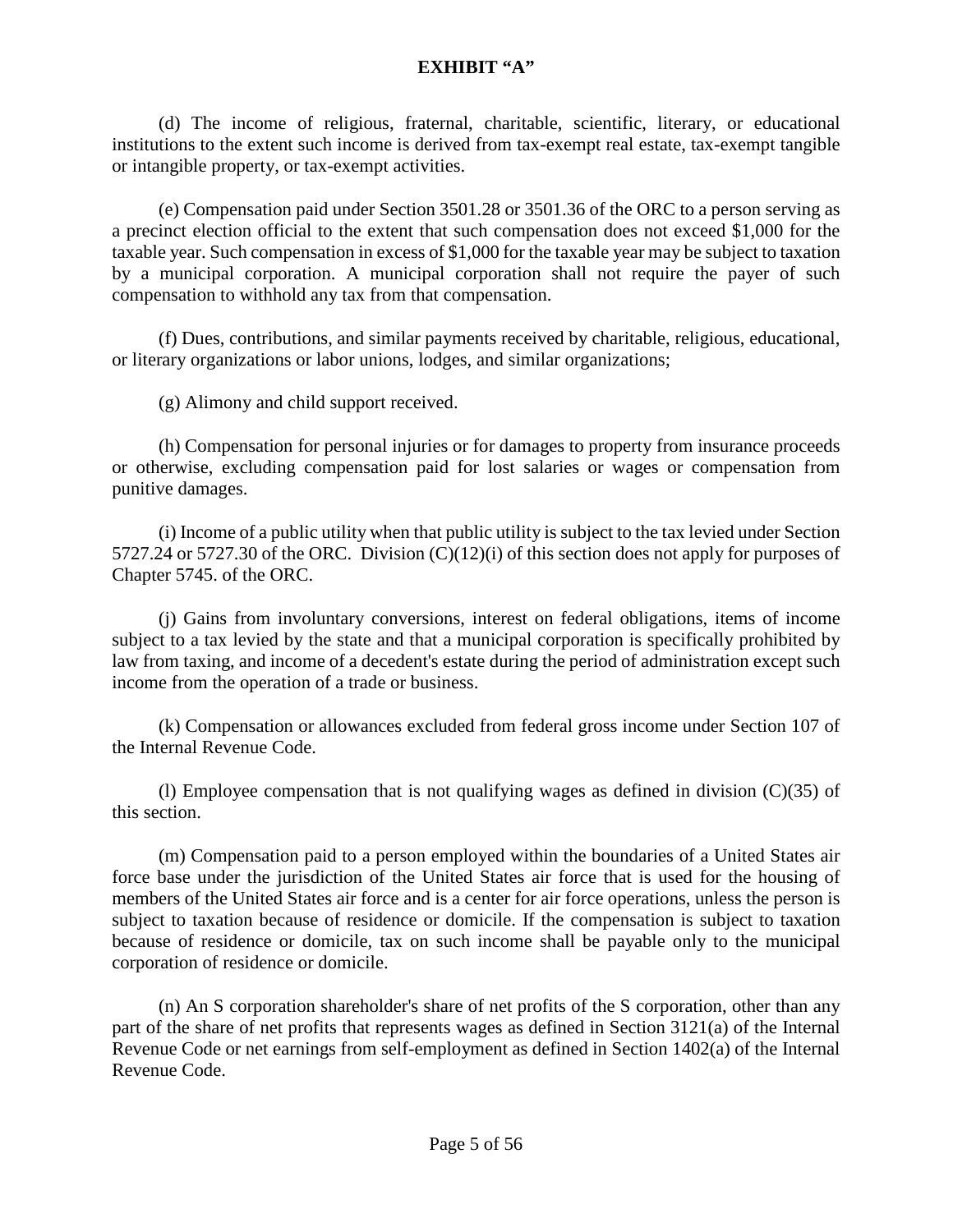(o) All of the income of individuals under 18 years of age.

 $(p)(i)$  Except as provided in divisions  $(C)(12)(p)(ii)$ , (iii), and (iv) of this section, qualifying wages described in division (C)(2) or (5) of Section 1717.01 to the extent the qualifying wages are not subject to withholding for the City under either of those divisions.

(ii) The exemption provided in division  $(C)(12)(p)(i)$  of this section does not apply with respect to the municipal corporation in which the employee resided at the time the employee earned the qualifying wages.

(iii) The exemption provided in division  $(C)(12)(p)(i)$  of this section does not apply to qualifying wages that an employer elects to withhold under division (C)(4)(b) of Section 1717.01.

(iv) The exemption provided in division  $(C)(12)(p)(i)$  of this section does not apply to qualifying wages if both of the following conditions apply:

(a) For qualifying wages described in division  $(C)(2)$  of Section 1717.01, the employee's employer withholds and remits tax on the qualifying wages to the municipal corporation in which the employee's principal place of work is situated, or, for qualifying wages described in division (C)(5) of Section 1717.01, the employee's employer withholds and remits tax on the qualifying wages to the municipal corporation in which the employer's fixed location is located;

(b) The employee receives a refund of the tax described in division  $(C)(12)(p)(iv)(a)$  of this section on the basis of the employee not performing services in that municipal corporation.

 $(q)(i)$  Except as provided in division  $(C)(12)(q)(ii)$  or (iii) of this section, compensation that is not qualifying wages paid to a nonresident individual for personal services performed in the City on not more than 20 days in a taxable year.

(ii) The exemption provided in division  $(C)(12)(q)(i)$  of this section does not apply under either of the following circumstances:

(a) The individual's base of operation is located in the municipal corporation.

 (b) The individual is a professional athlete, professional entertainer, or public figure, and the compensation is paid for the performance of services in the individual's capacity as a professional athlete, professional entertainer, or public figure. For purposes of division  $(C)(12)(q)(ii)(b)$  of this section, "professional athlete," "professional entertainer," and "public figure" have the same meanings as in Section 1717.01(C).

(iii) Compensation to which division  $(C)(12)(q)$  of this section applies shall be treated as earned or received at the individual's base of operation. If the individual does not have a base of operation, the compensation shall be treated as earned or received where the individual is domiciled.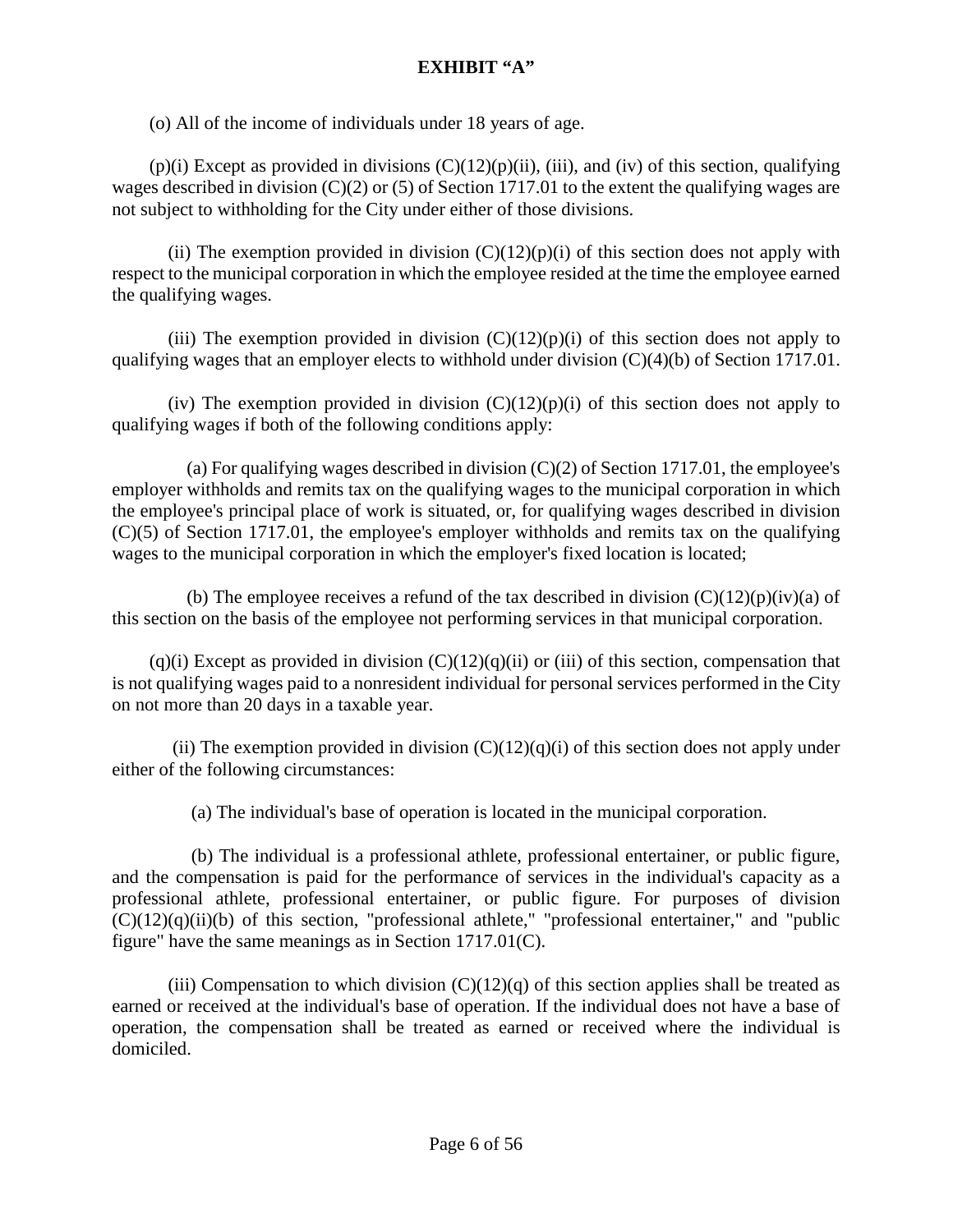(iv) For purposes of division  $(C)(12)(q)$  of this section, "base of operation" means the location where an individual owns or rents an office, storefront, or similar facility to which the individual regularly reports and at which the individual regularly performs personal services for compensation.

 (r) Compensation paid to a person for personal services performed for a political subdivision on property owned by the political subdivision, regardless of whether the compensation is received by an employee of the subdivision or another person performing services for the subdivision under a contract with the subdivision, if the property on which services are performed is annexed to a municipal corporation pursuant to Section [709.023](http://codes.ohio.gov/orc/709.023) of the ORC on or after March 27, 2013, unless the person is subject to such taxation because of residence. If the compensation is subject to taxation because of residence, municipal income tax shall be payable only to the municipal corporation of residence.

(s) Income the taxation of which is prohibited by the constitution or laws of the United States.

Any item of income that is exempt income of a pass-through entity under division (C) of this section is exempt income of each owner of the pass-through entity to the extent of that owner's distributive or proportionate share of that item of the entity's income.

 **(13) "Form 2106"** means internal revenue service form 2106 filed by a taxpayer pursuant to the Internal Revenue Code.

 **(14) "Generic form"** means an electronic or paper form that is not prescribed by a particular municipal corporation and that is designed for reporting taxes withheld by an employer, agent of an employer, or other payer, estimated municipal income taxes, or annual municipal income tax liability or for filing a refund claim.

 **(15) "Gross receipts"** means the total revenue derived from sales, work done, or service rendered.

 **(16) "Income"** means the following:

 (a)(i) For residents, all income, salaries, qualifying wages, commissions, and other compensation from whatever source earned or received by the resident, including the resident's distributive share of the net profit of pass-through entities owned directly or indirectly by the resident and any net profit of the resident, except as provided in division  $(C)(24)(ed)$  of this section.

(ii) For the purposes of division  $(C)(16)(a)(i)$  of this section:

 (a) Any net operating loss of the resident incurred in the taxable year and the resident's distributive share of any net operating loss generated in the same taxable year and attributable to the resident's ownership interest in a pass-through entity shall be allowed as a deduction, for that taxable year and the following five taxable years, against any other net profit of the resident or the resident's distributive share of any net profit attributable to the resident's ownership interest in a pass-through entity until fully utilized, subject to division  $(C)(16)(a)(iv)$  of this section;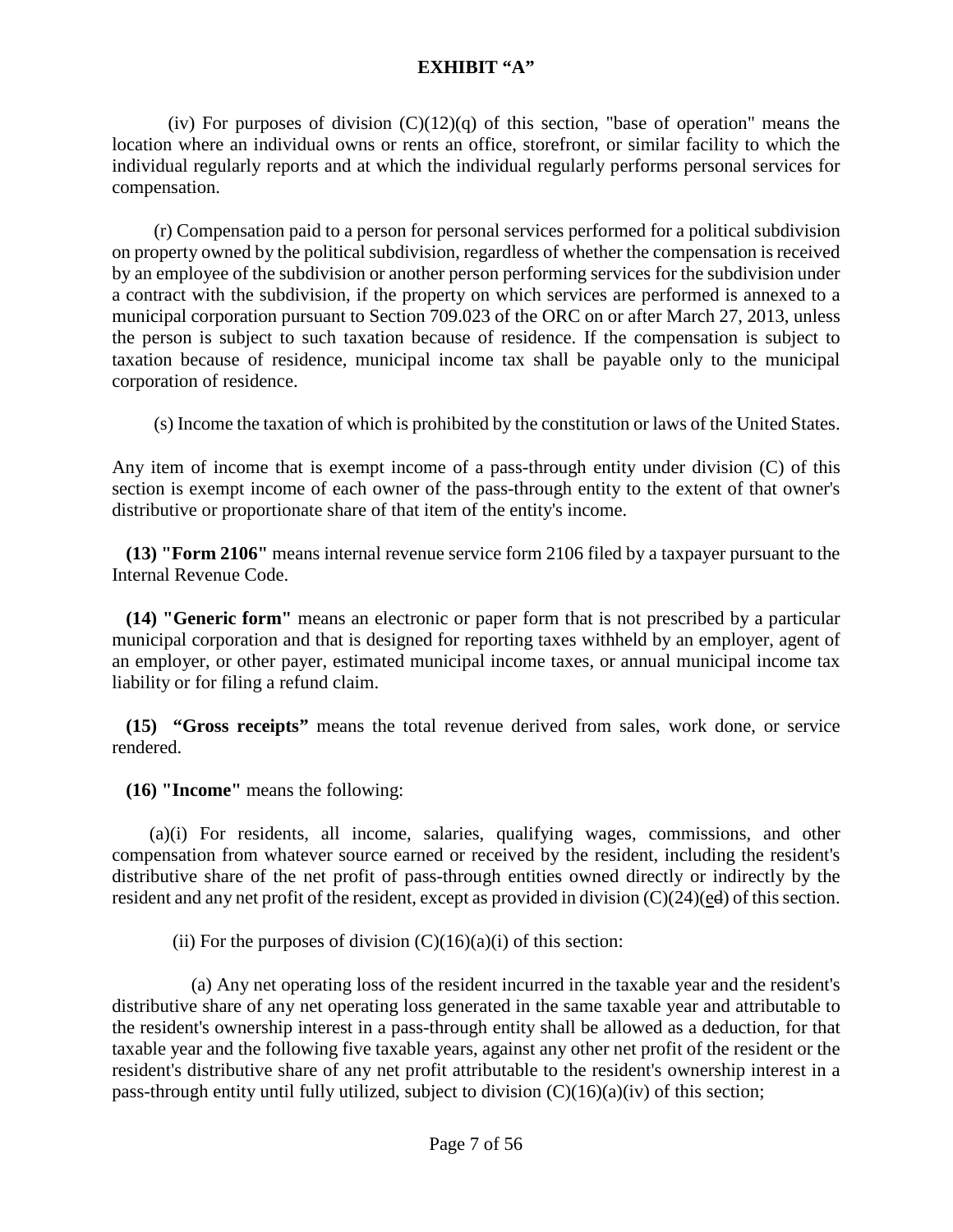(b) The resident's distributive share of the net profit of each pass-through entity owned directly or indirectly by the resident shall be calculated without regard to any net operating loss that is carried forward by that entity from a prior taxable year and applied to reduce the entity's net profit for the current taxable year.

(iii) Division  $(C)(16)(a)(ii)$  of this section does not apply with respect to any net profit or net operating loss attributable to an ownership interest in an S corporation unless shareholders' shares of net profits from S corporations are subject to tax in the municipal corporation as provided in division  $(C)(12)(n)$  or  $(C)(16)(e)$  of this section.

 (iv) Any amount of a net operating loss used to reduce a taxpayer's net profit for a taxable year shall reduce the amount of net operating loss that may be carried forward to any subsequent year for use by that taxpayer. In no event shall the cumulative deductions for all taxable years with respect to a taxpayer's net operating loss exceed the original amount of that net operating loss available to that taxpayer.

 (b) In the case of nonresidents, all income, salaries, qualifying wages, commissions, and other compensation from whatever source earned or received by the nonresident for work done, services performed or rendered, or activities conducted in the municipal corporation, including any net profit of the nonresident, but excluding the nonresident's distributive share of the net profit or loss of only pass-through entities owned directly or indirectly by the nonresident.

(c) For taxpayers that are not individuals, net profit of the taxpayer;

 (d) Lottery, sweepstakes, gambling and sports winnings, winnings from games of chance, and prizes and awards. If the taxpayer is a professional gambler for federal income tax purposes, the taxpayer may deduct related wagering losses and expenses to the extent authorized under the Internal Revenue Code and claimed against such winnings.

(e) Intentionally left blank.

 **(17) "Intangible income"** means income of any of the following types: income yield, interest, capital gains, dividends, or other income arising from the ownership, sale, exchange, or other disposition of intangible property including, but not limited to, investments, deposits, money, or credits as those terms are defined in Chapter 5701. of the ORC, and patents, copyrights, trademarks, tradenames, investments in real estate investment trusts, investments in regulated investment companies, and appreciation on deferred compensation. "Intangible income" does not include prizes, awards, or other income associated with any lottery winnings, gambling winnings, or other similar games of chance.

 **(18) "Internal Revenue Code"** has the same meaning as in Section [5747.01](http://codes.ohio.gov/orc/5747.01) of the ORC.

 **(19) "Limited liability company"** means a limited liability company formed under Chapter 1705. of the ORC or under the laws of another state.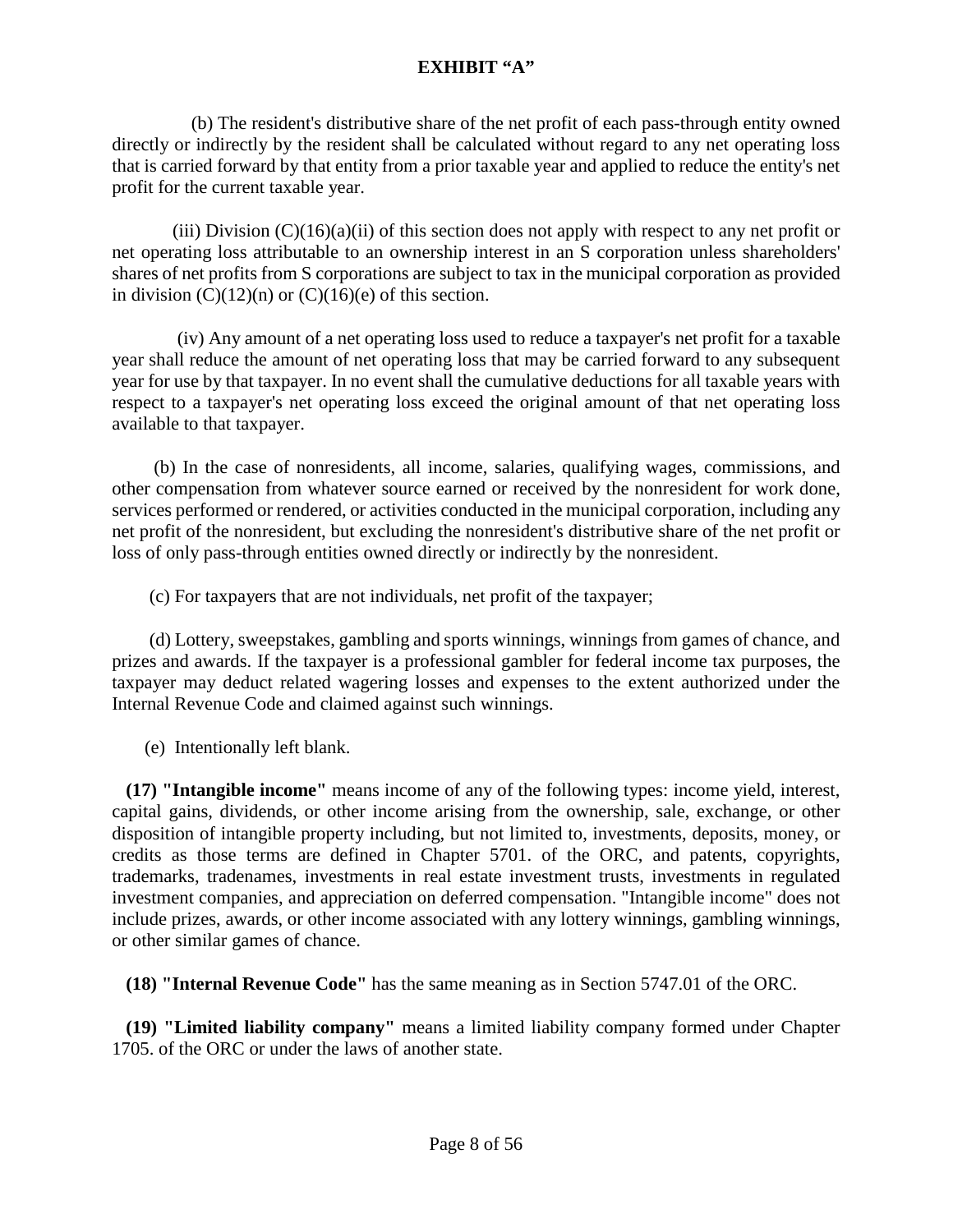**(20) "Municipal corporation"** includes a joint economic development district or joint economic development zone that levies an income tax under Section [715.691,](http://codes.ohio.gov/orc/715.691) [715.70,](http://codes.ohio.gov/orc/715.70) [715.71,](http://codes.ohio.gov/orc/715.71) or [715.74](http://codes.ohio.gov/orc/715.74) of the ORC.

## **(21)**(a) **"Municipal taxable income"** means the following:

(i) For a person other than an individual, income apportioned or sitused to the City under Section 1716.01, as applicable, reduced by any pre-2017 net operating loss carryforward available to the person for the City.

(ii)(a) For an individual who is a resident of the City, income reduced by exempt income to the extent otherwise included in income, then reduced as provided in division (C)(21)(b) of this section, and further reduced by any pre-2017 net operating loss carryforward available to the individual for the City.

 (b) For an individual who is a nonresident of the City, income reduced by exempt income to the extent otherwise included in income and then, as applicable, apportioned or sitused to the City under Section 1716.01, then reduced as provided in division (C)(21)(b) of this section, and further reduced by any pre-2017 net operating loss carryforward available to the individual for the City.

 (b) In computing the municipal taxable income of a taxpayer who is an individual, the taxpayer may subtract, as provided in division  $(C)(21)(a)(ii)(a)$  or  $(C)(21)(b)$  of this section, the amount of the individual's employee business expenses reported on the individual's Form 2106 that the individual deducted for federal income tax purposes for the taxable year, subject to the limitation imposed by Section 67 of the Internal Revenue Code. For the municipal corporation in which the taxpayer is a resident, the taxpayer may deduct all such expenses allowed for federal income tax purposes, but only to the extent the expenses do not relate to exempt income. For a municipal corporation in which the taxpayer is not a resident, the taxpayer may deduct such expenses only to the extent the expenses are related to the taxpayer's performance of personal services in that nonresident municipal corporation and are not related to exempt income.

 **(22) "Municipality"** means the same as the City of Worthington. If the terms are capitalized in the ordinance they are referring to Worthington. If not capitalized they refer to a municipal corporation other than Worthington.

 **(23) "Net operating loss"** means a loss incurred by a person in the operation of a trade or business. "Net operating loss" does not include unutilized losses resulting from basis limitations, at-risk limitations, or passive activity loss limitations.

 (a) "Net profit" for a person who is an individual means the individual's net profit required to be reported on schedule C, schedule E, or schedule F reduced by any net operating loss carried forward. For the purposes of division  $(C)(24)(a)$  of this section, the net operating loss carried forward shall be calculated and deducted in the same manner as provided in division (C)(24)(c) of this section.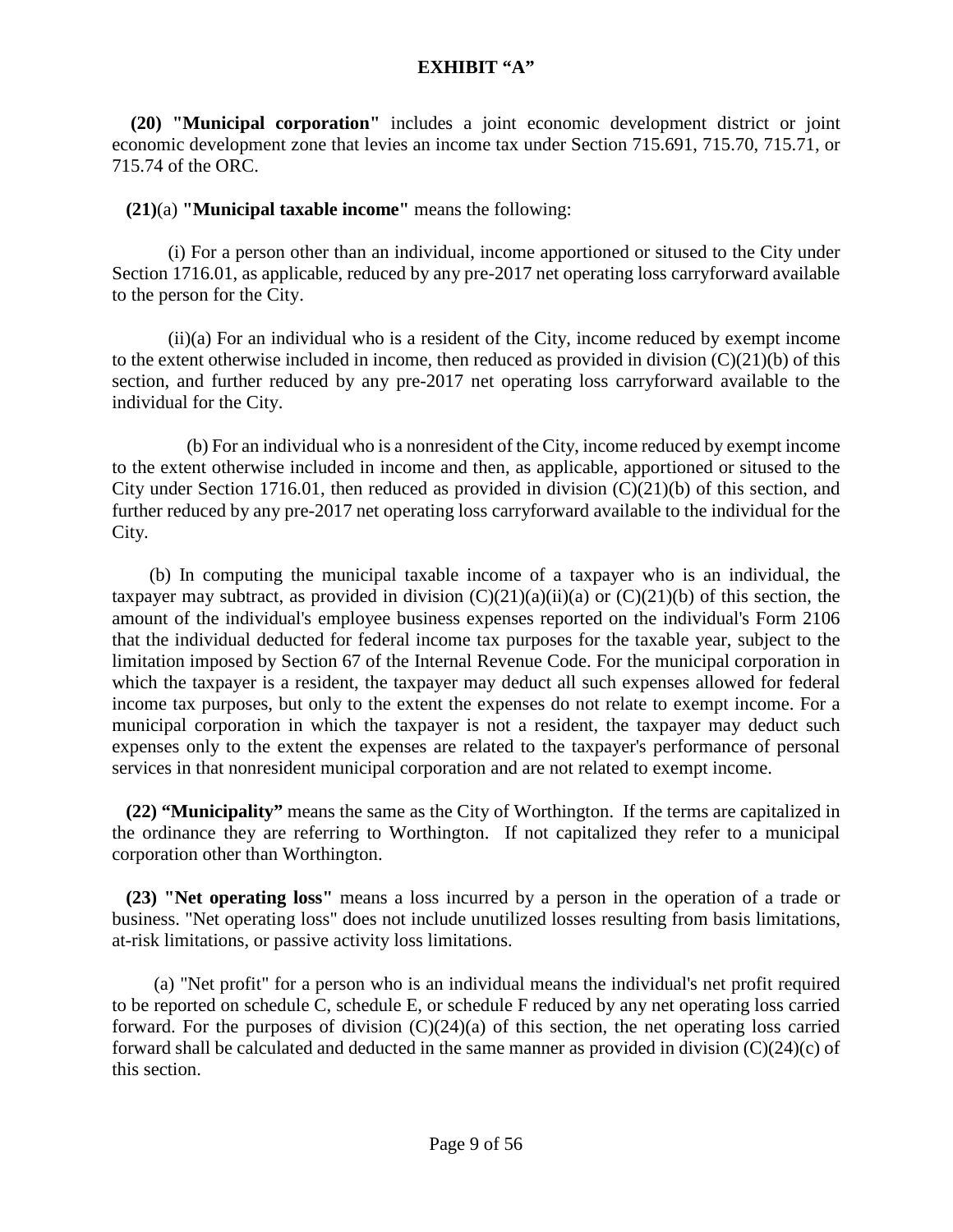(b) "Net profit" for a person other than an individual means adjusted federal taxable income reduced by any net operating loss incurred by the person in a taxable year beginning on or after January 1, 2017, subject to the limitations of division (C)(24)(c) of this section.

 (c)(i) The amount of such operating loss shall be deducted from net profit to the extent necessary to reduce municipal taxable income to zero, with any remaining unused portion of the net operating loss carried forward to not more than five (5) consecutive taxable years following the taxable year in which the loss was incurred, but in no case for more years than necessary for the deduction to be fully utilized.

(ii) No person shall use the deduction allowed by division  $(C)(24)(c)$  of this section to offset qualifying wages.

 $(iii)(a)$  For taxable years beginning in 2018, 2019, 2020, 2021, or 2022, a person may not deduct more than fifty percent (50%) of the amount of the deduction otherwise allowed by division  $(C)(24)(c)$  of this section.

 (b) For taxable years beginning in 2023 or thereafter, a person may deduct the full amount allowed by  $(C)(24)(c)$  of this section without regard to the limitation of division  $(C)(24)(c)(iii)(a)$  of this section.

(iv) Any pre-2017 net operating loss carryforward deduction that is available may be utilized before a taxpayer may deduct any amount pursuant to  $(C)(24)(c)$  of this section.

(v) Nothing in division  $(C)(24)(c)(iii)(a)$  of this section precludes a person from carrying forward, for use with respect to any return filed for a taxable year beginning after 2018, any amount of net operating loss that was not fully utilized by operation of division  $(C)(24)(c)(iii)(a)$  of this section. To the extent that an amount of net operating loss that was not fully utilized in one or more taxable years by operation of division  $(C)(1)(h)(iii)(a)$  of this section is carried forward for use with respect to a return filed for a taxable year beginning in 2019, 2020, 2021, or 2022, the limitation described in division  $(C)(24)(c)(iii)(a)$  of this section shall apply to the amount carried forward.

 (d) For the purposes of this Part Seventeen - Title Two, and notwithstanding division (C)(24)(b) of this section, net profit of a disregarded entity shall not be taxable as against that disregarded entity, but shall instead be included in the net profit of the owner of the disregarded entity.

 (e) A publicly traded partnership that is treated as a partnership for federal income tax purposes, and that is subject to tax on its net profits by the City, may elect to be treated as a C corporation for the City, and shall not be treated as the net profit or income of any owner of the partnership. The election shall be made on the annual return for the City. The City will treat the publicly traded partnership as a C corporation if the election is so made.

 **(25) "Nonresident"** means an individual that is not a resident.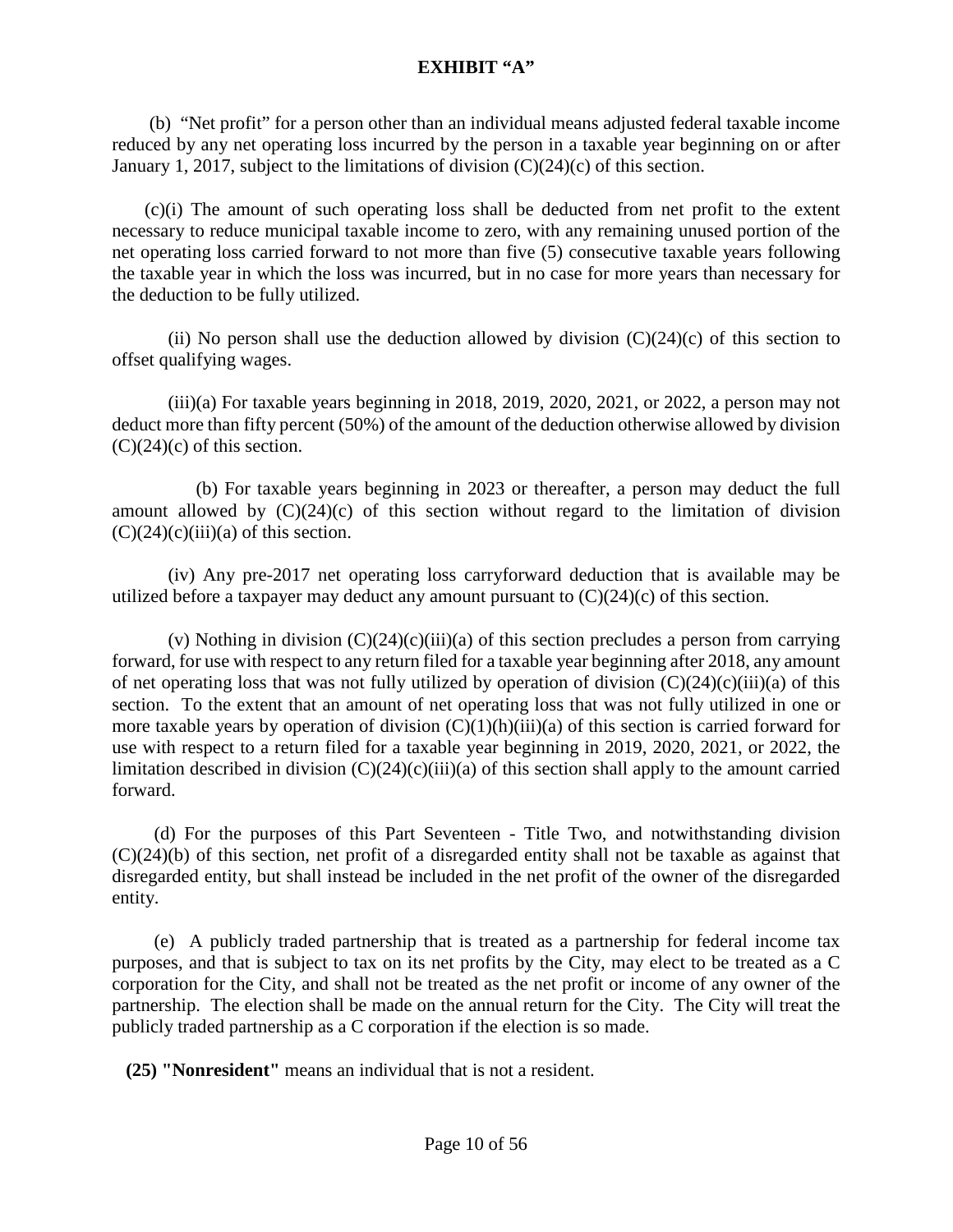**(26) "Ohio Business Gateway"** means the online computer network system, created under Section [125.30](http://codes.ohio.gov/orc/125.30) of the ORC, that allows persons to electronically file business reply forms with state agencies and includes any successor electronic filing and payment system.

 **(27) "Other payer"** means any person, other than an individual's employer or the employer's agent, that pays an individual any amount included in the federal gross income of the individual. "Other payer" includes casino operators and video lottery terminal sales agents.

 **(28) "Pass-through entity"** means a partnership not treated as an association taxable as a C corporation for federal income tax purposes, a limited liability company not treated as an association taxable as a C corporation for federal income tax purposes, an S corporation, or any other class of entity from which the income or profits of the entity are given pass-through treatment for federal income tax purposes. "Pass-through entity" does not include a trust, estate, grantor of a grantor trust, or disregarded entity.

 **(29) "Pension"** means any amount paid to an employee or former employee that is reported to the recipient on an IRS form 1099-R, or successor form. Pension does not include deferred compensation, or amounts attributable to nonqualified deferred compensation plans, reported as FICA/Medicare wages on an IRS form W-2, Wage and Tax Statement, or successor form.

 **(30) "Person"** includes individuals, firms, companies, joint stock companies, business trusts, estates, trusts, partnerships, limited liability partnerships, limited liability companies, associations, C corporations, S corporations, governmental entities, and any other entity.

 **(31) "Postal service"** means the United States postal service.

 **(32) "Postmark date," "date of postmark,"** and similar terms include the date recorded and marked in the manner described in division (B)(3) of Section [5703.056](http://codes.ohio.gov/orc/5703.056) of the ORC.

 **(33)**(a) **"Pre-2017 net operating loss carryforward"** means any net operating loss incurred in a taxable year beginning before January 1, 2017, to the extent such loss was permitted, by a resolution or ordinance of the City that was adopted by the City before January 1, 2016, to be carried forward and utilized to offset income or net profit generated in the City in future taxable years.

 (b) For the purpose of calculating municipal taxable income, any pre-2017 net operating loss carryforward may be carried forward to any taxable year, including taxable years beginning in 2017 or thereafter, for the number of taxable years provided in the resolution or ordinance or until fully utilized, whichever is earlier.

 **(34) "Publicly traded partnership"** means any partnership, an interest in which is regularly traded on an established securities market. A "publicly traded partnership" may have any number of partners.

 **(35) "Qualifying wages"** means wages, as defined in Section 3121(a) of the Internal Revenue Code, without regard to any wage limitations, adjusted as follows: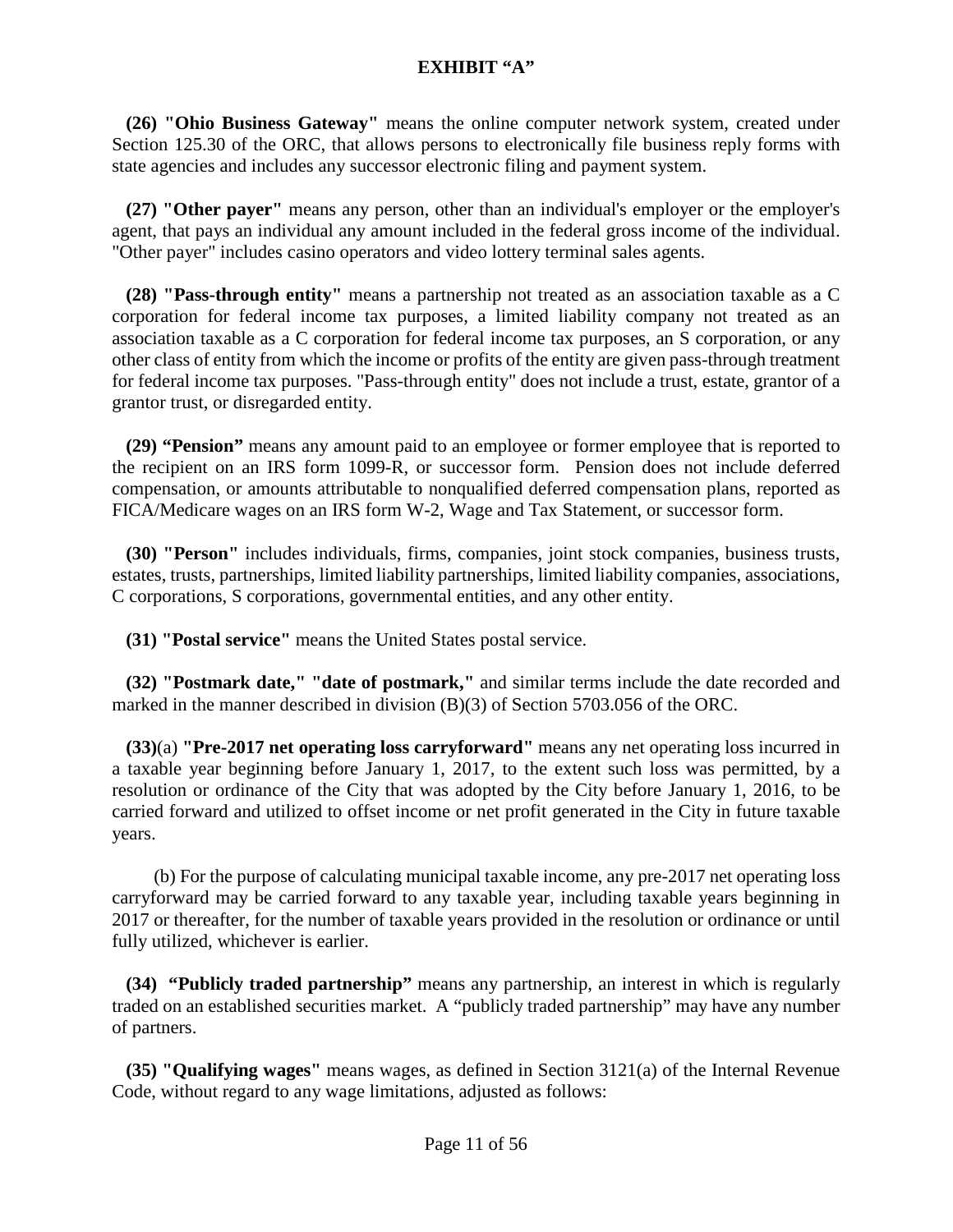(a) Deduct the following amounts:

 (i) Any amount included in wages if the amount constitutes compensation attributable to a plan or program described in Section 125 of the Internal Revenue Code.

 (ii) Any amount included in wages if the amount constitutes payment on account of a disability related to sickness or an accident paid by a party unrelated to the employer, agent of an employer, or other payer.

(iii) Intentionally left blank.

(iv) Intentionally left blank.

(v) Any amount included in wages that is exempt income.

(b) Add the following amounts:

 (i) Any amount not included in wages solely because the employee was employed by the employer before April 1, 1986.

 (ii) Any amount not included in wages because the amount arises from the sale, exchange, or other disposition of a stock option, the exercise of a stock option, or the sale, exchange, or other disposition of stock purchased under a stock option. Division (C)(35)(b)(ii) of this section applies only to those amounts constituting ordinary income.

 (iii) Any amount not included in wages if the amount is an amount described in section 401(k), 403(b), or 457 of the Internal Revenue Code. Division (C)(35)(b)(iii) of this section applies only to employee contributions and employee deferrals.

 (iv) Any amount that is supplemental unemployment compensation benefits described in Section 3402(o)(2) of the Internal Revenue Code and not included in wages.

 (v) Any amount received that is treated as self-employment income for federal tax purposes in accordance with Section 1402(a)(8) of the Internal Revenue Code.

(vi) Any amount not included in wages if all of the following apply:

 (a) For the taxable year the amount is employee compensation that is earned outside the United States and that either is included in the taxpayer's gross income for federal income tax purposes or would have been included in the taxpayer's gross income for such purposes if the taxpayer did not elect to exclude the income under Section 911 of the Internal Revenue Code;

 (b) For no preceding taxable year did the amount constitute wages as defined in Section 3121(a) of the Internal Revenue Code;

(c) For no succeeding taxable year will the amount constitute wages; and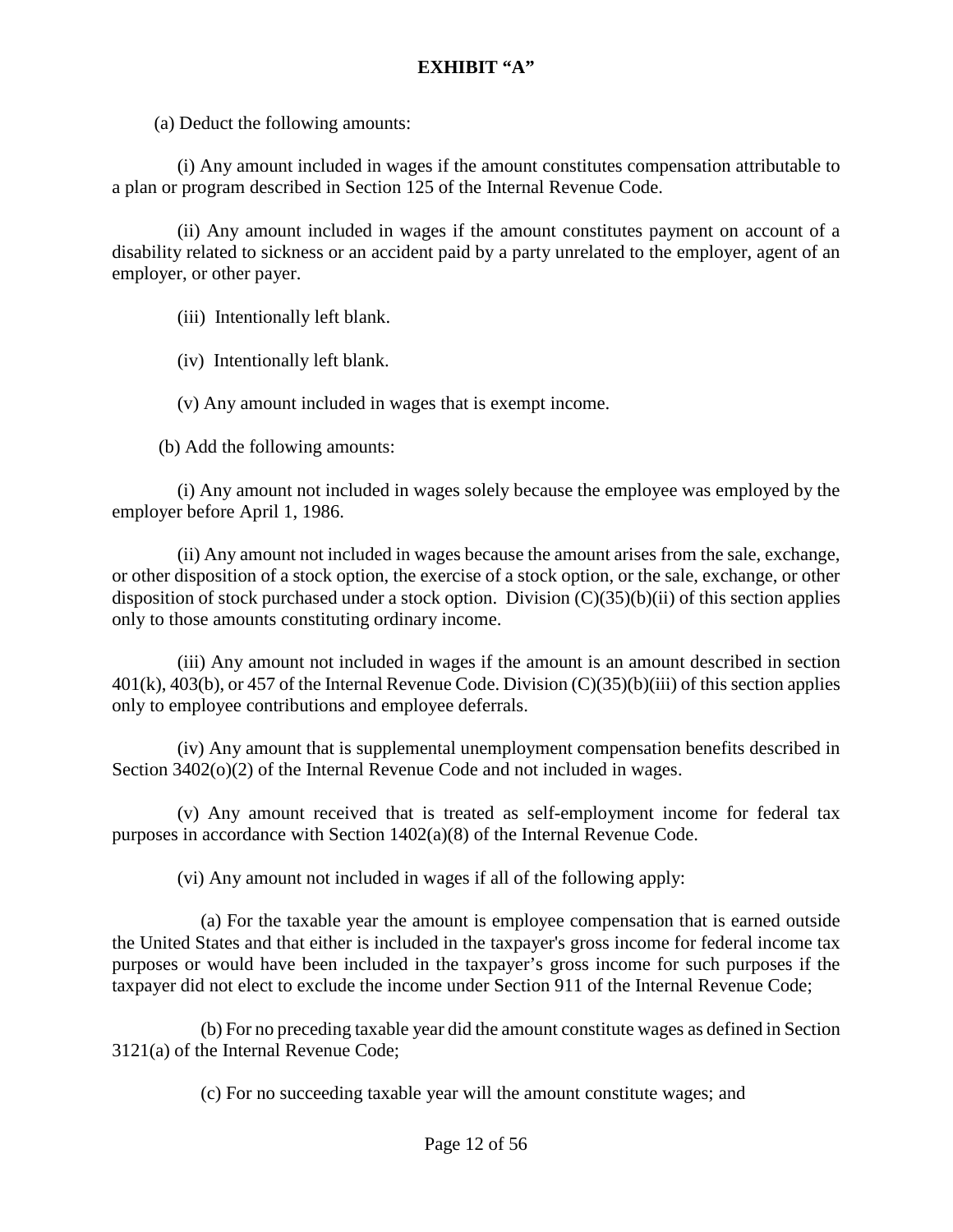(d) For any taxable year the amount has not otherwise been added to wages pursuant to either division (C)(35)(b) of this section or ORC Section 718.03, as that section existed before the effective date of H.B. 5 of the 130th General Assembly, March 23, 2015.

**(36) "Related entity"** means any of the following:

 (a) An individual stockholder, or a member of the stockholder's family enumerated in Section 318 of the Internal Revenue Code, if the stockholder and the members of the stockholder's family own directly, indirectly, beneficially, or constructively, in the aggregate, at least fifty percent (50%) of the value of the taxpayer's outstanding stock;

 (b) A stockholder, or a stockholder's partnership, estate, trust, or corporation, if the stockholder and the stockholder's partnerships, estates, trusts, or corporations own directly, indirectly, beneficially, or constructively, in the aggregate, at least fifty percent (50%) of the value of the taxpayer's outstanding stock;

 (c) A corporation, or a party related to the corporation in a manner that would require an attribution of stock from the corporation to the party or from the party to the corporation under division (C)(36)(d) of this section, provided the taxpayer owns directly, indirectly, beneficially, or constructively, at least fifty percent (50%) of the value of the corporation's outstanding stock;

 (d) The attribution rules described in Section 318 of the Internal Revenue Code apply for the purpose of determining whether the ownership requirements in divisions  $(C)(36)(a)$  to (c) of this section have been met.

 **(37) "Related member"** means a person that, with respect to the taxpayer during all or any portion of the taxable year, is either a related entity, a component member as defined in Section 1563(b) of the Internal Revenue Code, or a person to or from whom there is attribution of stock ownership in accordance with Section 1563(e) of the Internal Revenue Code except, for purposes of determining whether a person is a related member under this division, "twenty percent (20%)" shall be substituted for "five percent (5%)" wherever "five percent (5%)" appears in Section 1563(e) of the Internal Revenue Code.

 **(38) "Resident"** means an individual who is domiciled in the City as determined under Section 1716.01(E).

 **(39) "S corporation"** means a person that has made an election under subchapter S of Chapter 1 of Subtitle A of the Internal Revenue Code for its taxable year.

 **(40) "Schedule C"** means internal revenue service schedule C (form 1040) filed by a taxpayer pursuant to the Internal Revenue Code.

 **(41) "Schedule E"** means internal revenue service schedule E (form 1040) filed by a taxpayer pursuant to the Internal Revenue Code.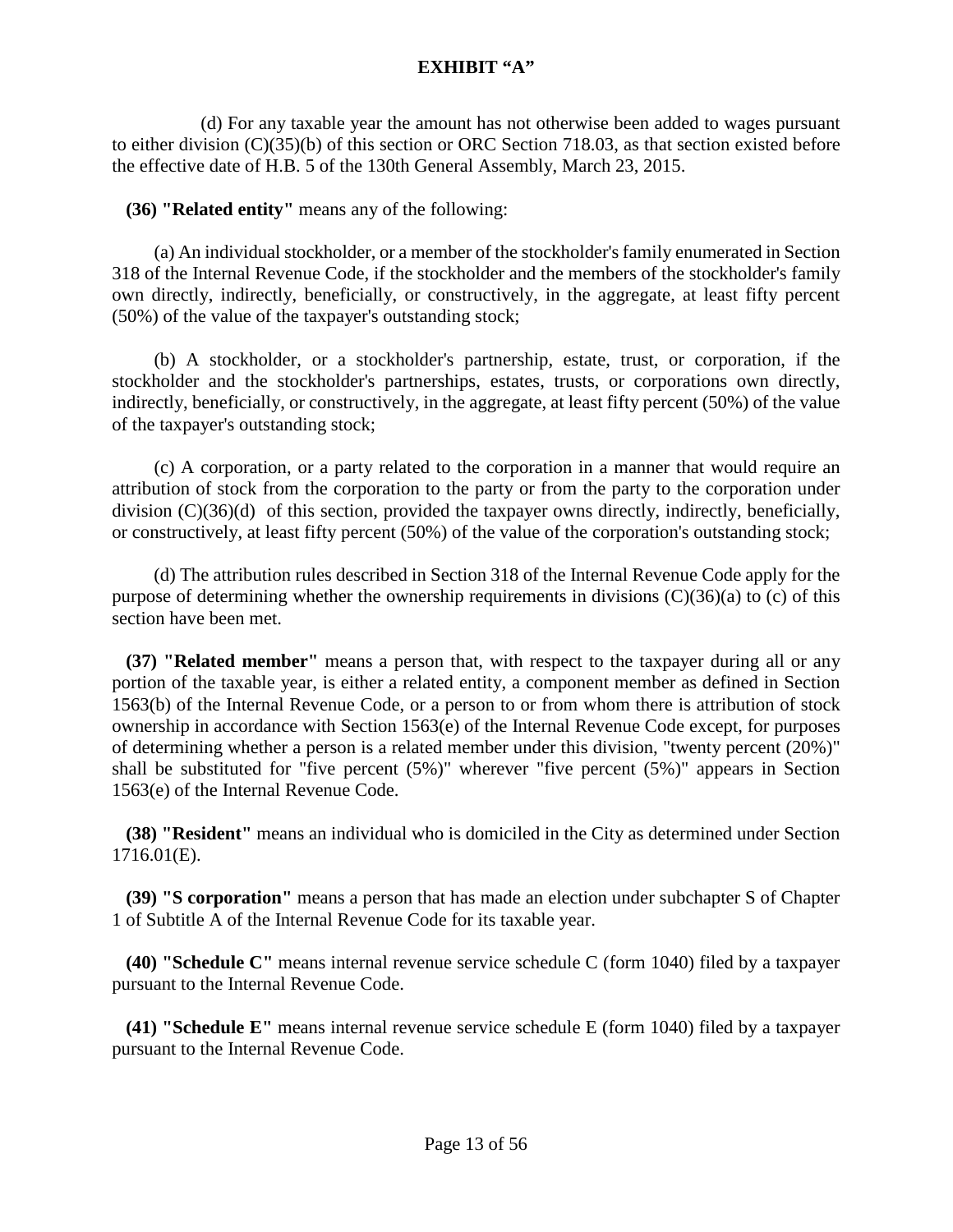**(42) "Schedule F"** means internal revenue service schedule F (form 1040) filed by a taxpayer pursuant to the Internal Revenue Code.

 **(43) "Single member limited liability company"** means a limited liability company that has one direct member.

 **(44) "Small employer"** means any employer that had total revenue of less than \$500,000 during the preceding taxable year. For purposes of this division, "total revenue" means receipts of any type or kind, including, but not limited to, sales receipts; payments; rents; profits; gains, dividends, and other investment income; compensation; commissions; premiums; money; property; grants; contributions; donations; gifts; program service revenue; patient service revenue; premiums; fees, including premium fees and service fees; tuition payments; unrelated business revenue; reimbursements; any type of payment from a governmental unit, including grants and other allocations; and any other similar receipts reported for federal income tax purposes or under generally accepted accounting principles. "Small employer" does not include the federal government; any state government, including any state agency or instrumentality; any political subdivision; or any entity treated as a government for financial accounting and reporting purposes.

 **(45)**(a) **"Tax Administrator"** means the individual charged with direct responsibility for administration of an income tax levied by the City in accordance with this Part Seventeen - Title Two. Tax Administrator does not include the state tax commissioner.

 (b) "Tax Commissioner" means the tax commissioner appointed under section 121.03 of the Revised Code.

 **(46) "Tax return preparer"** means any individual described in Section 7701(a)(36) of the Internal Revenue Code and 26 C.F.R. 301.7701-15 .

 **(47) "Taxable year"** means the corresponding tax reporting period as prescribed for the taxpayer under the Internal Revenue Code.

 **(48)**(a) **"Taxpayer"** means a person subject to a tax levied on income by a municipal corporation in accordance with Part Seventeen - Title Two. "Taxpayer" does not include a grantor trust or, except as provided in division (C)(48)(b)(i) of this section, a disregarded entity.

 (b)(i) A single member limited liability company that is a disregarded entity for federal tax purposes may be a separate taxpayer from its single member in all Ohio municipal corporations in which it either filed as a separate taxpayer or did not file for its taxable year ending in 2003, if all of the following conditions are met:

(a) The limited liability company's single member is also a limited liability company.

 (b) The limited liability company and its single member were formed and doing business in one or more Ohio municipal corporations for at least five years before January 1, 2004.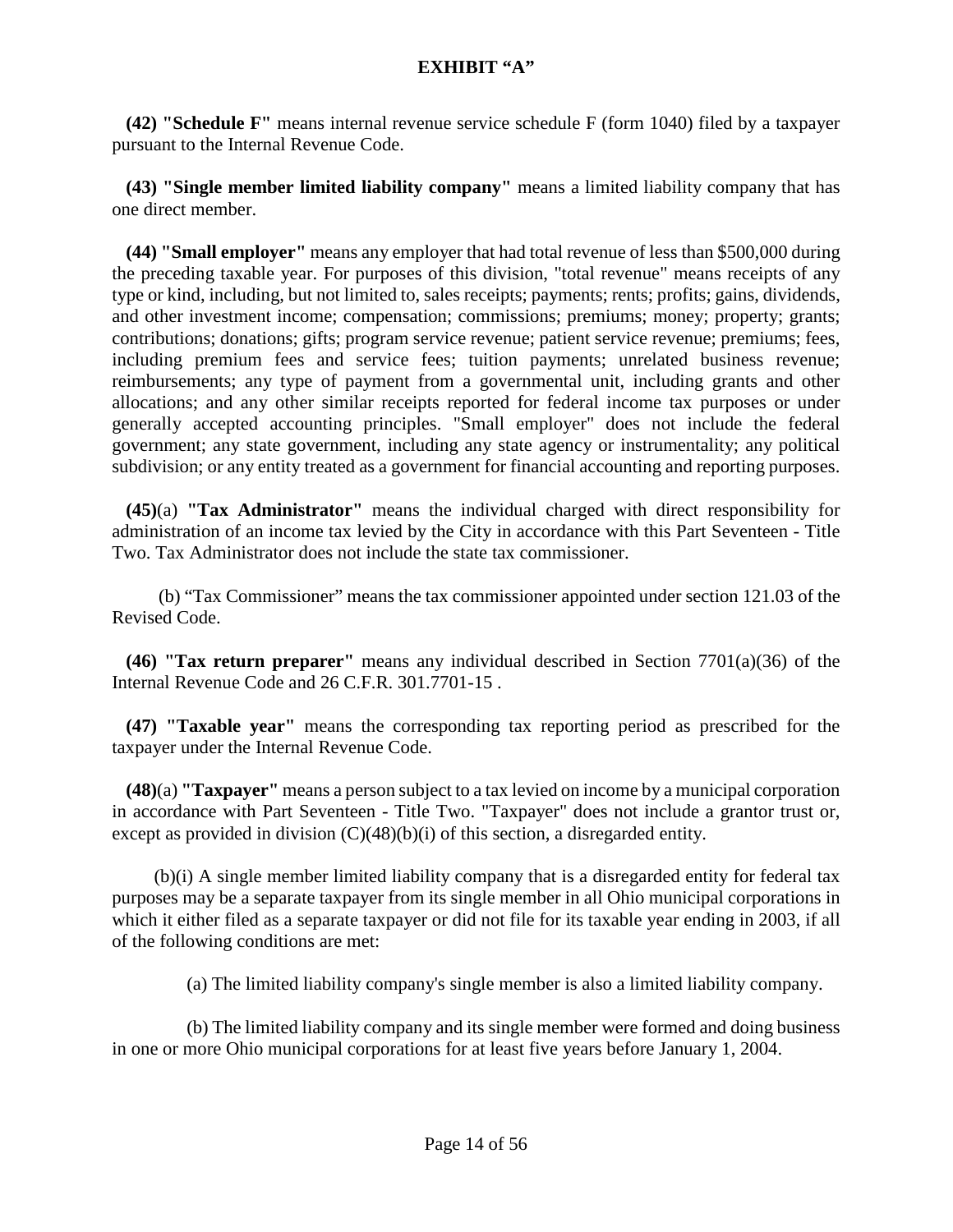(c) Not later than December 31, 2004, the limited liability company and its single member each made an election to be treated as a separate taxpayer under division (L) of ORC Section 718.01 as that section existed on December 31, 2004.

 (d) The limited liability company was not formed for the purpose of evading or reducing Ohio municipal corporation income tax liability of the limited liability company or its single member.

 (e) The Ohio municipal corporation that was the primary place of business of the sole member of the limited liability company consented to the election.

(ii) For purposes of division  $(C)(48)(b)(i)(e)$  of this section a municipal corporation was the primary place of business of a limited liability company if, for the limited liability company's taxable year ending in 2003, its income tax liability was greater in that municipal corporation than in any other municipal corporation in Ohio, and that tax liability to that municipal corporation for its taxable year ending in 2003 was at least \$400,000.

 **(49) "Taxpayers' rights and responsibilities"** means the rights provided to taxpayers in Sections 1718.05, 1719.01, 1720.01, 1721.01(B), 1721.02, 1722.01 in this Part Seventeen - Title Two, and Sections [5717.011](http://codes.ohio.gov/orc/5717.011) and [5717.03](http://codes.ohio.gov/orc/5717.03) of the ORC, and the responsibilities of taxpayers to file, report, withhold, remit, and pay municipal income tax and otherwise comply with Chapter 718. of the ORC and resolutions, ordinances, and rules and regulations adopted by the City for the imposition and administration of a municipal income tax.

 **(50) "Video lottery terminal"** has the same meaning as in Section [3770.21](http://codes.ohio.gov/orc/3770.21) of the ORC.

 **(51) "Video lottery terminal sales agent"** means a lottery sales agent licensed under Chapter 3770. of the ORC to conduct video lottery terminals on behalf of the state pursuant to Section [3770.21](http://codes.ohio.gov/orc/3770.21) of the ORC.

# **CHAPTER 1716**

#### **IMPOSITION OF TAX**

#### **1716.01 IMPOSITION OF TAX.**

The income tax levied by the City at a rate of two and one half percent (2.5%) is levied on the Municipal Taxable Income of every person residing in and/or earning and/or receiving income in the City.

#### **Individuals.**

(A) For residents of the City, the income tax levied herein shall be on all income, salaries, qualifying wages, commissions, and other compensation from whatever source earned or received by the resident, including the resident's distributive share of the net profit of pass-through entities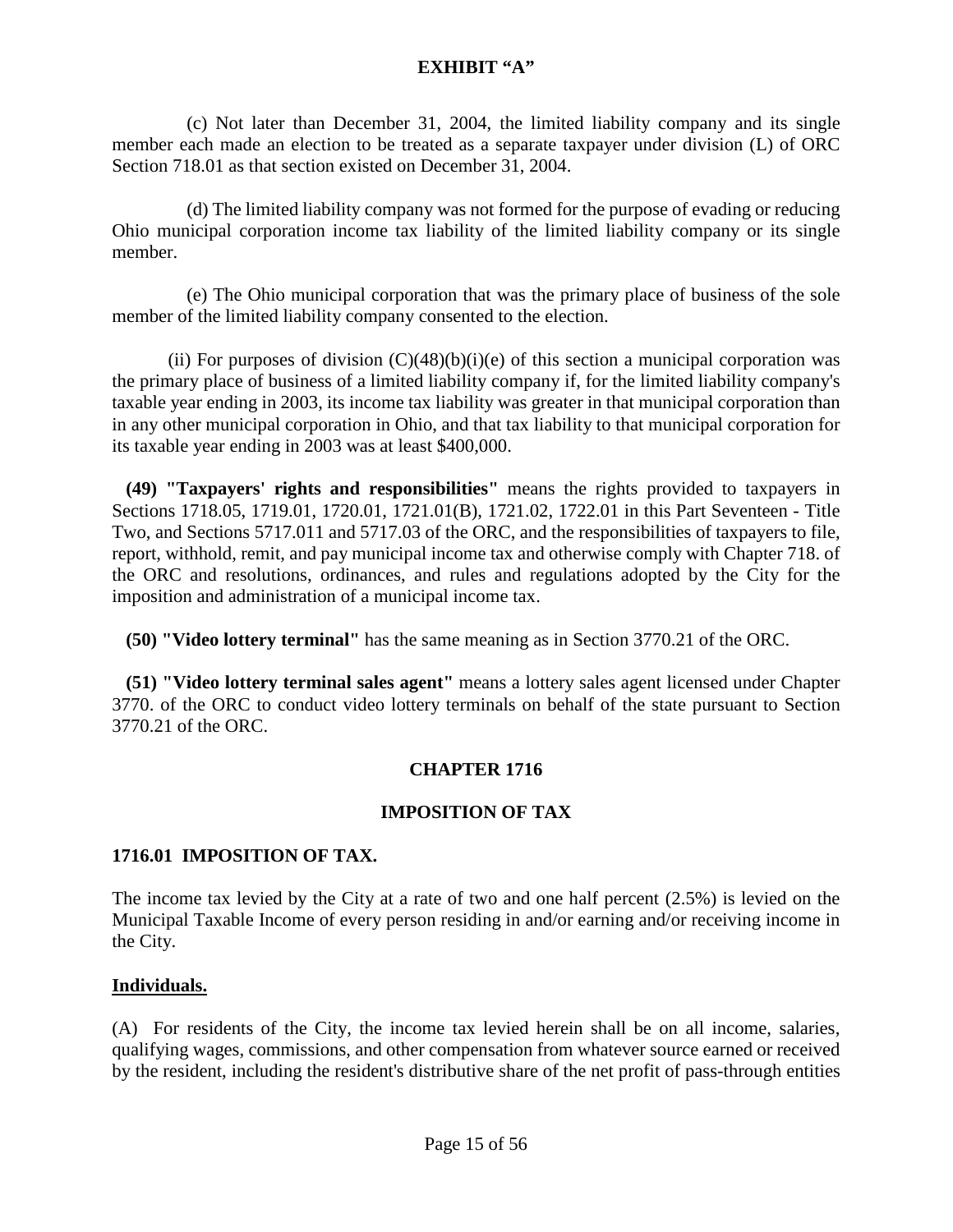owned directly or indirectly by the resident and any net profit of the resident. This is further detailed in the definition of income (Section 1715.01(C)(16)).

(B) For nonresidents, all income, salaries, qualifying wages, commissions, and other compensation from whatever source earned or received by the nonresident for work done, services performed or rendered, or activities conducted in the City, including any net profit of the nonresident, but excluding the nonresident's distributive share of the net profit or loss of only passthrough entities owned directly or indirectly by the nonresident.

(C) For residents and nonresidents, income can be reduced to "Municipal Taxable Income" as defined in Section  $1715.01(C)(21)$ . Exemptions which may apply are specified in Section 1715.01(C)(12)**.**

## **Refundable credit for Nonqualified Deferred Compensation Plan.**

(D)(1) As used in this division:

 (a) "Nonqualified deferred compensation plan" means a compensation plan described in Section 3121(v)(2)(C) of the Internal Revenue Code.

 (b) "Qualifying loss" means the amount of compensation attributable to a taxpayer's nonqualified deferred compensation plan, less the receipt of money and property attributable to distributions from the nonqualified deferred compensation plan. Full loss is sustained if no distribution of money and property is made by the nonqualified deferred compensation plan. The taxpayer sustains a qualifying loss only in the taxable year in which the taxpayer receives the final distribution of money and property pursuant to that nonqualified deferred compensation plan.

 (c)(i) "Qualifying tax rate" means the applicable tax rate for the taxable year for the which the taxpayer paid income tax to the City with respect to any portion of the total amount of compensation the payment of which is deferred pursuant to a nonqualified deferred compensation plan.

 (ii) If different tax rates applied for different taxable years, then the "qualifying tax rate" is a weighted average of those different tax rates. The weighted average shall be based upon the tax paid to the City each year with respect to the nonqualified deferred compensation plan.

 (d) "Refundable credit" means the amount of the City income tax that was paid on the nondistributed portion, if any, of a nonqualified deferred compensation plan.

 (2) If, in addition to the City, a taxpayer has paid tax to other municipal corporations with respect to the nonqualified deferred compensation plan, the amount of the credit that a taxpayer may claim from each municipal corporation shall be calculated on the basis of each municipal corporation's proportionate share of the total municipal corporation income tax paid by the taxpayer to all municipal corporations with respect to the nonqualified deferred compensation plan.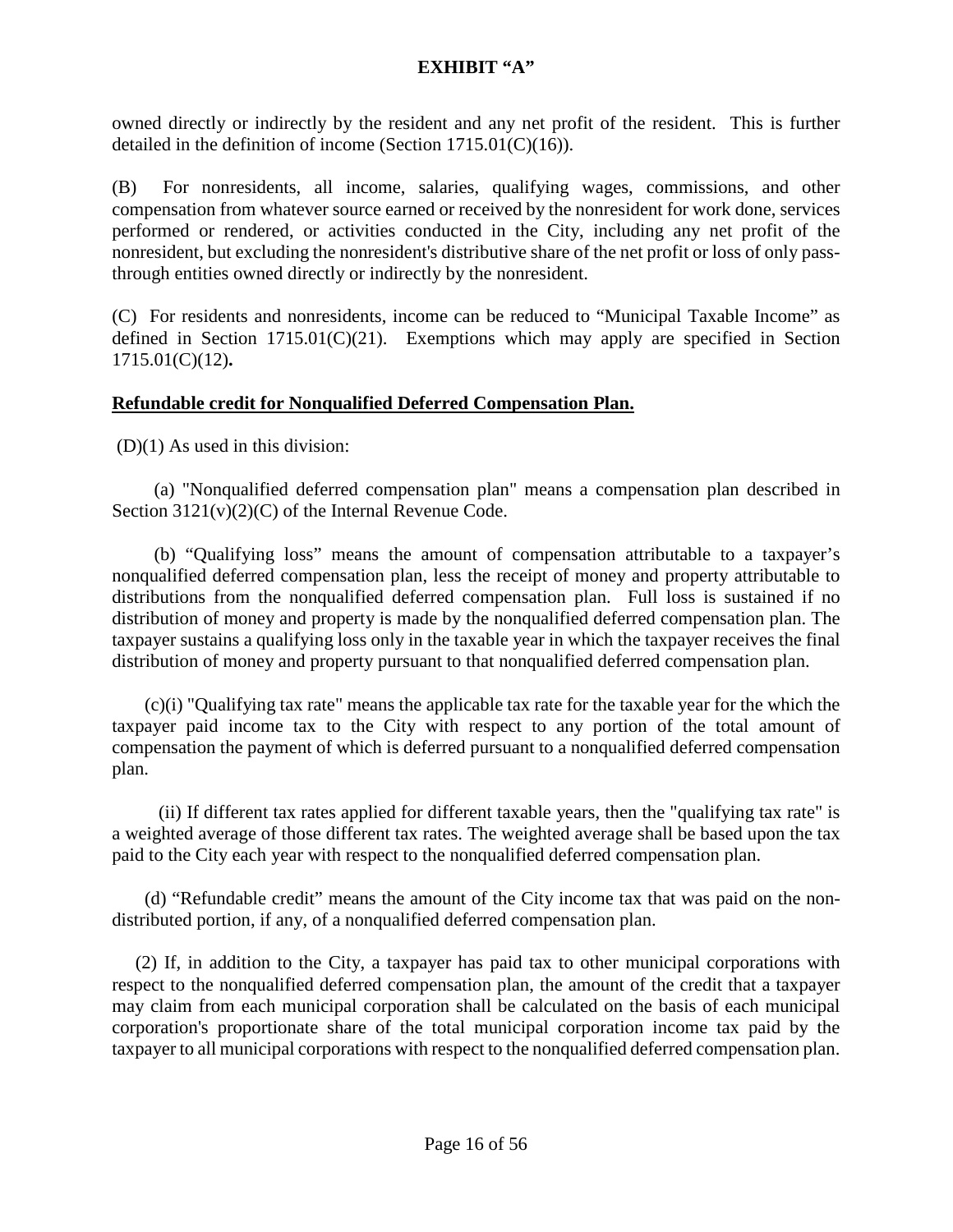(3) In no case shall the amount of the credit allowed under this section exceed the cumulative income tax that a taxpayer has paid to the City for all taxable years with respect to the nonqualified deferred compensation plan.

 (4) The credit allowed under this division is allowed only to the extent the taxpayer's qualifying loss is attributable to:

 (a) The insolvency or bankruptcy of the employer who had established the nonqualified deferred compensation plan; or

 (b) The employee's failure or inability to satisfy all of the employer's terms and conditions necessary to receive the nonqualified deferred compensation.

#### **Domicile.**

(E)(1)(a) An individual is presumed to be domiciled in the City for all or part of a taxable year if the individual was domiciled in the City on the last day of the immediately preceding taxable year or if the Tax Administrator reasonably concludes that the individual is domiciled in the City for all or part of the taxable year.

(b) An individual may rebut the presumption of domicile described in division  $(E)(1)(a)$  of this section if the individual establishes by a preponderance of the evidence that the individual was not domiciled in the City for all or part of the taxable year.

 (2) For the purpose of determining whether an individual is domiciled in the City for all or part of a taxable year, factors that may be considered include, but are not limited to, the following:

(a) The individual's domicile in other taxable years;

(b) The location at which the individual is registered to vote;

(c) The address on the individual's driver's license;

 (d) The location of real estate for which the individual claimed a property tax exemption or reduction allowed on the basis of the individual's residence or domicile;

(e) The location and value of abodes owned or leased by the individual;

(f) Declarations, written or oral, made by the individual regarding the individual's residency;

(g) The primary location at which the individual is employed.

 (h) The location of educational institutions attended by the individual's dependents as defined in Section 152 of the Internal Revenue Code, to the extent that tuition paid to such educational institution is based on the residency of the individual or the individual's spouse in the municipal corporation where the educational institution is located;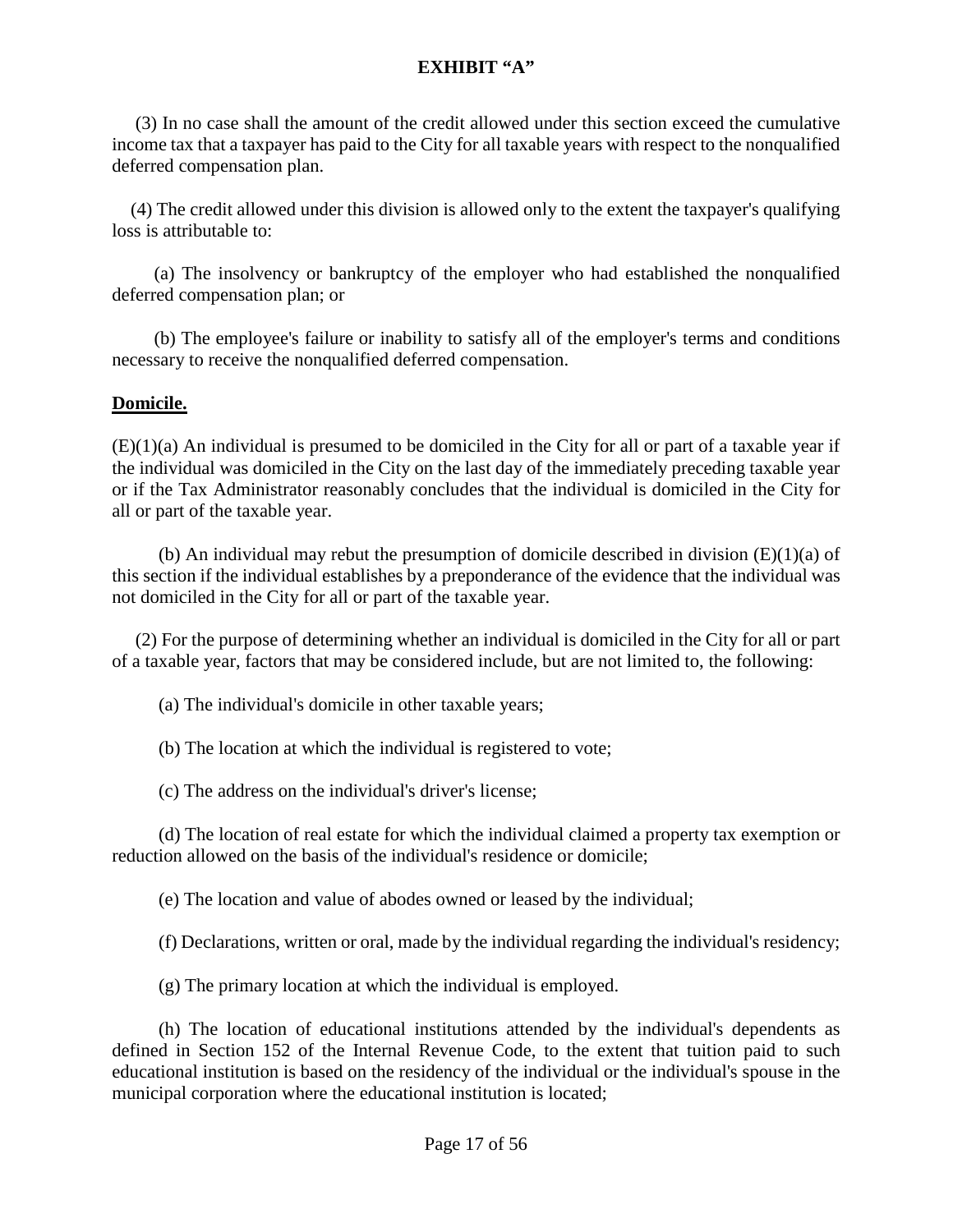(i) The number of contact periods the individual has with the City. For the purposes of this division, an individual has one "contact period" with the City if the individual is away overnight from the individual's abode located outside of the City and while away overnight from that abode spends at least some portion, however minimal, of each of two consecutive days in the City.

(3) All additional applicable factors are provided in the Rules and Regulations.

#### **Businesses.**

**(**F**)** This division applies to any taxpayer engaged in a business or profession in the City, unless the taxpayer is an individual who resides in the City or the taxpayer is an electric company, combined company, or telephone company that is subject to and required to file reports under Chapter 5745. of the ORC.

 (1) Except as otherwise provided in division (F)(2) of this section, net profit from a business or profession conducted both within and without the boundaries of the City shall be considered as having a taxable situs in the City for purposes of municipal income taxation in the same proportion as the average ratio of the following:

 (a) The average original cost of the real property and tangible personal property owned or used by the taxpayer in the business or profession in the City during the taxable period to the average original cost of all of the real and tangible personal property owned or used by the taxpayer in the business or profession during the same period, wherever situated.

As used in the preceding paragraph, tangible personal or real property shall include property rented or leased by the taxpayer and the value of such property shall be determined by multiplying the annual rental thereon by eight;

 (b) Wages, salaries, and other compensation paid during the taxable period to individuals employed in the business or profession for services performed in the City to wages, salaries, and other compensation paid during the same period to individuals employed in the business or profession, wherever the individual's services are performed, excluding compensation from which taxes are not required to be withheld under Section 1717.01(C);

 (c) Total gross receipts of the business or profession from sales and rentals made and services performed during the taxable period in the City to total gross receipts of the business or profession during the same period from sales, rentals, and services, wherever made or performed.

 $(2)(a)$  If the apportionment factors described in division  $(F)(1)$  of this section do not fairly represent the extent of a taxpayer's business activity in the City, the taxpayer may request, or the Tax Administrator of the City may require, that the taxpayer use, with respect to all or any portion of the income of the taxpayer, an alternative apportionment method involving one or more of the following:

(i) Separate accounting;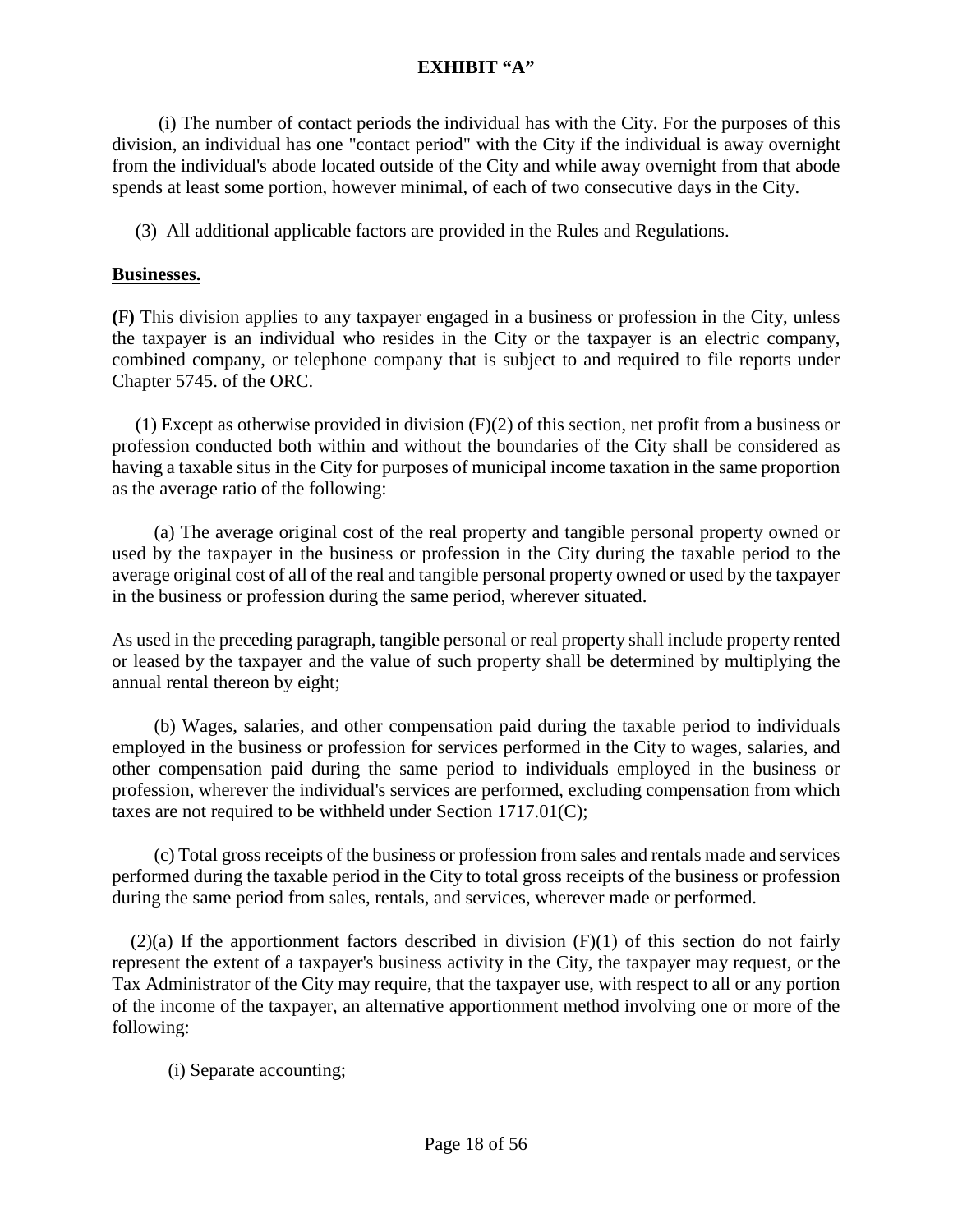(ii) The exclusion of one or more of the factors;

(iii) The inclusion of one or more additional factors that would provide for a more fair apportionment of the income of the taxpayer to the municipal corporation;

(iv) A modification of one or more of the factors.

 (b) A taxpayer request to use an alternative apportionment method shall be in writing and shall accompany a tax return, timely filed appeal of an assessment, or timely filed amended tax return. The taxpayer may use the requested alternative method unless the Tax Administrator denies the request in an assessment issued within the period prescribed by Section 1719.01(A).

 (c) The Tax Administrator may require a taxpayer to use an alternative apportionment method as described in division  $(F)(2)(a)$  of this section, but only by issuing an assessment to the taxpayer within the period prescribed by Section 1719.01(A).

 (d) Nothing in division (F)(2) of this section nullifies or otherwise affects any alternative apportionment arrangement approved by the Tax Administrator or otherwise agreed upon by both the Tax Administrator and taxpayer before January 1, 2016.

(3) As used in division  $(F)(1)(b)$  of this section, "wages, salaries, and other compensation" includes only wages, salaries, or other compensation paid to an employee for services performed at any of the following locations:

 (a) A location that is owned, controlled, or used by, rented to, or under the possession of one of the following:

(i) The employer;

(ii) A vendor, customer, client, or patient of the employer, or a related member of such a vendor, customer, client, or patient;

(iii) A vendor, customer, client, or patient of a person described in division  $(F)(3)(a)(ii)$  of this section, or a related member of such a vendor, customer, client, or patient.

 (b) Any location at which a trial, appeal, hearing, investigation, inquiry, review, courtmartial, or similar administrative, judicial, or legislative matter or proceeding is being conducted, provided that the compensation is paid for services performed for, or on behalf of, the employer or that the employee's presence at the location directly or indirectly benefits the employer;

 (c) Any other location, if the Tax Administrator determines that the employer directed the employee to perform the services at the other location in lieu of a location described in division (F) (3)(a) or (b) of this section solely in order to avoid or reduce the employer's municipal income tax liability. If the Tax Administrator makes such a determination, the employer may dispute the determination by establishing, by a preponderance of the evidence, that the Tax Administrator's determination was unreasonable.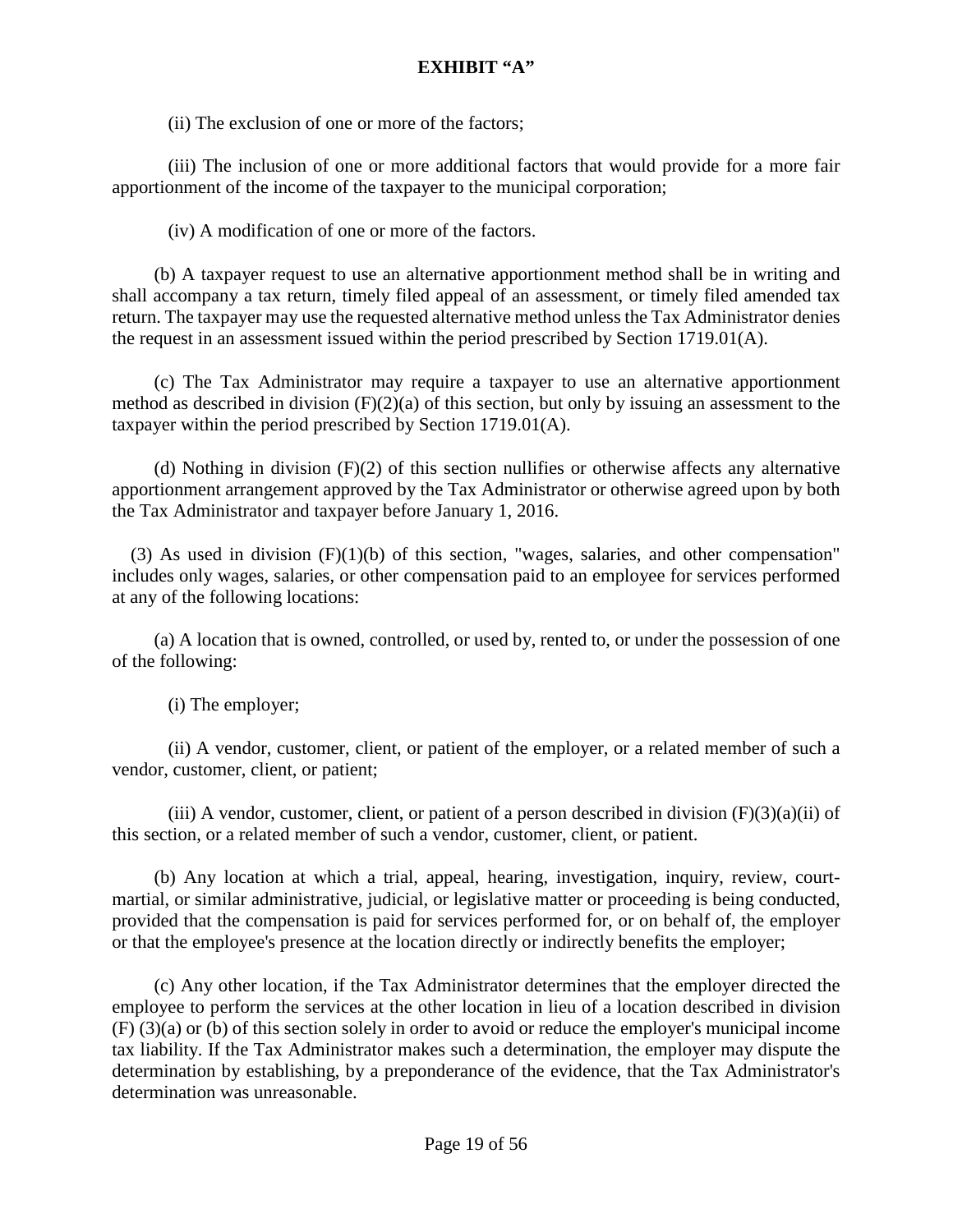(4) For the purposes of division  $(F)(1)(c)$  of this section, receipts from sales and rentals made and services performed shall be sitused to a municipal corporation as follows:

 (a) Gross receipts from the sale of tangible personal property shall be sitused to the municipal corporation in which the sale originated. For the purposes of this division, a sale of property originates in the City if, regardless of where title passes, the property meets any of the following criteria:

(i) The property is shipped to or delivered within the City from a stock of goods located within the City.

(ii) The property is delivered within the City from a location outside the City, provided the taxpayer is regularly engaged through its own employees in the solicitation or promotion of sales within the City and the sales result from such solicitation or promotion.

(iii) The property is shipped from a place within the City to purchasers outside the City, provided that the taxpayer is not, through its own employees, regularly engaged in the solicitation or promotion of sales at the place where delivery is made.

 (b) Gross receipts from the sale of services shall be sitused to the City to the extent that such services are performed in the City.

 (c) To the extent included in income, gross receipts from the sale of real property located in the City shall be sitused to the City.

 (d) To the extent included in income, gross receipts from rents and royalties from real property located in the City shall be sitused to the City.

 (e) Gross receipts from rents and royalties from tangible personal property shall be sitused to the City based upon the extent to which the tangible personal property is used in the City.

 (5) The net profit received by an individual taxpayer from the rental of real estate owned directly by the individual, or by a disregarded entity owned by the individual, shall be subject to the City's tax only if the property generating the net profit is located in the City or if the individual taxpayer that receives the net profit is a resident of the City. The City shall allow such taxpayers to elect to use separate accounting for the purpose of calculating net profit sitused under this division to the municipal corporation in which the property is located*.* 

 (6)(a) Commissions received by a real estate agent or broker relating to the sale, purchase, or lease of real estate shall be sitused to the municipal corporation in which the real estate is located. Net profit reported by the real estate agent or broker shall be allocated to the City, if applicable, based upon the ratio of the commissions the agent or broker received from the sale, purchase, or lease of real estate located in the City to the commissions received from the sale, purchase, or lease of real estate everywhere in the taxable year.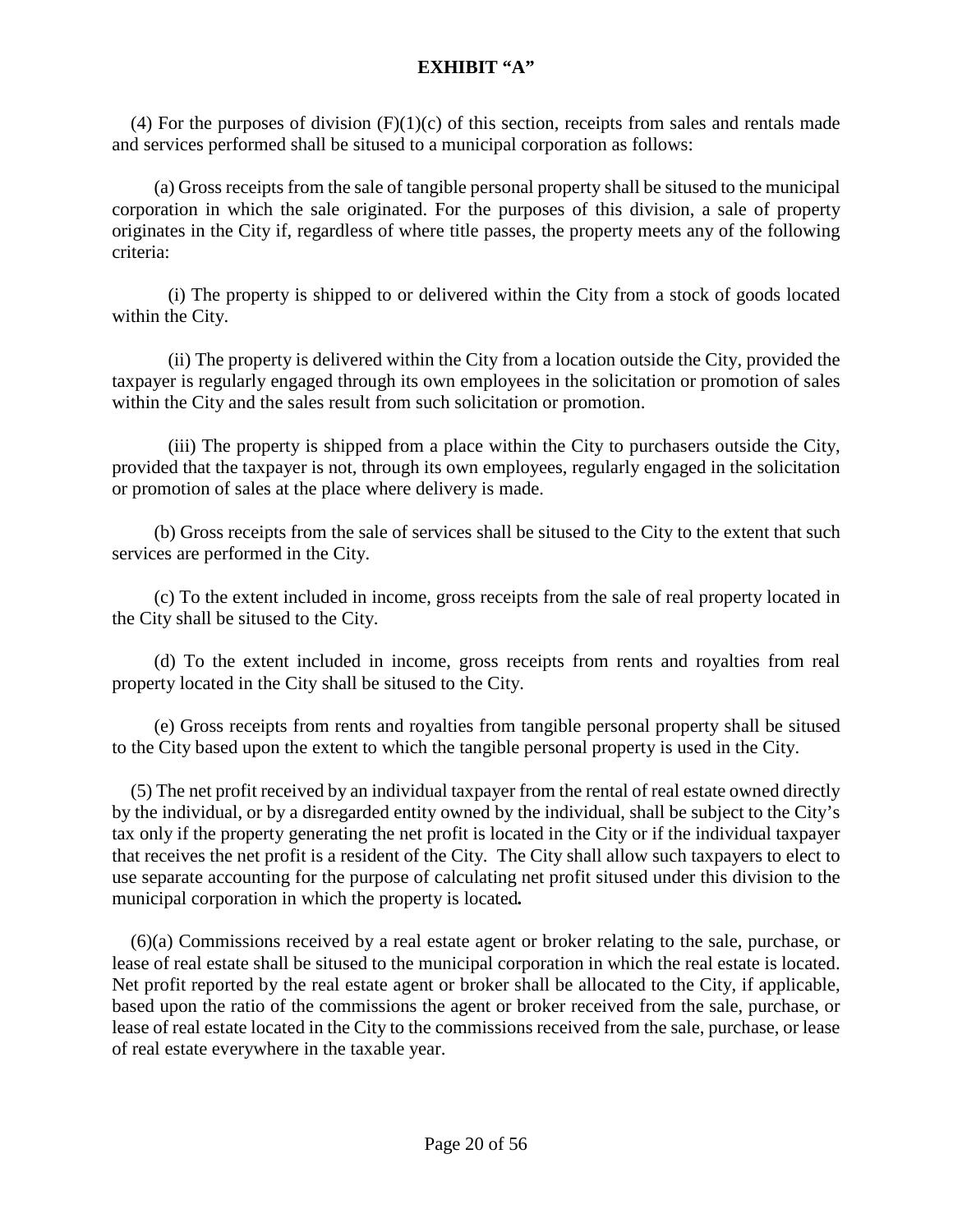(b) An individual who is a resident of the City shall report the individual's net profit from all real estate activity on the individual's annual tax return for the City. The individual may claim a credit for taxes the individual paid on such net profit to another municipal corporation to the extent that such a credit is allowed under the City's income tax ordinance.

 (7) When calculating the ratios described in division (F)(1) of this section for the purposes of that division or division (F)(2) of this section, the owner of a disregarded entity shall include in the owner's ratios the property, payroll, and gross receipts of such disregarded entity.

(8) Left intentionally blank.

#### **CHAPTER 1717**

## **COLLECTION AT SOURCE**

#### **1717.01 COLLECTION AT SOURCE.**

#### **Withholding provisions.**

(A) Each employer, agent of an employer, or other payer located or doing business in the City shall withhold an income tax from the qualifying wages earned and/or received by each employee in the City. Except for qualifying wages for which withholding is not required under Section 1716.01 or division (B)(4) or (6) of this section, the tax shall be withheld at the rate, specified in Section 1716.01 of this Part Seventeen - Title Two, of two and one half percent (2.5%). An employer, agent of an employer, or other payer shall deduct and withhold the tax from qualifying wages on the date that the employer, agent, or other payer directly, indirectly, or constructively pays the qualifying wages to, or credits the qualifying wages to the benefit of, the employee.

(B)(1) Except as provided in division (B)(2) of this section, an employer, agent of an employer, or other payer shall remit to the Tax Administrator of the City the greater of the income taxes deducted and withheld or the income taxes required to be deducted and withheld by the employer, agent, or other payer according to the following schedule:

(a) Taxes required to be deducted and withheld shall be remitted monthly to the Tax Administrator if the total taxes deducted and withheld or required to be deducted and withheld by the employer, agent, or other payer on behalf of the City in the preceding calendar year exceeded \$2,399, or if the total amount of taxes deducted and withheld or required to be deducted and withheld on behalf of the City in any month of the preceding calendar quarter exceeded \$200.

Payment under division  $(B)(1)(a)$  of this section shall be made the Tax Administrator not later than 15 days after the last day of each month for which the tax was withheld.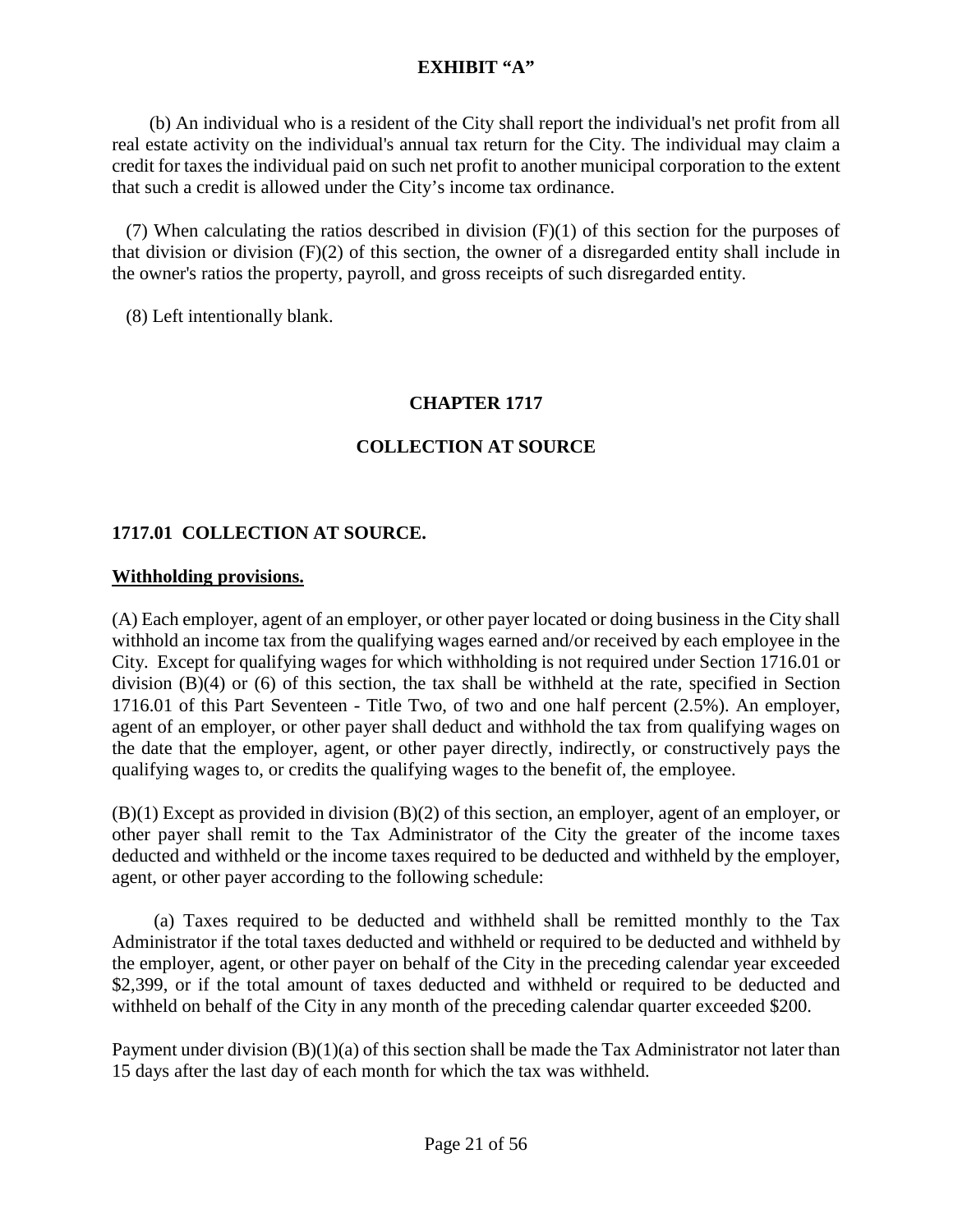(b) Any employer, agent of an employer, or other payer not required to make payments under division  $(B)(1)(a)$  of this section of taxes required to be deducted and withheld shall make quarterly payments to the Tax Administrator not later than the last day of the month following the last day of each calendar quarter.

 (c) Notwithstanding the provisions of Section (B)(1)(a)and (b) of this section, taxes required to be deducted and withheld shall be remitted semimonthly to the Tax Administrator if the total taxes deducted and withheld or required to be deducted and withheld on behalf of the City in the preceding calendar year exceeded \$11,999, or if in any month of the preceding calendar year exceeded \$1,000. Payment under division  $(B)(1)(c)$  of this section shall be made to the Tax Administrator not later than one of the following: i) if the taxes were deducted and withheld or required to be deducted and withheld during the first fifteen days of a month, the third banking day after the fifteenth day of that month; (ii) if the taxes were deducted and withheld or required to be deducted and withheld after the fifteenth day of a month and before the first day of the immediately following month, the third banking day after the last day of the month.

 (2) If the employer, agent of an employer, or other payer is required to make payments electronically for the purpose of paying federal taxes withheld on payments to employees under Section 6302 of the Internal Revenue Code, 26 C.F.R. 31.6302-1, or any other federal statute or regulation, the payment shall be made by electronic funds transfer to the Tax Administrator of all taxes deducted and withheld on behalf of the City. The payment of tax by electronic funds transfer under this division does not affect an employer's, agent's, or other payer's obligation to file any return as required under this section.

 (3) An employer, agent of an employer, or other payer shall make and file a return showing the amount of tax withheld by the employer, agent, or other payer from the qualifying wages of each employee and remitted to the Tax Administrator. A return filed by an employer, agent, or other payer under this division shall be accepted by the Tax Administrator and the City as the return required of a non-resident employee whose sole income subject to the tax under this Part Seventeen - Title Two is the qualifying wages reported by the employee's employer, agent of an employer, or other payer.

 (4) An employer, agent of an employer, or other payer is not required to withhold the City income tax with respect to an individual's disqualifying disposition of an incentive stock option if, at the time of the disqualifying disposition, the individual is not an employee of either the corporation with respect to whose stock the option has been issued or of such corporation's successor entity.

 (5)(a) An employee is not relieved from liability for a tax by the failure of the employer, agent of an employer, or other payer to withhold the tax as required under this Part Seventeen - Title Two or by the employer's, agent's, or other payer's exemption from the requirement to withhold the tax.

 (b) The failure of an employer, agent of an employer, or other payer to remit to the City the tax withheld relieves the employee from liability for that tax unless the employee colluded with the employer, agent, or other payer in connection with the failure to remit the tax withheld.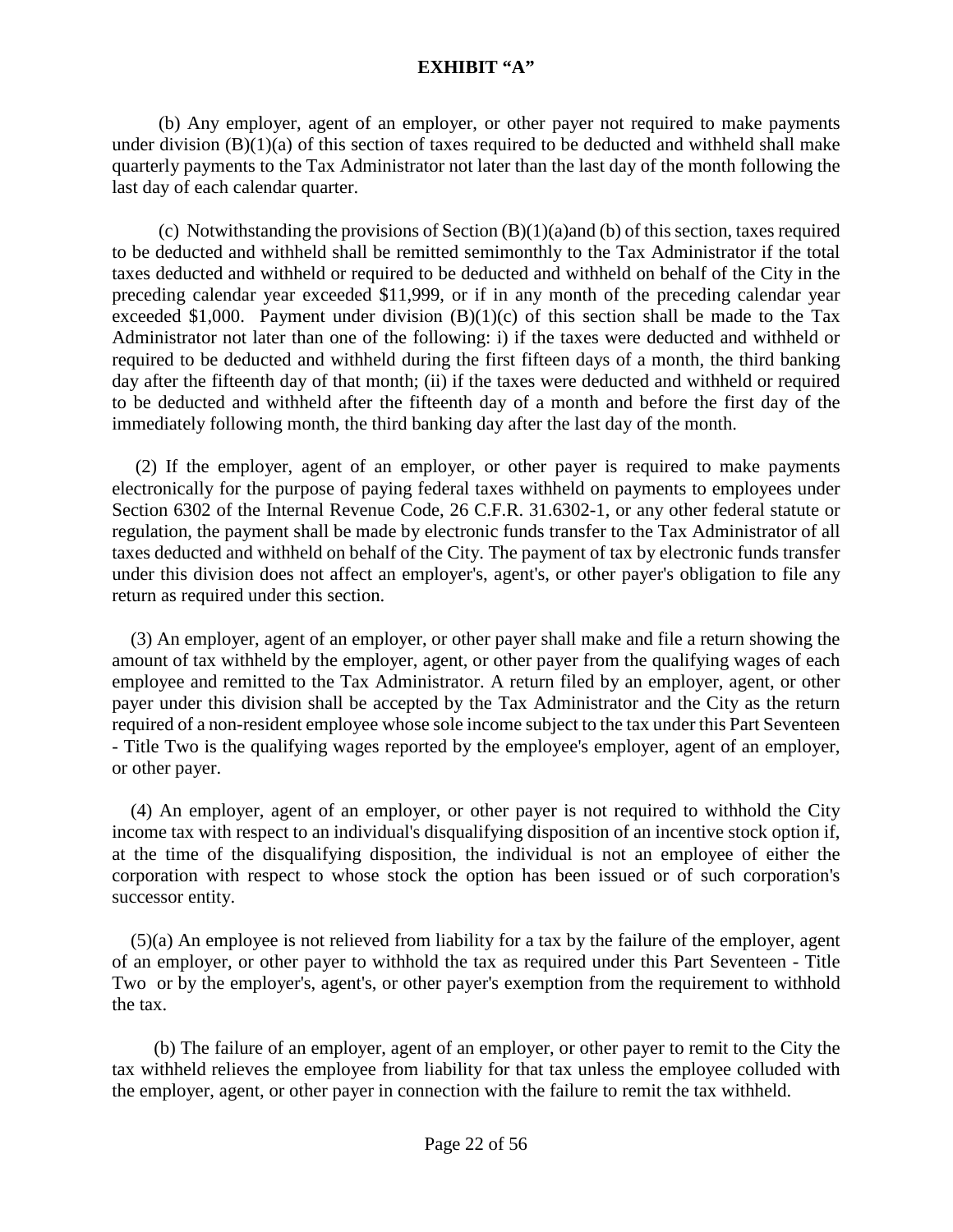(6) Compensation deferred before June 26, 2003, is not subject to the City income tax or income tax withholding requirement to the extent the deferred compensation does not constitute qualifying wages at the time the deferred compensation is paid or distributed.

 (7) Each employer, agent of an employer, or other payer required to withhold taxes is liable for the payment of that amount required to be withheld, whether or not such taxes have been withheld, and such amount shall be deemed to be held in trust for the City until such time as the withheld amount is remitted to the Tax Administrator.

 (8) On or before the last day of February of each year, an employer shall file a withholding reconciliation return with the Tax Administrator listing:

 (a) The names, addresses, and social security numbers of all employees from whose qualifying wages tax was withheld or should have been withheld for the City during the preceding calendar year;

 (b) The amount of tax withheld, if any, from each such employee, the total amount of qualifying wages paid to such employee during the preceding calendar year;

 (c) The name of every other municipal corporation for which tax was withheld or should have been withheld from such employee during the preceding calendar year;

 (d) Any other information required for federal income tax reporting purposes on Internal Revenue Service form W-2 or its equivalent form with respect to such employee;

(e) Other information as may be required by the Tax Administrator.

 (9) The officer or the employee of the employer, agent of an employer, or other payer with control or direct supervision of or charged with the responsibility for withholding the tax or filing the reports and making payments as required by this section, shall be personally liable for a failure to file a report or pay the tax due as required by this section. The dissolution of an employer, agent of an employer, or other payer does not discharge the officer's or employee's liability for a failure of the employer, agent of an employer, or other payer to file returns or pay any tax due.

 (10) An employer is required to deduct and withhold the City income tax on tips and gratuities received by the employer's employees and constituting qualifying wages, but only to the extent that the tips and gratuities are under the employer's control. For the purposes of this division, a tip or gratuity is under the employer's control if the tip or gratuity is paid by the customer to the employer for subsequent remittance to the employee, or if the customer pays the tip or gratuity by credit card, debit card, or other electronic means.

 (11) The Tax Administrator shall consider any tax withheld by an employer at the request of an employee, when such tax is not otherwise required to be withheld by this Part Seventeen - Title Two, to be tax required to be withheld and remitted for the purposes of this section.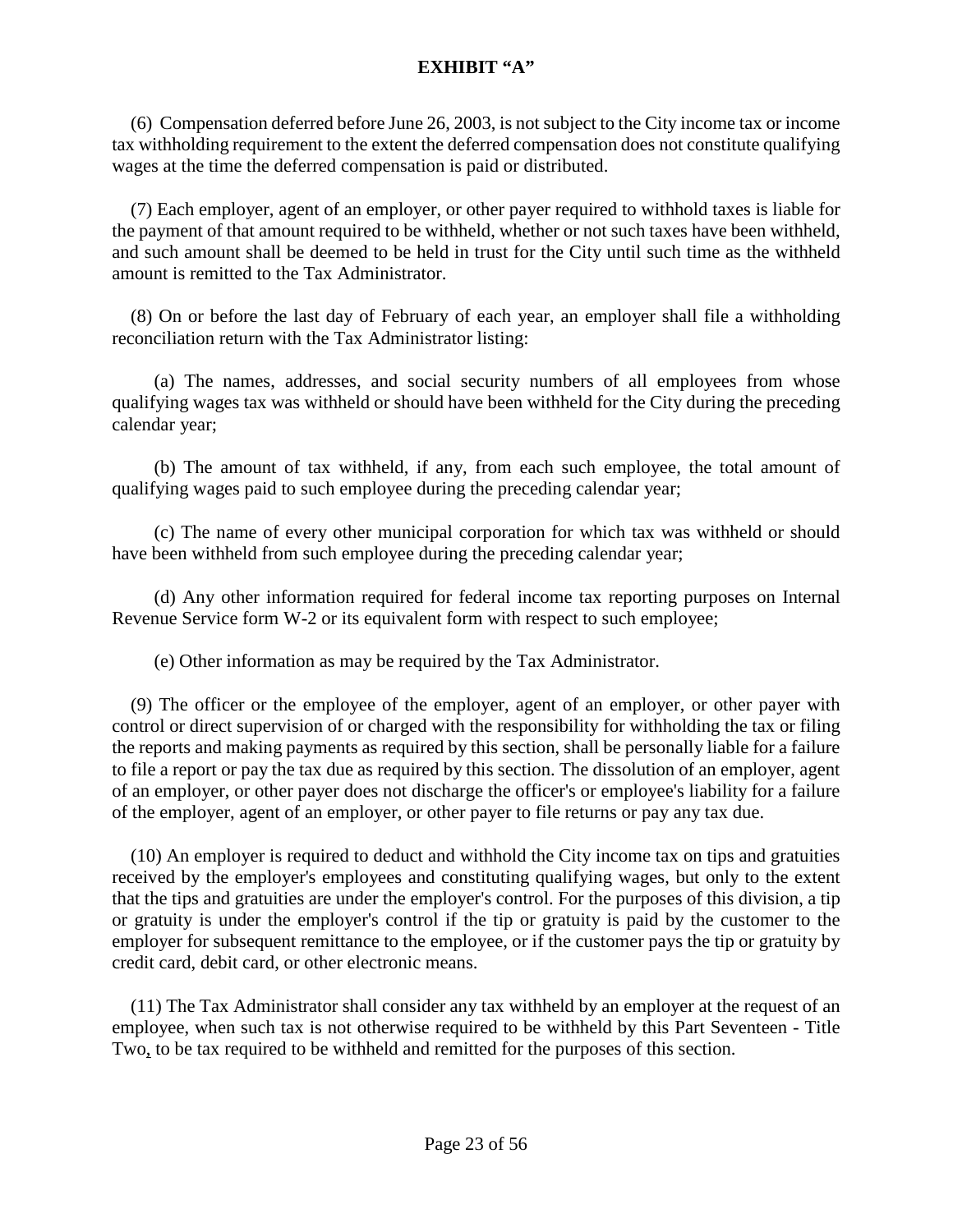#### **Occasional Entrant - Withholding.**

 $(C)(1)$  As used in this division:

(a) "Employer" includes a person that is a related member to or of an employer.

 (b) "Fixed location" means a permanent place of doing business in this state, such as an office, warehouse, storefront, or similar location owned or controlled by an employer.

 (c) "Principal place of work" means the fixed location to which an employee is required to report for employment duties on a regular and ordinary basis. If the employee is not required to report for employment duties on a regular and ordinary basis to a fixed location, "principal place of work" means the worksite location in this state to which the employee is required to report for employment duties on a regular and ordinary basis. If the employee is not required to report for employment duties on a regular and ordinary basis to a fixed location or worksite location, "principal place of work" means the location in this state at which the employee spends the greatest number of days in a calendar year performing services for or on behalf of the employee's employer.

If there is not a single municipal corporation in which the employee spent the "greatest number of days in a calendar year" performing services for or on behalf of the employer, but instead there are two or more municipal corporations in which the employee spent an identical number of days that is greater than the number of days the employee spent in any other municipal corporation, the employer shall allocate any of the employee's qualifying wages subject to division (C)(2)(a)(i) of this section among those two or more municipal corporations. The allocation shall be made using any fair and reasonable method, including, but not limited to, an equal allocation among such municipal corporations or an allocation based upon the time spent or sales made by the employee in each such municipal corporation. A municipal corporation to which qualifying wages are allocated under this division shall be the employee's "principal place of work" with respect to those qualifying wages for the purposes of this section.

For the purposes of this division, the location at which an employee spends a particular day shall be determined in accordance with division  $(C)(2)(b)$  of this section, except that "location" shall be substituted for "municipal corporation" wherever "municipal corporation" appears in that division.

 (d) "Professional athlete" means an athlete who performs services in a professional athletic event for wages or other remuneration.

 (e) "Professional entertainer" means a person who performs services in the professional performing arts for wages or other remuneration on a per-event basis.

 (f) "Public figure" means a person of prominence who performs services at discrete events, such as speeches, public appearances, or similar events, for wages or other remuneration on a perevent basis.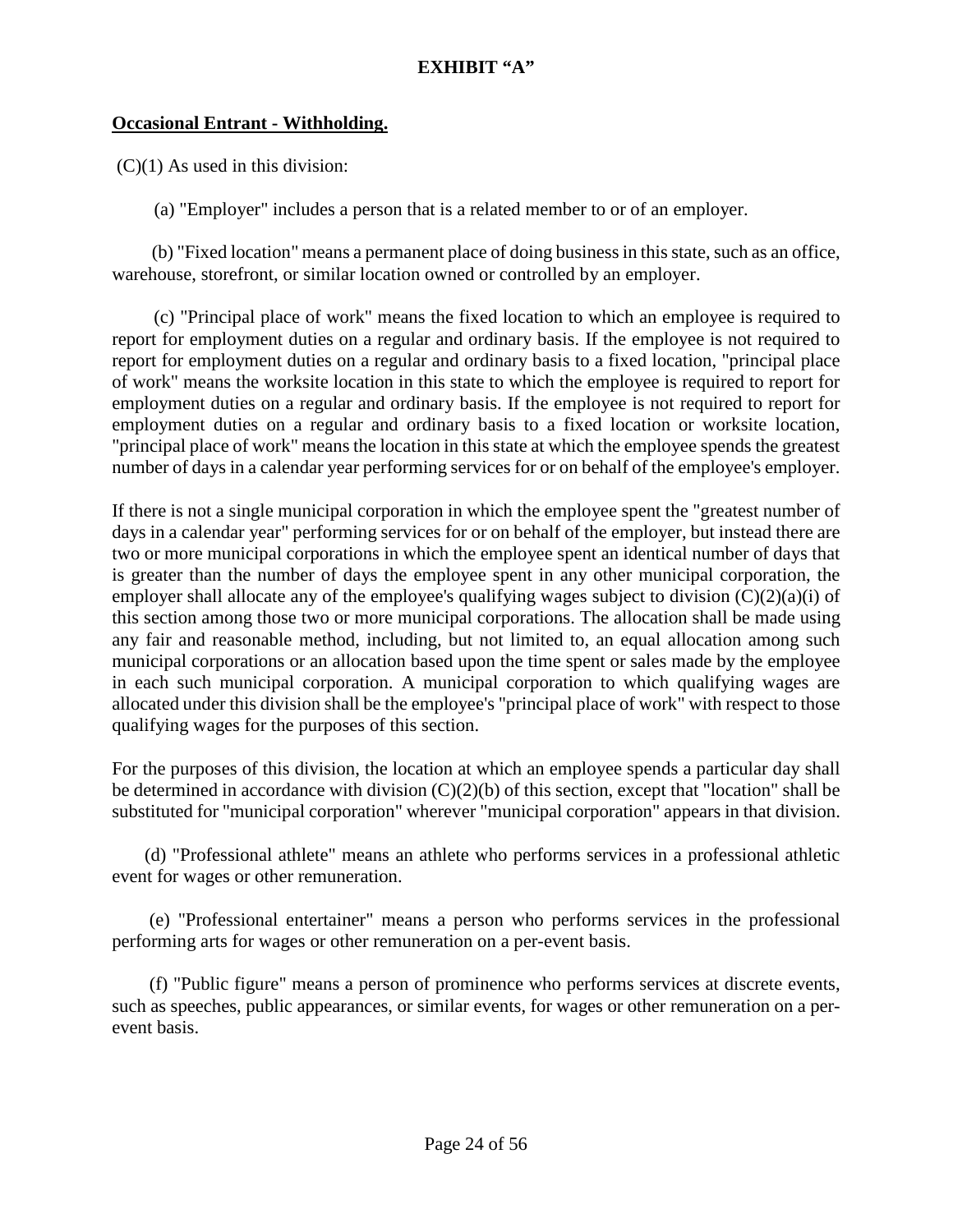(g) "Worksite location" means a construction site or other temporary worksite in this state at which the employer provides services for more than 20 days during the calendar year. "Worksite location" does not include the home of an employee.

 $(2)(a)$  Subject to divisions  $(C)(3)$ ,  $(5)$ ,  $(6)$ , and  $(7)$  of this section, an employer is not required to withhold the City income tax on qualifying wages paid to an employee for the performance of personal services in the City if the employee performed such services in the City on 20 or fewer days in a calendar year, unless one of the following conditions applies:

(i) The employee's principal place of work is located in the City.

(ii) The employee performed services at one or more presumed worksite locations in the City. For the purposes of this division, "presumed worksite location" means a construction site or other temporary worksite in the City at which the employer provides or provided services that can reasonably be, or would have been, expected by the employer to last more than 20 days in a calendar year. Services can "reasonably be expected by the employer to last more than 20 days" if either of the following applies at the time the services commence:

 (a) The nature of the services are such that it will require more than 20 days of the services to complete the services;

 (b) The agreement between the employer and its customer to perform services at a location requires the employer to perform the services at the location for more than 20 days.

(iii) The employee is a resident of the City and has requested that the employer withhold tax from the employee's qualifying wages as provided in Section 1717.01.

(iv) The employee is a professional athlete, professional entertainer, or public figure, and the qualifying wages are paid for the performance of services in the employee's capacity as a professional athlete, professional entertainer, or public figure.

(b) For the purposes of division  $(C)(2)(a)$  of this section, an employee shall be considered to have spent a day performing services in the City only if the employee spent more time performing services for or on behalf of the employer in the City than in any other municipal corporation on that day. For the purposes of determining the amount of time an employee spent in a particular location, the time spent performing one or more of the following activities shall be considered to have been spent at the employee's principal place of work:

(i) Traveling to the location at which the employee will first perform services for the employer for the day;

(ii) Traveling from a location at which the employee was performing services for the employer to any other location;

(iii) Traveling from any location to another location in order to pick up or load, for the purpose of transportation or delivery, property that has been purchased, sold, assembled,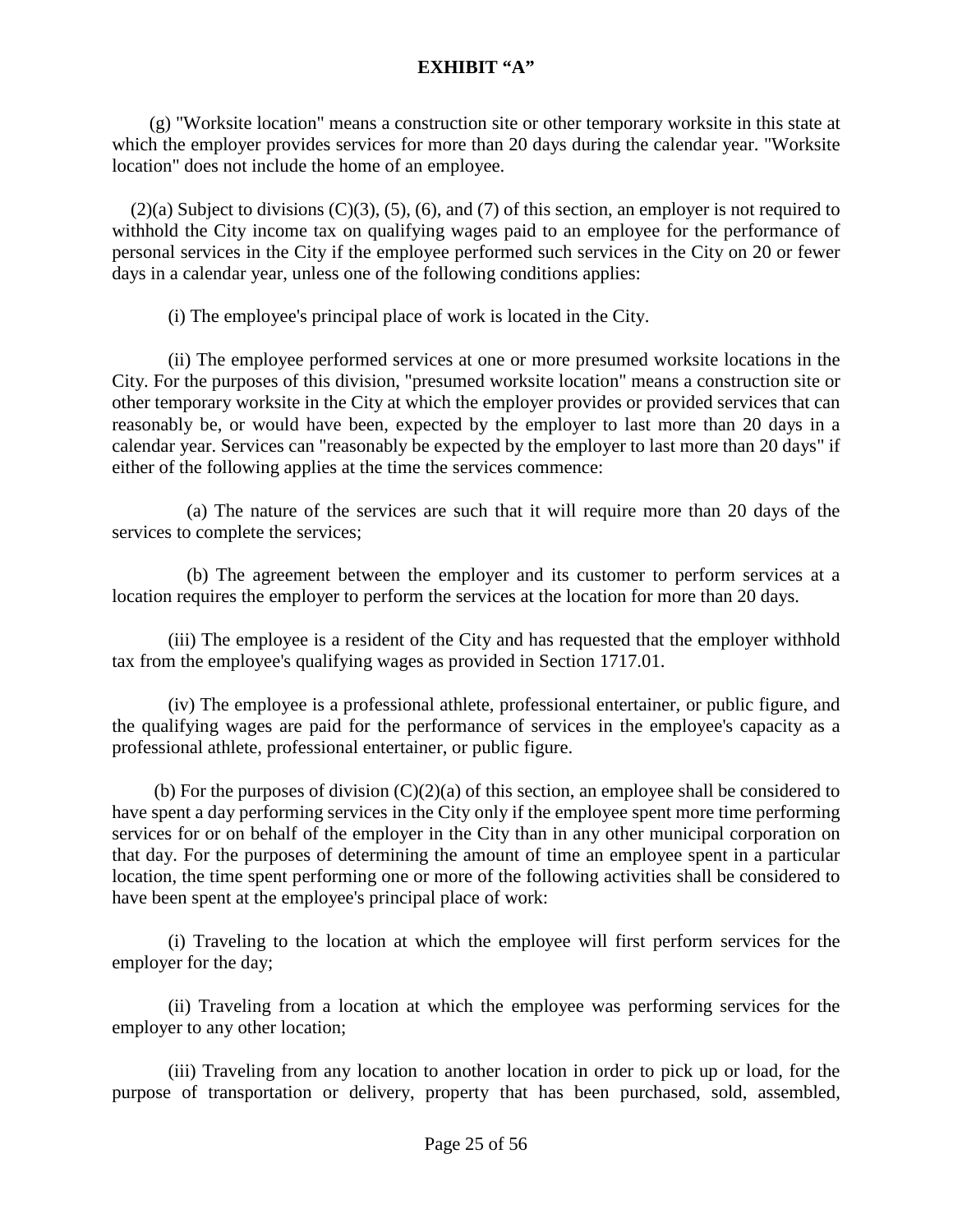fabricated, repaired, refurbished, processed, remanufactured, or improved by the employee's employer;

(iv) Transporting or delivering property described in division  $(C)(2)(b)(iii)$  of this section, provided that, upon delivery of the property, the employee does not temporarily or permanently affix the property to real estate owned, used, or controlled by a person other than the employee's employer;

(v) Traveling from the location at which the employee makes the employee's final delivery or pick-up for the day to either the employee's principal place of work or a location at which the employee will not perform services for the employer.

 (3) If the principal place of work of an employee is located in another Ohio municipal corporation that imposes an income tax, the exception from withholding requirements described in division  $(C)(2)(a)$  of this section shall apply only if, with respect to the employee's qualifying wages described in that division, the employer withholds and remits tax on such qualifying wages to that municipal corporation.

 $(4)(a)$  Except as provided in division  $(C)(4)(b)$  of this section, if, during a calendar year, the number of days an employee spends performing personal services in the City exceeds the 20-day threshold, the employer shall withhold and remit tax to the City for any subsequent days in that calendar year on which the employer pays qualifying wages to the employee for personal services performed in the City.

(b) An employer required to begin withholding tax for the City under division  $(C)(4)(a)$  of this section may elect to withhold tax for the City for the first 20 days on which the employer paid qualifying wages to the employee for personal services performed in the City.

 (5) If an employer's fixed location is in the City and the employer qualifies as a small employer as defined in Section 1715.01, the employer shall withhold municipal income tax on all of the employee's qualifying wages for a taxable year and remit that tax only to the City, regardless of the number of days which the employee worked outside the corporate boundaries of the City.

To determine whether an employer qualifies as a small employer for a taxable year, a the employer will be required to provide the Tax Administrator with the employer's federal income tax return for the preceding taxable year.

(6) Divisions  $(C)(2)(a)$  and (4) of this section shall not apply to the extent that a Tax Administrator and an employer enter into an agreement regarding the manner in which the employer shall comply with the requirements of Section 1717.01.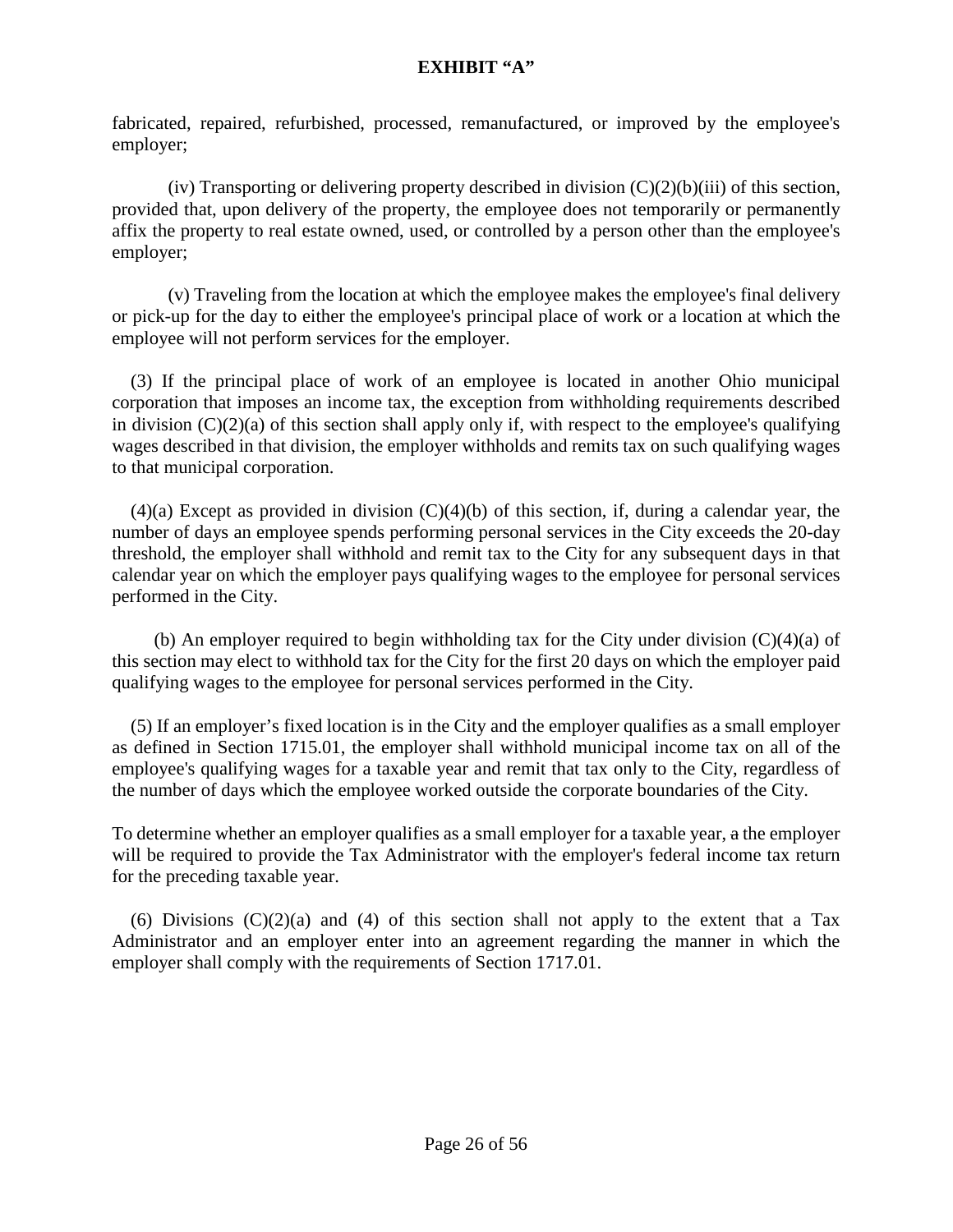#### **CHAPTER 1718**

## **ANNUAL RETURN; FILING; ESTIMATES; REFUNDS**

#### **1718.01 ANNUAL RETURN; FILING.**

(A) An annual City income tax return shall be completed and filed by every individual taxpayer eighteen (18) years of age or older and any taxpayer that is not an individual for each taxable year for which the taxpayer is subject to the tax, whether or not a tax is due thereon.

(1) The Tax Administrator may accept on behalf of all nonresident individual taxpayers a return filed by an employer, agent of an employer, or other payer under Section 1717.01 of this Part Seventeen - Title Two when the nonresident individual taxpayer's sole income subject to the tax is the qualifying wages reported by the employer, agent of an employer, or other payer, and no additional tax is due the City.

 (2) Retirees having no Municipal Taxable Income for City income tax purposes may file with the Tax Administrator a written exemption from these filing requirements on a form prescribed by the Tax Administrator. The written exemption shall indicate the date of retirement and the entity from which retired. The exemption shall be in effect until such time as the retiree receives Municipal Taxable Income taxable to the City, at which time the retiree shall be required to comply with all applicable provisions of this Part Seventeen - Title Two.

(B) If an individual is deceased, any return or notice required of that individual shall be completed and filed by that decedent's executor, administrator, or other person charged with the property of that decedent.

(C) If an individual is unable to complete and file a return or notice required by the City, the return or notice required of that individual shall be completed and filed by the individual's duly authorized agent, guardian, conservator, fiduciary, or other person charged with the care of the person or property of that individual.

(D) Returns or notices required of an estate or a trust shall be completed and filed by the fiduciary of the estate or trust.

(E) The City shall permit spouses to file a joint return.

(F)(1) Each return required to be filed under this division shall contain the signature of the taxpayer or the taxpayer's duly authorized agent and of the person who prepared the return for the taxpayer. The return shall include the taxpayer's social security number or taxpayer identification number. Each return shall be verified by a declaration under penalty of perjury.

 (2) The Tax Administrator shall require a taxpayer who is an individual to include, with each annual return and amended return, copies of the following documents: all of the taxpayer's Internal Revenue Service form W-2, "Wage and Tax Statements," including all information reported on the taxpayer's federal W-2, as well as taxable wages reported or withheld for any municipal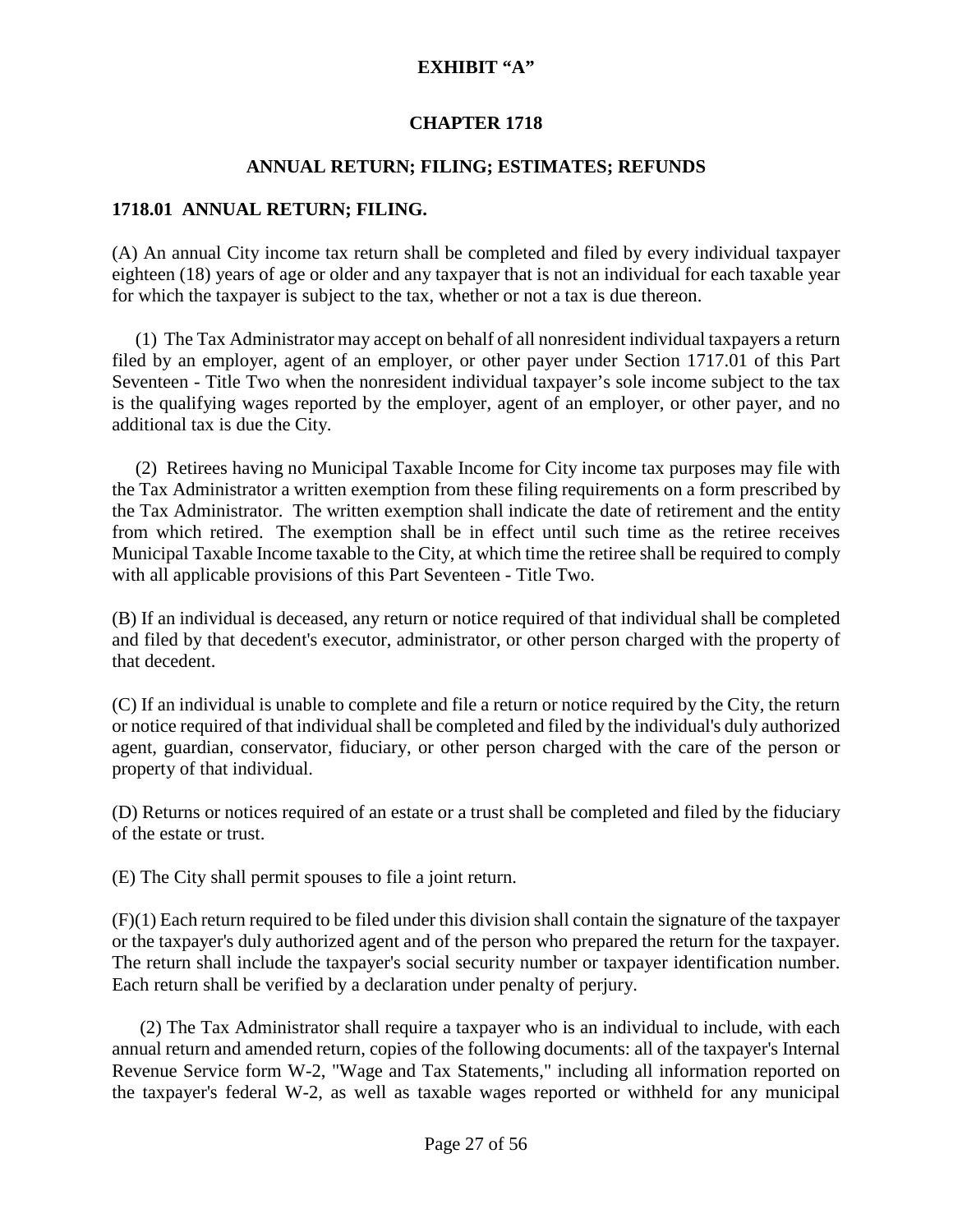corporation; the taxpayer's Internal Revenue Service form 1040; or, in the case of a return or request required by a qualified municipal corporation, Ohio form IT-1040; and, with respect to an amended tax return, any other documentation necessary to support the adjustments made in the amended return. An individual taxpayer who files the annual return required by this section electronically is not required to provide paper copies of any of the foregoing to the Tax Administrator unless the Tax Administrator requests such copies after the return has been filed.

 (3) The Tax Administrator may require a taxpayer that is not an individual to include, with each annual net profit return, amended net profit return, or request for refund required under this section, copies of only the following documents: the taxpayer's Internal Revenue Service form 1041, form 1065, form 1120, form 1120-REIT, form 1120F, or form 1120S, and, with respect to an amended tax return or refund request, any other documentation necessary to support the refund request or the adjustments made in the amended return.

A taxpayer that is not an individual and that files an annual net profit return electronically through the Ohio Business Gateway or in some other manner shall either mail the documents required under this division to the Tax Administrator at the time of filing or, if electronic submission is available, submit the documents electronically through the Ohio Business Gateway.

 (4) After a taxpayer files a tax return, the Tax Administrator may request, and the taxpayer shall provide, any information, statements, or documents required by the City to determine and verify the taxpayer's municipal income tax liability. The requirements imposed under division (F) of this section apply regardless of whether the taxpayer files on a generic form or on a form prescribed by the Tax Administrator.

 $(G)(1)(a)$  Except as otherwise provided in this Part Seventeen - Title Two, each individual income tax return required to be filed under this section shall be completed and filed as required by the Tax Administrator on or before the date prescribed for the filing of state individual income tax returns under division (G) of Section [5747.08](http://codes.ohio.gov/orc/5747.08) of the ORC. The taxpayer shall complete and file the return or notice on forms prescribed by the Tax Administrator or on generic forms, together with remittance made payable to the City. No remittance is required if the net amount due is ten dollars or less.

(b) Except as otherwise provided in this Part Seventeen - Title Two, each annual net profit return required to be filed under this section by a taxpayer that is not an individual shall be completed and filed as required by the Tax Administrator on or before the fifteenth day  $(15<sup>th</sup>)$  of the fourth month following the end of the taxpayer's taxable year. The taxpayer shall complete and file the return or notice on forms prescribed by the Tax Administrator or on generic forms, together with remittance made payable to the City. No remittance is required if the net amount due is ten dollars or less.

 (2) Any taxpayer that has duly requested an automatic six-month extension for filing the taxpayer's federal income tax return shall automatically receive an extension for the filing of the City's income tax return. The extended due date of the City's income tax return shall be the 15th day of the tenth month after the last day of the taxable year to which the return relates. An extension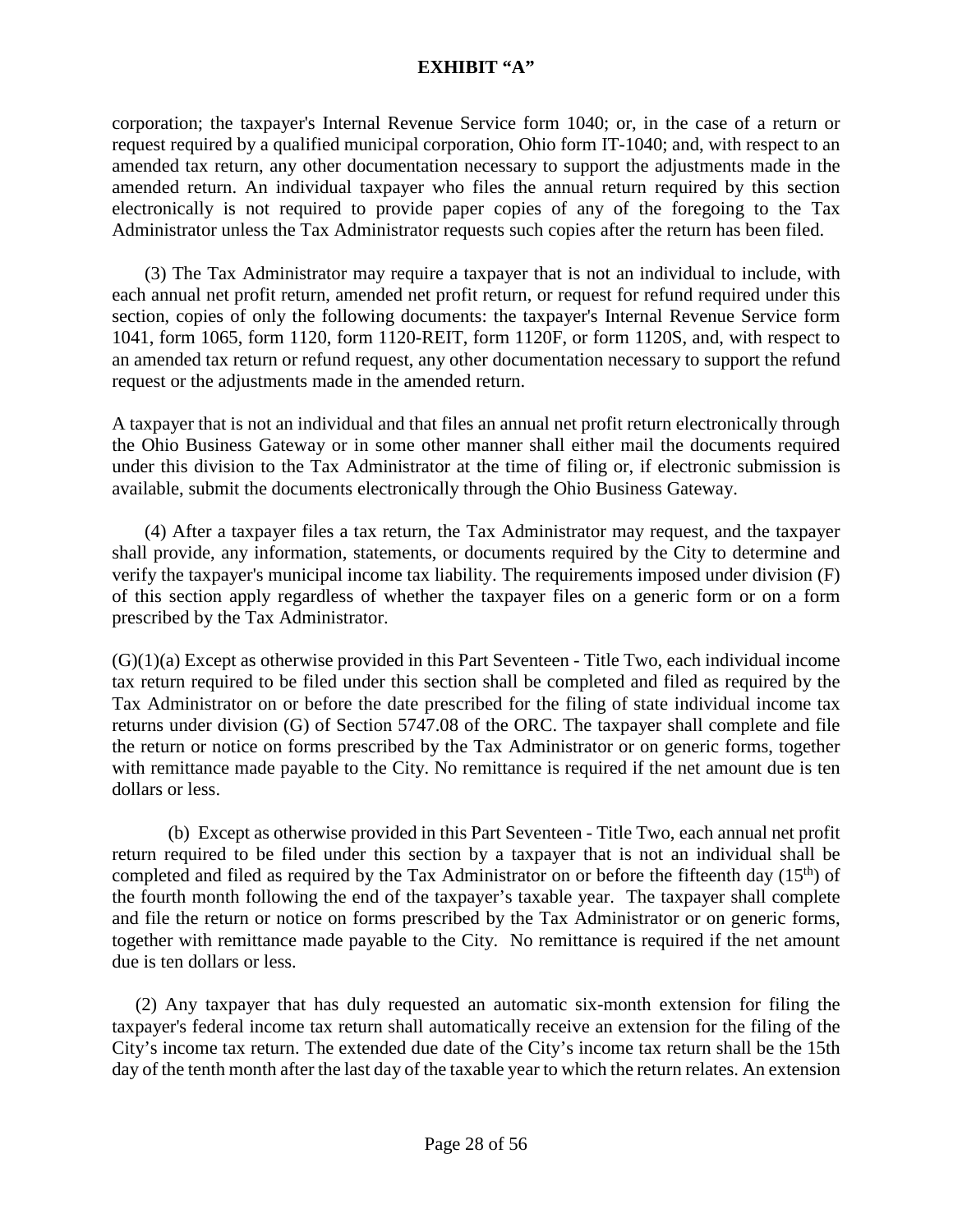of time to file under this division is not an extension of the time to pay any tax due unless the Tax Administrator grants an extension of that date.

 (a) A copy of the federal extension request shall be included with the filing of the City's income tax return.

 (b) A taxpayer that has not requested or received a six-month extension for filing the taxpayer's federal income tax return may submit a written request that the Tax Administrator grant the taxpayer a six-month extension of the date for filing the taxpayer's City income tax return. If the request is received by the Tax Administrator on or before the date the City income tax return is due, the Tax Administrator shall grant the taxpayer's requested extension.

 (3) If the state tax commissioner extends for all taxpayers the date for filing state income tax returns under division (G) of Section [5747.08](http://codes.ohio.gov/orc/5747.08) of the ORC, a taxpayer shall automatically receive an extension for the filing of the City's income tax return. The extended due date of the City's income tax return shall be the same as the extended due date of the state income tax return.

 (4) If the Tax Administrator considers it necessary in order to ensure the payment of the tax imposed by the City, the Tax Administrator may require taxpayers to file returns and make payments otherwise than as provided in this division, including taxpayers not otherwise required to file annual returns.

 (5) To the extent that any provision in this division (G) of this section conflicts with any provision in divisions (N), (O), (P), or (Q) of this section, the provisions in divisions (N), (O), (P), or (Q) prevail.

(H)(1) For taxable years beginning after 2015, the City shall not require a taxpayer to remit tax with respect to net profits if the net amount due is ten dollars or less.

 (2) Any taxpayer not required to remit tax to the City for a taxable year pursuant to division  $(H)(1)$  of this section shall file with the City an annual net profit return under division  $(F)(3)$  of this section, unless the provisions of division (H)(3) apply.

 (3)(a) A person may notify the Tax Administrator that the person does not expect to be a taxpayer subject to the City income tax ordinance for a taxable year if both the following apply:

 (i) The person was required to file a tax return with the City for the immediately preceding taxable year because the person performed services at a worksite location (as defined in  $1717.01(C)(1)(g)$ ) within the City.

 (ii) The person no longer provides services in the City and does not expect to be subject to the City income tax for the taxable year.

(b) The person shall provide the notice in a signed affidavit that briefly explains the person's circumstances, including the location of the previous worksite location and the last date on which the person performed services or made any sales within the City. The affidavit shall also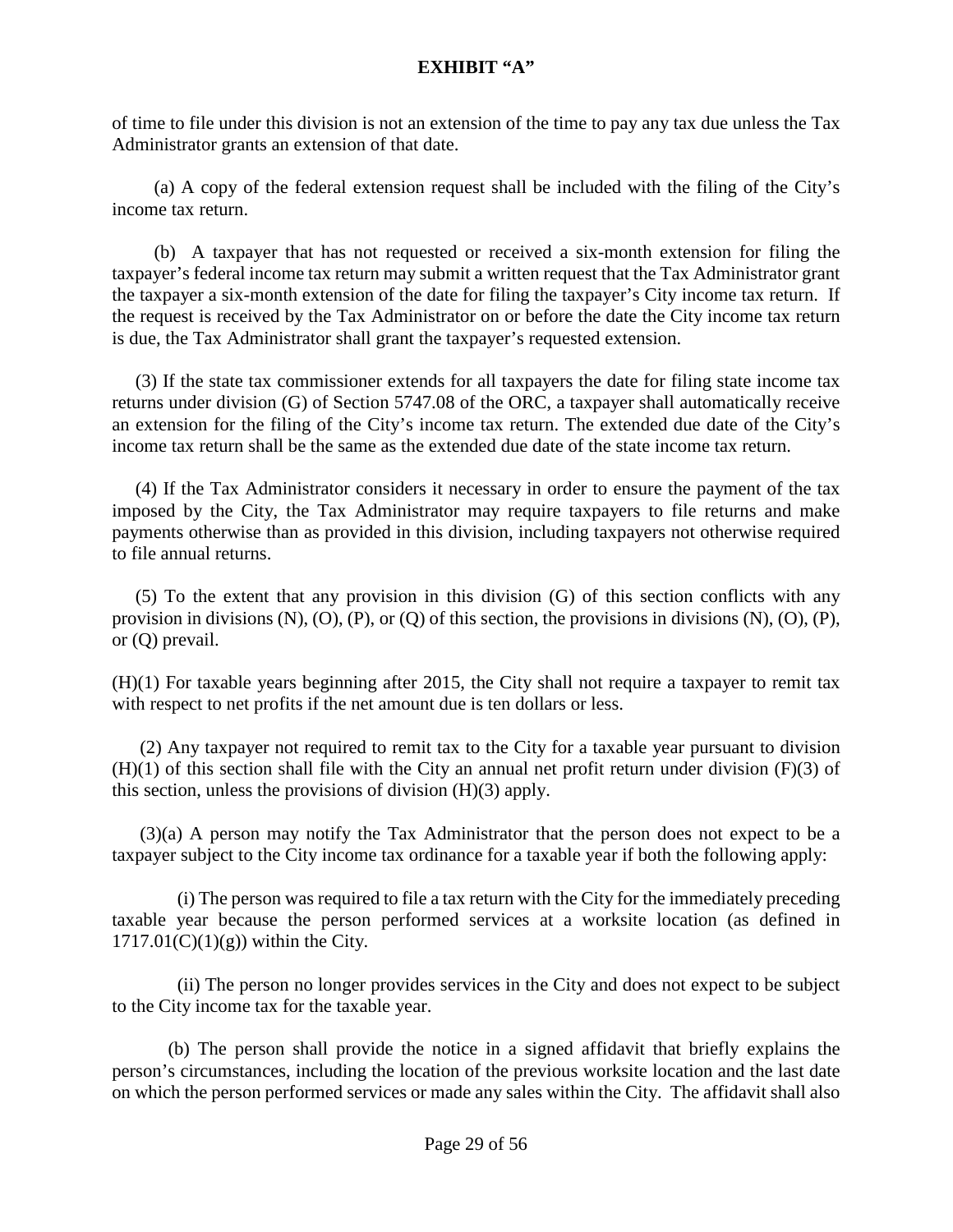include the following statement; "The affiant has no plans to perform any services within the City, make any sales in the City, or otherwise become subject to the tax levied by the City for the taxable year. If the affiant does become subject to the lax levied by the City for the taxable year, the affiant agrees to be considered a taxpayer and to properly comply as a taxpayer with the City income tax ordinance and rules and regulations." The person shall sign the affidavit under penalty of perjury.

(c) If a person submits an affidavit described in division (H)(3)(b) the Tax Administrator shall not require the person to file a tax return for the taxable year unless the Tax Administrator possesses information that conflicts with the affidavit or if the circumstances described in the affidavit change.

(d) Nothing in division (H)(3) of this section prohibits the Tax Administrator from performing an audit of the person.

(I) If a payment under this chapter is made by electronic funds transfer, the payment shall be considered to be made on the date of the timestamp assigned by the first electronic system receiving that payment.

(J) Taxes withheld for the City an employer, the agent of an employer, or other payer as described in Section 1717.01 shall be allowed to the taxpayer as credits against payment of the tax imposed on the taxpayer by the City, unless the amounts withheld were not remitted to the City and the recipient colluded with the employer, agent, or other payer in connection with the failure to remit the amounts withheld.

(K) Each return required by the City to be filed in accordance with this division shall include a box that the taxpayer may check to authorize another person, including a tax return preparer who prepared the return, to communicate with the Tax Administrator about matters pertaining to the return.

(L) The Tax Administrator shall accept for filing a generic form of any income tax return, report, or document required by the City, provided that the generic form, once completed and filed, contains all of the information required by ordinance, resolution, or rules and regulations adopted by the City or the Tax Administrator, and provided that the taxpayer or tax return preparer filing the generic form otherwise complies with the provisions of this Part Seventeen - Title Two and of the City's ordinance, resolution, or rules and regulations governing the filing of returns, reports, or documents.

# **Filing via Ohio Business Gateway.**

(M)(1) Any taxpayer subject to municipal income taxation with respect to the taxpayer's net profit from a business or profession may file the City's income tax return, estimated municipal income tax return, or extension for filing a municipal income tax return, and may make payment of amounts shown to be due on such returns, by using the Ohio Business Gateway.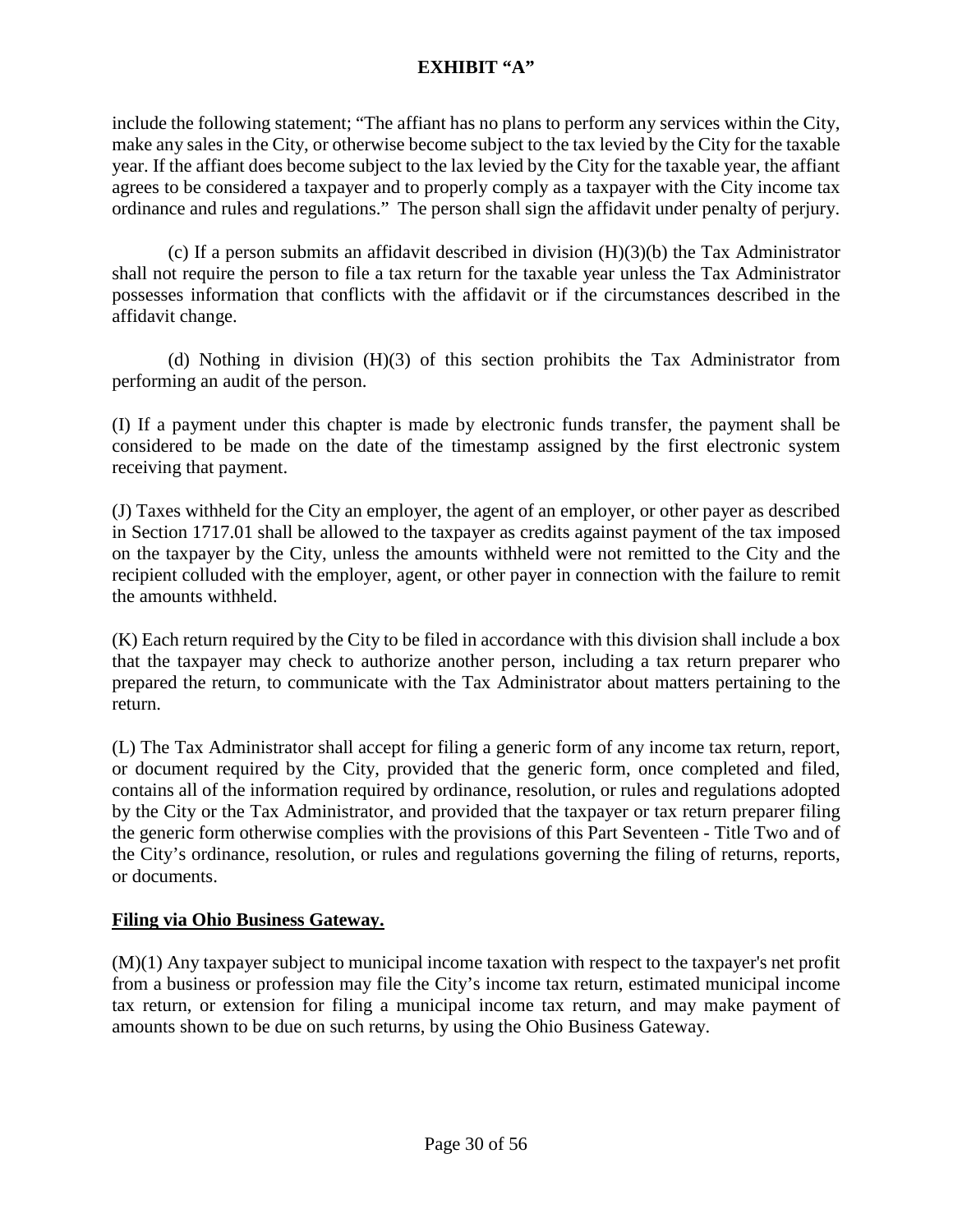(2) Any employer, agent of an employer, or other payer may report the amount of municipal income tax withheld from qualifying wages, and may make remittance of such amounts, by using the Ohio Business Gateway.

(3) Nothing in this section affects the due dates for filing employer withholding tax returns.

#### **Extension for service in or for the armed forces.**

(N) Each member of the national guard of any state and each member of a reserve component of the armed forces of the United States called to active duty pursuant to an executive order issued by the president of the United States or an act of the congress of the United States, and each civilian serving as support personnel in a combat zone or contingency operation in support of the armed forces, may apply to the Tax Administrator of the City for both an extension of time for filing of the return and an extension of time for payment of taxes required by the City during the period of the member's or civilian's duty service, and for 180 days thereafter. The application shall be filed on or before the 180<sup>th</sup> day after the member's or civilian's duty terminates. An applicant shall provide such evidence as the Tax Administrator considers necessary to demonstrate eligibility for the extension.

(O)(1) If the Tax Administrator ascertains that an applicant is qualified for an extension under this section, the Tax Administrator shall enter into a contract with the applicant for the payment of the tax in installments that begin on the 181st day after the applicant's active duty or service terminates. The Tax Administrator may prescribe such contract terms as the Tax Administrator considers appropriate. However, taxes pursuant to a contract entered into under this division are not delinquent, and the Tax Administrator shall not require any payments of penalties or interest in connection with those taxes for the extension period.

 (2) If the Tax Administrator determines that an applicant is qualified for an extension under this section, the applicant shall neither be required to file any return, report, or other tax document nor be required to pay any tax otherwise due to the municipal corporation before the 181st day after the applicant's active duty or service terminates.

 (3) Taxes paid pursuant to a contract entered into under division (O)(1) of this section are not delinquent. The Tax Administrator shall not require any payments of penalties or interest in connection with those taxes for the extension period.

(P)(1) Nothing in this division denies to any person described in this division the application of divisions (N) and (O) of this section.

 (2)(a) A qualifying taxpayer who is eligible for an extension under the Internal Revenue Code shall receive both an extension of time in which to file any return, report, or other tax document and an extension of time in which to make any payment of taxes required by a municipal corporation in accordance with this Part Seventeen - Title Two. The length of any extension granted under division  $(P)(2)(a)$  of this section shall be equal to the length of the corresponding extension that the taxpayer receives under the Internal Revenue Code. As used in this division, "qualifying taxpayer" means a member of the national guard or a member of a reserve component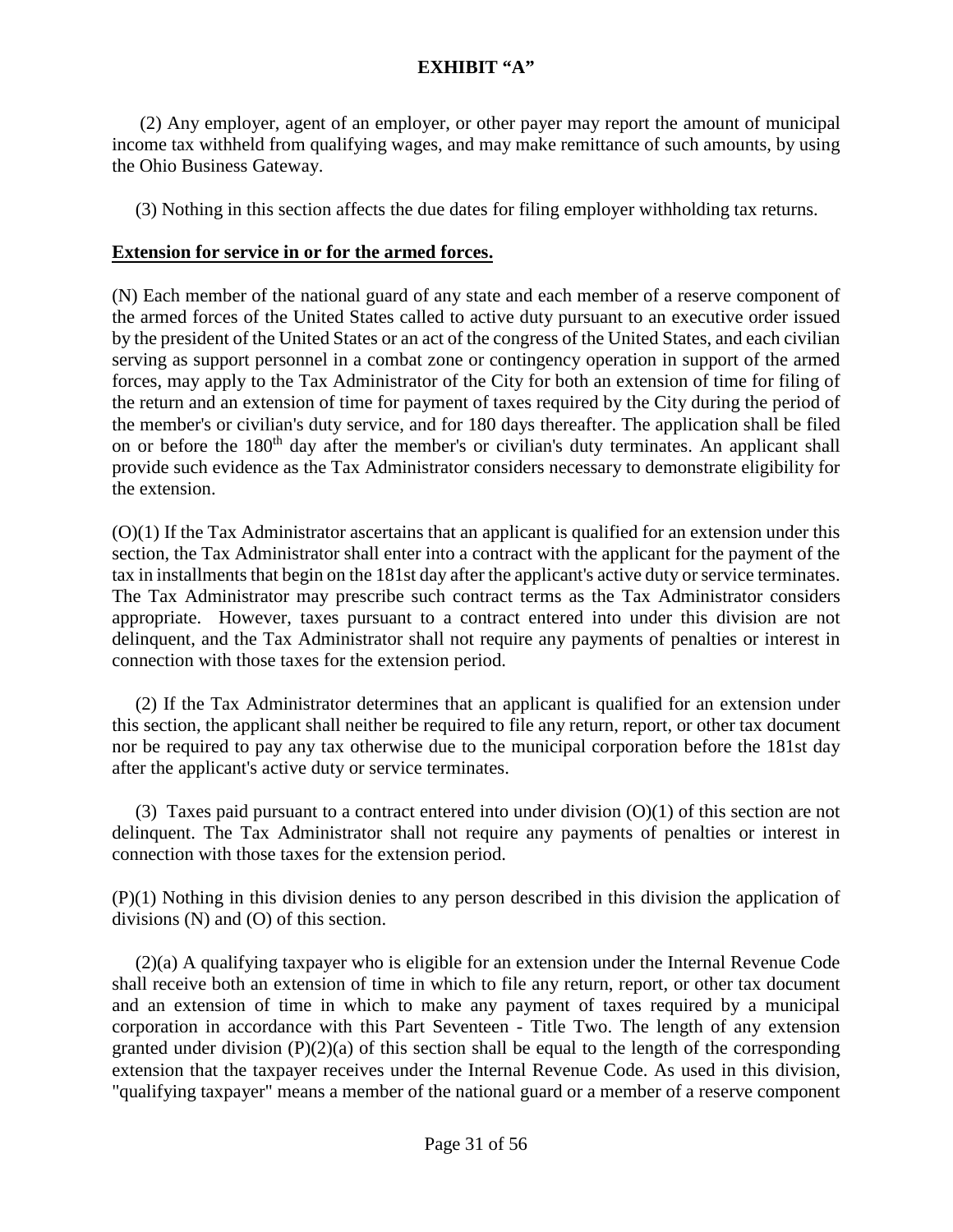of the armed forces of the United States called to active duty pursuant to either an executive order issued by the president of the United States or an act of the congress of the United States, or a civilian serving as support personnel in a combat zone or contingency operation in support of the armed forces.

(b) Taxes whose payment is extended in accordance with division  $(P)(2)(a)$  of this section are not delinquent during the extension period. Such taxes become delinquent on the first day after the expiration of the extension period if the taxes are not paid prior to that date. The Tax Administrator shall not require any payment of penalties or interest in connection with those taxes for the extension period. The Tax Administrator shall not include any period of extension granted under division (C)(2)(a) of this section in calculating the penalty or interest due on any unpaid tax.

(Q) For each taxable year to which division (N), (O), or (P) of this section applies to a taxpayer, the provisions of divisions (O)(2) and (3) of this section, as applicable, apply to the spouse of that taxpayer if the filing status of the spouse and the taxpayer is married filing jointly for that year.

#### **Consolidated municipal income tax return.**

(R) As used in this section:

 (1) "Affiliated group of corporations" means an affiliated group as defined in Section 1504 of the Internal Revenue Code, except that, if such a group includes at least one incumbent local exchange carrier that is primarily engaged in the business of providing local exchange telephone service in this state, the affiliated group shall not include any incumbent local exchange carrier that would otherwise be included in the group.

 (2) "Consolidated federal income tax return" means a consolidated return filed for federal income tax purposes pursuant to Section 1501 of the Internal Revenue Code.

 (3) "Consolidated federal taxable income" means the consolidated taxable income of an affiliated group of corporations, as computed for the purposes of filing a consolidated federal income tax return, before consideration of net operating losses or special deductions. "Consolidated federal taxable income" does not include income or loss of an incumbent local exchange carrier that is excluded from the affiliated group under division (R)(1) of this section.

(4) "Incumbent local exchange carrier" has the same meaning as in Section [4927.01](http://codes.ohio.gov/orc/4927.01) of the ORC.

 (5) "Local exchange telephone service" has the same meaning as in Section [5727.01](http://codes.ohio.gov/orc/5727.01) of the ORC.

(S)(1) For taxable years beginning on or after January 1, 2016, a taxpayer that is a member of an affiliated group of corporations may elect to file a consolidated municipal income tax return for a taxable year if at least one member of the affiliated group of corporations is subject to the City's income tax in that taxable year, and if the affiliated group of corporations filed a consolidated federal income tax return with respect to that taxable year. The election is binding for a five-year period beginning with the first taxable year of the initial election unless a change in the reporting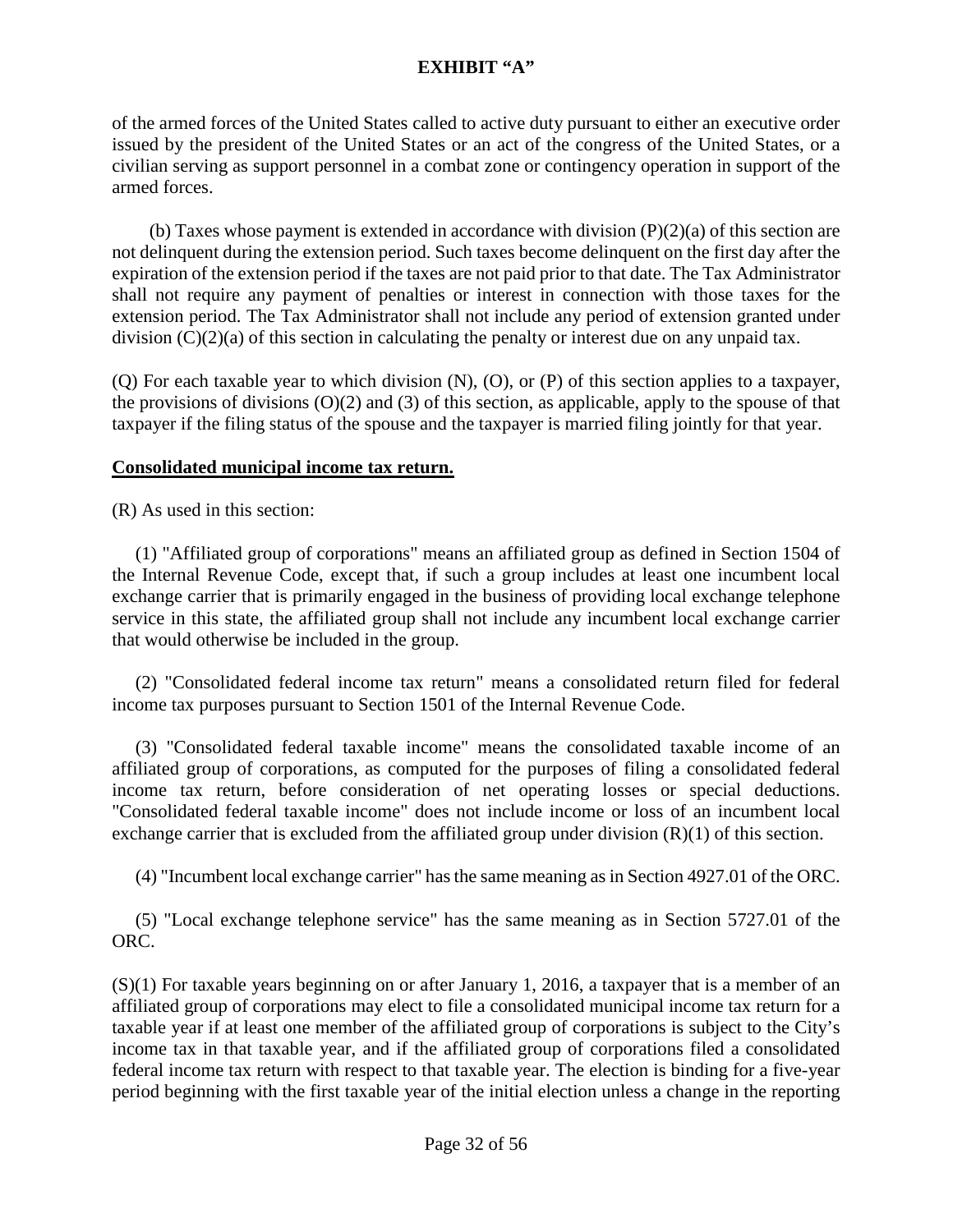method is required under federal law. The election continues to be binding for each subsequent five-year period unless the taxpayer elects to discontinue filing consolidated municipal income tax returns under division (S)(2) of this section or a taxpayer receives permission from the Tax Administrator. The Tax Administrator shall approve such a request for good cause shown.

 (2) An election to discontinue filing consolidated municipal income tax returns under this section must be made in the first year following the last year of a five-year consolidated municipal income tax return election period in effect under division (S)(1) of this section. The election to discontinue filing a consolidated municipal income tax return is binding for a five-year period beginning with the first taxable year of the election.

 (3) An election made under division (S)(1) or (2) of this section is binding on all members of the affiliated group of corporations subject to a municipal income tax.

(T) A taxpayer that is a member of an affiliated group of corporations that filed a consolidated federal income tax return for a taxable year shall file a consolidated City income tax return for that taxable year if the Tax Administrator determines, by a preponderance of the evidence, that intercompany transactions have not been conducted at arm's length and that there has been a distortive shifting of income or expenses with regard to allocation of net profits to the City. A taxpayer that is required to file a consolidated City income tax return for a taxable year shall file a consolidated City income tax return for all subsequent taxable years, unless the taxpayer requests and receives written permission from the Tax Administrator to file a separate return or a taxpayer has experienced a change in circumstances.

(U) A taxpayer shall prepare a consolidated City income tax return in the same manner as is required under the United States department of treasury regulations that prescribe procedures for the preparation of the consolidated federal income tax return required to be filed by the common parent of the affiliated group of which the taxpayer is a member.

 $(V)(1)$  Except as otherwise provided in divisions  $(V)(2)$ ,  $(3)$ , and  $(4)$  of this section, corporations that file a consolidated municipal income tax return shall compute adjusted federal taxable income, as defined in Section 1715.01, by substituting "consolidated federal taxable income" for "federal taxable income" wherever "federal taxable income" appears in that division and by substituting "an affiliated group of corporation's" for "a C corporation's" wherever "a C corporation's" appears in that division.

 (2) No corporation filing a consolidated City income tax return shall make any adjustment otherwise required under division  $(2)(C)(1)$  of this section to the extent that the item of income or deduction otherwise subject to the adjustment has been eliminated or consolidated in the computation of consolidated federal taxable income.

 (3) If the net profit or loss of a pass-through entity having at least eighty percent (80%) of the value of its ownership interest owned or controlled, directly or indirectly, by an affiliated group of corporations is included in that affiliated group's consolidated federal taxable income for a taxable year, the corporation filing a consolidated City income tax return shall do one of the following with respect to that pass-through entity's net profit or loss for that taxable year: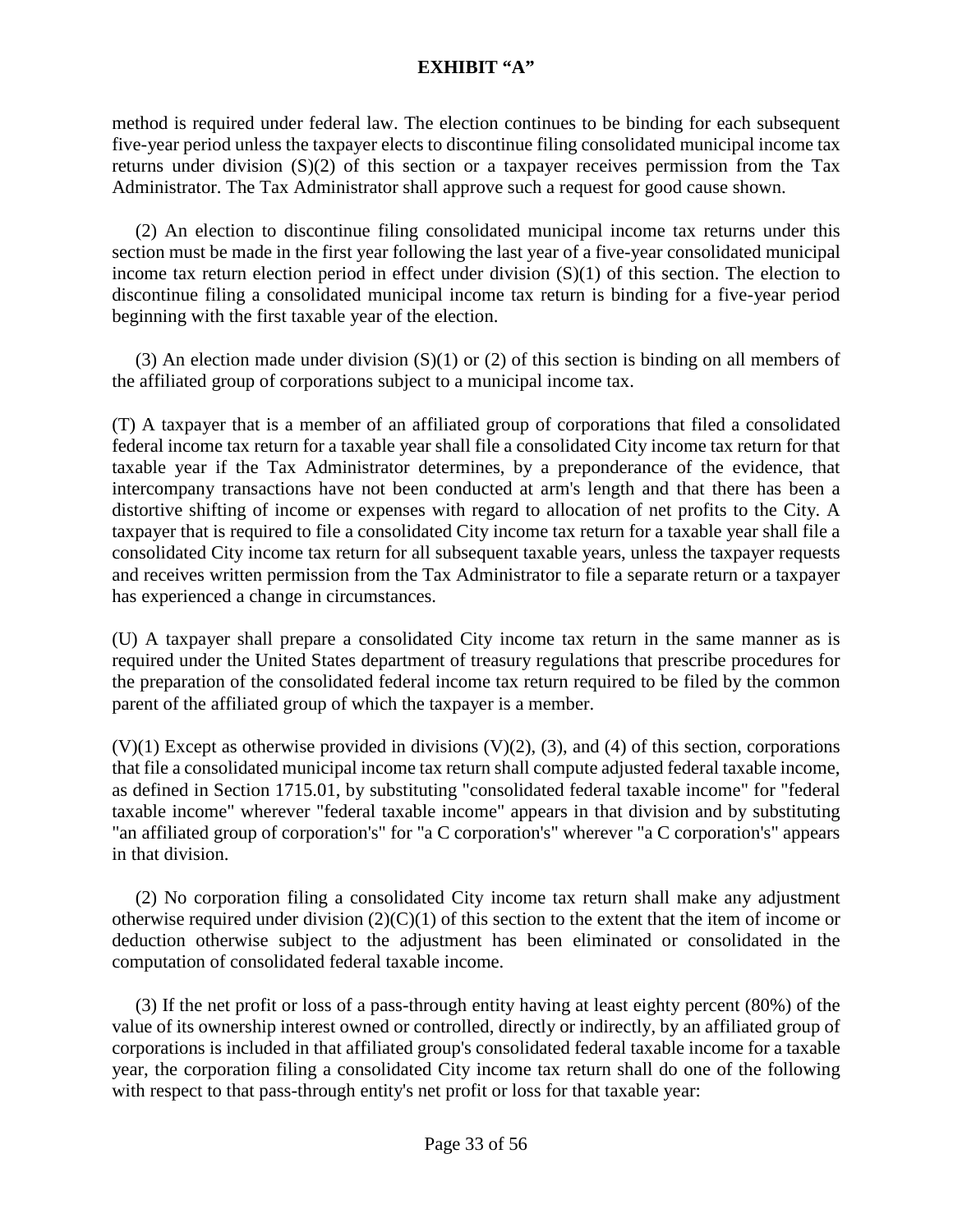(a) Exclude the pass-through entity's net profit or loss from the consolidated federal taxable income of the affiliated group and, for the purpose of making the computations required in divisions (R) through (Y) of Section 1718.01, exclude the property, payroll, and gross receipts of the pass-through entity in the computation of the affiliated group's net profit sitused to the City. If the entity's net profit or loss is so excluded, the entity shall be subject to taxation as a separate taxpayer on the basis of the entity's net profits that would otherwise be included in the consolidated federal taxable income of the affiliated group.

(b) Include the pass-through entity's net profit or loss in the consolidated federal taxable income of the affiliated group and, for the purpose of making the computations required in divisions (R) through (Y) of Section 1718.01 include the property, payroll, and gross receipts of the pass-through entity in the computation of the affiliated group's net profit sitused to the City. If the entity's net profit or loss is so included, the entity shall not be subject to taxation as a separate taxpayer on the basis of the entity's net profits that are included in the consolidated federal taxable income of the affiliated group.

 (4) If the net profit or loss of a pass-through entity having less than eighty percent of the value of its ownership interest owned or controlled, directly or indirectly, by an affiliated group of corporations is included in that affiliated group's consolidated federal taxable income for a taxable year, all of the following shall apply:

(a) The corporation filing the consolidated municipal income tax return shall exclude the pass-through entity's net profit or loss from the consolidated federal taxable income of the affiliated group and, for the purposes of making the computations required in divisions (R) through (Y) of Section 1718.01, exclude the property, payroll, and gross receipts of the pass-through entity in the computation of the affiliated group's net profit sitused to the City;

(b) The pass-through entity shall be subject to the City income taxation as a separate taxpayer in accordance with this Part Seventeen - Title Two on the basis of the entity's net profits that would otherwise be included in the consolidated federal taxable income of the affiliated group.

(W) Corporations filing a consolidated City income tax return shall make the computations required under divisions (R) through (Y) of Section 1718.01 by substituting "consolidated federal taxable income attributable to" for "net profit from" wherever "net profit from" appears in that section and by substituting "affiliated group of corporations" for "taxpayer" wherever "taxpayer" appears in that section.

(X) Each corporation filing a consolidated City income tax return is jointly and severally liable for any tax, interest, penalties, fines, charges, or other amounts imposed by the City in accordance with this Part Seventeen - Title Two on the corporation, an affiliated group of which the corporation is a member for any portion of the taxable year, or any one or more members of such an affiliated group.

(Y) Corporations and their affiliates that made an election or entered into an agreement with the City before January 1, 2016, to file a consolidated or combined tax return with the City may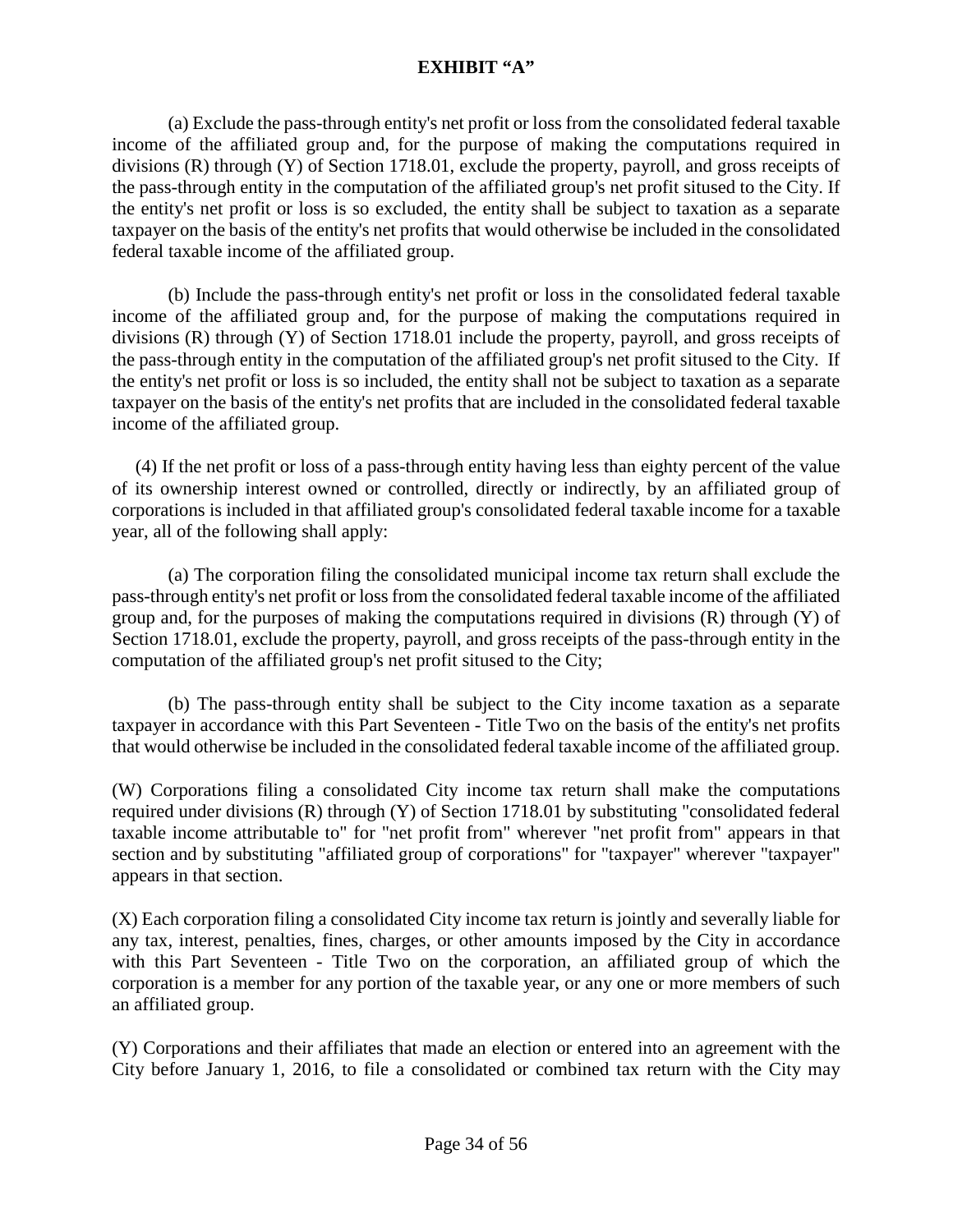continue to file consolidated or combined tax returns in accordance with such election or agreement for taxable years beginning on and after January 1, 2016.

# **1718.02 CREDIT FOR TAX PAID TO OTHER MUNICIPALITIES.**

(A) Every individual taxpayer domiciled in the City who is required to and does pay, or has acknowledged liability for, a municipal tax to another municipality on or measured by the same income, qualifying wages, commissions, net profits or other compensation taxable under this Part Seventeen - Title Two may claim a nonrefundable credit upon satisfactory evidence of the tax paid to the other municipality. Subject to division (C) of this section, the credit shall not exceed the tax due the City under this Part Seventeen - Title Two.

(B) The City shall grant a credit against its tax on income to a resident of the City who works in a joint economic development zone created under Section 715.691 of the ORC or a joint economic development district created under Section 715.70, 715.71, or 715.72 of the ORC to the same extent that it grants a credit against its tax on income to its residents who are employed in another municipal corporation.

(C) If the amount of tax withheld or paid to the other municipality is less than the amount of tax required to be withheld or paid to the other municipality, then for purposes of division (A) of this section, "the income, qualifying wages, commissions, net profits or other compensation" subject to tax in the other municipality shall be limited to the amount computed by dividing the tax withheld or paid to the other municipality by the tax rate for that municipality.

(D) Intentionally left blank.

### **1718.03 ESTIMATED TAXES.**

(A) As used in this section:

 (1) "Estimated taxes" means the amount that the taxpayer reasonably estimates to be the taxpayer's tax liability for the City's income tax for the current taxable year.

 (2) "Tax liability" means the total taxes due to the City for the taxable year, after allowing any credit to which the taxpayer is entitled, and after applying any estimated tax payment, withholding payment, or credit from another taxable year.

(B)(1) Every taxpayer shall make a declaration of estimated taxes for the current taxable year, on the form prescribed by the Tax Administrator, if the amount payable as estimated taxes is at least \$200. For the purposes of this section:

(a) Taxes withheld for the City from qualifying wages shall be considered as paid to the City in equal amounts on each payment date unless the taxpayer establishes the dates on which all amounts were actually withheld, in which case they shall be considered as paid on the dates on which the amounts were actually withheld.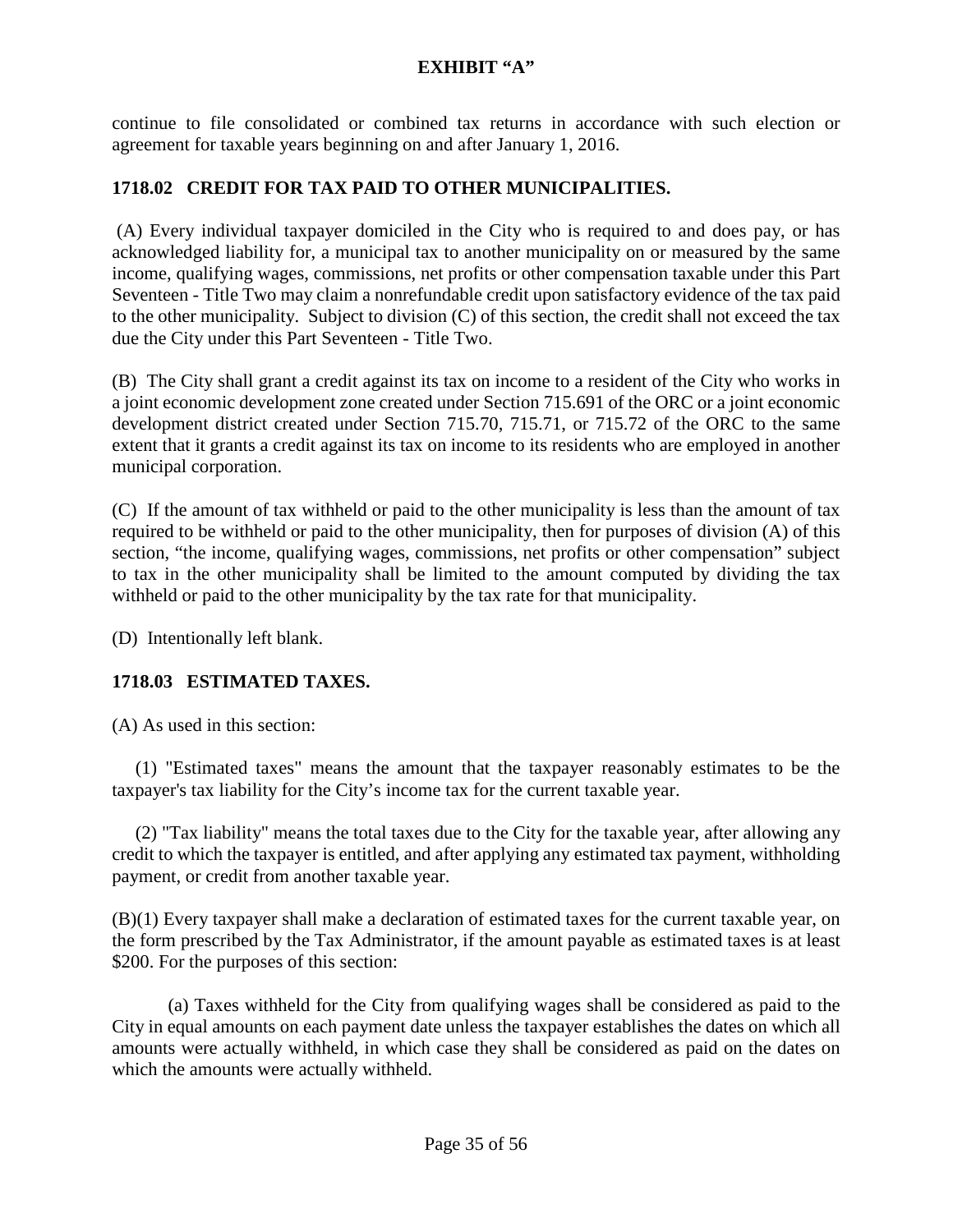(b) An overpayment of tax applied as a credit to a subsequent taxable year is deemed to be paid on the date of the postmark stamped on the cover in which the payment is mailed or, if the payment is made by electronic funds transfer, the date the payment is submitted. As used in this division, "date of the postmark" means, in the event there is more than one date on the cover, the earliest date imprinted on the cover by the postal service.

 (2) Taxpayers filing joint returns shall file joint declarations of estimated taxes. A taxpayer may amend a declaration under rules prescribed by the Tax Administrator. A taxpayer having a taxable year of less than twelve months shall make a declaration under rules prescribed by the Tax Administrator.

 (3) The declaration of estimated taxes shall be filed on or before the date prescribed for the filing of municipal income tax returns under division (G) of Section 1718.01 or on or before the fifteenth  $(15<sup>th</sup>)$  day of the fourth month after the taxpayer becomes subject to tax for the first time.

 (4) Taxpayers reporting on a fiscal year basis shall file a declaration on or before the fifteenth  $(15<sup>th</sup>)$  day of the fourth month after the beginning of each fiscal year or period.

 (5) The original declaration or any subsequent amendment may be increased or decreased on or before any subsequent quarterly payment day as provided in this section.

(C)(1) The required portion of the tax liability for the taxable year that shall be paid through estimated taxes made payable to the City, including the application of tax refunds to estimated taxes and withholding on or before the applicable payment date, shall be as follows:

(a) On or before the fifteenth  $(15<sup>th</sup>)$  day of the fourth month after the beginning of the taxable year, twenty-two and one-half percent (22.5%) of the tax liability for the taxable year;

(b) On or before the fifteenth  $(15<sup>th</sup>)$  day of the sixth month after the beginning of the taxable year, forty-five percent (45%) of the tax liability for the taxable year;

(c) On or before the fifteenth  $(15<sup>th</sup>)$  day of the ninth month after the beginning of the taxable year, sixty-seven and one-half percent (67.5%) of the tax liability for the taxable year;

(d) For an individual, on or before the fifteenth  $(15<sup>th</sup>)$  day of the first month of the following taxable year, ninety percent (90%) of the tax liability for the taxable year. For a person other than an individual, on or before the fifteenth  $(15<sup>th</sup>)$  day of the twelfth month of the taxable year, ninety percent (90%) of the tax liability for the taxable year.

 (2) When an amended declaration has been filed, the unpaid balance shown due on the amended declaration shall be paid in equal installments on or before the remaining payment dates.

(3) On or before the fifteenth  $(15<sup>th</sup>)$  day of the fourth month of the year following that for which the declaration or amended declaration was filed, an annual return shall be filed and any balance which may be due shall be paid with the return in accordance with Section [1718.01](http://codes.ohio.gov/orc/718.05).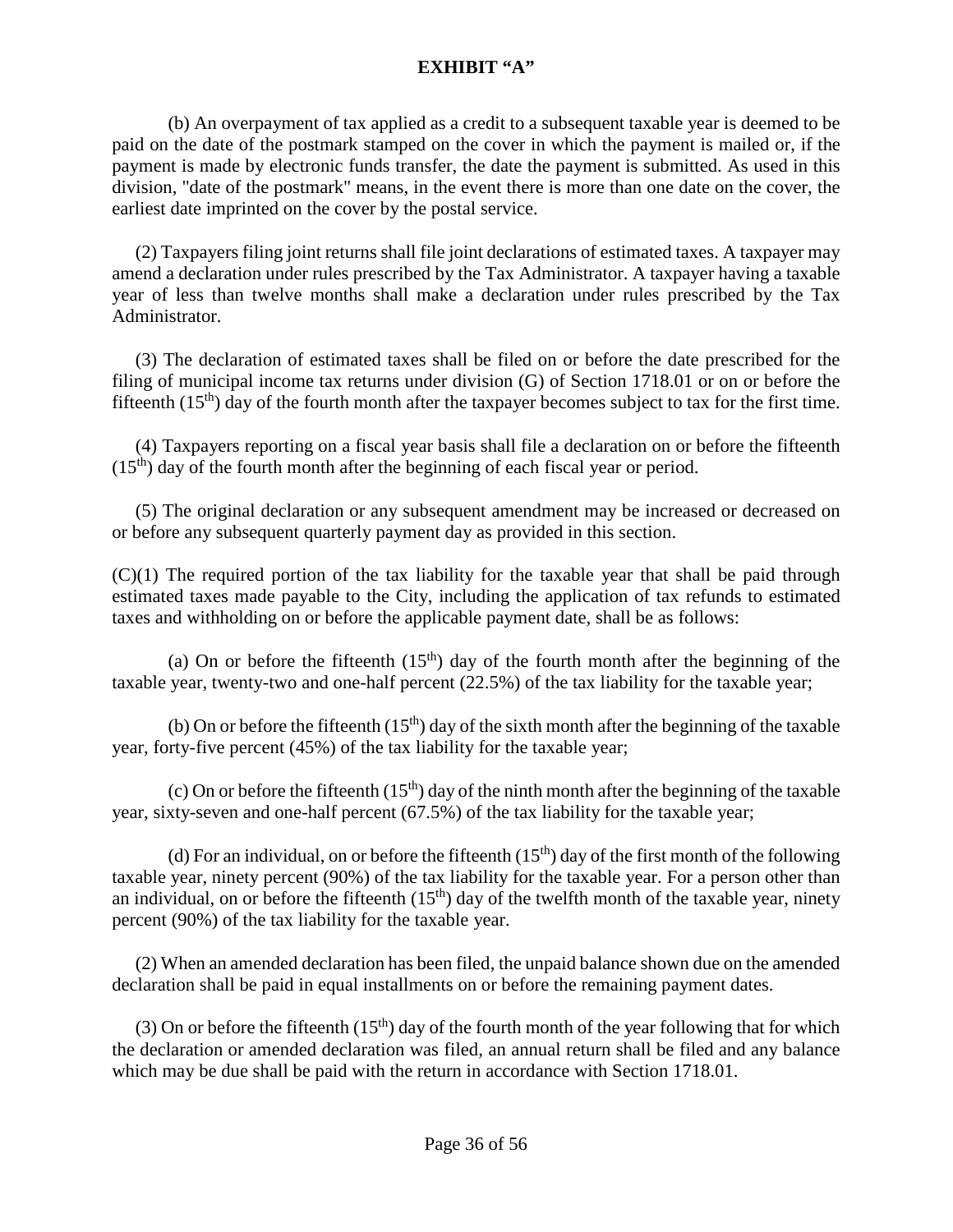(D)(1) In the case of any underpayment of any portion of a tax liability, penalty and interest may be imposed pursuant to Section 1720.06 upon the amount of underpayment for the period of underpayment, unless the underpayment is due to reasonable cause as described in division (E) of this section. The amount of the underpayment shall be determined as follows:

(a) For the first payment of estimated taxes each year, twenty-two and one-half percent (22.5%) of the tax liability, less the amount of taxes paid by the date prescribed for that payment;

(b) For the second payment of estimated taxes each year, forty-five percent (45%) of the tax liability, less the amount of taxes paid by the date prescribed for that payment;

(c) For the third payment of estimated taxes each year, sixty-seven and one-half percent (67.5%) of the tax liability, less the amount of taxes paid by the date prescribed for that payment;

(d) For the fourth payment of estimated taxes each year, ninety percent (90%) of the tax liability, less the amount of taxes paid by the date prescribed for that payment.

 (2) The period of the underpayment shall run from the day the estimated payment was required to be made to the date on which the payment is made. For purposes of this section, a payment of estimated taxes on or before any payment date shall be considered a payment of any previous underpayment only to the extent the payment of estimated taxes exceeds the amount of the payment presently required to be paid to avoid any penalty.

(E) An underpayment of any portion of tax liability determined under division (D) of this section shall be due to reasonable cause and the penalty imposed by this section shall not be added to the taxes for the taxable year if any of the following apply:

 (1) The amount of estimated taxes that were paid equals at least ninety percent (90%) of the tax liability for the current taxable year, determined by annualizing the income received during the year up to the end of the month immediately preceding the month in which the payment is due.

 (2) The amount of estimated taxes that were paid equals at least one hundred percent (100%) of the tax liability shown on the return of the taxpayer for the preceding taxable year, provided that the immediately preceding taxable year reflected a period of twelve months and the taxpayer filed a return with the City under Section 1718.01 for that year.

 (3) The taxpayer is an individual who resides in the City but was not domiciled there on the first day of January of the calendar year that includes the first day of the taxable year.

### **1718.04 ROUNDING OF AMOUNTS.**

A person may round to the nearest whole dollar all amounts the person is required to enter on any return, report, voucher, or other document required under this Part Seventeen - Title Two. Any fractional part of a dollar that equals or exceeds fifty cents shall be rounded to the next whole dollar, and any fractional part of a dollar that is less than fifty cents shall be dropped. If a person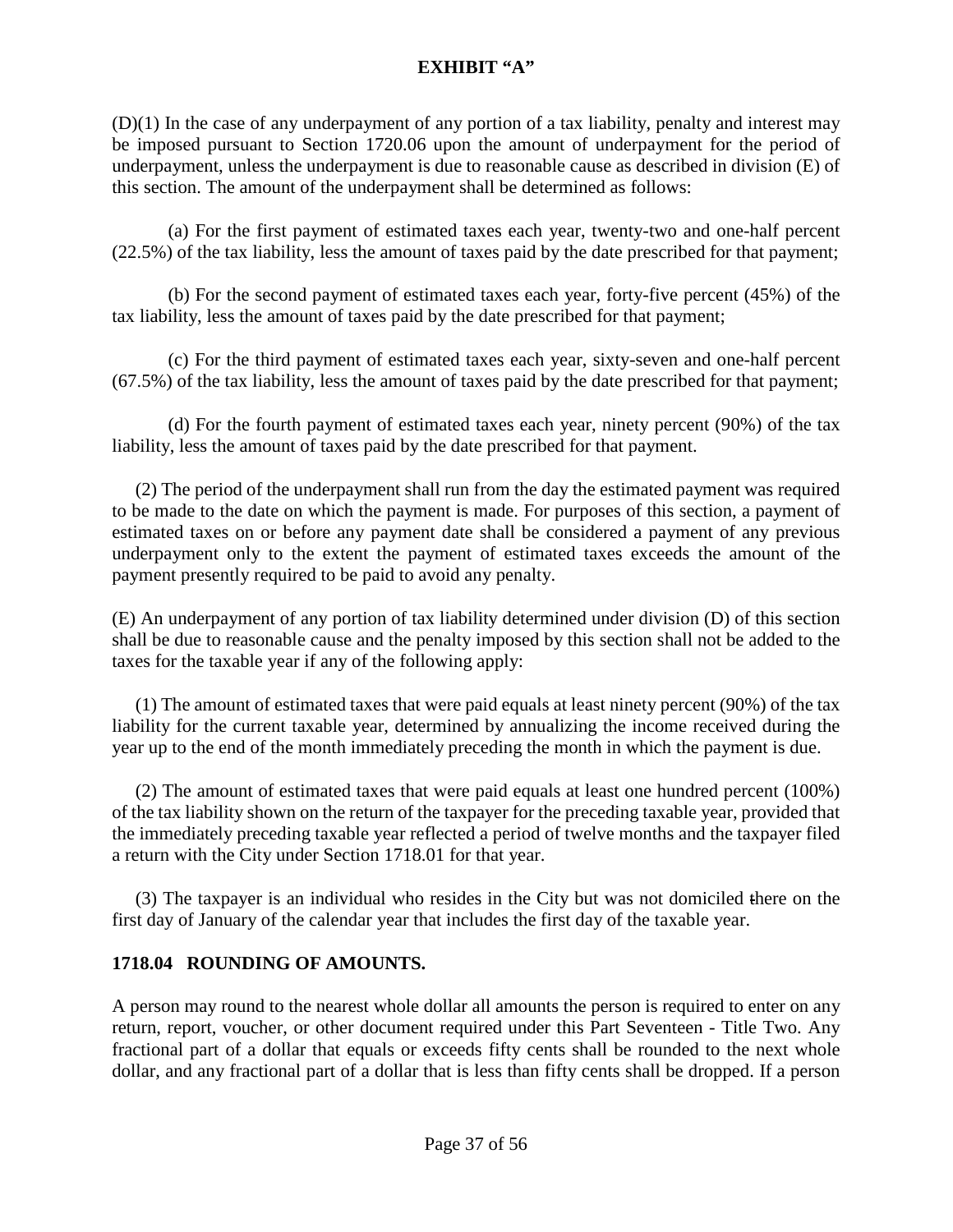chooses to round amounts entered on a document, the person shall round all amounts entered on the document.

# **1718.05 REQUESTS FOR REFUNDS.**

(A) As used in this section, "withholding tax" has the same meaning as in Section 1720.06.

(B) Upon receipt of a request for a refund, the Tax Administrator, in accordance with this section, shall refund to employers, agents of employers, other payers, or taxpayers, with respect to any income or withholding tax levied by the municipal corporation:

(1) Overpayments of ten dollars or more;

(2) Amounts paid erroneously if the refund requested is ten dollars or more.

(C)(1) Except as otherwise provided in this Part Seventeen - Title Two, requests for refund shall be filed with the Tax Administrator, on the form prescribed by the Tax Administrator within three years after the tax was due or paid, whichever is later. The Tax Administrator may require the requestor to file with the request any documentation that substantiates the requestor's claim for a refund.

 (2) On filing of the refund request, the Tax Administrator shall determine the amount of refund due and certify such amount for payment. Except as provided in division (C)(3) of this section, the Tax Administrator shall issue an assessment to any taxpayer whose request for refund is fully or partially denied. The assessment shall state the amount of the refund that was denied, the reasons for the denial, and instructions for appealing the assessment.

 (3) If the Tax Administrator denies in whole or in part a refund request included within the taxpayer's originally filed annual income tax return, the Tax Administrator shall notify the taxpayer, in writing, of the amount of the refund that was denied, the reasons for the denial, and instructions for requesting an assessment that may be appealed under Section 1722.01.

(D) A request for a refund that is received after the last day for filing specified in division (C) of this section shall be considered to have been filed in a timely manner if any of the following situations exist:

 (1) The request is delivered by the postal service, and the earliest postal service postmark on the cover in which the request is enclosed is not later than the last day for filing the request.

 (2) The request is delivered by the postal service, the only postmark on the cover in which the request is enclosed was affixed by a private postal meter, the date of that postmark is not later than the last day for filing the request, and the request is received within seven days of such last day.

 (3) The request is delivered by the postal service, no postmark date was affixed to the cover in which the request is enclosed or the date of the postmark so affixed is not legible, and the request is received within seven days of the last day for making the request.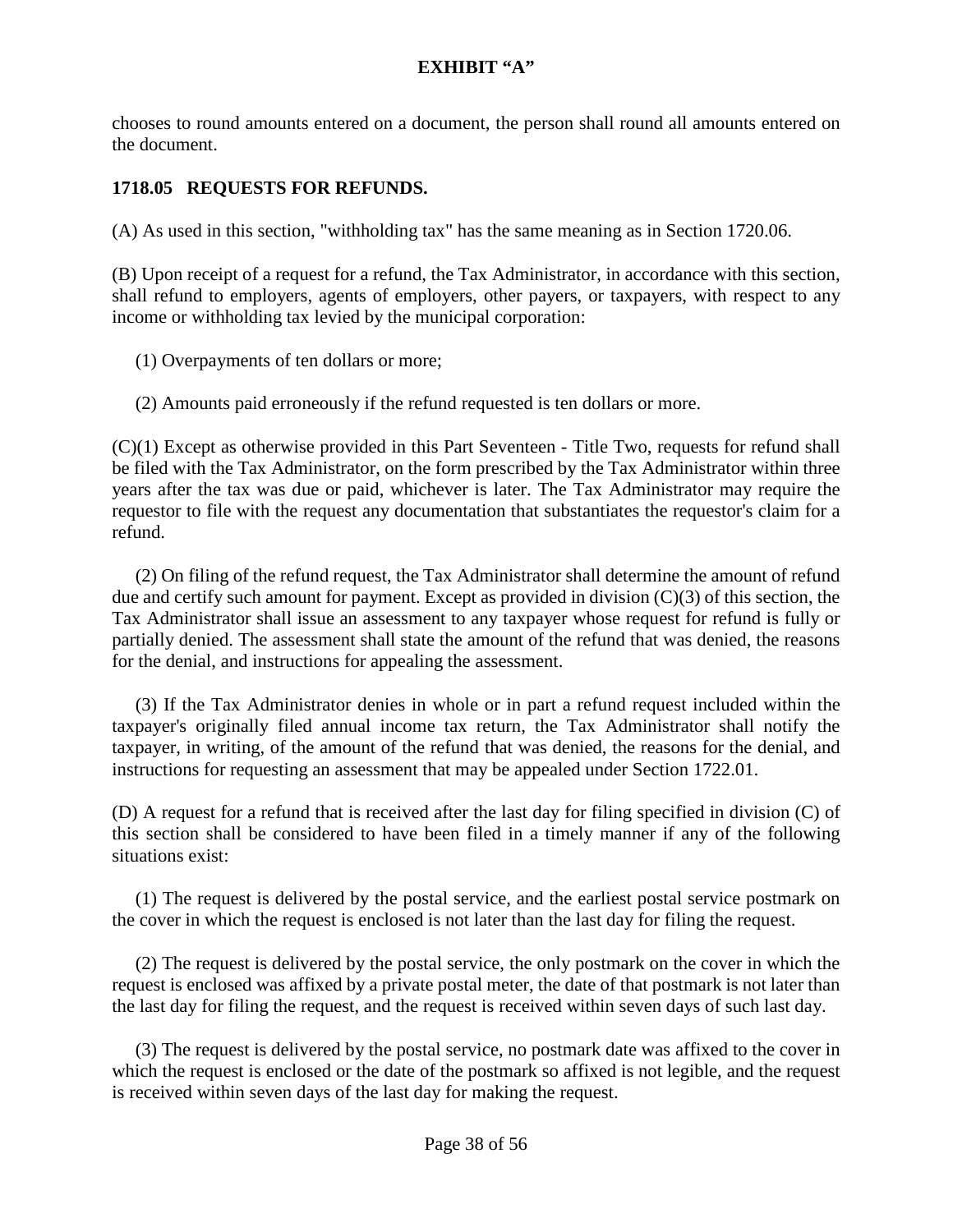(E) Interest shall be allowed and paid on any overpayment by a taxpayer of any municipal income tax obligation from the date of the overpayment until the date of the refund of the overpayment, except that if any overpayment is refunded within 90 days after the final filing date of the annual return or 90 days after the completed return is filed, whichever is later, no interest shall be allowed on the refund. For the purpose of computing the payment of interest on amounts overpaid, no amount of tax for any taxable year shall be considered to have been paid before the date on which the return on which the tax is reported is due, without regard to any extension of time for filing that return. Interest shall be paid at the interest rate described in Section 1720.06(A)(4).

### **1718.06 SECOND MUNICIPALITY IMPOSING TAX AFTER TIME PERIOD ALLOWED FOR REFUND.**

(A) Income tax that has been deposited with the City, but should have been deposited with another municipality, is allowable by the City as a refund but is subject to the three-year limitation on refunds.

(B) Income tax that was deposited with another municipality but should have been deposited with the City is subject to recovery by the City. If the City's tax on that income is imposed after the time period allowed for a refund of the tax or withholding paid to the other municipality, the City shall allow a nonrefundable credit against the tax or withholding the City claims is due with respect to such income or wages, equal to the tax or withholding paid to the first municipality with respect to such income or wages.

(C) If the City's tax rate is less than the tax rate in the other municipality, then the nonrefundable credit shall be calculated using the City's tax rate. However, if the City's tax rate is greater than the tax rate in the other municipality, the tax due in excess of the nonrefundable credit is to be paid to the City, along with any penalty and interest that accrued during the period of nonpayment.

(D) Nothing in this section permits any credit carryforward.

### **1718.07AMENDED RETURNS.**

(A)(1) If a taxpayer's tax liability shown on the annual tax return for the City changes as a result of an adjustment to the taxpayer's federal or state income tax return, the taxpayer shall file an amended return with the City. The amended return shall be filed on a form required by the Tax Administrator.

 (2) If a taxpayer intends to file an amended consolidated municipal income tax return, or to amend its type of return from a separate return to a consolidated return, based on the taxpayer's consolidated federal income tax return, the taxpayer shall notify the Tax Administrator before filing the amended return.

(B)(1) In the case of an underpayment, the amended return shall be accompanied by payment of any combined additional tax due, together with any penalty and interest thereon. If the combined tax shown to be due is ten dollars or less, no payment need be made. The amended return shall reopen those facts, figures, computations, or attachments from a previously filed return that are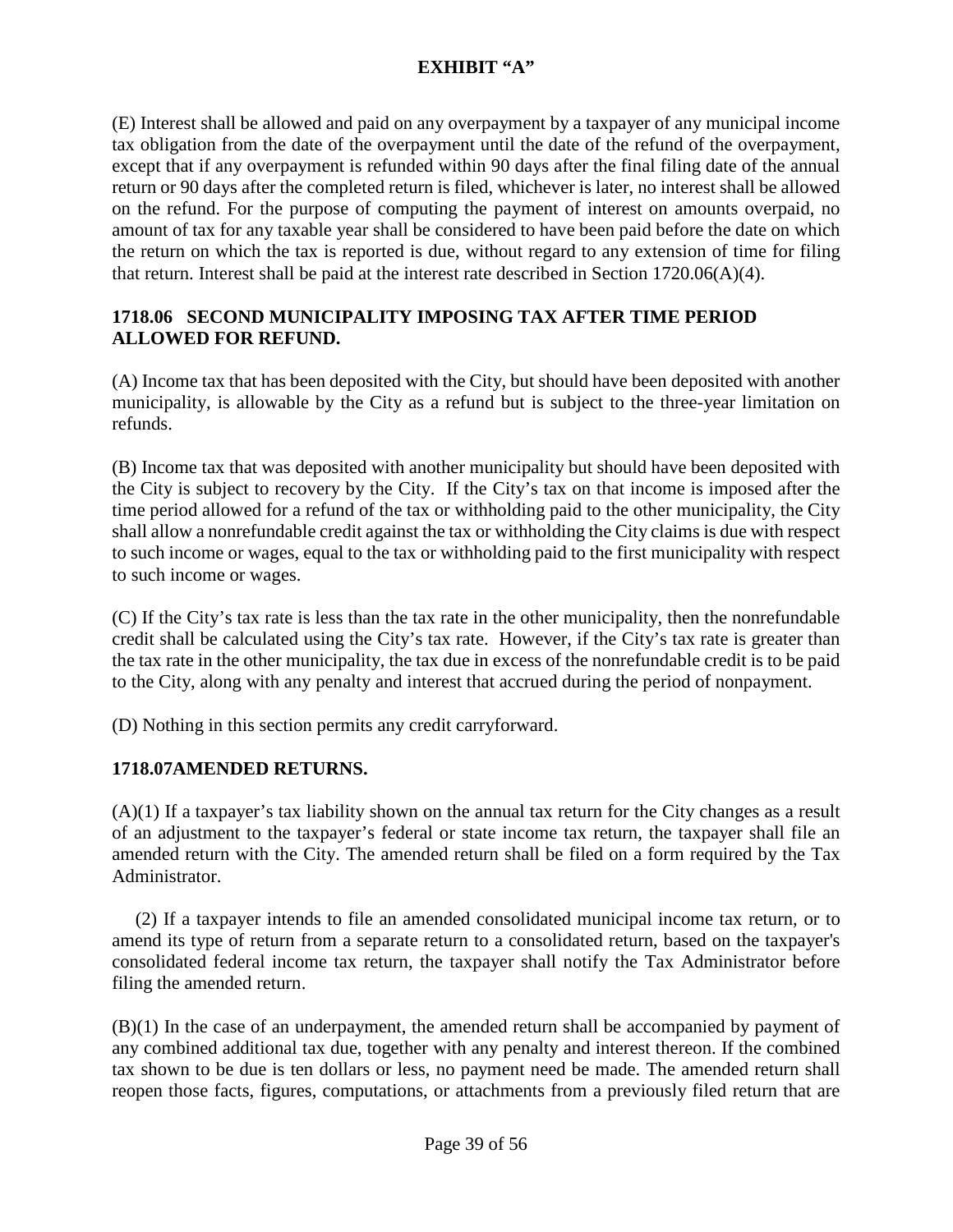not affected, either directly or indirectly, by the adjustment to the taxpayer's federal or state income tax return only:

(i) to determine the amount of tax that would be due if all facts, figures, computations, and attachments were reopened; or,

(ii) if the applicable statute of limitations for civil actions or prosecutions under Section 1719.01 has not expired for a previously filed return.

 (2) The additional tax to be paid shall not exceed the amount of tax that would be due if all facts, figures, computations, and attachments were reopened; i.e., the payment shall be the lesser of the two amounts.

 $(C)(1)$  In the case of an overpayment, a request for refund may be filed under this division within the period prescribed by division (D) of this section for filing the amended return, even if it is filed beyond the period prescribed in that division if it otherwise conforms to the requirements of that division. If the amount of the refund is less than ten dollars, no refund need be paid by the City. A request filed under this division shall claim refund of overpayments resulting from alterations only to those facts, figures, computations, or attachments required in the taxpayer's annual return that are affected, either directly or indirectly, by the adjustment to the taxpayer's federal or state income tax return, unless it is also filed within the time prescribed in Section 1718.05.

(2) The amount to be refunded shall not exceed the amount of refund that would be due if all facts, figures, computations, and attachments were reopened. All facts, figures, computations, and attachments may be reopened to determine the refund amount due by inclusion of all facts, figures, computations, and attachments.

(D) Within 60 days after the final determination of any federal or state tax liability affecting the taxpayer's City tax liability, that taxpayer shall make and file an amended City return showing income subject to City income tax based upon such final determination of federal or state tax liability. The taxpayer shall pay any additional City income tax shown due thereon or make a claim for refund of any overpayment, unless the tax or overpayment is less than ten dollars.

# **CHAPTER 1719**

### **LIMITATIONS**

### **1719.01 LIMITATIONS.**

(A)(1)(a) Civil actions to recover municipal income taxes and penalties and interest on municipal income taxes shall be brought within the later of:

- (i) Three years after the tax was due or the return was filed, whichever is later; or
- (ii) One year after the conclusion of the qualifying deferral period, if any.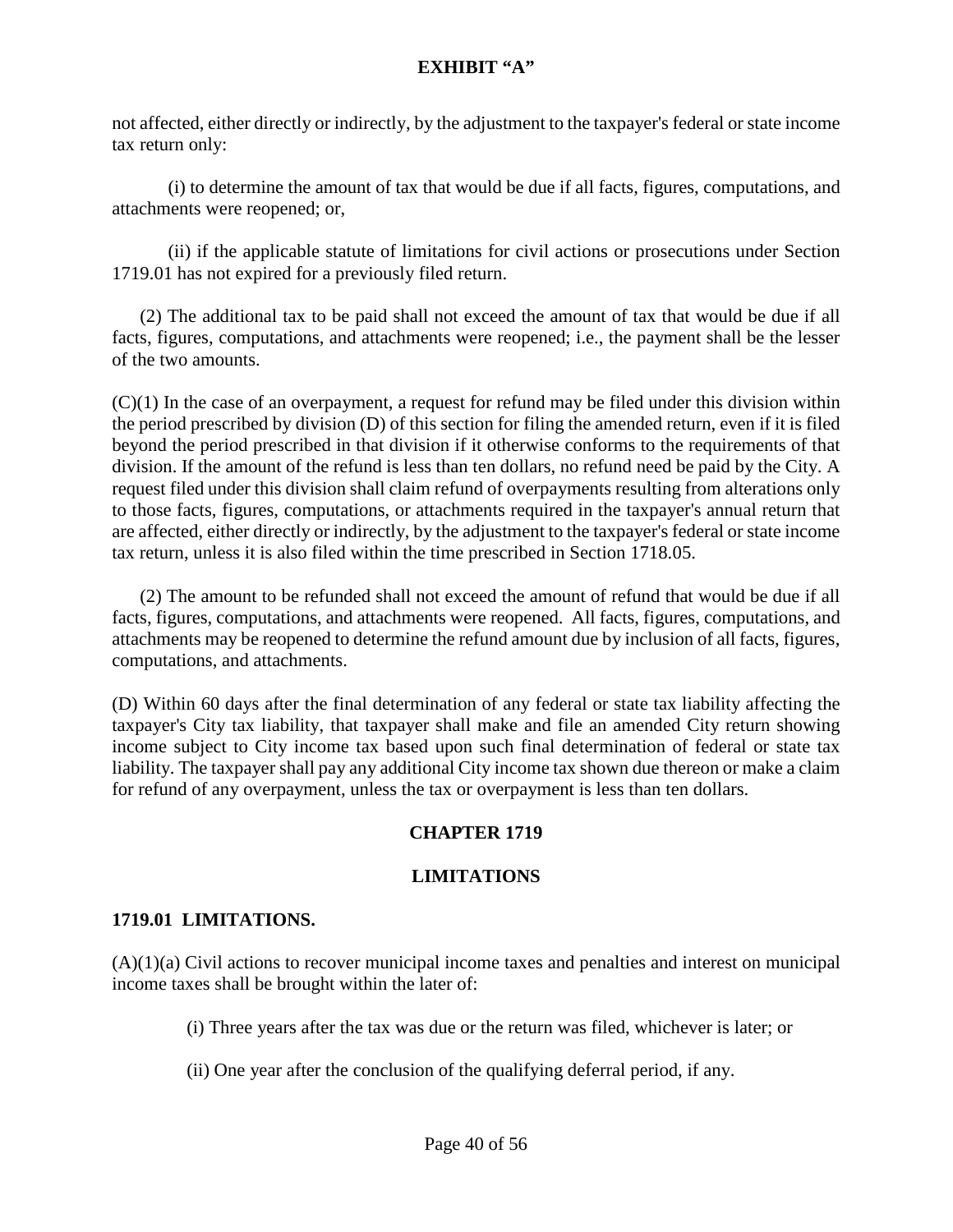(b) The time limit described in division  $(A)(1)(a)$  of this section may be extended at any time if both the Tax Administrator and the employer, agent of the employer, other payer, or taxpayer consent in writing to the extension. Any extension shall also extend for the same period of time the time limit described in division (C) of this section.

 (2) As used in this section, "qualifying deferral period" means a period of time beginning and ending as follows:

 (a) Beginning on the date a person who is aggrieved by an assessment files with the Board of Tax Review the request described in Section 1722.01. That date shall not be affected by any subsequent decision, finding, or holding by any administrative body or court that the Board of Tax Review did not have jurisdiction to affirm, reverse, or modify the assessment or any part of that assessment.

(b) Ending the later of the  $60<sup>th</sup>$  day after the date on which the final determination of the Board of Tax Review becomes final or, if any party appeals from the determination of the Board of Tax Review, the 60<sup>th</sup> day after the date on which the final determination of the Board of Tax Review is either ultimately affirmed in whole or in part or ultimately reversed and no further appeal of either that affirmation, in whole or in part, or that reversal is available or taken.

(B) Prosecutions for an offense made punishable under a resolution or ordinance imposing an income tax shall be commenced within three years after the commission of the offense, provided that in the case of fraud, failure to file a return, or the omission of twenty-five percent (25%) or more of income required to be reported, prosecutions may be commenced within six years after the commission of the offense.

(C) A claim for a refund of municipal income taxes shall be brought within the time limitation provided in Section 1718.05.

(D)(1) Notwithstanding the fact that an appeal is pending, the petitioner may pay all or a portion of the assessment that is the subject of the appeal. The acceptance of a payment by the City does not prejudice any claim for refund upon final determination of the appeal.

 (2) If upon final determination of the appeal an error in the assessment is corrected by the Tax Administrator, upon an appeal so filed or pursuant to a final determination of the Board of Tax Review, of the Ohio board of tax appeals, or any court to which the decision of the Ohio board of tax appeals has been appealed, so that the resultant amount due is less than the amount paid, a refund will be paid in the amount of the overpayment as provided by Section 1718.05, with interest on that amount as provided by division (E) of Section 1718.05.

(E) No civil action to recover City income tax or related penalties or interest shall be brought during either of the following time periods:

 (1) The period during which a taxpayer has a right to appeal the imposition of that tax or interest or those penalties;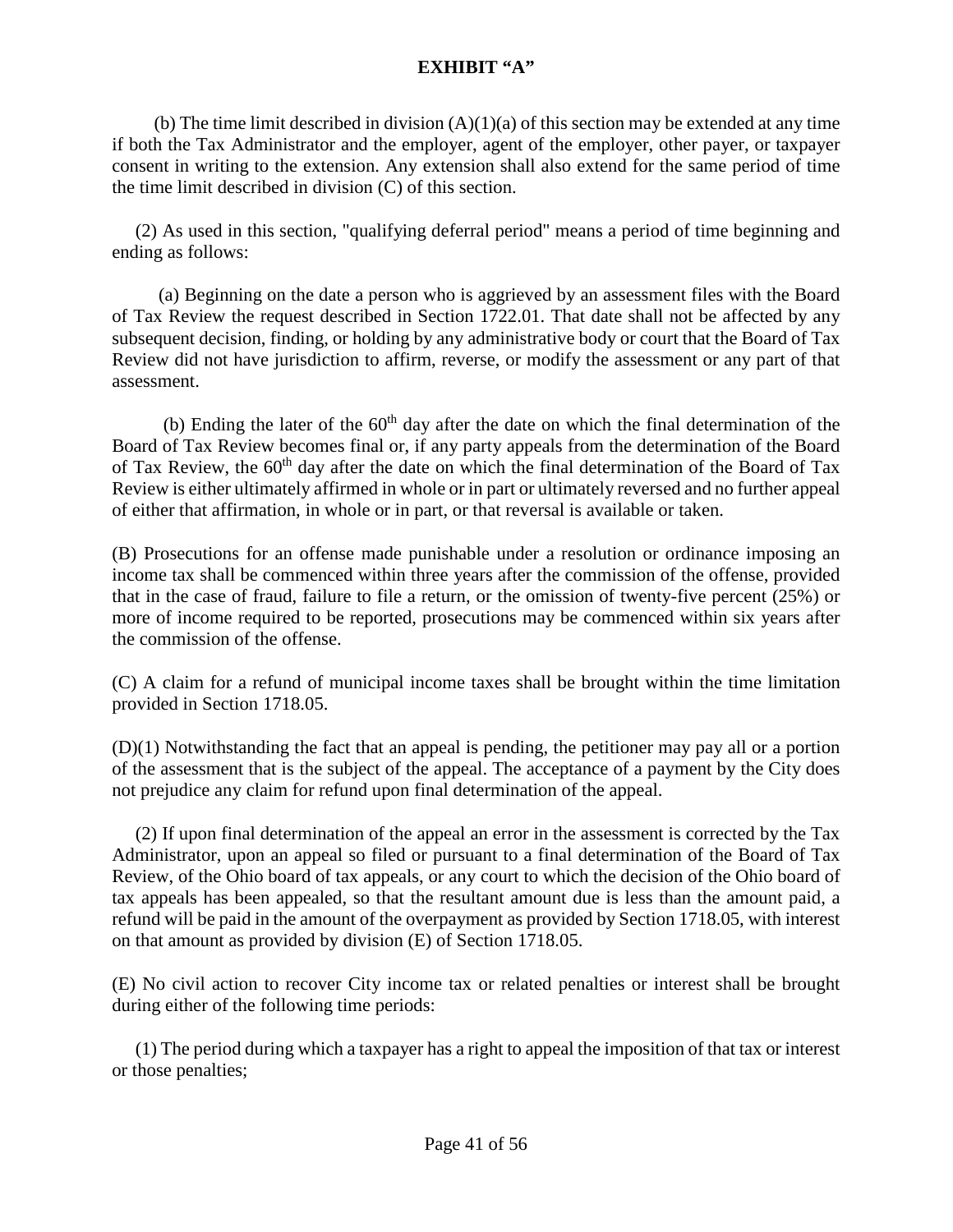(2) The period during which an appeal related to the imposition of that tax or interest or those penalties is pending.

# **CHAPTER 1720**

### **AUDITS; ASSESSMENTS; CONFIDENTIALITY; INTEREST AND PENALTIES**

### **1720.01 AUDITS.**

(A) At or before the commencement of an audit, the Tax Administrator shall provide to the taxpayer a written description of the roles of the Tax Administrator and of the taxpayer during the audit and a statement of the taxpayer's rights, including any right to obtain a refund of an overpayment of a tax. At or before the commencement of an audit, the Tax Administrator shall inform the taxpayer when the audit is considered to have commenced.

(B) Except in cases involving suspected criminal activity, the Tax Administrator shall conduct an audit of a taxpayer during regular business hours and after providing reasonable notice to the taxpayer. A taxpayer who is unable to comply with a proposed time for an audit on the grounds that the proposed time would cause inconvenience or hardship must offer reasonable alternative dates for the audit.

(C) At all stages of an audit by the Tax Administrator, a taxpayer is entitled to be assisted or represented by an attorney, accountant, bookkeeper, or other tax practitioner. The Tax Administrator shall prescribe a form by which a taxpayer may designate such a person to assist or represent the taxpayer in the conduct of any proceedings resulting from actions by the Tax Administrator. If a taxpayer has not submitted such a form, the Tax Administrator may accept other evidence, as the Tax Administrator considers appropriate, that a person is the authorized representative of a taxpayer.

A taxpayer may refuse to answer any questions asked by the person conducting an audit until the taxpayer has an opportunity to consult with the taxpayer's attorney, accountant, bookkeeper, or other tax practitioner.

This division does not authorize the practice of law by a person who is not an attorney.

(D) A taxpayer may record, electronically or otherwise, the audit examination.

(E) The failure of the Tax Administrator to comply with a provision of this section shall neither excuse a taxpayer from payment of any taxes owed by the taxpayer nor cure any procedural defect in a taxpayer's case.

(F) If the Tax Administrator fails to substantially comply with the provisions of this section, the Tax Administrator, upon application by the taxpayer, shall excuse the taxpayer from penalties and interest.

### **1720.02 SERVICE OF ASSESSMENT.**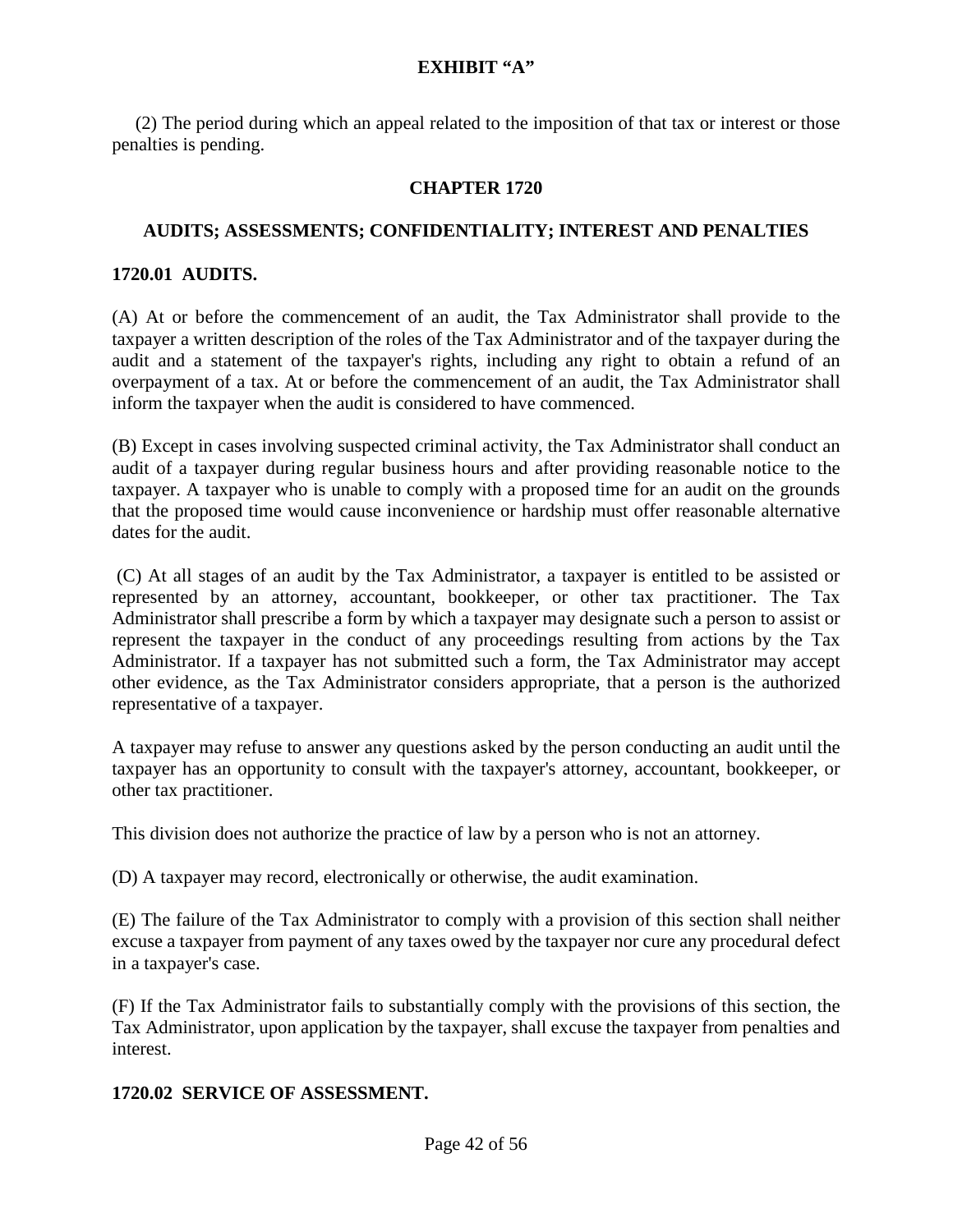(A) As used in this section:

 (1) "Last known address" means the address the Tax Administrator has at the time a document is originally sent by certified mail, or any address the Tax Administrator can ascertain using reasonable means such as the use of a change of address service offered by the postal service or an authorized delivery service under Section [5703.056](http://codes.ohio.gov/orc/5703.056) of the ORC.

 (2) "Undeliverable address" means an address to which the postal service or an authorized delivery service under Section [5703.056](http://codes.ohio.gov/orc/5703.056) of the ORC is not able to deliver an assessment of the Tax Administrator, except when the reason for non-delivery is because the addressee fails to acknowledge or accept the assessment.

(B) Subject to division (C) of this section, a copy of each assessment shall be served upon the person affected thereby either by personal service, by certified mail, or by a delivery service authorized under Section [5703.056](http://codes.ohio.gov/orc/5703.056) of the ORC. With the permission of the person affected by an assessment, the Tax Administrator may deliver the assessment through alternative means as provided in this section, including, but not limited to, delivery by secure electronic mail.

 $(C)(1)(a)$  If certified mail is returned because of an undeliverable address, a Tax Administrator shall utilize reasonable means to ascertain a new last known address, including the use of a change of address service offered by the postal service or an authorized delivery service under Section [5703.056](http://codes.ohio.gov/orc/5703.056) of the ORC. If the Tax Administrator is unable to ascertain a new last known address, the assessment shall be sent by ordinary mail and considered served. If the ordinary mail is subsequently returned because of an undeliverable address, the assessment remains appealable within 60 days after the assessment's postmark.

 (b) Once the Tax Administrator or other City official, or the designee of either, serves an assessment on the person to whom the assessment is directed, the person may protest the ruling of that assessment by filing an appeal with the Board of Tax Review within 60 days after the receipt of service. The delivery of an assessment of the Tax Administrator under division  $(C)(1)(a)$  of this section is prima facie evidence that delivery is complete and that the assessment is served.

 (2) If mailing of an assessment by a Tax Administrator by certified mail is returned for some cause other than an undeliverable address, the Tax Administrator shall resend the assessment by ordinary mail. The assessment shall show the date the Tax Administrator sends the assessment and include the following statement:

"This assessment is deemed to be served on the addressee under applicable law ten days from the date this assessment was mailed by the Tax Administrator as shown on the assessment, and all periods within which an appeal may be filed apply from and after that date."

Unless the mailing is returned because of an undeliverable address, the mailing of that information is prima facie evidence that delivery of the assessment was completed ten days after the Tax Administrator sent the assessment by ordinary mail and that the assessment was served.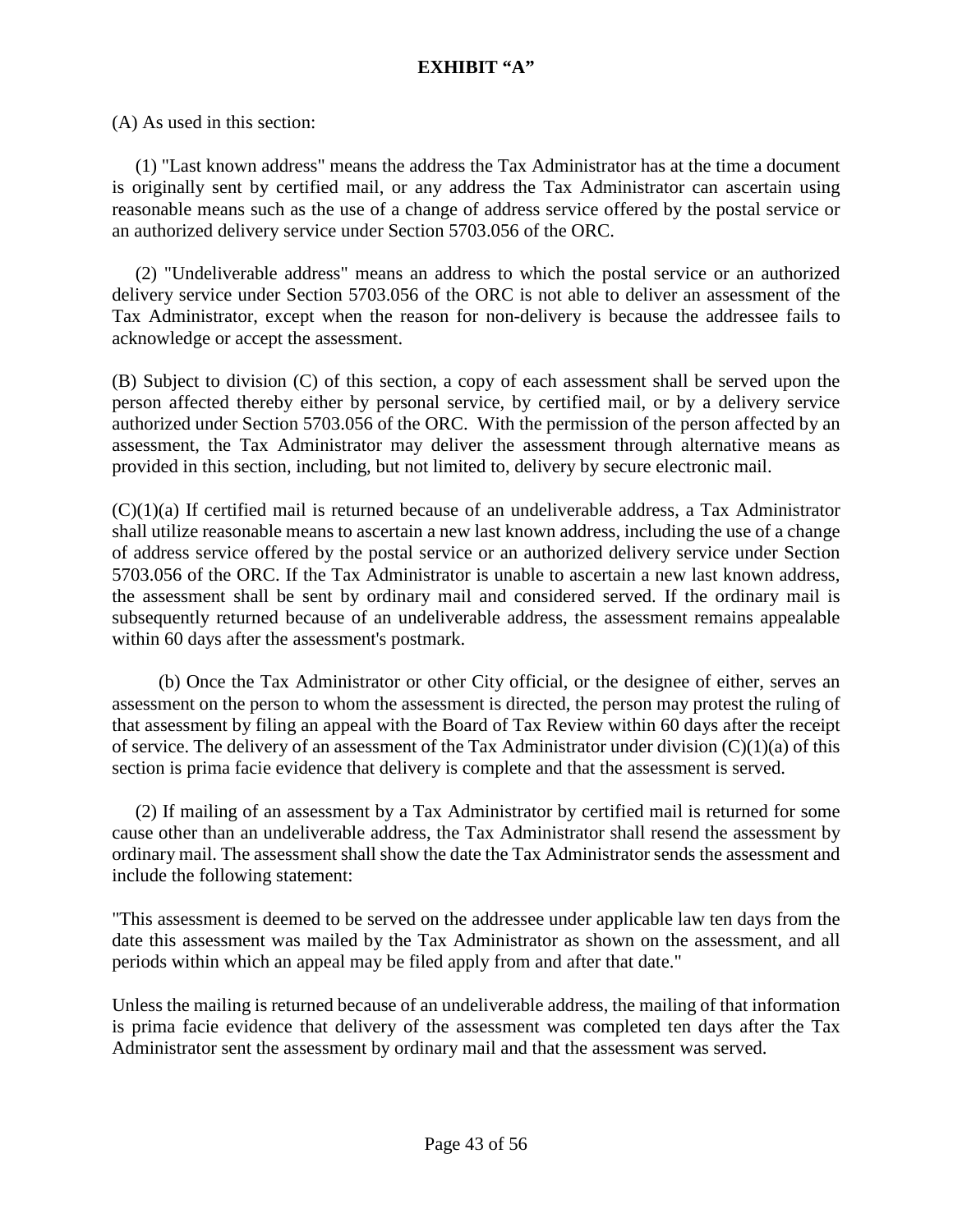If the ordinary mail is subsequently returned because of an undeliverable address, the Tax Administrator shall proceed under division  $(C)(1)(a)$  of this section. A person may challenge the presumption of delivery and service under this division in accordance with division (D) of this section.

(D)(1) A person disputing the presumption of delivery and service under division (C) of this section bears the burden of proving by a preponderance of the evidence that the address to which the assessment was sent by certified mail was not an address with which the person was associated at the time the Tax Administrator originally mailed the assessment. For the purposes of this section, a person is associated with an address at the time the Tax Administrator originally mailed the assessment if, at that time, the person was residing, receiving legal documents, or conducting business at the address; or if, before that time, the person had conducted business at the address and, when the assessment was mailed, the person's agent or the person's affiliate was conducting business at the address. For the purposes of this section, a person's affiliate is any other person that, at the time the assessment was mailed, owned or controlled at least 20 percent, as determined by voting rights, of the addressee's business.

(2) If a person elects to appeal an assessment on the basis described in division  $(D)(1)$  of this section, and if that assessment is subject to collection and is not otherwise appealable, the person must do so within 60 days after the initial contact by the Tax Administrator or other City official, or the designee of either, with the person. Nothing in this division prevents the Tax Administrator or other official from entering into a compromise with the person if the person does not actually file such an appeal with the Board of Tax Review.

(E) Nothing in this section prohibits the Tax Administrator or the Tax Administrator's designee from delivering an assessment by a Tax Administrator by personal service.

(F) Collection actions taken upon any assessment being appealed under division  $(C)(1)(b)$  of this section, including those on which a claim has been delivered for collection, shall be stayed upon the pendency of an appeal under this section.

(G) Additional regulations as detailed in the Rules and Regulations shall apply.

# **1720.03 ADMINISTRATION OF CLAIMS.**

(A) As used in this section, "claim" means a claim for an amount payable to the City that arises pursuant to the City's income tax imposed in accordance with this Part Seventeen - Title Two.

(B) Nothing in this Part Seventeen - Title Two prohibits a Tax Administrator from doing either of the following if such action is in the best interests of the City:

(1) Compromise a claim;

 (2) Extend for a reasonable period the time for payment of a claim by agreeing to accept monthly or other periodic payments.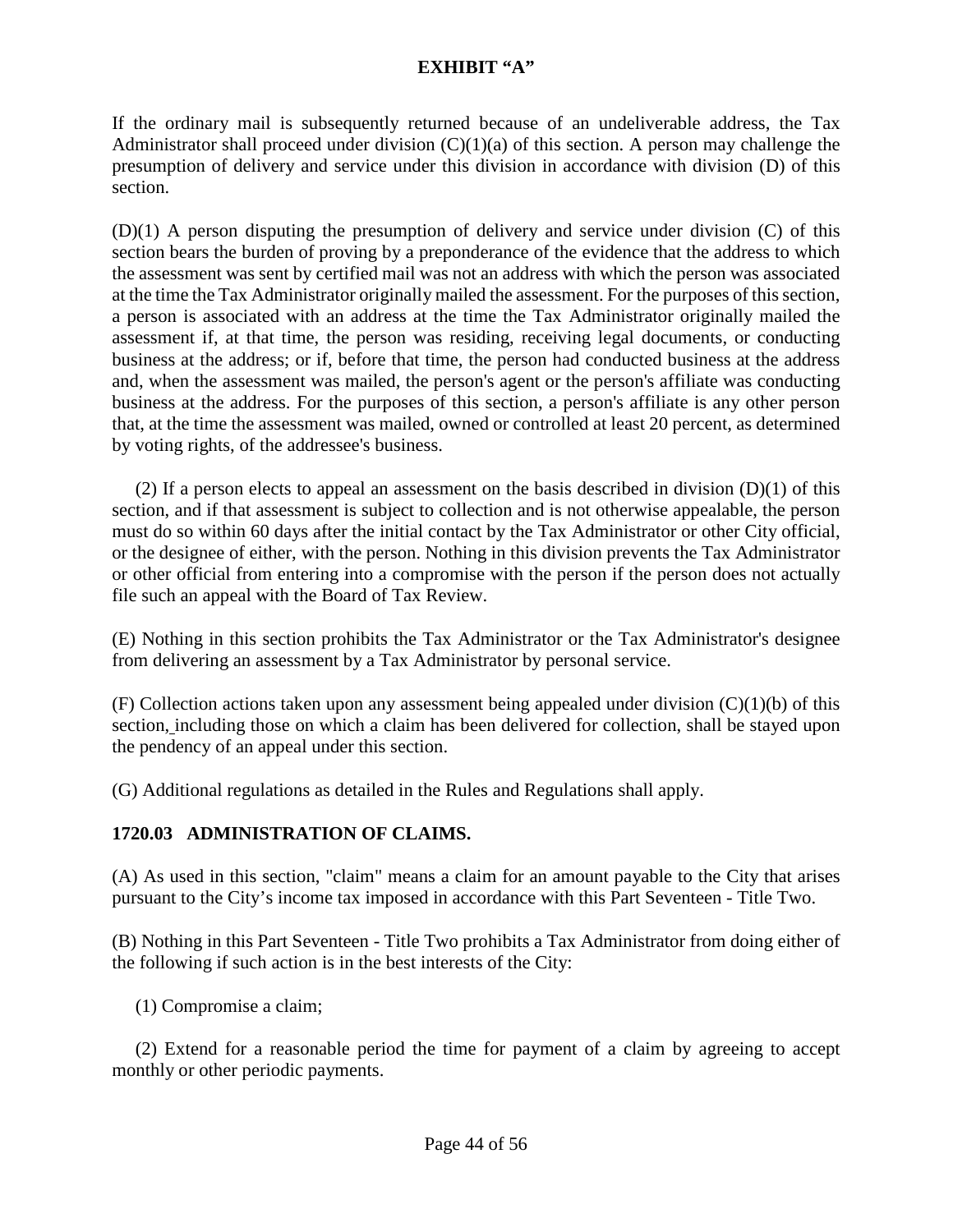(C) The Tax Administrator's rejection of a compromise or payment-over-time agreement proposed by a person with respect to a claim shall not be appealable.

(D) A compromise or payment-over-time agreement with respect to a claim shall be binding upon and shall be to the benefit of only the parties to the compromise or agreement, and shall not eliminate or otherwise affect the liability of any other person.

(E) A compromise or payment-over-time agreement with respect to a claim shall be void if the taxpayer defaults under the compromise or agreement or if the compromise or agreement was obtained by fraud or by misrepresentation of a material fact. Any amount that was due before the compromise or agreement and that is unpaid shall remain due, and any penalties or interest that would have accrued in the absence of the compromise or agreement shall continue to accrue and be due.

# **1720.04 TAX INFORMATION CONFIDENTIAL.**

(A) Any information gained as a result of returns, investigations, hearings, or verifications required or authorized by this Part Seventeen - Title Two is confidential, and no person shall access or disclose such information except in accordance with a proper judicial order or in connection with the performance of that person's official duties or the official business of the City as authorized by this Part Seventeen - Title Two. The Tax Administrator or a designee thereof may furnish copies of returns filed or otherwise received under this Part Seventeen - Title Two and other related tax information to the internal revenue service, the tax commissioner, and tax administrators of other municipal corporations.

(B) This section does not prohibit the City from publishing or disclosing statistics in a form that does not disclose information with respect to particular taxpayers.

# **1720.05 FRAUD.**

No person shall knowingly make, present, aid, or assist in the preparation or presentation of a false or fraudulent report, return, schedule, statement, claim, or document authorized or required by City ordinance or state law to be filed with the Tax Administrator, or knowingly procure, counsel, or advise the preparation or presentation of such report, return, schedule, statement, claim, or document, or knowingly change, alter, or amend, or knowingly procure, counsel or advise such change, alteration, or amendment of the records upon which such report, return, schedule, statement, claim, or document is based with intent to defraud the City or the Tax Administrator.

# **1720.06 INTEREST AND PENALTIES.**

(A) As used in this section:

 (1) "Applicable law" means this Part Seventeen - Title Two, the resolutions, ordinances, codes, directives, instructions, and rules adopted by the City provided they impose or directly or indirectly address the levy, payment, remittance, or filing requirements of the City.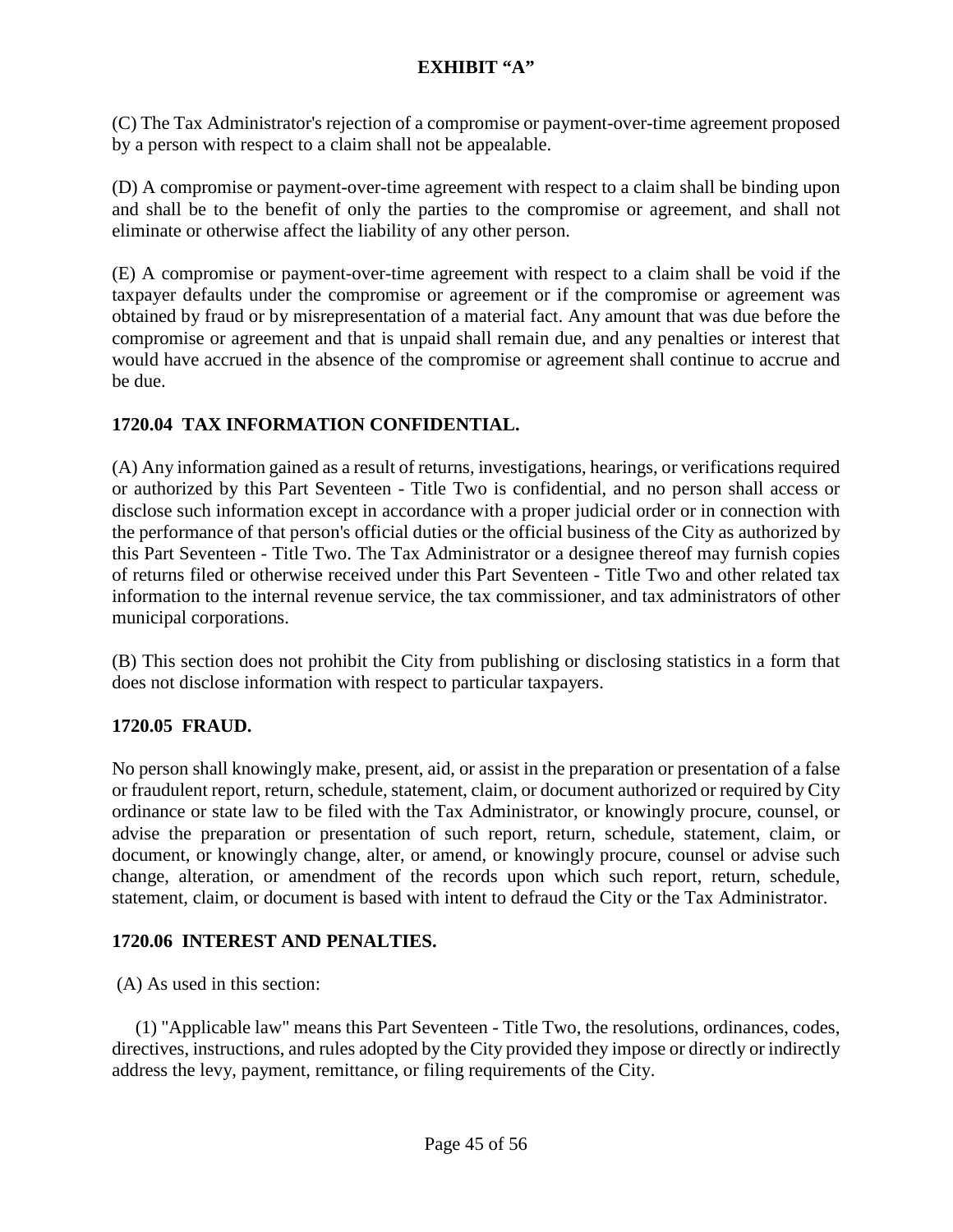(2 ) "Federal short-term rate" means the rate of the average market yield on outstanding marketable obligations of the United States with remaining periods to maturity of three years or less, as determined under Section 1274 of the Internal Revenue Code, for July of the current year.

 (3) "Income tax," "estimated income tax," and "withholding tax" means any income tax, estimated income tax, and withholding tax imposed by the City pursuant to applicable law, including at any time before January 1, 2016.

 (4) "Interest rate as described in division (A) of this section" means the federal short-term rate, rounded to the nearest whole number percent, plus five percent. The rate shall apply for the calendar year next following the July of the year in which the federal short-term rate is determined in accordance with division  $(A)(2)$  of this section.

 (5) "Return" includes any tax return, report, reconciliation, schedule, and other document required to be filed with the Tax Administrator or the City by a taxpayer, employer, any agent of the employer, or any other payer pursuant to applicable law, including at any time before January 1, 2016.

 (6) "Unpaid estimated income tax" means estimated income tax due but not paid by the date the tax is required to be paid under applicable law.

 (7) "Unpaid income tax" means income tax due but not paid by the date the income tax is required to be paid under applicable law.

 (8) "Unpaid withholding tax" means withholding tax due but not paid by the date the withholding tax is required to be paid under applicable law.

 (9) "Withholding tax" includes amounts an employer, any agent of an employer, or any other payer did not withhold in whole or in part from an employee's qualifying wages, but that, under applicable law, the employer, agent, or other payer is required to withhold from an employee's qualifying wages.

 $(B)(1)$  This section applies to the following:

(a) Any return required to be filed under applicable law for taxable years beginning on or after January 1, 2016;

(b) Income tax, estimated income tax, and withholding tax required to be paid or remitted to the City on or after January 1, 2016.

 (2) This section does not apply to returns required to be filed or payments required to be made before January 1, 2016, regardless of the filing or payment date. Returns required to be filed or payments required to be made before January 1, 2016, but filed or paid after that date shall be subject to the ordinances or rules and regulations, as adopted before January 1, 2016, of the City to which the return is to be filed or the payment is to be made.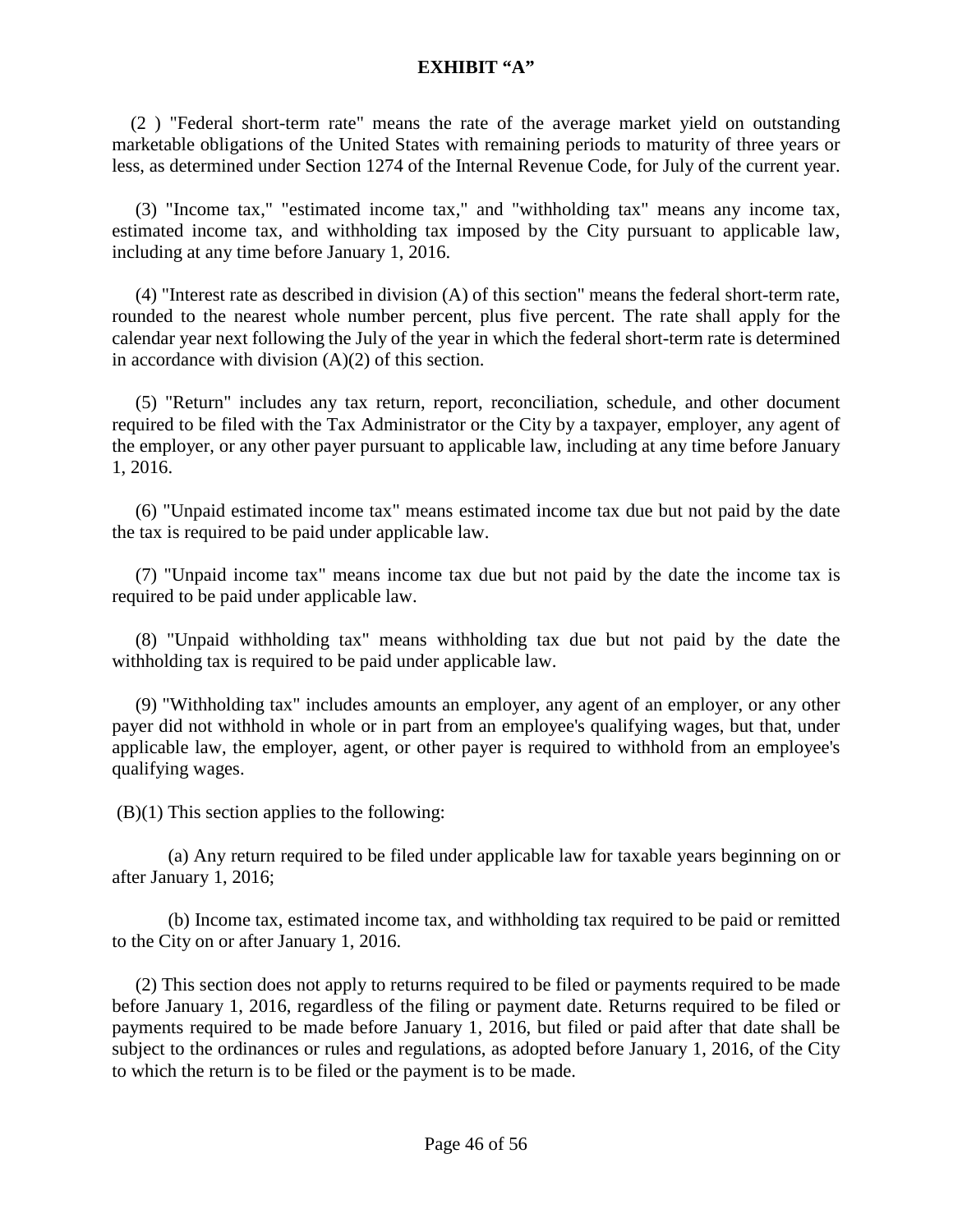(C) Should any taxpayer, employer, agent of the employer, or other payer for any reason fails, in whole or in part, to make timely and full payment or remittance of income tax, estimated income tax, or withholding tax or to file timely with the City any return required to be filed, the following penalties and interest shall apply:

 (1) Interest shall be imposed at the rate described in division (A) of this section, per annum, on all unpaid income tax, unpaid estimated income tax, and unpaid withholding tax.

 (2)(a) With respect to unpaid income tax and unpaid estimated income tax, the City may impose a penalty equal to fifteen percent (15%) of the amount not timely paid.

(b) With respect to any unpaid withholding tax, the City may impose a penalty equal to not exceeding fifty percent (50%) of the amount not timely paid.

 (3) With respect to returns other than estimated income tax returns, the City may impose a penalty of \$25 for each failure to timely file each return, regardless of the liability shown thereon for each month, or any fraction thereof, during which the return remains unfiled regardless of the liability shown thereon. The penalty shall not exceed \$150 for each failure.

(D) Nothing in this section requires the City to refund or credit any penalty, amount of interest, charges, or additional fees that the City has properly imposed or collected before January 1, 2016.

(E) Nothing in this section limits the authority of the City to abate or partially abate penalties or interest imposed under this section when the Tax Administrator determines, in the Tax Administrator's sole discretion, that such abatement is appropriate.

(F) By the 31<sup>st</sup> day of October of each year the City shall publish the rate described in division (A) of this section applicable to the next succeeding calendar year.

(G) The City may impose on the taxpayer, employer, any agent of the employer, or any other payer the City's post-judgment collection costs and fees, including attorney's fees.

### **CHAPTER 1721**

# **AUTHORITY OF TAX ADMINISTRATOR; VERIFICATION OF INFORMATION; OPINION OF TAX ADMINISTRATOR**

# **1721.01 AUTHORITY OF TAX ADMINISTRATOR; VERIFICATION OF INFORMATION.**

### **Authority.**

(A) Nothing in this Part Seventeen - Title Two shall limit the authority of the Tax Administrator to perform any of the following duties or functions, unless the performance of such duties or functions is expressly limited by a provision of the ORC: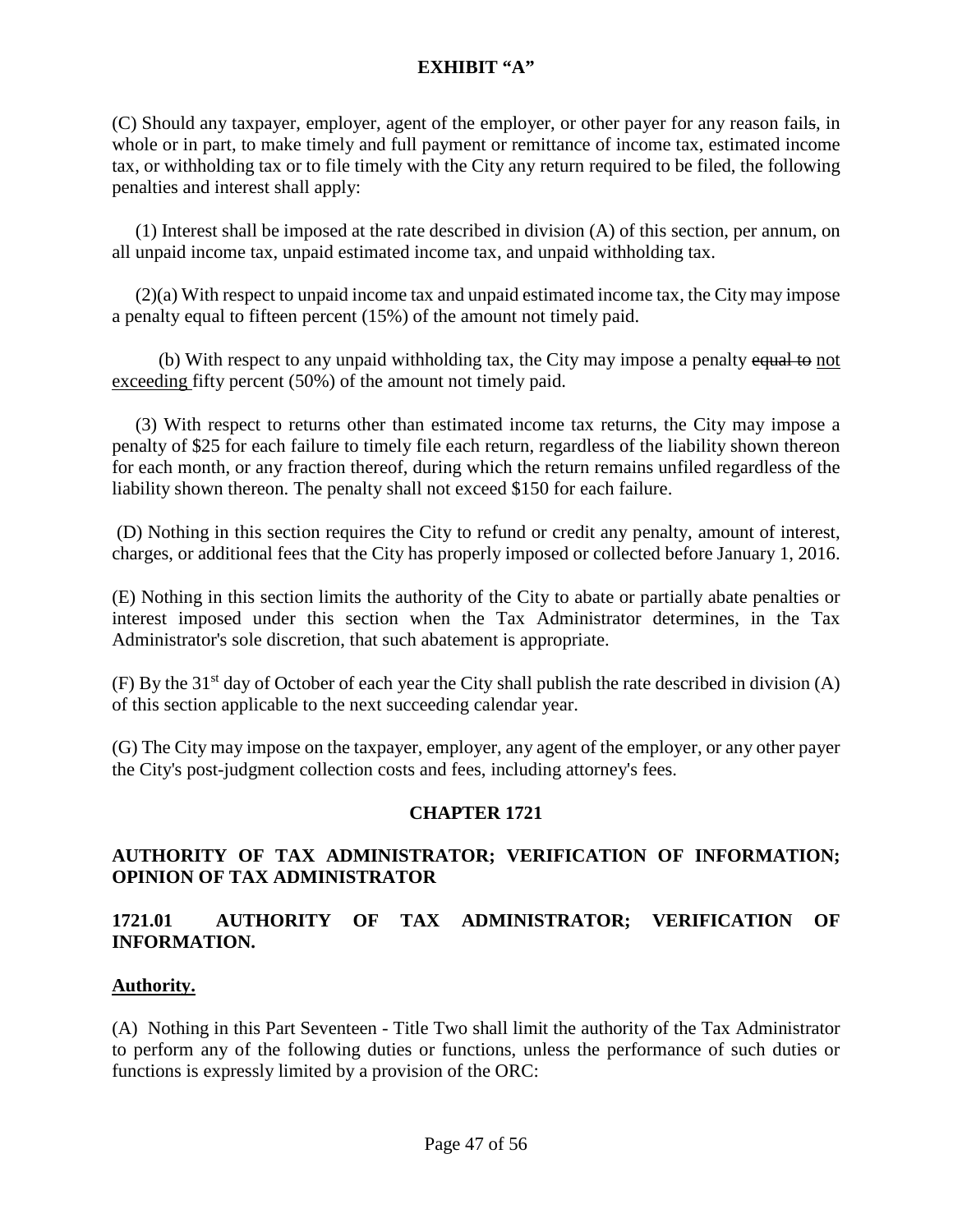(1)(a) Exercise all powers whatsoever of any query nature as provided by law, including, the right to inspect books, accounts, records, memorandums, and federal and state income tax returns, to examine persons under oath, to issue orders or subpoenas for the production of books, accounts, papers, records, documents, and testimony, to take depositions, to apply to a court for attachment proceedings as for contempt, to approve vouchers for the fees of officers and witnesses, and to administer oaths.

 (b) The powers referred to in this division of this section shall be exercised by the Tax Administrator only in connection with the performance of the duties respectively assigned to the Tax Administrator under the City's income tax ordinance;

(2) Appoint agents and prescribe their powers and duties;

 (3) Confer and meet with officers of other municipal corporations and states and officers of the United States on any matters pertaining to their respective official duties as provided by law;

 (4) Exercise the authority provided by law, including orders from bankruptcy courts, relative to remitting or refunding taxes, including penalties and interest thereon, for any reason overpaid. In addition, the Tax Administrator may investigate any claim of overpayment and, if the Tax Administrator finds that there has been an overpayment, make a written statement of the Tax Administrator's findings, and approve and issue a refund payable to the taxpayer, the taxpayer's assigns, or legal representative as provided in this Part Seventeen - Title Two;

 (5) Exercise the authority provided by law relative to consenting to the compromise and settlement of tax claims;

 (6) Exercise the authority provided by law relative to the use of alternative apportionment methods by taxpayers in accordance with Section 1716.01;

 (7)(a) Make all tax findings, determinations, computations, and orders the Tax Administrator is by law authorized and required to make and, pursuant to time limitations provided by law, on the Tax Administrator's own motion, review, re-determine, or correct any tax findings, determinations, computations, or orders the Tax Administrator has made.

 (b) If an appeal has been filed with the Board of Tax Review or other appropriate tribunal, the Tax Administrator shall not review, re-determine, or correct any tax finding, determination, computation, or order which the Tax Administrator has made, unless such appeal or application is withdrawn by the appellant or applicant, is dismissed, or is otherwise final;

(8) Destroy any or all returns or other tax documents in the manner authorized by law;

 (9) Enter into an agreement with a taxpayer to simplify the withholding obligations described in Section 1717.01.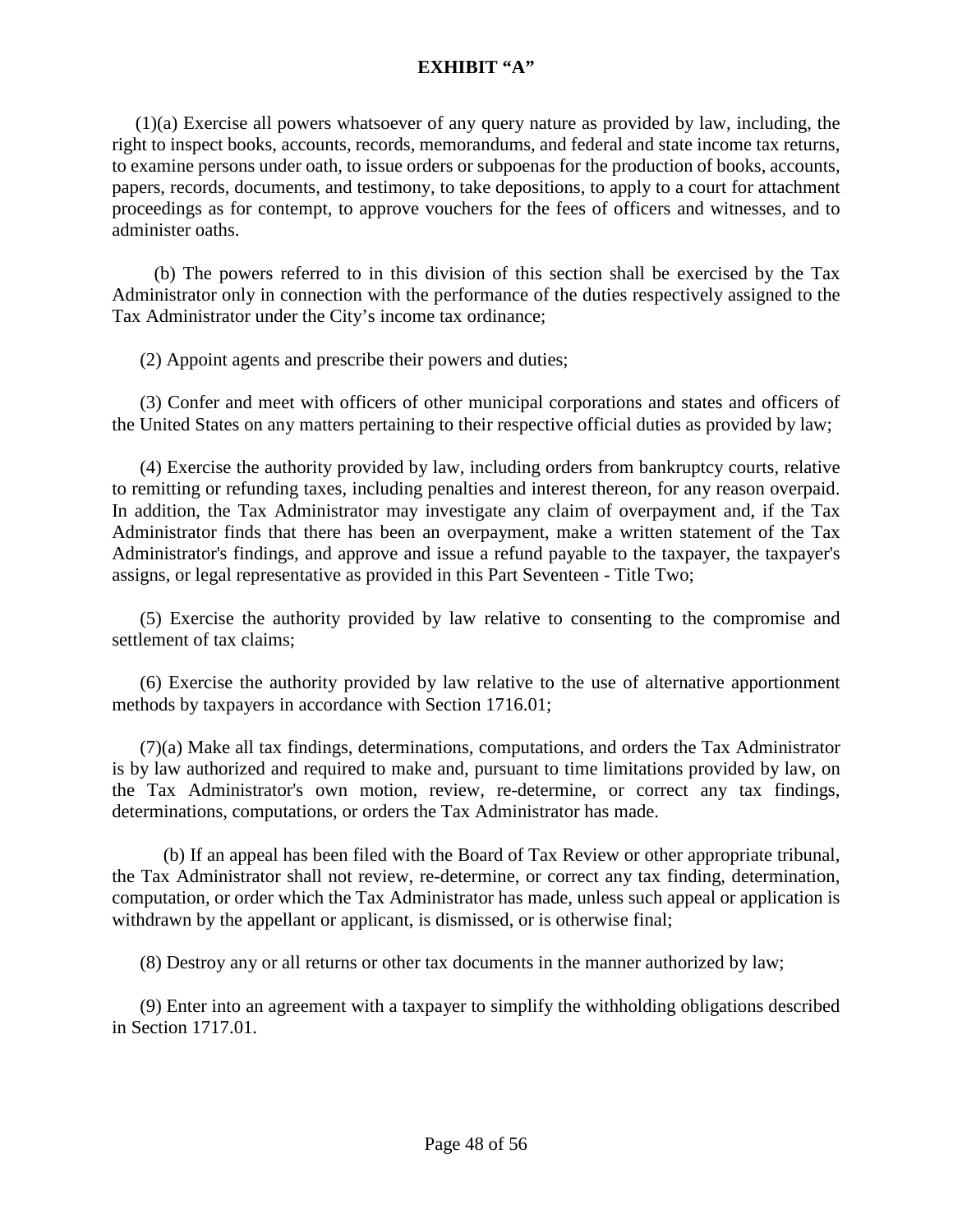#### **Verification of accuracy of returns and determination of liability.**

(B)(1) A Tax Administrator, or any authorized agent or employee thereof may examine the books, papers, records, and federal and state income tax returns of any employer, taxpayer, or other person that is subject to, or that the Tax Administrator believes is subject to, the provisions of this Part Seventeen - Title Two for the purpose of verifying the accuracy of any return made or, if no return was filed, to ascertain the tax due under this Part Seventeen - Title Two. Upon written request by the Tax Administrator or a duly authorized agent or employee thereof, every employer, taxpayer, or other person subject to this section is required to furnish the opportunity for the Tax Administrator, authorized agent, or employee to investigate and examine such books, papers, records, and federal and state income tax returns at a reasonable time and place designated in the request.

 (2) The records and other documents of any taxpayer, employer, or other person that is subject to, or that a Tax Administrator believes is subject to, the provisions of this Part Seventeen - Title Two shall be open to the Tax Administrator's inspection during business hours and shall be preserved for a period of six years following the end of the taxable year to which the records or documents relate, unless the Tax Administrator, in writing, consents to their destruction within that period, or by order requires that they be kept longer. The Tax Administrator may require any person, by notice served on that person, to keep such records as the Tax Administrator determines necessary to show whether or not that person is liable, and the extent of such liability, for the income tax levied by the City or for the withholding of such tax.

 (3) The Tax Administrator may examine under oath any person that the Tax Administrator reasonably believes has knowledge concerning any income that was or would have been returned for taxation or any transaction tending to affect such income. The Tax Administrator may, for this purpose, compel any such person to attend a hearing or examination and to produce any books, papers, records, and federal and state income tax returns in such person's possession or control. The person may be assisted or represented by an attorney, accountant, bookkeeper, or other tax practitioner at any such hearing or examination. This division does not authorize the practice of law by a person who is not an attorney.

 (4) No person issued written notice by the Tax Administrator compelling attendance at a hearing or examination or the production of books, papers, records, or federal or state income tax returns under this section shall fail to comply.

#### **Identification information.**

(C)(1) Nothing in this Part Seventeen - Title Two prohibits the Tax Administrator from requiring any person filing a tax document with the Tax Administrator to provide identifying information, which may include the person's social security number, federal employer identification number, or other identification number requested by the Tax Administrator. A person required by the Tax Administrator to provide identifying information that has experienced any change with respect to that information shall notify the Tax Administrator of the change before, or upon, filing the next tax document requiring the identifying information.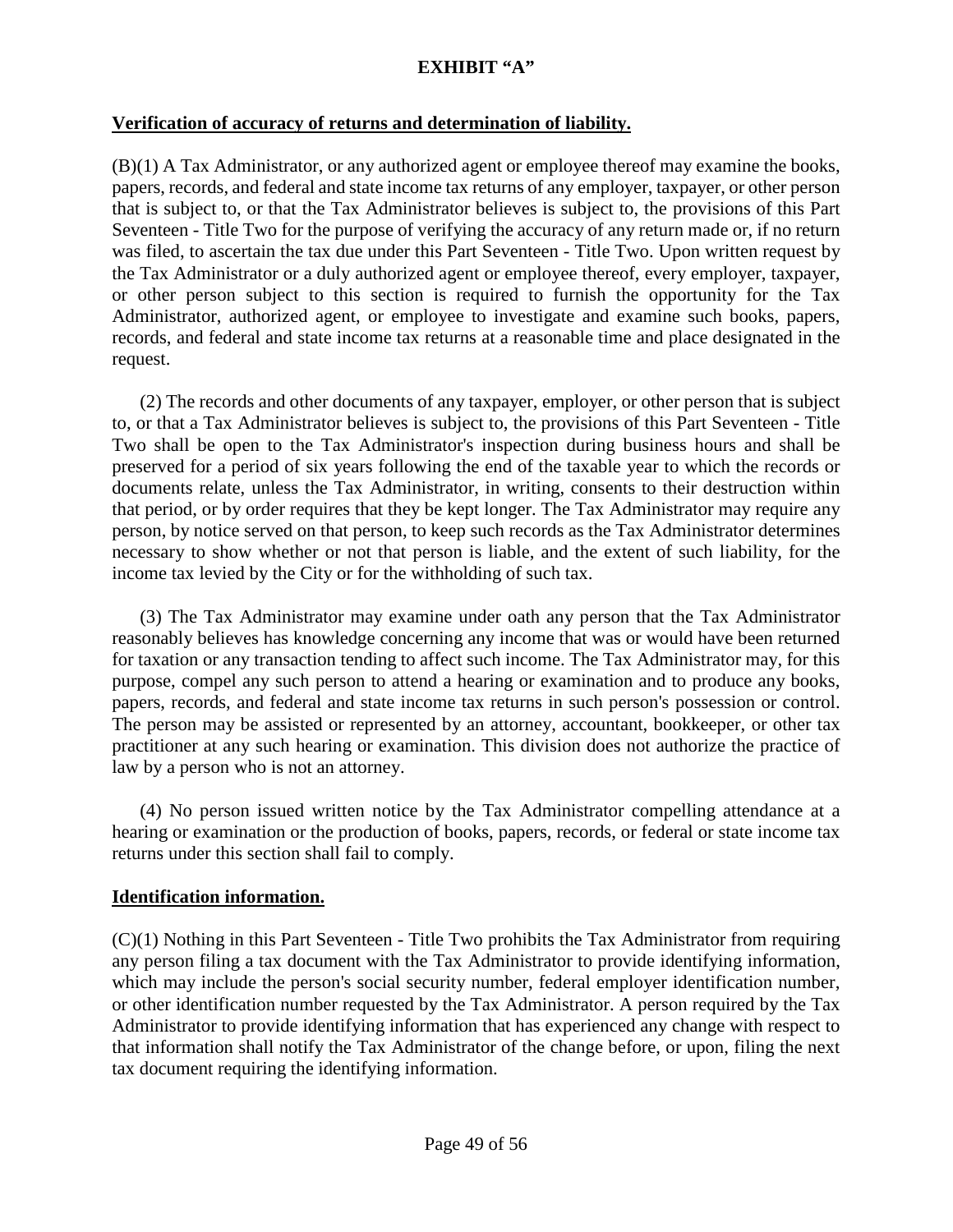(2)(a) If the Tax Administrator makes a request for identifying information and the Tax Administrator does not receive valid identifying information within 30 days of making the request, nothing in this Part Seventeen - Title Two prohibits the Tax Administrator from imposing a penalty upon the person to whom the request was directed pursuant to Section 1720.06, in addition to any applicable penalty described in Section 1726.01.

 (b) If a person required by the Tax Administrator to provide identifying information does not notify the Tax Administrator of a change with respect to that information as required under division (C) of Section 1721.01 within 30 days after filing the next tax document requiring such identifying information, nothing in this Part Seventeen - Title Two prohibits the Tax Administrator from imposing a penalty pursuant to Section 1720.06.

(c) The penalties provided for under divisions  $(C)(2)(a)$  and (b) of this section may be billed and imposed in the same manner as the tax or fee with respect to which the identifying information is sought and are in addition to any applicable criminal penalties described in Section 1726.01 for a violation of Section 1720.05 and any other penalties that may be imposed by the Tax Administrator by law.

# **1721.02 REQUEST FOR OPINION OF THE TAX ADMINISTRATOR.**

(A) An "opinion of the Tax Administrator" means an opinion issued under this section with respect to prospective municipal income tax liability. It does not include ordinary correspondence of the Tax Administrator.

(B) A taxpayer may submit a written request for an opinion of the Tax Administrator in accordance with the Rules and Regulations.

(C) A taxpayer is not relieved of tax liability for any activity or transaction related to a request for an opinion that contained any misrepresentation or omission of one or more material facts.

(D) A Tax Administrator may refuse to offer an opinion on any request received under this section. Such refusal is not subject to appeal.

(E) An opinion of the Tax Administrator binds the Tax Administrator only with respect to the taxpayer for whom the opinion was prepared and does not bind the Tax Administrator of any other municipal corporation.

(F) An opinion of the Tax Administrator issued under this section is not subject to appeal.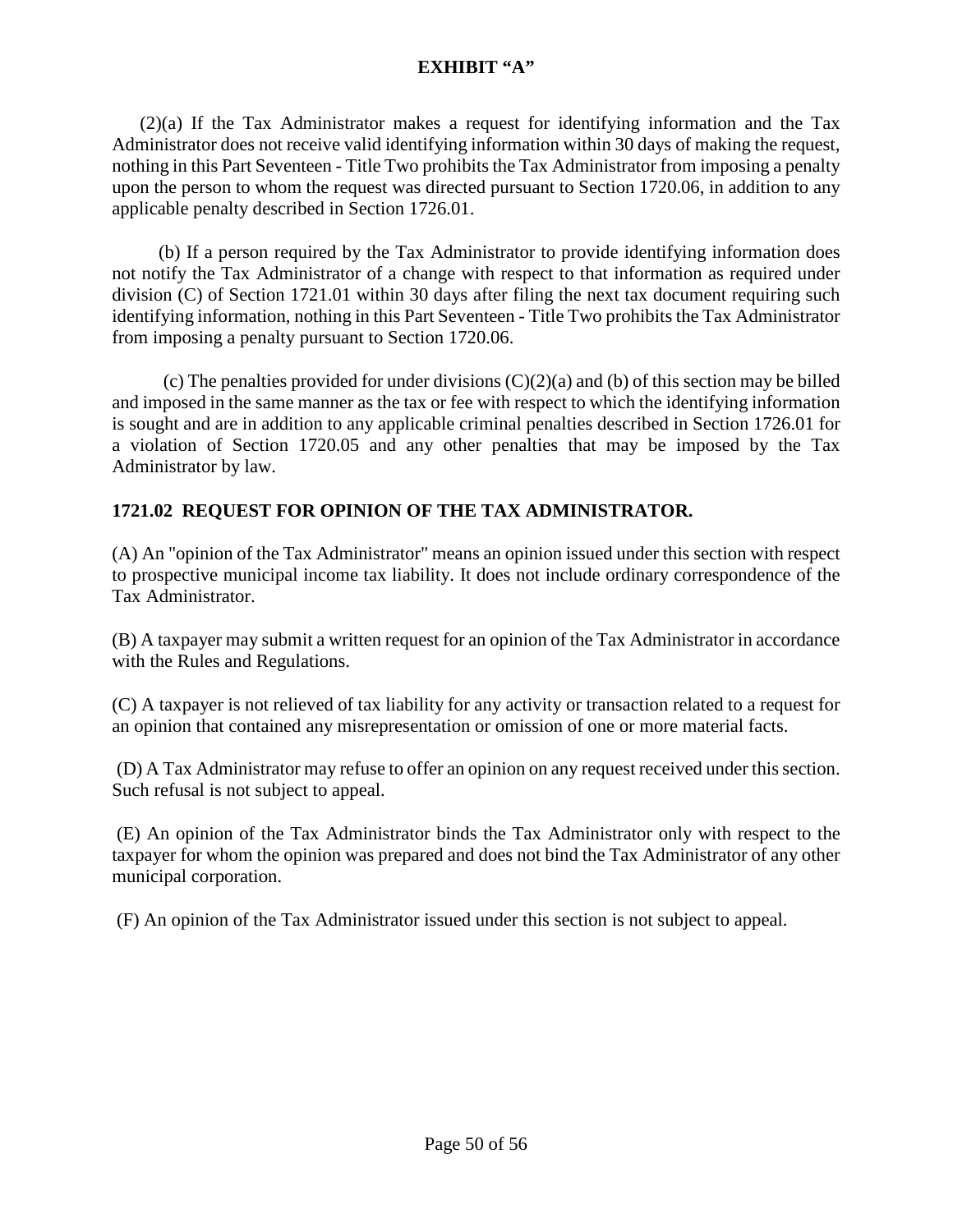# **CHAPTER 1722 BOARD OF TAX REVIEW**

#### **1722.01 BOARD OF TAX REVIEW.**

 $(A)(1)$  The Board of Tax Review shall consist of three members. Two members shall be appointed by the legislative authority of the City, but such appointees may not be employees, elected officials, or contractors with the City at any time during their term or in the five years immediately preceding the date of appointment. One member shall be appointed by the City Manager of the City. This member may be an employee of the City, but may not be the director of finance or equivalent officer, or the Tax Administrator or other similar official or an employee directly involved in municipal tax matters, or any direct subordinate thereof.

 (2) The term for members of the Board of Tax Review for the City shall be two years. There is no limit on the number of terms that a member may serve if the member is reappointed by the legislative authority. The board member appointed by the City Manager of the City shall serve at the discretion of the administrative official.

 (3) Members of the Board of Tax Review appointed by the legislative authority may be removed by the legislative authority by majority vote for malfeasance, misfeasance, or nonfeasance in office. To remove such a member, the legislative authority must give the member a copy of the charges against the member and afford the member an opportunity to be publicly heard in person or by counsel in the member's own defense upon not less than ten days' notice. The decision by the legislative authority on the charges is final and not appealable.

 (4) A member of the Board of Tax Review who, for any reason, ceases to meet the qualifications for the position prescribed by this section shall resign immediately by operation of law.

 (5) A vacancy in an unexpired term shall be filled in the same manner as the original appointment within 60 days of when the vacancy was created. Any member appointed to fill a vacancy occurring prior to the expiration of the term for which the member's predecessor was appointed shall hold office for the remainder of such term. No vacancy on the Board of Tax Review shall impair the power and authority of the remaining members to exercise all the powers of the Board of Tax Review.

 (6) If a member is temporarily unable to serve on the Board of Tax Review due to a conflict of interest, illness, absence, or similar reason, the legislative authority or top administrative official that appointed the member shall appoint another individual to temporarily serve on the Board of Tax Review in the member's place. The appointment of such an individual shall be subject to the same requirements and limitations as are applicable to the appointment of the member temporarily unable to serve.

(B) Whenever a Tax Administrator issues an assessment, the Tax Administrator shall notify the taxpayer in writing at the same time of the taxpayer's right to appeal the assessment, the manner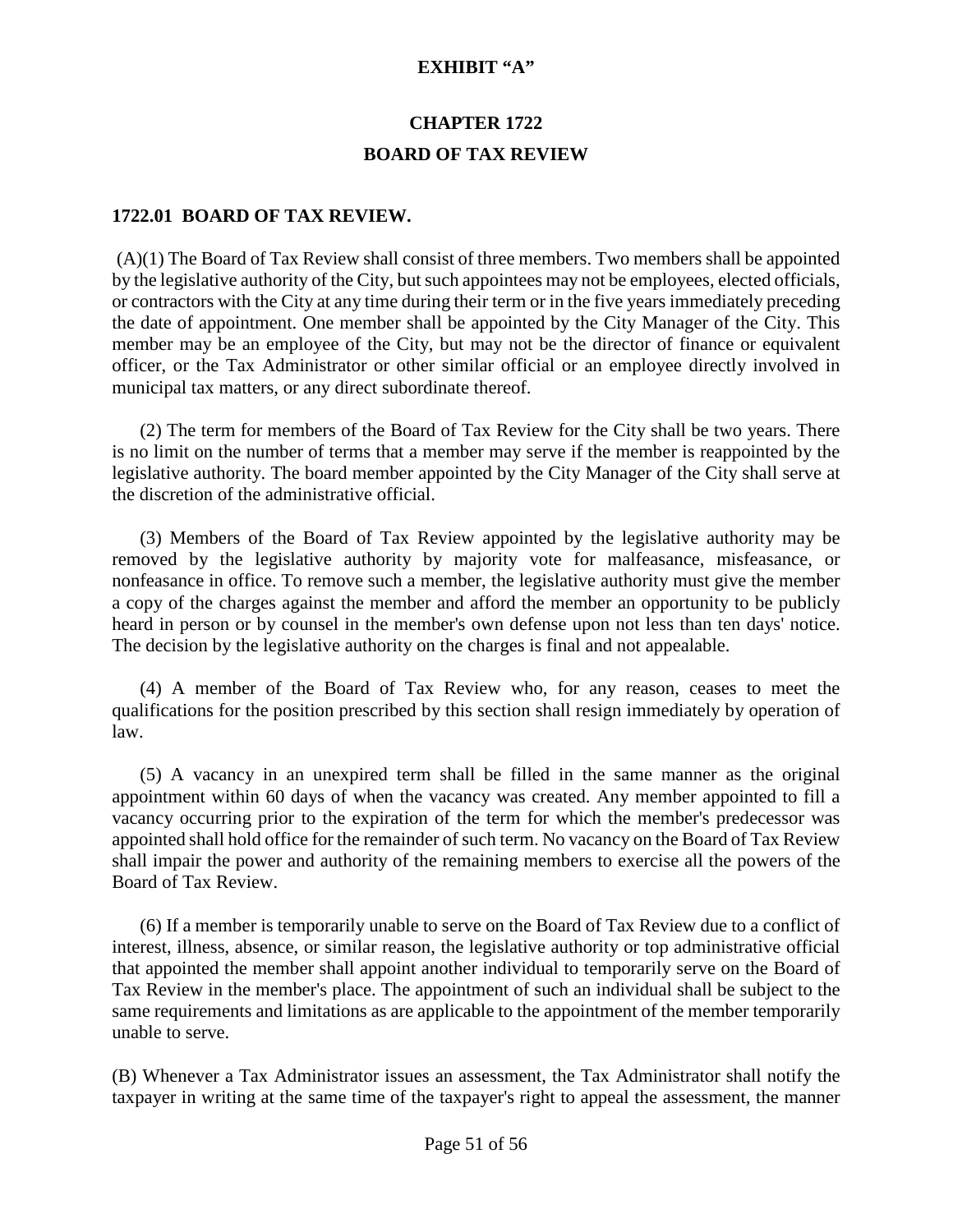in which the taxpayer may appeal the assessment, and the address to which the appeal should be directed.

(C) Any person who has been issued an assessment may appeal the assessment to the Board of Tax Review by filing a request with the Board of Tax Review. The request shall be in writing, shall specify the reason or reasons why the assessment should be deemed incorrect or unlawful, and shall be filed within 60 days after the taxpayer receives the assessment.

(D) The Board of Tax Review shall schedule a hearing to be held within 60 days after receiving an appeal of an assessment under division (C) of this section, unless the taxpayer requests additional time to prepare or waives a hearing. If the taxpayer does not waive the hearing, the taxpayer may appear before the Board of Tax Review and may be represented by an attorney at law, certified public accountant, or other representative. The Board of Tax Review may allow a hearing to be continued as jointly agreed to by the parties. In such a case, the hearing must be completed within 120 days after the first day of the hearing unless the parties agree otherwise.

(E) The Board of Tax Review may affirm, reverse, or modify the Tax Administrator's assessment or any part of that assessment. The Board of Tax Review shall issue a final determination on the appeal within 90 days after the Board of Tax Review's final hearing on the appeal, and send a copy of its final determination by ordinary mail to all of the parties to the appeal within 15 days after issuing the final determination. The taxpayer or the Tax Administrator may appeal the Board of Tax Review's final determination as provided in Section [5717.011](http://codes.ohio.gov/orc/5717.011) of the ORC.

(F) The Board of Tax Review created pursuant to this section shall adopt rules governing its procedures and shall keep a record of its transactions. Such records are not public records available for inspection under Section [149.43](http://codes.ohio.gov/orc/149.43) of the ORC. Hearings requested by a taxpayer before a Board of Tax Review created pursuant to this section are not meetings of a public body subject to Section [121.22](http://codes.ohio.gov/orc/121.22) of the ORC.

# **CHAPTER 1723**

### **AUTHORITY TO CREATE RULES AND REGULATIONS**

### **1723.01 AUTHORITY TO CREATE RULES AND REGULATIONS.**

Nothing in Part Seventeen - Title Two prohibits the legislative authority of the City, or a Tax Administrator pursuant to authority granted to the administrator by resolution or ordinance, to adopt rules to administer an income tax imposed by the City in accordance with this Part Seventeen - Title Two. Such rules shall not conflict with or be inconsistent with any provision of this Part Seventeen - Title Two. Taxpayers are hereby required to comply not only with the requirements of Part Seventeen - Title Two, but also to comply with the Rules and Regulations.

All rules adopted under this section shall be published and posted on the internet.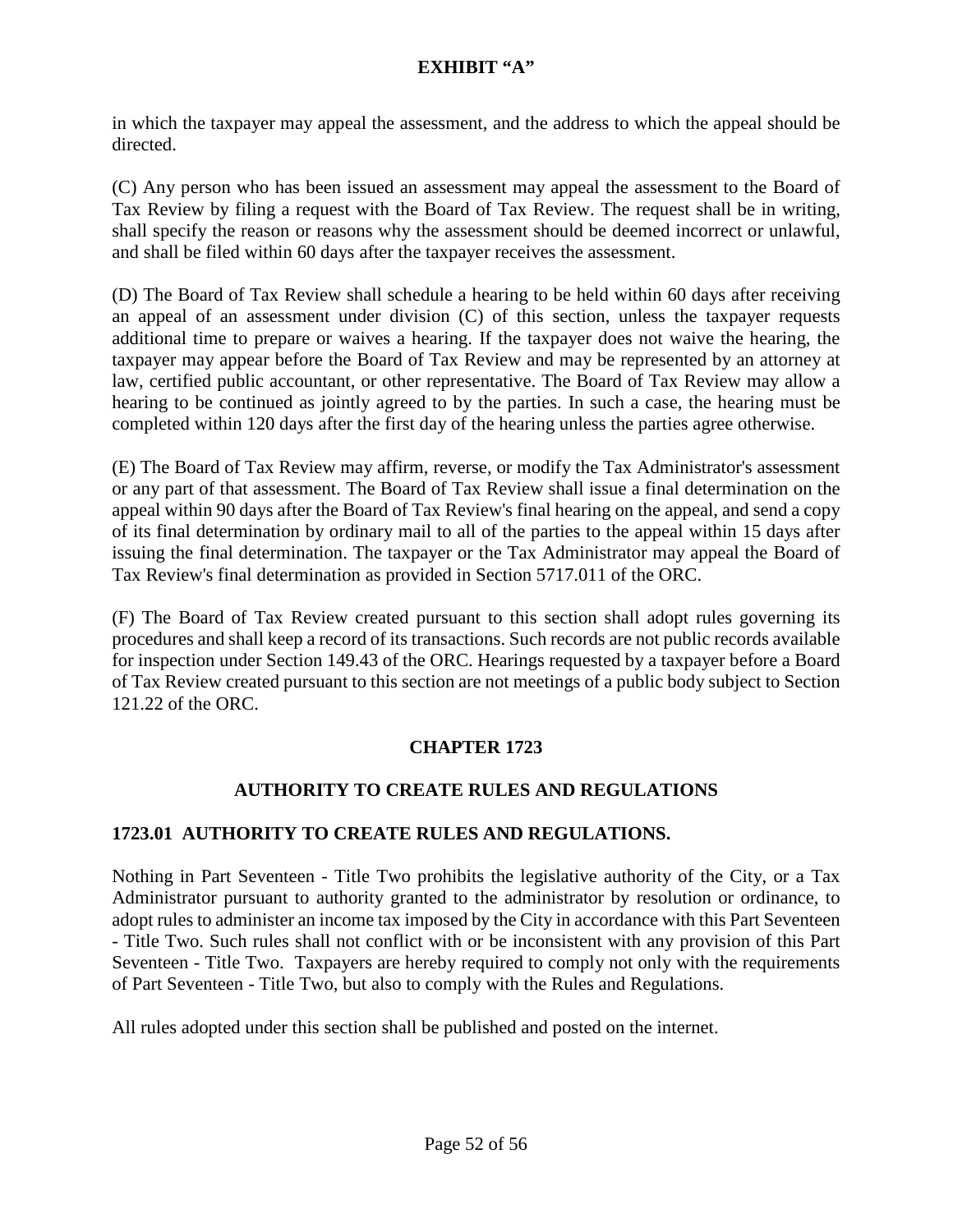# **CHAPTER 1724**

# **RENTAL AND LEASED PROPERTY; CONTRACT PROVISIONS**

# **1724.01 RENTAL AND LEASED PROPERTY.**

(A) All property owners of real property located in the City, who rent or otherwise lease the same, or any part thereof, to any person for residential dwelling purposes, including apartments, rooms and other rental accommodations, during any calendar year, or part thereof, commencing with the effective date of this section, shall file with the Tax Administrator on or before the January 31 first following such calendar year a written report disclosing the name, address and also telephone number, if available, of each tenant known to have occupied on December 31 during such calendar year such apartment, room or other residential dwelling rental property.

(B) The Tax Administrator may order the appearance before him, or his duly authorized agent, of any person whom he believes to have any knowledge of the name, address and telephone number of any tenant of residential rental real property in the City. The Tax Administrator, or his duly authorized agent, is authorized to examine any person, under oath, concerning the name, address and telephone number of any tenant of residential real property located in the City. The Tax Administrator, or his duly authorized agent, may compel the production of papers and records and the attendance of all persons before him, whether as parties or witnesses, whenever he believes such person has knowledge of the name, address and telephone number of any tenant of residential real property in the City.

(C) Any property owner or person that violates one or more of the following shall be subject to Section 1726.01 of this Part Seventeen - Title Two:

 (1) Fails, refuses or neglects to timely file a written report required by division (A) of this section; or

 (2) Makes an incomplete or intentionally false written report required by division (A) hereof; or

 (3) Fails to appear before the Tax Administrator or any duly authorized agent and to produce and disclose any tenant information pursuant to any order or subpoena of the Tax Administrator as authorized in this section; or

 (4) Fails to comply with the provisions of this section or any order or subpoena of the Tax Administrator.

### **1724.02 CONTRACT PROVISIONS**

No contract on behalf of the City for works or improvements of the City shall be binding or valid unless such contract contains the following provisions: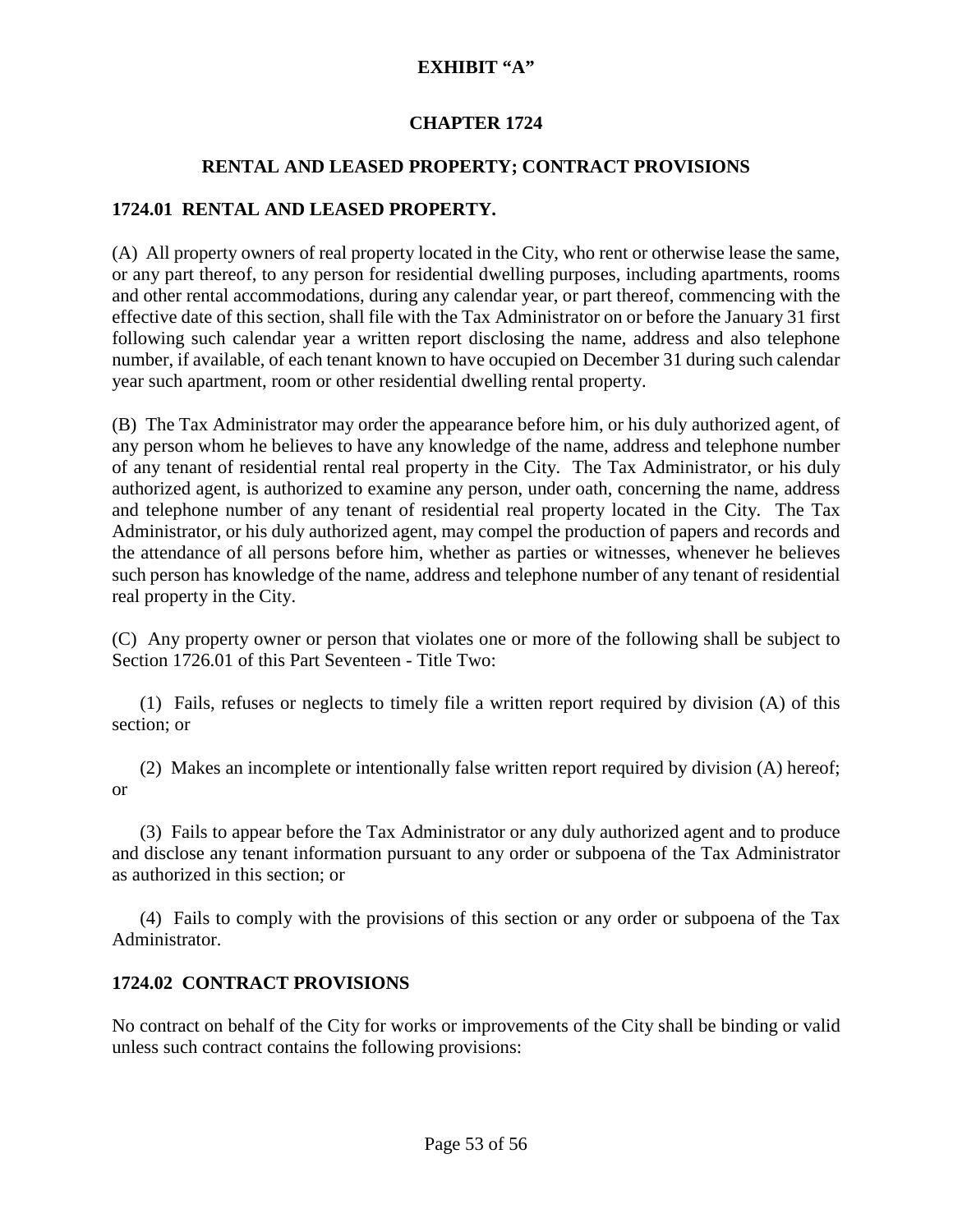"Said \_\_\_\_\_\_\_\_\_\_ hereby further agrees to withhold all City of Worthington income taxes due or payable under the provisions of Part Seventeen – Title Two of the Codified Ordinances of the City of Worthington, for qualified wages, salaries and commissions paid to its employees and further agrees that any of its subcontractors shall be required to agree to withhold any such City of Worthington income taxes due under said Part Seventeen - Title Two of said Code for services performed under this contract."

# **CHAPTER 1725**

# **SAVINGS CLAUSE; COLLECTION OF TAX AFTER TERMINATION OF ORDINANCE; RITA RULES AND REGULATIONS**

# **1725.01 SAVINGS CLAUSE.**

 This Part Seventeen - Title Two shall not apply to any person, firm or corporation, or to any property as to whom or which it is beyond the power of Council to impose the tax herein provided for. Any sentence, clause, section or part of this Part Seventeen - Title Two or any tax against or exception granted any individual or any of the several groups of persons, or forms of income specified herein if found to be unconstitutional, illegal or invalid, such unconstitutionality, illegality or invalidity shall affect only such clause, sentence, section or part of this Part Seventeen - Title Two and shall not affect or impair any of the remaining provisions, sentences, clauses, sections or other parts of this Part Seventeen - Title Two. It is hereby declared to be the intention of Council that this Part Seventeen - Title Two would have been adopted had such unconstitutional, illegal or invalid sentence, or part hereof, not been included therein.

### **1725.02 COLLECTION OF TAX AFTER TERMINATION OF ORDINANCE.**

(A)This Part Seventeen - Title Two shall continue effective insofar as the levy of taxes is concerned until repealed, and insofar as the collection of taxes levied hereunder and actions or proceedings for collecting any tax so levied or enforcing any provisions of this Part Seventeen - Title Two are concerned, it shall continue effective until all of said taxes levied hereunder in the aforesaid periods are fully paid and any and all suits and prosecutions for the collection of said taxes or for the punishment of violations of this Part Seventeen - Title Two shall have been fully terminated, subject to the limitations contained in Section 1719.01 and Section 1726.01 hereof.

(B) Annual returns due for all or any part of the last effective year of this Part Seventeen - Title Two shall be due on the date provided in Section 1718.01 and Section 1717.01 of this Part Seventeen - Title Two as though the same were continuing.

# **1725.03 ADOPTION OF RITA RULES AND REGULATIONS.**

The City hereby adopts the Regional Income Tax Agency (RITA) Rules & Regulations, including amendments that may be made from time to time, for use as the City's Income Tax Rules and Regulations. In the event of a conflict with any provision(s) of this Part Seventeen - Title Two and the RITA Rules & Regulations, this Part Seventeen - Title Two will supersede. Until and if the contractual relationship between the City and RITA ceases, this Section 1725.03 will supersede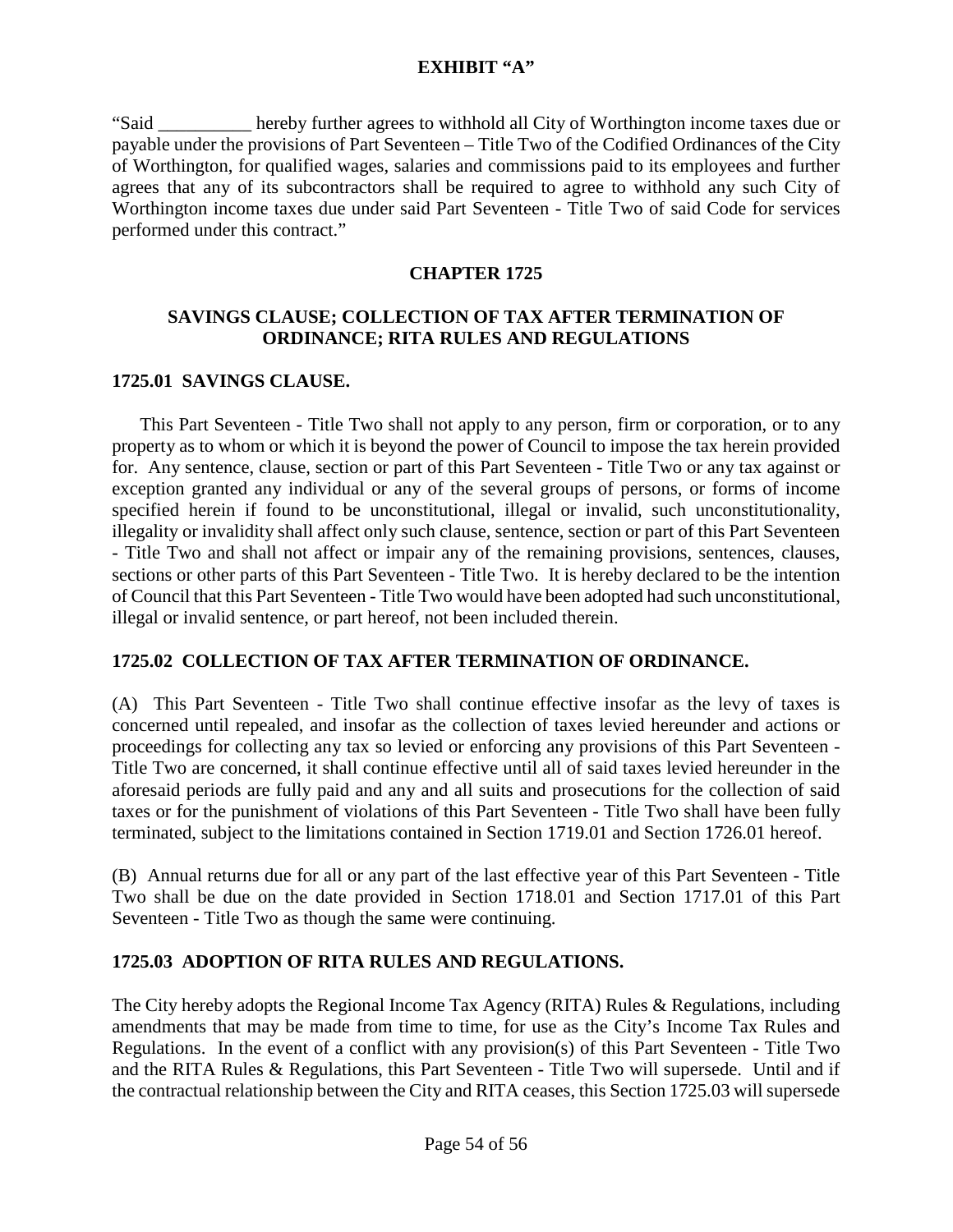all other provisions within this Part Seventeen - Title Two regarding promulgation of rules and regulations by the Tax Administrator.

#### **CHAPTER 1726**

#### **VIOLATIONS; PENALTIES**

#### **1726.01 VIOLATIONS; PENALTIES.**

(A) Whoever violates Section 1720.05, division (A) of Section 1720.04, or Section 1717.01 by failing to remit City income taxes deducted and withheld from an employee, shall be guilty of a misdemeanor of the first degree and shall be subject to a fine of not more than \$1,000 or imprisonment for a term of up to six months, or both. If the individual that commits the violation is an employee, or official, of the City, the individual is subject to discharge from employment or dismissal from office.

(B) Any person who discloses information received from the Internal Revenue Service in violation of division (A) of Section 1720.04 shall be guilty of a felony of the fifth degree and shall be subject to a fine of not more than \$5,000 plus the costs of prosecution, or imprisonment for a term not exceeding five years, or both. If the individual that commits the violation is an employee, or official, of the City, the individual is subject to discharge from employment or dismissal from office.

(C) Each instance of access or disclosure in violation of division (A) of Section 1720.04 constitutes a separate offense.

(D) If not otherwise specified herein, no person shall:

(1) Fail, neglect or refuse to make any return or declaration required by this ordinance;

(2) File any incomplete or false return;

 (3) Fail, neglect or refuse to pay the tax, penalties or interest imposed by this Part Seventeen - Title Two;

 (4) Refuse to permit the Tax Administrator or any duly authorized agent or employee to examine his books, records, papers and federal and state income tax returns relating to the income or net profits of a taxpayer;

 (5) Fail to appear before the Tax Administrator and to produce his books, records, papers or federal and state income tax returns relating to the income or net profits of a taxpayer upon order or subpoena of the Tax Administrator;

 (6) Refuse to disclose to the Tax Administrator any information with respect to the income or net profits of a taxpayer;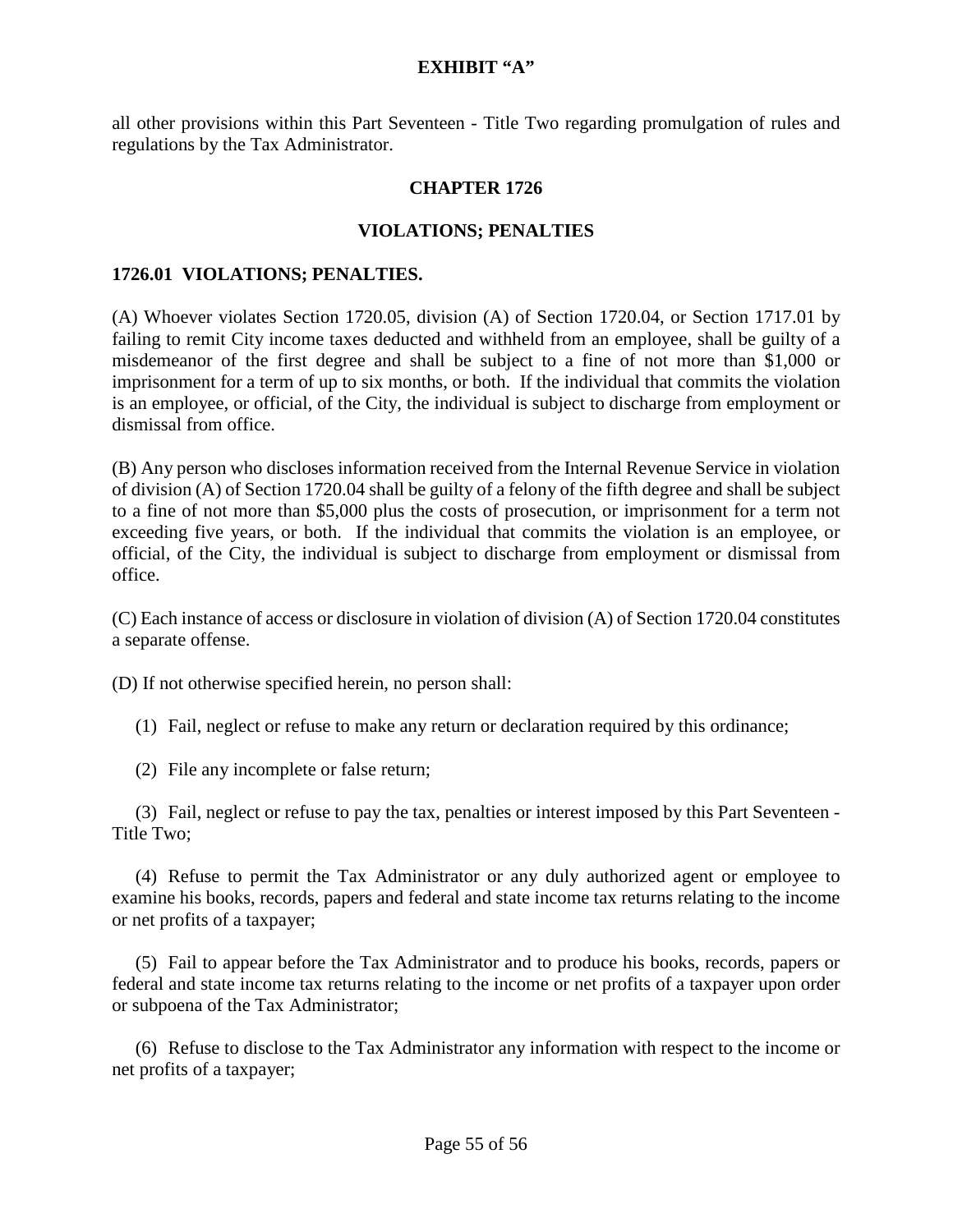(7) Fail to comply with the provisions of this Part Seventeen - Title Two or any order or subpoena of the Tax Administrator authorized hereby;

 (8) Give to an employer false information as to his true name, correct social security number, and residence address, or fail to promptly notify an employer of any change in residence address and date thereof;

 (9) Attempt to do anything whatsoever to avoid the payment of the whole or any part of the tax, penalties or interest imposed by this Part Seventeen - Title Two.

(E) Any person who violates any of the provisions in Section 1726.01(D) shall be subject to the penalties provided for in Section 1726.01(A) of this Part Seventeen - Title Two.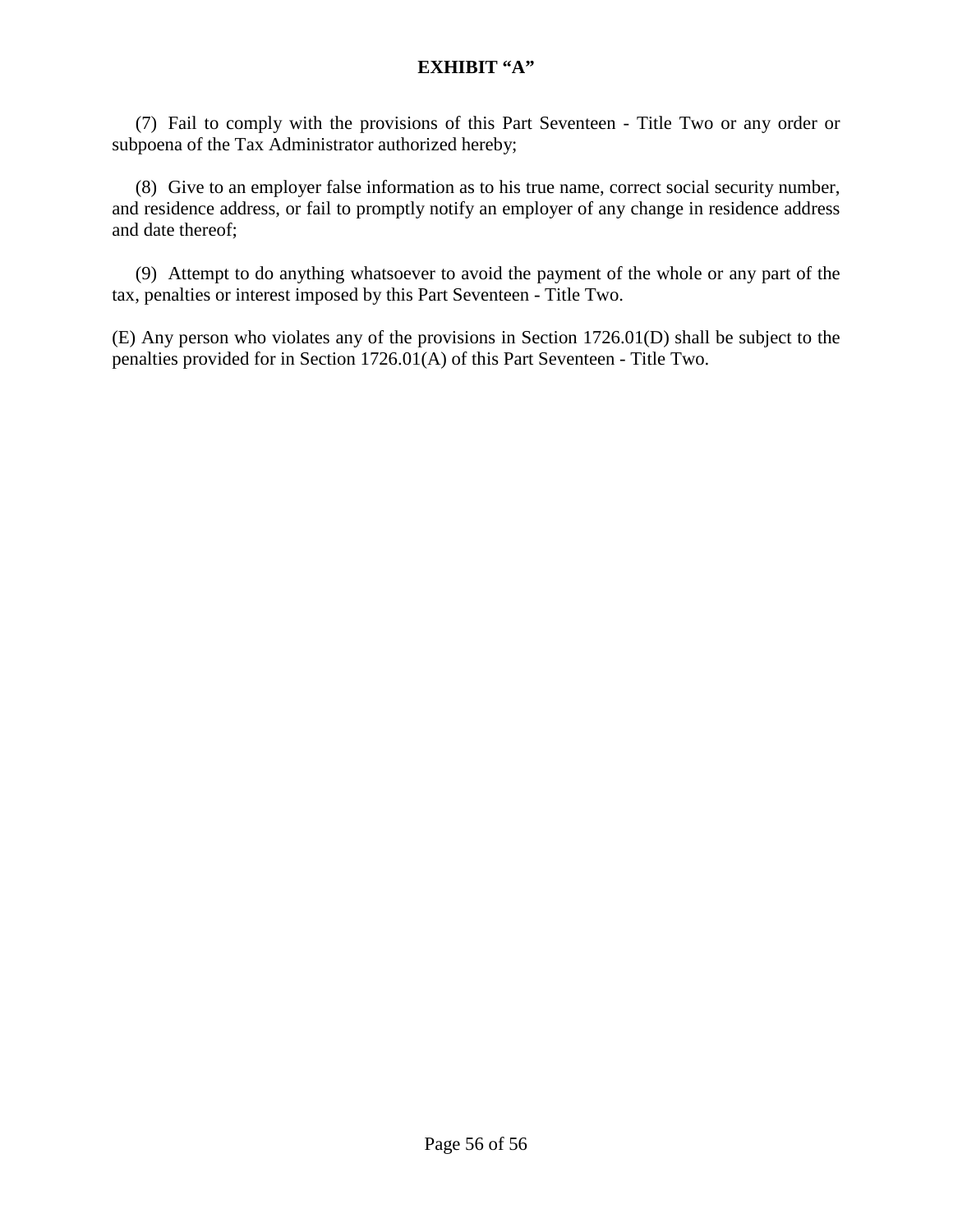# **CODIFIED ORDINANCES OF WORTHINGTON**

# **PART SEVENTEEN**

# **TITLE TWO**

# **CHAPTER 1727**

Effective January 1, 2018

Ordinance No. 06-2018

### **CHAPTER 1727**

#### **ELECTION TO FILE NET PROFIT TAXES WITH STATE TAX COMMISSIONER**

#### **1727.01 FILING NET PROFIT TAXES; ELECTION TO BE SUBJECT TO PROVISIONS OF CHAPTER.**

(A) A taxpayer may elect to be subject to this Chapter 1727 in lieu of the provisions set forth in the remainder of Part Seventeen - Title Two. Notwithstanding any other provision of Part Seventeen - Title Two, upon the taxpayer's election, both of the following shall apply:

(1) The state tax commissioner shall serve as the sole administrator of the municipal net profit tax for which the taxpayer as defined in Section 1727.02(C) of the Codified Ordinances is liable for the term of the election;

(2) The commissioner shall administer the tax pursuant to Part Seventeen – Title Two, Sections 718.80 to 718.95 of the Ohio Revised Code, and any applicable provision of Chapter 5703 of the Ohio Revised Code.

(B)(1) A taxpayer shall make the initial election on or before the first day of the third month after the beginning of the taxpayer's taxable year by notifying the tax commissioner and the City on a form prescribed by the tax commissioner.

(2)(a) The election, once made by the taxpayer, applies to the taxable year in which the election is made and to each subsequent taxable year until the taxpayer notifies the tax commissioner and the City of its termination of the election.

(b) A notification of termination shall be made, on a form prescribed by the tax commissioner, on or before the first day of the third month of any taxable year.

(c) Upon a timely and valid termination of the election, the taxpayer is no longer subject to Chapter 1727, and is instead subject to the provisions set forth in the remainder of Title Two of Part Seventeen of the Codified Ordinances.

(C) The tax commissioner shall enforce and administer Chapter 1727. In addition to any other powers conferred upon the tax commissioner by law, the tax commissioner may:

(1) Prescribe all forms necessary to administer those sections;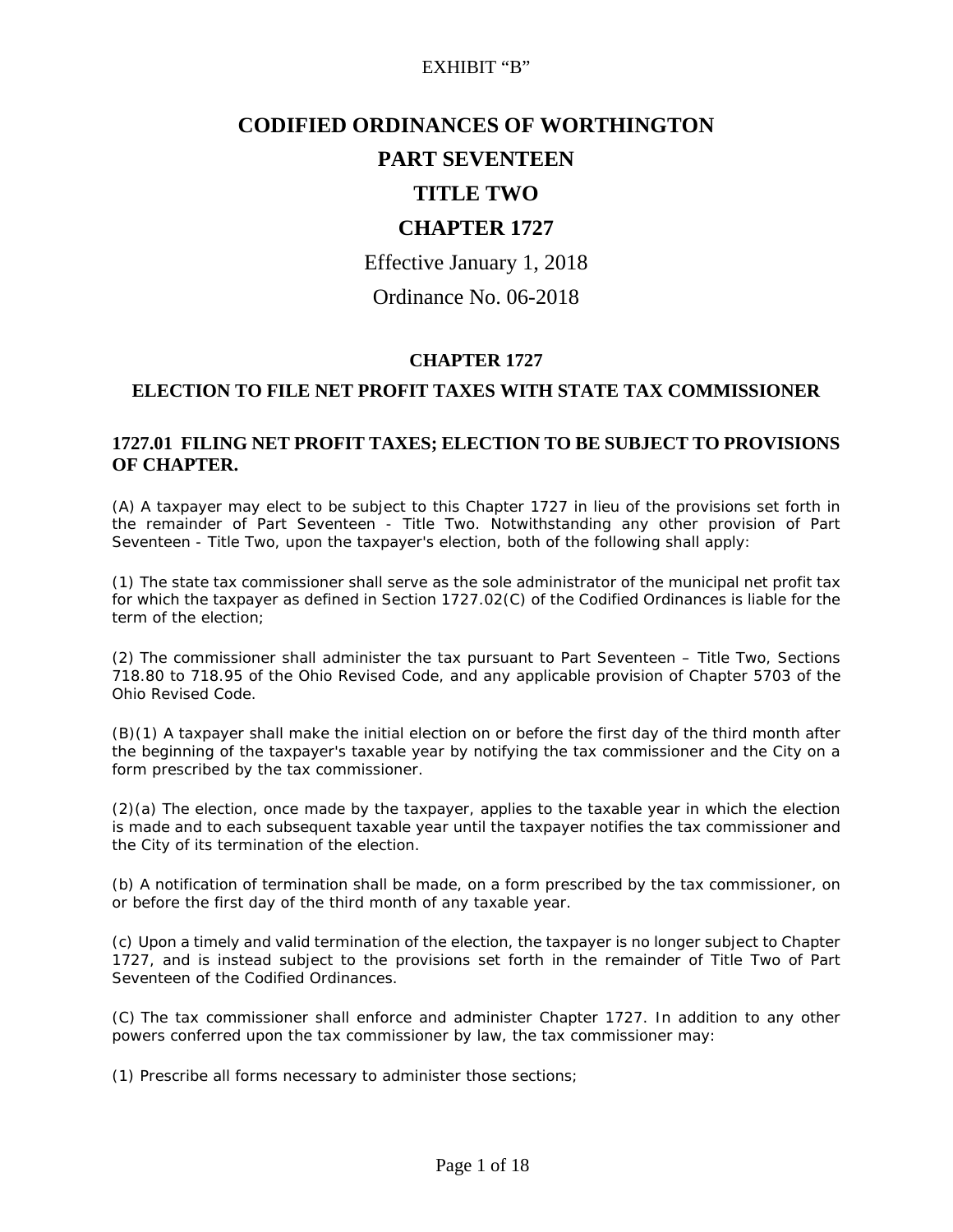(2) Adopt such rules as the tax commissioner finds necessary to carry out those sections;

(3) Appoint and employ such personnel as are necessary to carry out the duties imposed upon the tax commissioner by those sections.

(D) The tax commissioner shall not be considered a tax administrator, as that term is defined in Section 718.01 of the Ohio Revised Code and Section  $1715.01(C)(45)(a)$  of the Codified Ordinances.

#### **1727.02 DEFINITIONS.**

If a term used in Chapter 1727 that is not otherwise defined in Title Two of Part Seventeen is used in a comparable context in both the laws of the United States relating to federal income tax and in Title LVII of the Ohio Revised Code and the use is not consistent, then the use of the term in the laws of the United States relating to federal income tax shall have control over the use of the term in Title LVII of the Ohio Revised Code, unless the term is defined in Chapter 5703 of the Ohio Revised Code, in which case the definition in that chapter shall control. Any reference in this Part Seventeen - Title Two to the Internal Revenue Code includes other laws of the United States related to federal income taxes. If a term is defined in both this section and Section 1715.01 of the Codified Ordinances, the definition in this section shall control for all uses of that term in Chapter 1727.

As used in Chapter 1727 only:

(A) "Municipal taxable income" means income apportioned or sitused to the municipal corporation under Section1727.03, as applicable, reduced by any pre-2017 net operating loss carryforward available to the person for the municipal corporation.

(B) "Adjusted federal taxable income," for a person required to file as a C corporation, or for a person that has elected to be taxed as a C corporation as described in division (D)(5) of Section 718.01 of the Ohio Revised Code  $1715.01(C)(24)(e)$ , means a C corporation's federal taxable income before net operating losses and special deductions as determined under the Internal Revenue Code, adjusted as follows:

(1) Deduct intangible income to the extent included in federal taxable income. The deduction shall be allowed regardless of whether the intangible income relates to assets used in a trade or business or assets held for the production of income.

(2) Add an amount equal to five per cent of intangible income deducted under division (B)(1) of this section, but excluding that portion of intangible income directly related to the sale, exchange, or other disposition of property described in Section 1221 of the Internal Revenue Code.

(3) Add any losses allowed as a deduction in the computation of federal taxable income if the losses directly relate to the sale, exchange, or other disposition of an asset described in Section 1221 or 1231 of the Internal Revenue Code.

(4)(a) Except as provided in division (B)(4)(b) of this section, deduct income and gain included in federal taxable income to the extent the income and gain directly relate to the sale, exchange, or other disposition of an asset described in Section 1221 or 1231 of the Internal Revenue Code.

(b) Division (B)(4)(a) of this section does not apply to the extent the income or gain is income or gain described in Section 1245 or 1250 of the Internal Revenue Code.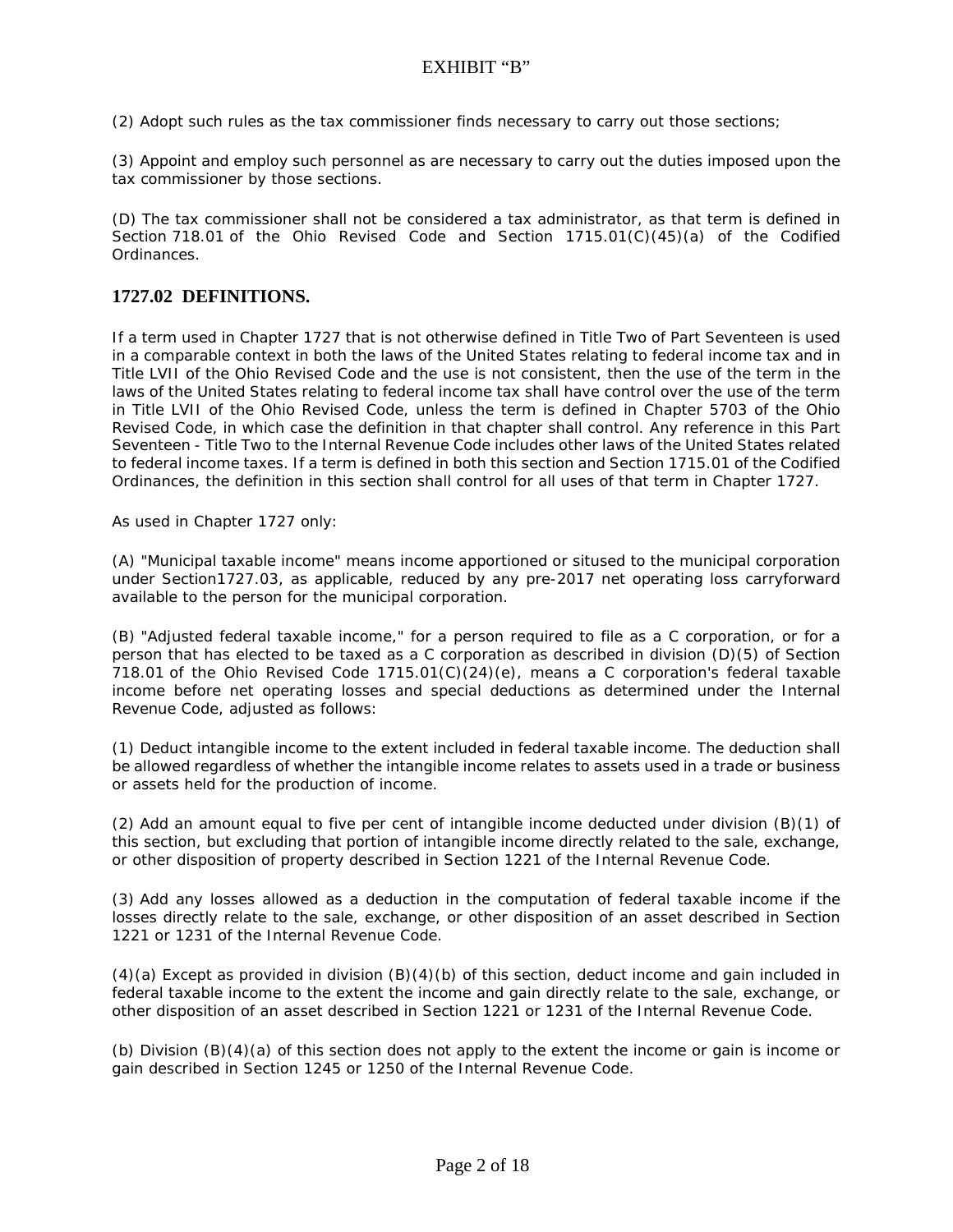(5) Add taxes on or measured by net income allowed as a deduction in the computation of federal taxable income.

(6) In the case of a real estate investment trust or regulated investment company, add all amounts with respect to dividends to, distributions to, or amounts set aside for or credited to the benefit of investors and allowed as a deduction in the computation of federal taxable income.

(7) Deduct, to the extent not otherwise deducted or excluded in computing federal taxable income, any income derived from a transfer agreement or from the enterprise transferred under that agreement under Section 4313.02 of the Ohio Revised Code.

(8) Deduct exempt income to the extent not otherwise deducted or excluded in computing adjusted federal taxable income.

(9) Deduct any net profit of a pass-through entity owned directly or indirectly by the taxpayer and included in the taxpayer's federal taxable income unless an affiliated group of corporations includes that net profit in the group's federal taxable income in accordance with division (V)(3)(b) of Section 1718.01.

(10) Add any loss incurred by a pass-through entity owned directly or indirectly by the taxpayer and included in the taxpayer's federal taxable income unless an affiliated group of corporations includes that loss in the group's federal taxable income in accordance with division  $(V)(3)(b)$  of Section 1718.01.

If the taxpayer is not a C corporation, is not a disregarded entity that has made the election described in division (C)(48)(b) of 1715.01, and is not a publicly traded partnership that has made the election described in division (C)(24)(e) of Section 1715.01, the taxpayer shall compute adjusted federal taxable income under this section as if the taxpayer were a C corporation, except guaranteed payments and other similar amounts paid or accrued to a partner, former partner, shareholder, former shareholder, member, or former member shall not be allowed as a deductible expense unless such payments are in consideration for the use of capital and treated as payment of interest under Section 469 of the Internal Revenue Code or United States treasury regulations. Amounts paid or accrued to a qualified self-employed retirement plan with respect to a partner, former partner, shareholder, former shareholder, member, or former member of the taxpayer, amounts paid or accrued to or for health insurance for a partner, former partner, shareholder, former shareholder, member, or former member, and amounts paid or accrued to or for life insurance for a partner, former partner, shareholder, former shareholder, member, or former member shall not be allowed as a deduction.

Nothing in division (B) of this section shall be construed as allowing the taxpayer to add or deduct any amount more than once or shall be construed as allowing any taxpayer to deduct any amount paid to or accrued for purposes of federal self-employment tax.

(C) "Taxpayer" has the same meaning as in Section 1715.01(C)(48), except that "taxpayer" does not include natural persons or entities subject to the tax imposed under Chapter 5745 of the Ohio Revised Code. "Taxpayer" may include receivers, assignees, or trustees in bankruptcy when such persons are required to assume the role of a taxpayer.

(D) "Tax return" or "return" means the notifications and reports required to be filed pursuant to Chapter 1727 for the purpose of reporting municipal income taxes, and includes declarations of estimated tax.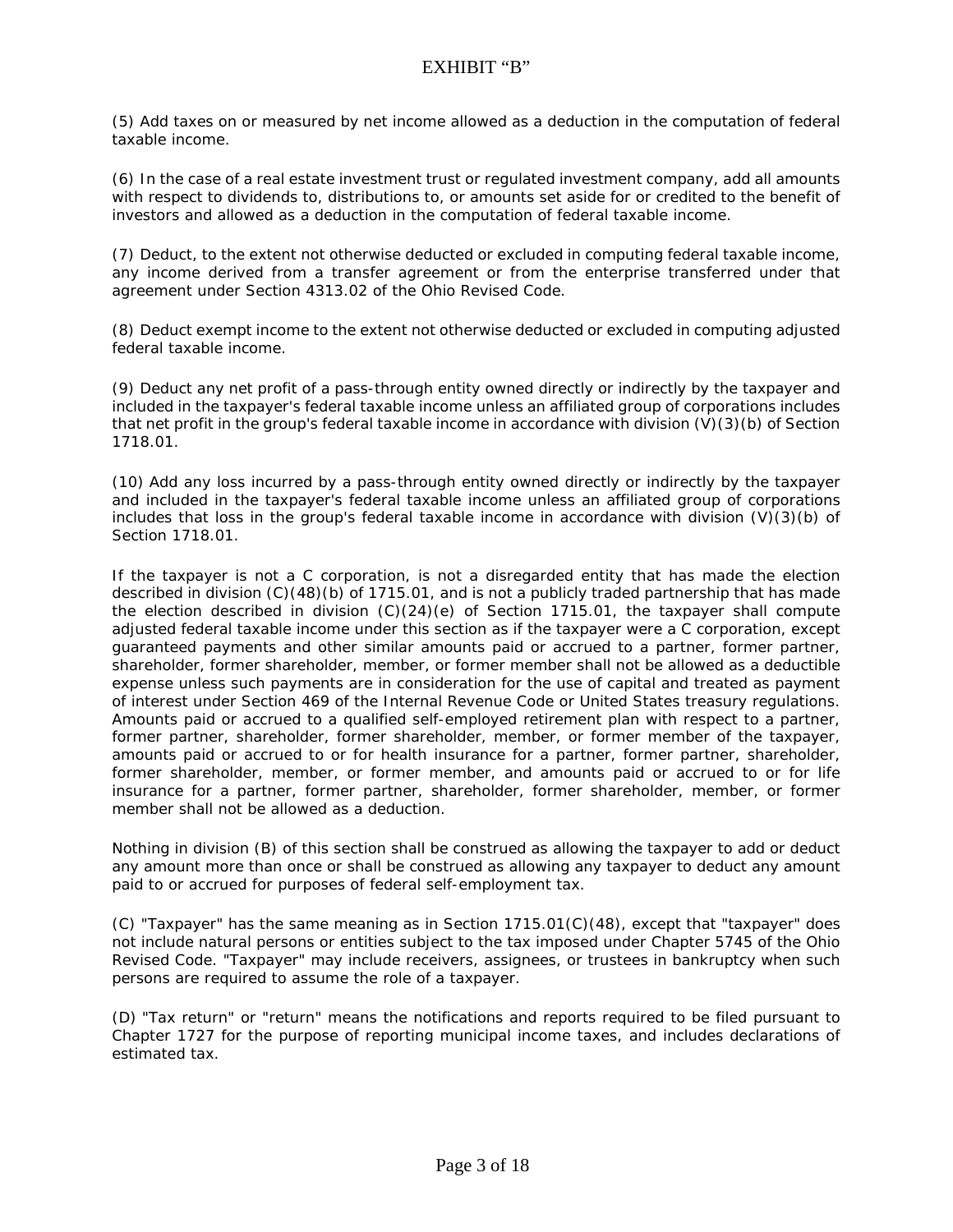(E) "Taxable year" means the calendar year or the taxpayer's fiscal year ending during the calendar year, or fractional part thereof, upon which the calculation of the taxpayer's adjusted federal taxable income is based pursuant to this Part Seventeen - Title Two. If a taxpayer's taxable year is changed for federal income tax purposes, the taxable year for purposes of Chapter 1727 is changed accordingly but may consist of an aggregation of more than one taxable year for federal income tax purposes. The tax commissioner may prescribe by rule an appropriate period as the taxable year for a taxpayer that has had a change of its taxable year for federal income tax purposes, for a taxpayer that has two or more short taxable years for federal income tax purposes as the result of a change of ownership, or for a new taxpayer that would otherwise have no taxable year.

(F) "Assessment" means a notice of underpayment or nonpayment of a tax issued pursuant to Section 1727.11.

#### **1727.03 APPLICABILITY; TAXABLE SITUS; APPORTIONMENT.**

This section applies to any taxpayer that is engaged in a business or profession in the City and that has made the election under Section 1727.01.

(A) Except as otherwise provided in division (B) of this section, net profit from a business or profession conducted both within and without the boundaries of the City shall be considered as having a taxable situs in the City for purposes of municipal income taxation in the same proportion as the average ratio of the following:

(1) The average original cost of the real property and tangible personal property owned or used by the taxpayer in the business or profession in the City during the taxable period to the average original cost of all of the real and tangible personal property owned or used by the taxpayer in the business or profession during the same period, wherever situated.

As used in the preceding paragraph, tangible personal or real property shall include property rented or leased by the taxpayer and the value of such property shall be determined by multiplying the annual rental thereon by eight;

(2) Wages, salaries, and other compensation paid during the taxable period to individuals employed in the business or profession for services performed in the City to wages, salaries, and other compensation paid during the same period to individuals employed in the business or profession, wherever the individual's services are performed, excluding compensation from which taxes are not required to be withheld under Section 1717.01(C);

(3) Total gross receipts of the business or profession from sales and rentals made and services performed during the taxable period in the City to total gross receipts of the business or profession during the same period from sales, rentals, and services, wherever made or performed.

(B)(1) If the apportionment factors described in division (A) of this section do not fairly represent the extent of a taxpayer's business activity in the City, the taxpayer may request, or the tax commissioner may require, that the taxpayer use, with respect to all or any portion of the income of the taxpayer, an alternative apportionment method involving one or more of the following:

- (a) Separate accounting;
- (b) The exclusion of one or more of the factors;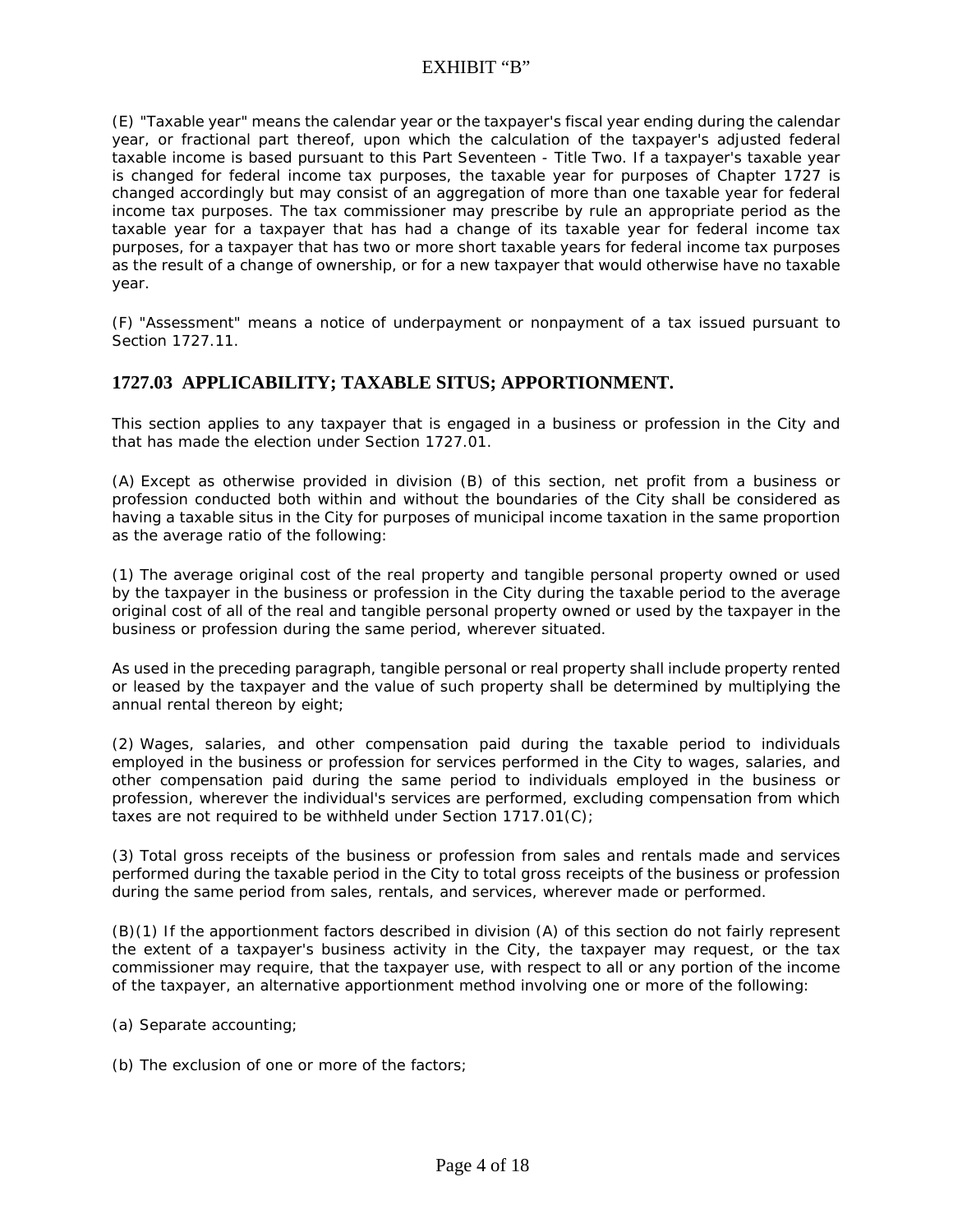(c) The inclusion of one or more additional factors that would provide for a more fair apportionment of the income of the taxpayer to the municipal corporation;

(d) A modification of one or more of the factors.

(2) A taxpayer request to use an alternative apportionment method shall be in writing and shall accompany a tax return, timely filed appeal of an assessment, or timely filed amended tax return. The taxpayer may use the requested alternative method unless the tax commissioner denies the request in an assessment issued within the period prescribed by division (A) of Section 1719.01.

(3) The tax commissioner may require a taxpayer to use an alternative apportionment method as described in division (B)(1) of this section only by issuing an assessment to the taxpayer within the period prescribed by division (A) of Section 1719.01.

(C) As used in division (A)(2) of this section, "wages, salaries, and other compensation" includes only wages, salaries, or other compensation paid to an employee for services performed at any of the following locations:

(1) A location that is owned, controlled, or used by, rented to, or under the possession of one of the following:

(a) The employer;

(b) A vendor, customer, client, or patient of the employer, or a related member of such a vendor, customer, client, or patient;

(c) A vendor, customer, client, or patient of a person described in division (C)(1)(b) of this section, or a related member of such a vendor, customer, client, or patient.

(2) Any location at which a trial, appeal, hearing, investigation, inquiry, review, court-martial, or similar administrative, judicial, or legislative matter or proceeding is being conducted, provided that the compensation is paid for services performed for, or on behalf of, the employer or that the employee's presence at the location directly or indirectly benefits the employer;

(3) Any other location, if the tax commissioner determines that the employer directed the employee to perform the services at the other location in lieu of a location described in division (C)(1) or (2) of this section solely in order to avoid or reduce the employer's municipal income tax liability. If the tax commissioner makes such a determination, the employer may dispute the determination by establishing, by a preponderance of the evidence, that the tax commissioner's determination was unreasonable.

(D) For the purposes of division (A)(3) of this section, receipts from sales and rentals made and services performed shall be sitused to the City as follows:

(1) Gross receipts from the sale of tangible personal property shall be sitused to the City only if, regardless of where title passes, the property meets either of the following criteria:

(a) The property is shipped to or delivered within the City from a stock of goods located within the City.

(b) The property is delivered within the City from a location outside the City, provided the taxpayer is regularly engaged through its own employees in the solicitation or promotion of sales within the City and the sales result from such solicitation or promotion.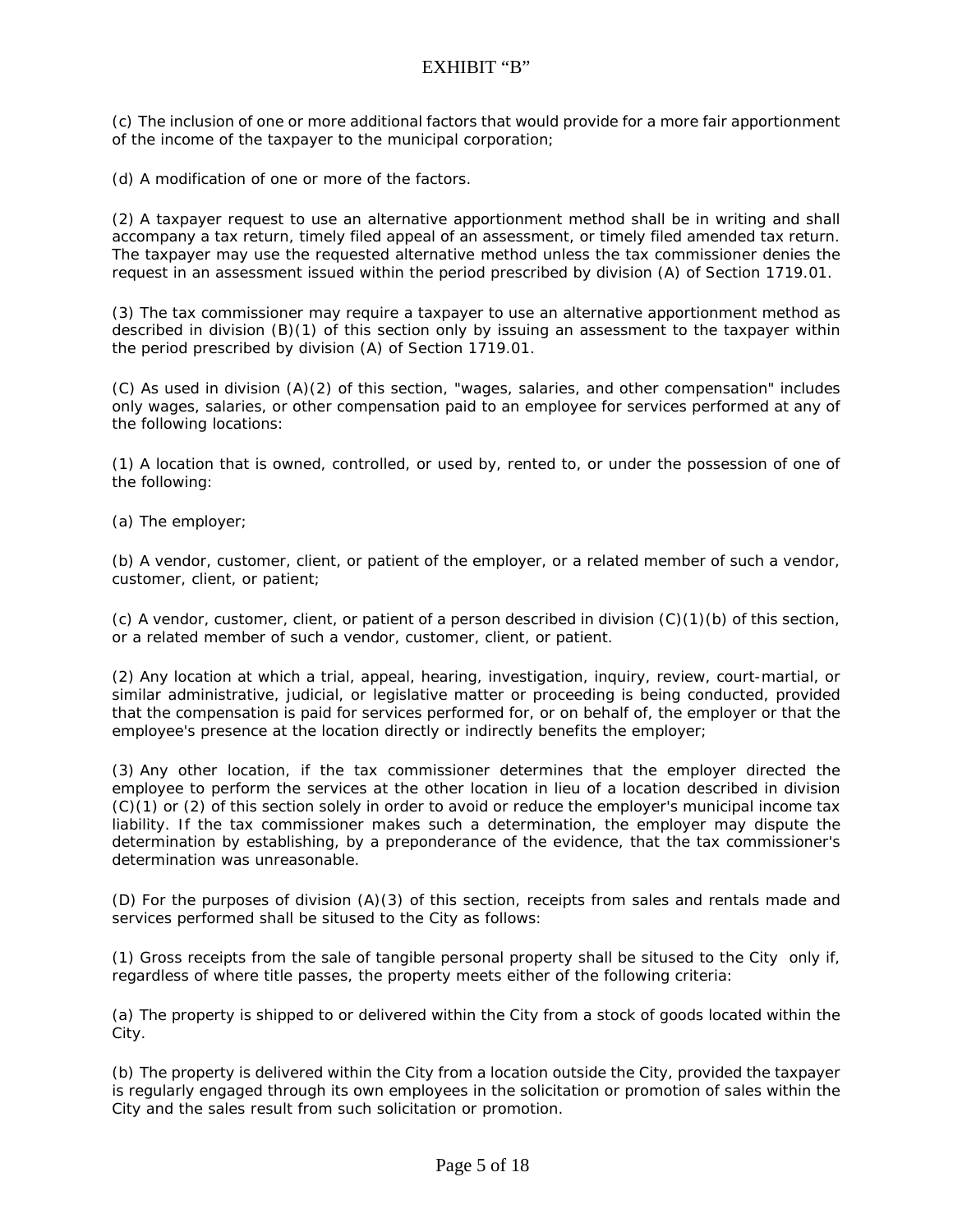(2) Gross receipts from the sale of services shall be sitused to the City to the extent that such services are performed in the City.

(3) To the extent included in income, gross receipts from the sale of real property located in the City shall be sitused to the City.

(4) To the extent included in income, gross receipts from rents and royalties from real property located in the City shall be sitused to the City.

(5) Gross receipts from rents and royalties from tangible personal property shall be sitused to the City based upon the extent to which the tangible personal property is used in the City.

(E) Commissions received by a real estate agent or broker relating to the sale, purchase, or lease of real estate shall be sitused to the City in which the real estate is located. Net profit reported by the real estate agent or broker shall be allocated to the City based upon the ratio of the commissions the agent or broker received from the sale, purchase, or lease of real estate located in the City to the commissions received from the sale, purchase, or lease of real estate everywhere in the taxable year.

(F) If, in computing a taxpayer's adjusted federal taxable income, the taxpayer deducted any amount with respect to a stock option granted to an employee, and if the employee is not required to include in the employee's income any such amount or a portion thereof because it is exempted from taxation under divisions (C)(12) and (R)(1)(d) of Section 718.01 of the Ohio Revised Code by another municipal corporation, the taxpayer shall add the amount that is exempt from taxation to the taxpayer's net profit that was apportioned to that municipal corporation. In no case shall a taxpayer be required to add to its net profit that was apportioned to that municipal corporation any amount other than the amount upon which the employee would be required to pay tax were the amount related to the stock option not exempted from taxation.

This division applies solely for the purpose of making an adjustment to the amount of a taxpayer's net profit that was apportioned to the City under this section.

(G) When calculating the ratios described in division (A) of this section for the purposes of that division or division (B) of this section, the owner of a disregarded entity shall include in the owner's ratios the property, payroll, and gross receipts of such disregarded entity.

#### **1727.04 INFORMATION PROVIDED TO TAX ADMINISTRATORS; CONFIDENTIALITY.**

(A) Any information gained as a result of returns, investigations, hearings, or verifications required or authorized by Chapter 1727 is confidential, and no person shall disclose such information, except for official purposes, in accordance with a proper judicial order, or as provided in Section 4123.271 or 5703.21 of the Ohio Revised Code. The tax commissioner may furnish the internal revenue service with copies of returns filed. This section does not prohibit the publication of statistics in a form which does not disclose information with respect to particular taxpayers.

(B) In May and November of each year, the tax commissioner shall provide the City tax administrator with the following information for every taxpayer that filed tax returns with the commissioner under Chapter 1727 and that had municipal taxable income apportionable to the City under this Part Seventeen - Title Two for any prior year:

(1) The taxpayer's name, address, and federal employer identification number;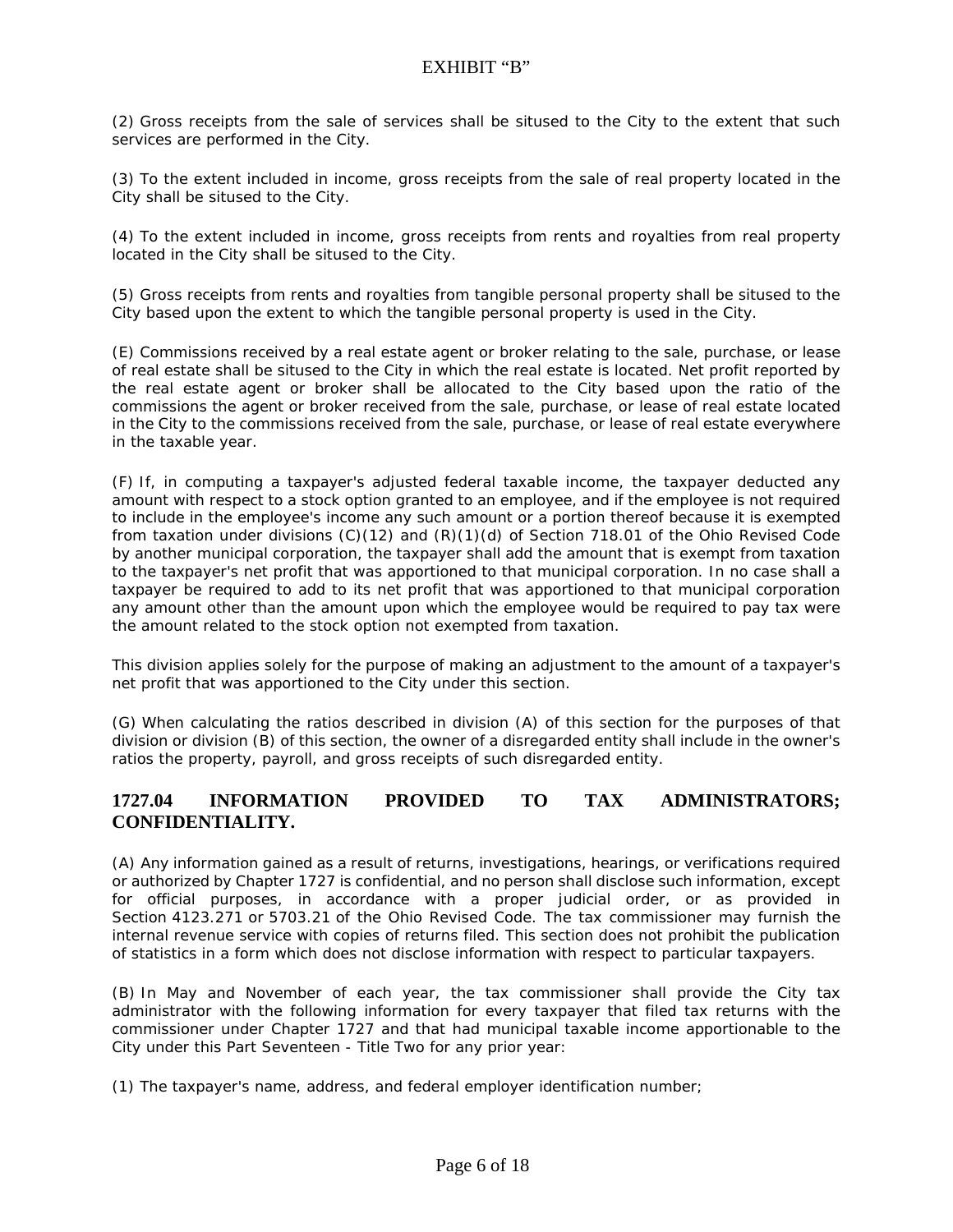(2) The taxpayer's apportionment ratio for, and amount of municipal taxable income apportionable to, the City pursuant to Section 1727.03;

(3) The amount of any pre-2017 net operating loss carryforward utilized by the taxpayer;

(4) Whether the taxpayer requested that any overpayment be carried forward to a future taxable year;

(5) The amount of any credit claimed under Section 718.94 of the Ohio Revised Code.

(C) Not later than thirty days after each distribution made to municipal corporations under Section 718.83 of the Ohio Revised Code, the tax commissioner shall provide to the City a report stating the name and federal identification number of every taxpayer that made estimated payments that are attributable to the City and the amount of each such taxpayer's estimated payment.

(D) The information described under divisions (B) and (C) of this section shall be provided to the individual or individuals designated by the City tax administrator under Section 718.83(D) of the Ohio Revised Code.

(E)(1) The City expects that the tax commissioner will, pursuant to Section 718.84(E) of the Ohio Revised Code, provide tax returns and other information it receives in the performance of its administration of the municipal net profits tax for taxpayers making the election provided in Section 1727.01. The tax administrator shall review these returns and information, as well as the information received pursuant to divisions (B) and (C) of this section, and has discretion to refer any taxpayer for audit by the tax commissioner. Such referral shall be made on a form prescribed by the commissioner and shall include any information that forms the basis for the referral.

(2) If the tax commissioner declines to audit a taxpayer referred by the tax administrator under this section, the City reserves its right to pursue any and all remedies, whether at law or in equity, to ensure that the correct tax liability has been calculated and paid by the taxpayer.

#### **1727.05 FILING OF ANNUAL RETURN; REMITTANCE; DISPOSITION OF FUNDS.**

(A)(1) For each taxable year, every taxpayer shall file an annual return. Such return, along with the amount of tax shown to be due on the return less the amount paid for the taxable year under Section 1727.09, shall be submitted to the tax commissioner, on a form and in the manner prescribed by the commissioner, on or before the fifteenth day of the fourth month following the end of the taxpayer's taxable year.

(2) If a taxpayer has multiple taxable years ending within one calendar year, the taxpayer shall aggregate the facts and figures necessary to compute the tax due under this Part Seventeen - Title Two, in accordance with Sections 1727.02, 1727.03, and, if applicable, 1727.07 onto its annual return.

(3) The remittance shall be made payable to the treasurer of state and in the form prescribed by the tax commissioner. If the amount payable with the tax return is ten dollars or less, no remittance is required.

(B)(1) Each return required to be filed under this section shall contain the signature of the taxpayer or the taxpayer's duly authorized agent and of the person who prepared the return for the taxpayer, and shall include the taxpayer's identification number. Each return shall be verified by a declaration under penalty of perjury.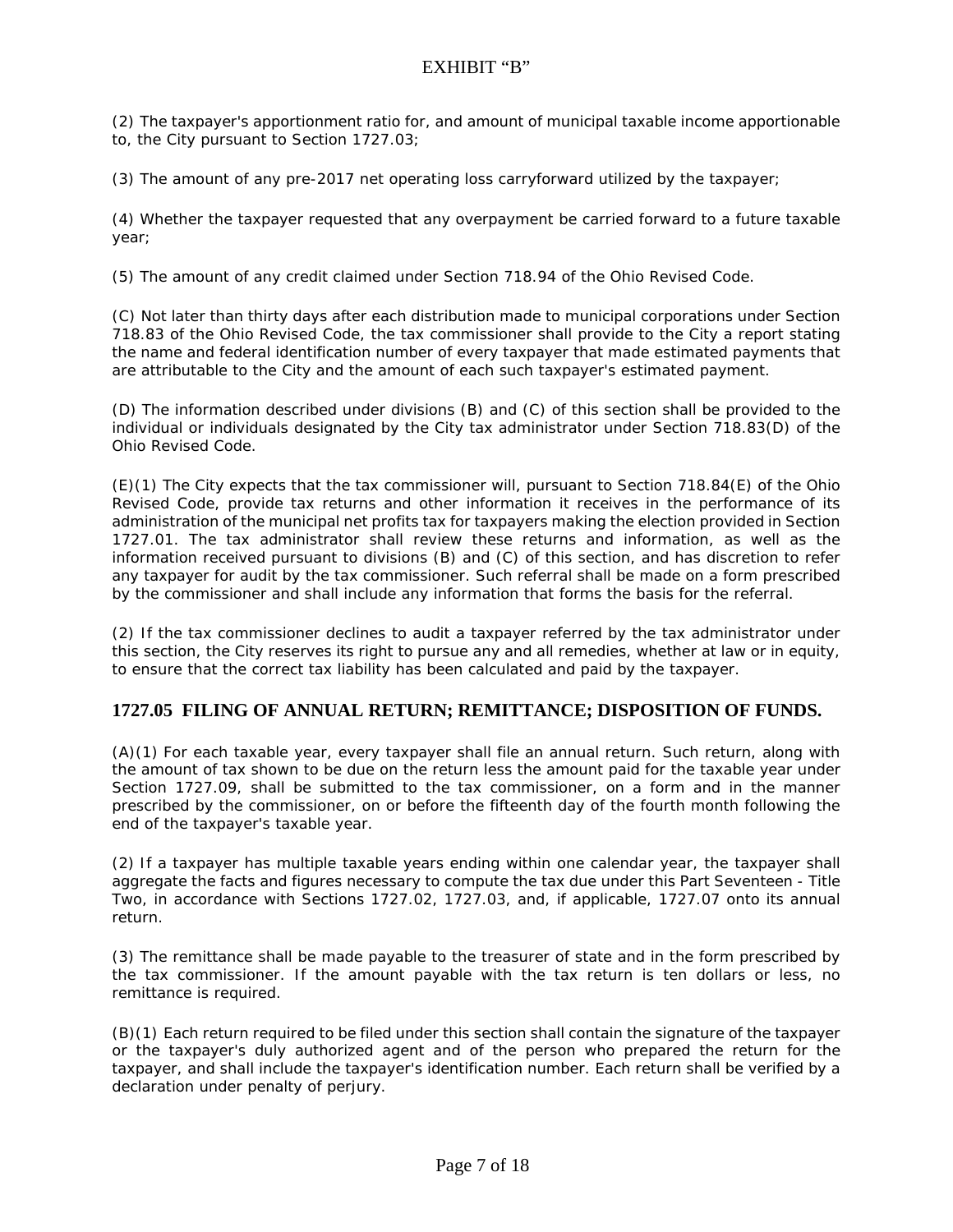(2)(a) The tax commissioner may require a taxpayer to include, with each annual tax return, amended return, or request for refund filed with the commissioner under Chapter 1727, copies of any relevant documents or other information.

(b) A taxpayer that files an annual tax return electronically through the Ohio business gateway or in another manner as prescribed by the tax commissioner shall either submit the documents required under this division electronically as prescribed at the time of filing or, if electronic submission is not available, mail the documents to the tax commissioner. The department of taxation shall publish a method of electronically submitting the documents required under this division on or before January 1, 2019.

(3) After a taxpayer files a tax return, the tax commissioner may request, and the taxpayer shall provide, any information, statements, or documents required to determine and verify the taxpayer's municipal income tax.

(D)(1)(a) Any taxpayer that has duly requested an automatic extension for filing the taxpayer's federal income tax return shall automatically receive an extension for the filing of a tax return with the commissioner under this section. The extended due date of the return shall be the fifteenth day of the tenth month after the last day of the taxable year to which the return relates.

(b) A taxpayer that has not requested or received a six-month extension for filing the taxpayer's federal income tax return may request that the commissioner grant the taxpayer a six-month extension of the date for filing the taxpayer's municipal income tax return. If the commissioner receives the request on or before the date the municipal income tax return is due, the commissioner shall grant the taxpayer's extension request.

(c) An extension of time to file under division (D)(1) of this section is not an extension of the time to pay any tax due unless the tax commissioner grants an extension of that date.

(2) If the commissioner considers it necessary in order to ensure payment of a tax imposed in accordance with Section 718.04 of the Ohio Revised Code, the commissioner may require taxpayers to file returns and make payments otherwise than as provided in this section, including taxpayers not otherwise required to file annual returns.

(E) Each return required to be filed in accordance with this section shall include a box that the taxpayer may check to authorize another person, including a tax return preparer who prepared the return, to communicate with the tax commissioner about matters pertaining to the return. The return or instructions accompanying the return shall indicate that by checking the box the taxpayer authorizes the commissioner to contact the preparer or other person concerning questions that arise during the examination or other review of the return and authorizes the preparer or other person only to provide the commissioner with information that is missing from the return, to contact the commissioner for information about the examination or other review of the return or the status of the taxpayer's refund or payments, and to respond to notices about mathematical errors, offsets, or return preparation that the taxpayer has received from the commissioner and has shown to the preparer or other person.

(F) When income tax returns or other documents require the signature of a tax return preparer, the tax commissioner shall accept a facsimile or electronic version of such a signature in lieu of a manual signature.

#### **1727.06 ELECTRONIC FILING.**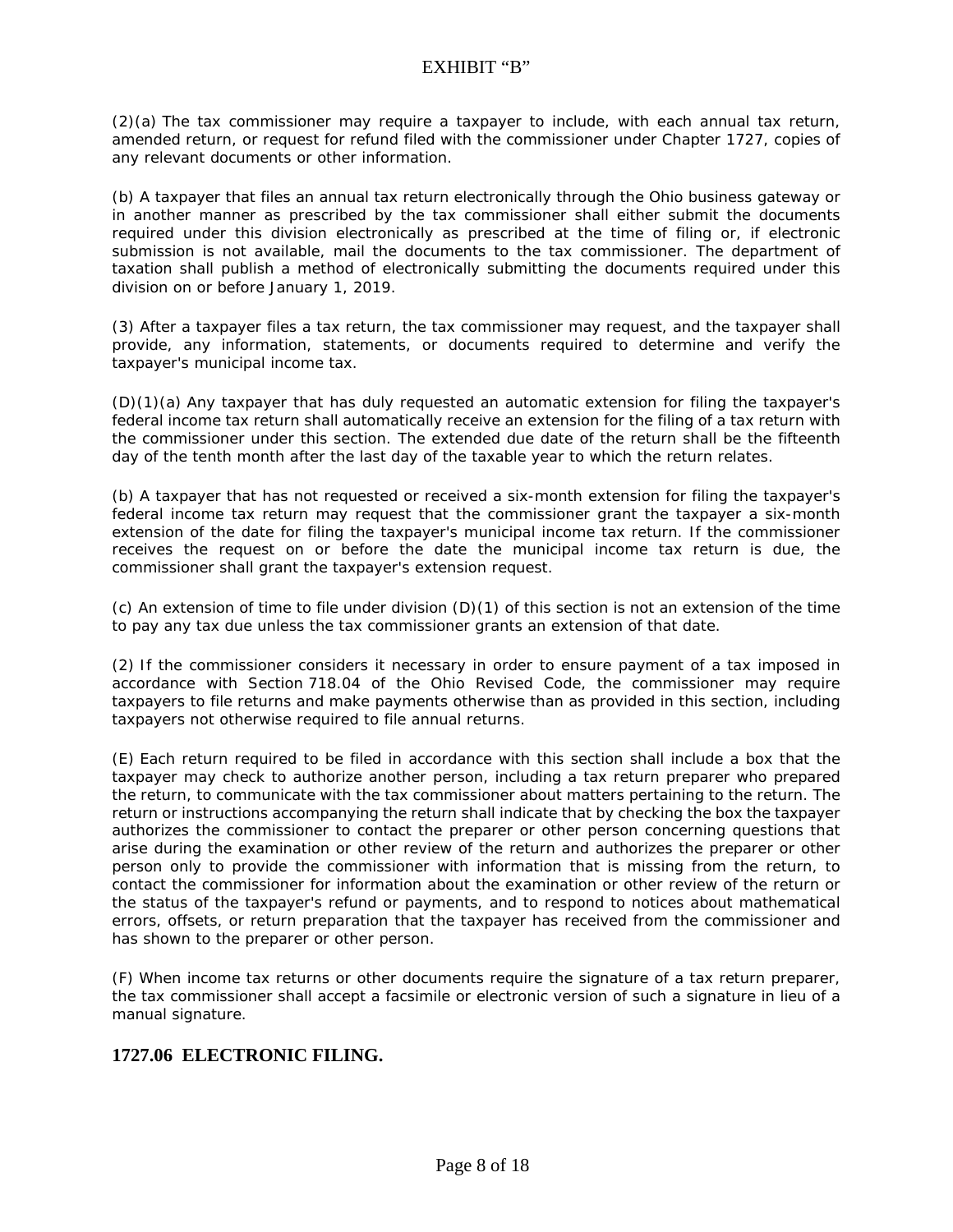(A) All taxpayers that have made the election allowed under Section 1727.01 shall file any tax return or extension for filing a tax return, and shall make payment of amounts shown to be due on such returns, electronically, either through the Ohio business gateway or in another manner as prescribed by the tax commissioner.

(B) A taxpayer may apply to the commissioner, on a form prescribed by the commissioner, to be excused from the requirement to file returns and make payments electronically. For good cause shown, the commissioner may excuse the applicant from the requirement and permit the applicant to file the returns or make the payments by nonelectronic means.

(C) The tax commissioner may adopt rules establishing the following:

(1) The format of documents to be used by taxpayers to file returns and make payments by electronic means;

(2) The information taxpayers must submit when filing tax returns by electronic means.

#### **1727.07 CONSOLIDATED RETURNS.**

(A) As used in this section:

(1) "Affiliated group of corporations" means an affiliated group as defined in Section 1504 of the Internal Revenue Code, except that, if such a group includes at least one incumbent local exchange carrier that is primarily engaged in the business of providing local exchange telephone service in this state, the affiliated group shall not include any incumbent local exchange carrier that would otherwise be included in the group.

(2) "Consolidated federal income tax return" means a consolidated return filed for federal income tax purposes pursuant to Section 1501 of the Internal Revenue Code.

(3) "Consolidated federal taxable income" means the consolidated taxable income of an affiliated group of corporations, as computed for the purposes of filing a consolidated federal income tax return, before consideration of net operating losses or special deductions. "Consolidated federal taxable income" does not include income or loss of an incumbent local exchange carrier that is excluded from the affiliated group under division (A)(1) of this section.

(4) "Incumbent local exchange carrier" has the same meaning as in Section 4927.01 of the Ohio Revised Code.

(5) "Local exchange telephone service" has the same meaning as in Section 5727.01 of the Ohio Revised Code.

(B)(1) A taxpayer that is a member of an affiliated group of corporations may elect to file a consolidated tax return for a taxable year if at least one member of the affiliated group of corporations is subject to municipal income tax in that taxable year and if the affiliated group of corporations filed a consolidated federal income tax return with respect to that taxable year. The election is binding for a five-year period beginning with the first taxable year of the initial election unless a change in the reporting method is required under federal law. The election continues to be binding for each subsequent five-year period unless the taxpayer elects to discontinue filing consolidated tax returns under division (B)(2) of this section or a taxpayer receives permission from the tax commissioner. The tax commissioner shall approve such a request for good cause shown.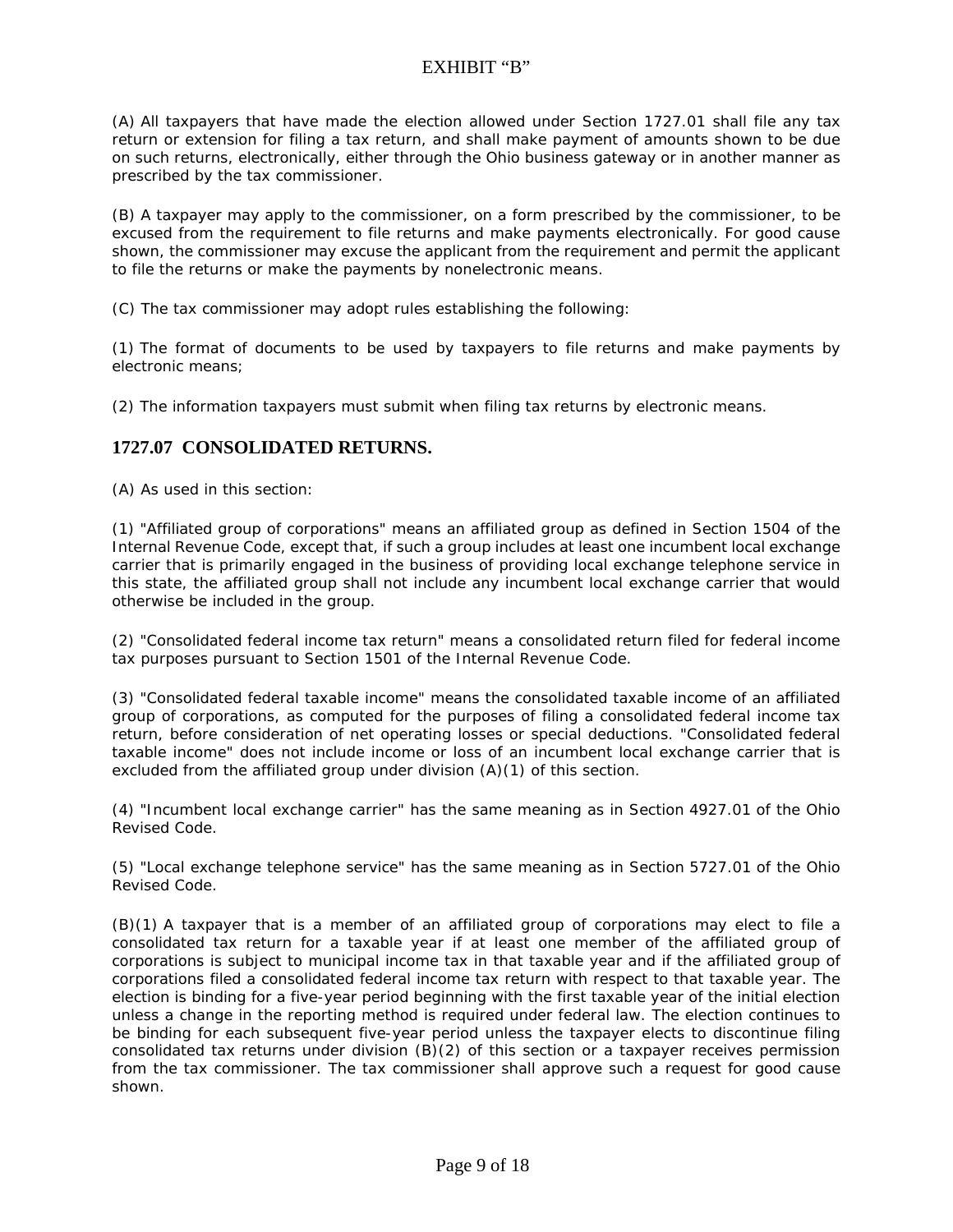(2) An election to discontinue filing consolidated tax returns under this section must be made on or before the fifteenth day of the fourth month of the year following the last year of a five-year consolidated tax return election period in effect under division (B)(1) of this section. The election to discontinue filing a consolidated tax return is binding for a five-year period beginning with the first taxable year of the election.

(3) An election made under division (B)(1) or (2) of this section is binding on all members of the affiliated group of corporations subject to a municipal income tax.

(4) When a taxpayer makes the election allowed under Section 1727.01, a valid election made by the taxpayer under division (B)(1) or (2) of Section 1727.07 is binding upon the tax commissioner for the remainder of the five-year period.

(5) When an election made under Section 1727.01 is terminated, a valid election made under this section is binding upon the tax administrator for the remainder of the five-year period.

(C) A taxpayer that is a member of an affiliated group of corporations that filed a consolidated federal income tax return for a taxable year shall file a consolidated tax return for that taxable year if the tax commissioner determines, by a preponderance of the evidence, that intercompany transactions have not been conducted at arm's length and that there has been a distortive shifting of income or expenses with regard to allocation of net profits to a municipal corporation. A taxpayer that is required to file a consolidated tax return for a taxable year shall file a consolidated tax return for all subsequent taxable years unless the taxpayer requests and receives written permission from the commissioner to file a separate return or a taxpayer has experienced a change in circumstances.

(D) A taxpayer shall prepare a consolidated tax return in the same manner as is required under the United States department of treasury regulations that prescribe procedures for the preparation of the consolidated federal income tax return required to be filed by the common parent of the affiliated group of which the taxpayer is a member.

 $(E)(1)$  Except as otherwise provided in divisions  $(E)(2)$ ,  $(3)$ , and  $(4)$  of this section, corporations that file a consolidated tax return shall compute adjusted federal taxable income, as defined in Section 1727.02(B), by substituting "consolidated federal taxable income" for "federal taxable income" wherever "federal taxable income" appears in that division and by substituting "an affiliated group of corporation's" for "a C corporation's" wherever "a C corporation's" appears in that division.

(2) No corporation filing a consolidated tax return shall make any adjustment otherwise required under division (B) of Section 1727.02 to the extent that the item of income or deduction otherwise subject to the adjustment has been eliminated or consolidated in the computation of consolidated federal taxable income.

(3) If the net profit or loss of a pass-through entity having at least eighty per cent of the value of its ownership interest owned or controlled, directly or indirectly, by an affiliated group of corporations is included in that affiliated group's consolidated federal taxable income for a taxable year, the corporation filing a consolidated tax return shall do one of the following with respect to that pass-through entity's net profit or loss for that taxable year:

(a) Exclude the pass-through entity's net profit or loss from the consolidated federal taxable income of the affiliated group and, for the purpose of making the computations required in Section 1727.03, exclude the property, payroll, and gross receipts of the pass-through entity in the computation of the affiliated group's net profit sitused to a municipal corporation. If the entity's net profit or loss is so excluded, the entity shall be subject to taxation as a separate taxpayer on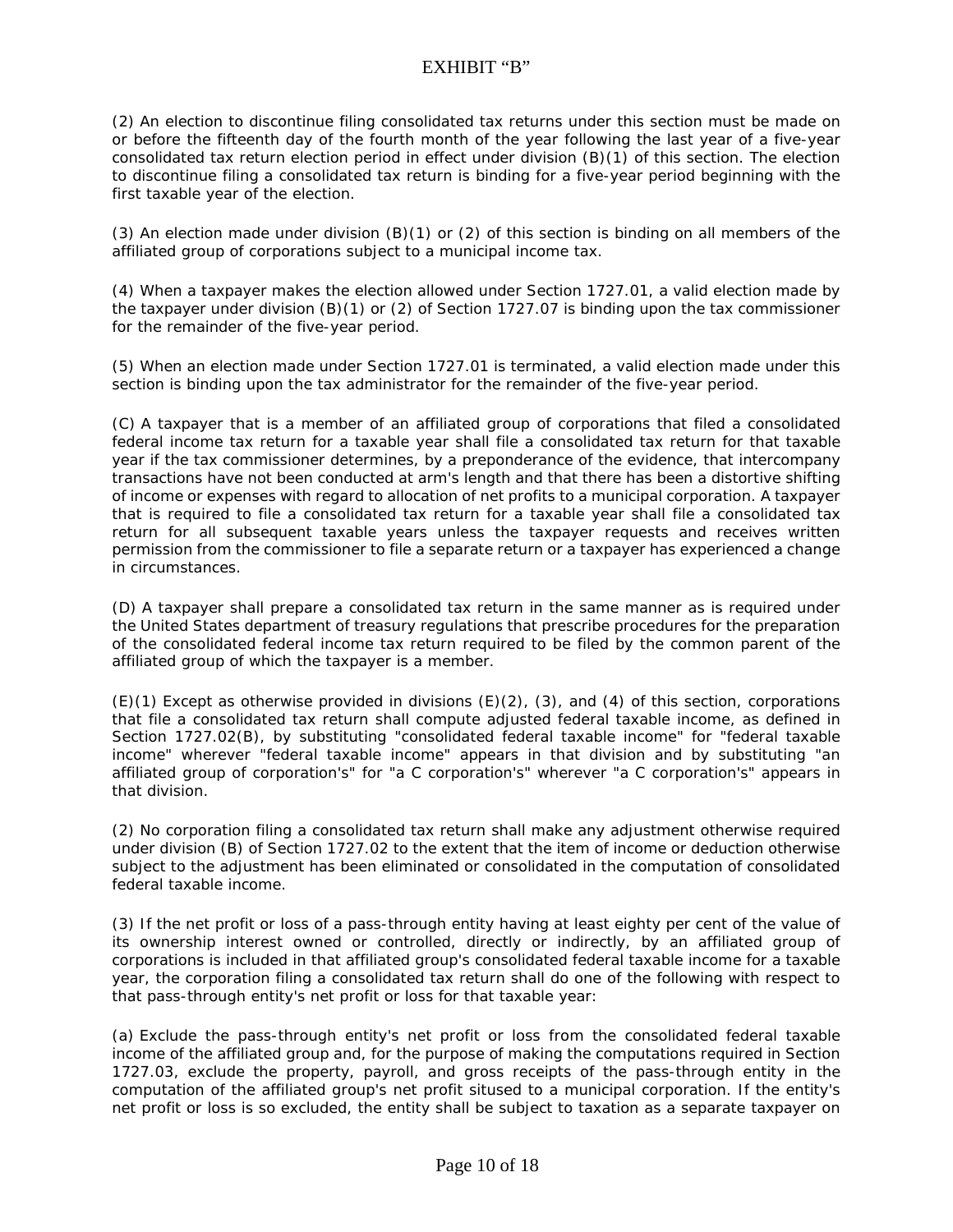the basis of the entity's net profits that would otherwise be included in the consolidated federal taxable income of the affiliated group.

(b) Include the pass-through entity's net profit or loss in the consolidated federal taxable income of the affiliated group and, for the purpose of making the computations required in Section 1727.03, include the property, payroll, and gross receipts of the pass-through entity in the computation of the affiliated group's net profit sitused to a municipal corporation. If the entity's net profit or loss is so included, the entity shall not be subject to taxation as a separate taxpayer on the basis of the entity's net profits that are included in the consolidated federal taxable income of the affiliated group.

(4) If the net profit or loss of a pass-through entity having less than eighty per cent of the value of its ownership interest owned or controlled, directly or indirectly, by an affiliated group of corporations is included in that affiliated group's consolidated federal taxable income for a taxable year, all of the following shall apply:

(a) The corporation filing the consolidated tax return shall exclude the pass-through entity's net profit or loss from the consolidated federal taxable income of the affiliated group and, for the purposes of making the computations required in Section 1727.03, exclude the property, payroll, and gross receipts of the pass-through entity in the computation of the affiliated group's net profit sitused to a municipal corporation;

(b) The pass-through entity shall be subject to municipal income taxation as a separate taxpayer in accordance with Chapter 1727 on the basis of the entity's net profits that would otherwise be included in the consolidated federal taxable income of the affiliated group.

(F) Corporations filing a consolidated tax return shall make the computations required under Section 1727.03 by substituting "consolidated federal taxable income attributable to" for "net profit from" wherever "net profit from" appears in that section and by substituting "affiliated group of corporations" for "taxpayer" wherever "taxpayer" appears in that section.

(G) Each corporation filing a consolidated tax return is jointly and severally liable for any tax, interest, penalties, fines, charges, or other amounts applicable under Section 1727.01 to 1727.16 of the Codified Ordinances or Chapter 5703 of the Ohio Revised Code to the corporation, an affiliated group of which the corporation is a member for any portion of the taxable year, or any one or more members of such an affiliated group.

### **1727.08 FAILURE TO PAY TAX.**

If a taxpayer that has made the election allowed under Section 1727.01 fails to pay any tax as required under Chapter 1727, or any portion of that tax, on or before the date prescribed for its payment, interest shall be assessed, collected, and paid, in the same manner as the tax, upon such unpaid amount at the rate per annum prescribed by Section 5703.47 of the Ohio Revised Code from the date prescribed for its payment until it is paid or until the date an assessment is issued under Section 1727.11, whichever occurs first.

#### **1727.09 DECLARATION OF ESTIMATED TAXES.**

(A) As used in this section:

(1) "Combined tax liability" means the total amount of a taxpayer's income tax liabilities to all municipal corporations in this state for a taxable year.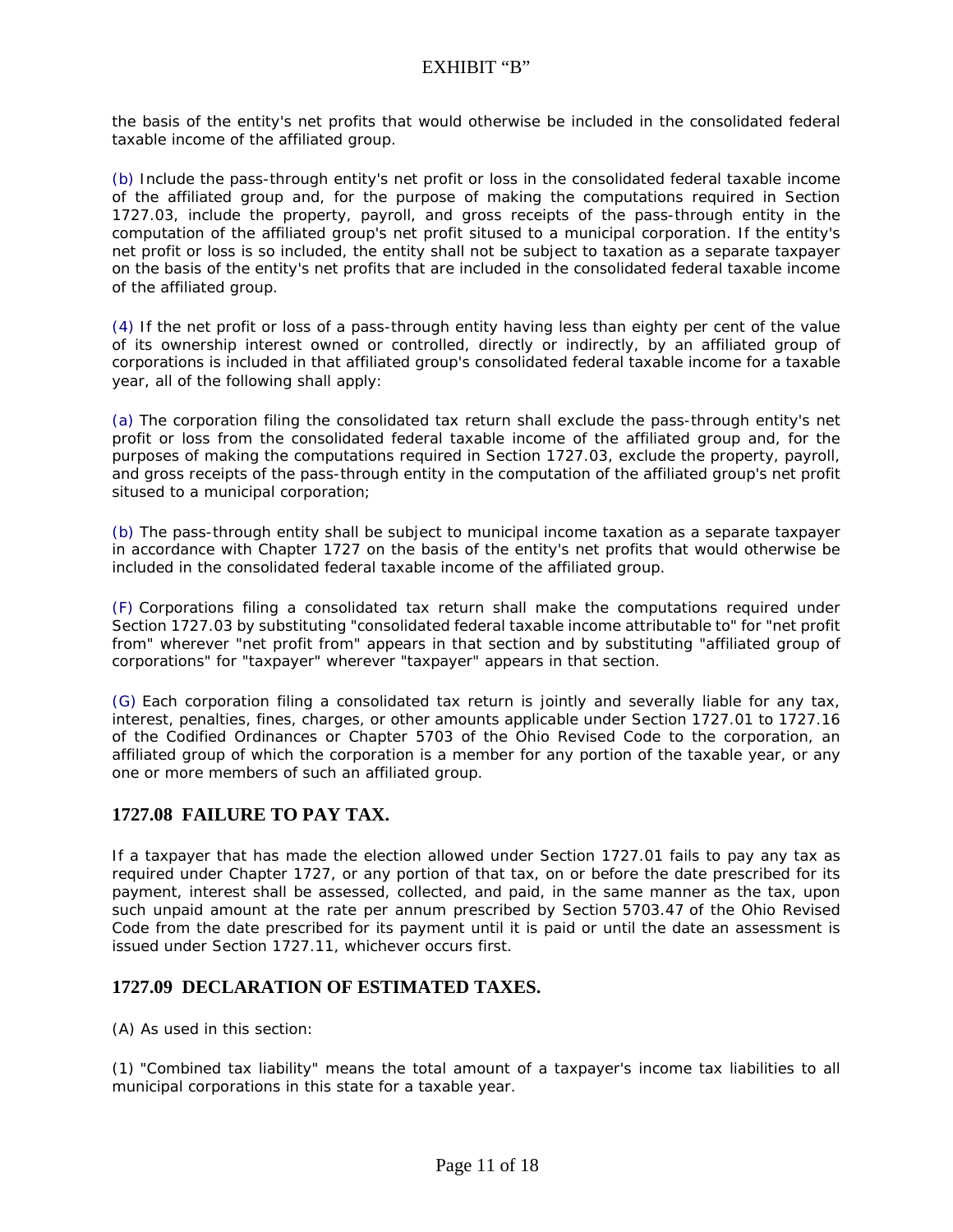(2) "Estimated taxes" means the amount that the taxpayer reasonably estimates to be the taxpayer's combined tax liability for the current taxable year.

(B)(1) Except as provided in division (B)(4) of this section, every taxpayer shall make a declaration of estimated taxes for the current taxable year, on the form prescribed by the tax commissioner, if the amount payable as estimated taxes is at least two hundred dollars.

(2) Except as provided in division (B)(4) of this section, a taxpayer having a taxable year of less than twelve months shall make a declaration under rules prescribed by the commissioner.

(3) The declaration of estimated taxes shall be filed on or before the fifteenth day of the fourth month after the beginning of the taxable year or on or before the fifteenth day of the fourth month after the taxpayer becomes subject to tax for the first time.

(4) The tax commissioner may waive the requirement for filing a declaration of estimated taxes for any class of taxpayers after finding that the waiver is reasonable and proper in view of administrative costs and other factors.

(C) Each taxpayer shall file the declaration of estimated taxes with, and remit estimated taxes to, the tax commissioner at the times and in the amounts prescribed in division (C)(1) of this section. Remitted taxes shall be made payable to the treasurer of state.

(1) The required portion of the combined tax liability for the taxable year that shall be paid through estimated taxes shall be as follows:

(a) On or before the fifteenth day of the fourth month after the beginning of the taxable year, twenty-two and one-half per cent of the combined tax liability for the taxable year;

(b) On or before the fifteenth day of the sixth month after the beginning of the taxable year, fortyfive per cent of the combined tax liability for the taxable year;

(c) On or before the fifteenth day of the ninth month after the beginning of the taxable year, sixtyseven and one-half per cent of the combined tax liability for the taxable year;

(d) On or before the fifteenth day of the twelfth month of the taxable year, ninety per cent of the combined tax liability for the taxable year.

(2) If the taxpayer determines that its declaration of estimated taxes will not accurately reflect the taxpayer's tax liability for the taxable year, the taxpayer shall increase or decrease, as appropriate, its subsequent payments in equal installments to result in a more accurate payment of estimated taxes.

(3)(a) Each taxpayer shall report on the declaration of estimated taxes the portion of the remittance that the taxpayer estimates that it owes to each municipal corporation for the taxable year.

(b) Upon receiving a payment of estimated taxes under this section, the commissioner shall immediately forward the payment to the treasurer of state. The treasurer shall credit the payment in the same manner as in division (B) of Section 718.85 of the Ohio Revised Code.

(D)(1) In the case of any underpayment of estimated taxes, there shall be added to the taxes an amount determined at the rate per annum prescribed by Section 5703.47 of the Ohio Revised Code upon the amount of underpayment for the period of underpayment, unless the underpayment is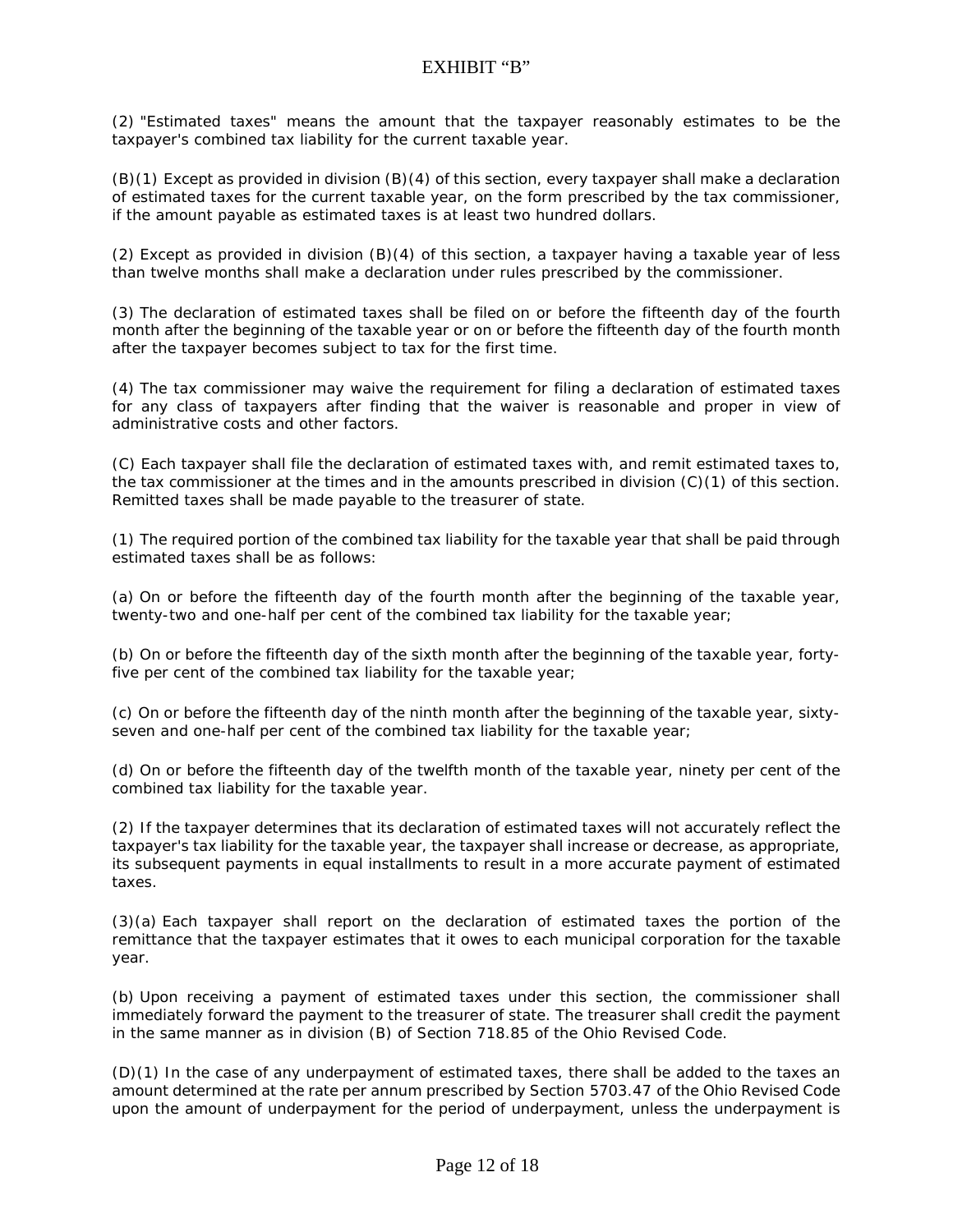due to reasonable cause as described in division (E) of this section. The amount of the underpayment shall be determined as follows:

(a) For the first payment of estimated taxes each year, twenty-two and one-half per cent of the combined tax liability, less the amount of taxes paid by the date prescribed for that payment;

(b) For the second payment of estimated taxes each year, forty-five per cent of the combined tax liability, less the amount of taxes paid by the date prescribed for that payment;

(c) For the third payment of estimated taxes each year, sixty-seven and one-half per cent of the combined tax liability, less the amount of taxes paid by the date prescribed for that payment;

(d) For the fourth payment of estimated taxes each year, ninety per cent of the combined tax liability, less the amount of taxes paid by the date prescribed for that payment.

(2) The period of the underpayment shall run from the day the estimated payment was required to be made to the date on which the payment is made. For purposes of this section, a payment of estimated taxes on or before any payment date shall be considered a payment of any previous underpayment only to the extent the payment of estimated taxes exceeds the amount of the payment presently due.

(3) All amounts collected under this section shall be considered as taxes collected under Chapter 1727 and shall be credited and distributed to municipal corporations in accordance with Section 718.83 of the Ohio Revised Code.

(E) An underpayment of any portion of a combined tax liability shall be due to reasonable cause and the penalty imposed by this section shall not be added to the taxes for the taxable year if any of the following apply:

(1) The amount of estimated taxes that were paid equals at least ninety per cent of the combined tax liability for the current taxable year, determined by annualizing the income received during the year up to the end of the month immediately preceding the month in which the payment is due.

(2) The amount of estimated taxes that were paid equals at least one hundred per cent of the tax liability shown on the return of the taxpayer for the preceding taxable year, provided that the immediately preceding taxable year reflected a period of twelve months and the taxpayer filed a municipal income tax return for that year.

#### **1727.10 ADDITIONAL PENALTIES.**

(A) In addition to any other penalty imposed by Part Seventeen – Title Two or Chapter 5703 of the Ohio Revised Code, the following penalties shall apply:

(1) If a taxpayer required to file a tax return under Chapter 1727 fails to make and file the return within the time prescribed, including any extensions of time granted by the tax commissioner, the commissioner may impose a penalty not exceeding twenty-five dollars per month or fraction of a month, for each month or fraction of a month elapsing between the due date, including extensions of the due date, and the date on which the return is filed. The aggregate penalty, per instance, under this division shall not exceed one hundred fifty dollars.

(2) If a person required to file a tax return electronically under Chapter 1727 fails to do so, the commissioner may impose a penalty not to exceed the following: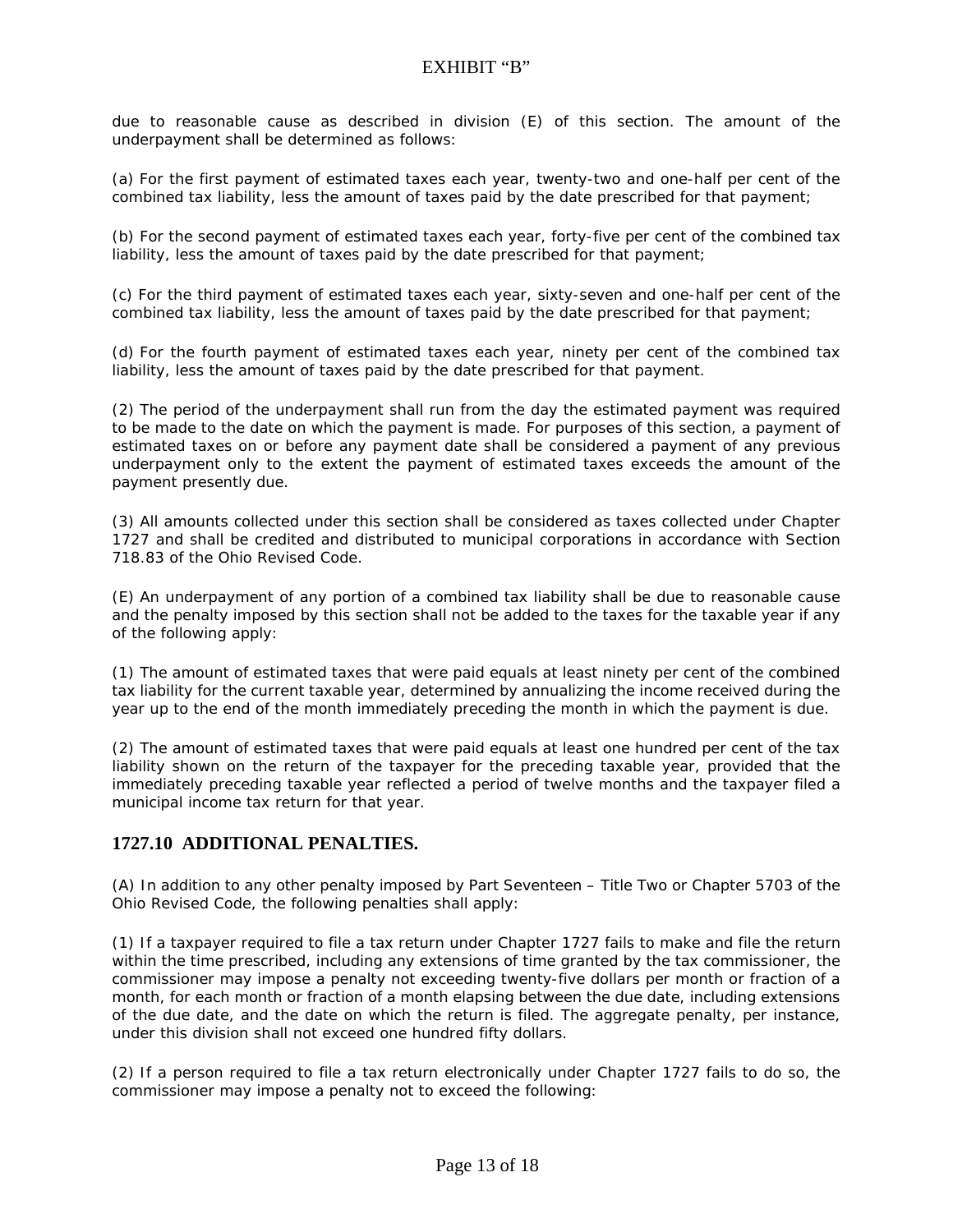(a) For each of the first two failures, five per cent of the amount required to be reported on the return;

(b) For the third and any subsequent failure, ten per cent of the amount required to be reported on the return.

(3) If a taxpayer that has made the election allowed under Section 1727.01 fails to timely pay an amount of tax required to be paid under this Part Seventeen – Title Two, the commissioner may impose a penalty equal to fifteen per cent of the amount not timely paid.

(4) If a taxpayer files what purports to be a tax return required by Chapter 1727 that does not contain information upon which the substantial correctness of the return may be judged or contains information that on its face indicates that the return is substantially incorrect, and the filing of the return in that manner is due to a position that is frivolous or a desire that is apparent from the return to delay or impede the administration of Chapter 1727, a penalty of up to five hundred dollars may be imposed.

(5) If a taxpayer makes a fraudulent attempt to evade the reporting or payment of the tax required to be shown on any return required under Chapter 1727, a penalty may be imposed not exceeding the greater of one thousand dollars or one hundred per cent of the tax required to be shown on the return.

(6) If any person makes a false or fraudulent claim for a refund under Section 1727.12 of the Codified Ordinances, a penalty may be imposed not exceeding the greater of one thousand dollars or one hundred per cent of the claim. Any penalty imposed under this division, any refund issued on the claim, and interest on any refund from the date of the refund, may be assessed under Section 1727.11 of the Codified Ordinances without regard to any time limitation for the assessment imposed by division (A) of that section.

(B) For purposes of this section, the tax required to be shown on a tax return shall be reduced by the amount of any part of the tax paid on or before the date, including any extensions of the date, prescribed for filing the return.

(C) Each penalty imposed under this section shall be in addition to any other penalty imposed under this section. All or part of any penalty imposed under this section may be abated by the tax commissioner. The commissioner may adopt rules governing the imposition and abatement of such penalties.

(D) All amounts collected under this section shall be considered as taxes collected under Chapter 1727 and shall be credited and distributed to municipal corporations in the same proportion as the underlying tax liability is required to be distributed to such municipal corporations under Section 718.83 of the Ohio Revised Code.

#### **1727.11 ASSESSMENTS.**

(A) If any taxpayer required to file a return under Chapter 1727 fails to file the return within the time prescribed, files an incorrect return, or fails to remit the full amount of the tax due for the period covered by the return, the tax commissioner may make an assessment against the taxpayer for any deficiency for the period for which the return or tax is due, based upon any information in the commissioner's possession.

The tax commissioner shall not make or issue an assessment against a taxpayer more than three years after the later of the date the return subject to assessment was required to be filed or the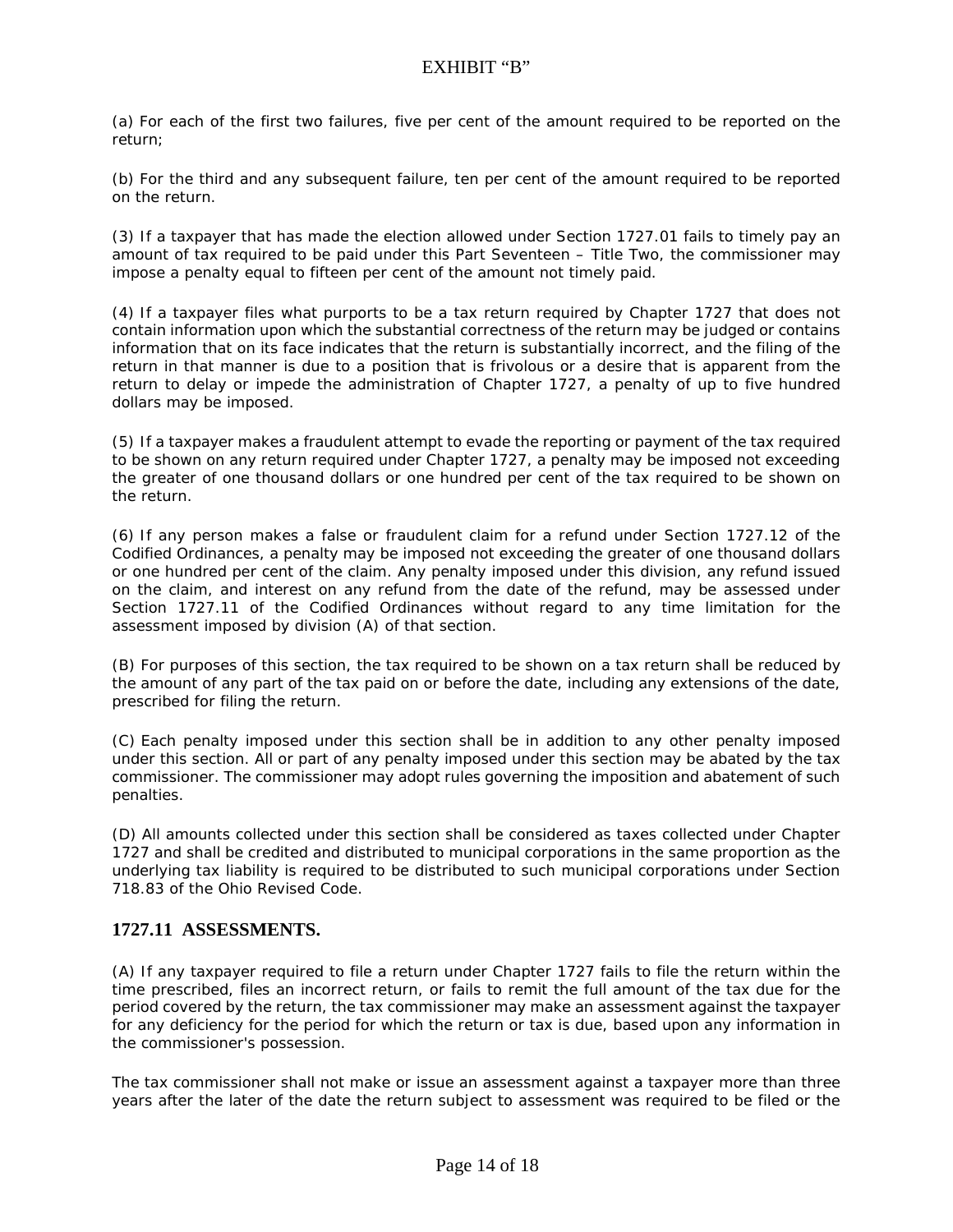## EXHIBIT "B"

date the return was filed. Such time limit may be extended if both the taxpayer and the commissioner consent in writing to the extension. Any such extension shall extend the three-year time limit in Section 1719.01 for the same period of time. There shall be no bar or limit to an assessment against a taxpayer that fails to file a return subject to assessment as required by Chapter 1727, or that files a fraudulent return. The commissioner shall give the taxpayer assessed written notice of the assessment as provided in Section 5703.37 of the Ohio Revised Code. With the notice, the commissioner shall provide instructions on how to petition for reassessment and request a hearing on the petition.

(B) Unless the taxpayer assessed files with the tax commissioner within sixty days after service of the notice of assessment, either personally or by certified mail, a written petition for reassessment signed by the authorized agent of the taxpayer assessed having knowledge of the facts, the assessment becomes final, and the amount of the assessment is due and payable from the taxpayer to the treasurer of state. The petition shall indicate the taxpayer's objections, but additional objections may be raised in writing if received by the commissioner prior to the date shown on the final determination. If the petition has been properly filed, the commissioner shall proceed under Section 5703.60 of the Ohio Revised Code.

(C) After an assessment becomes final, if any portion of the assessment remains unpaid, including accrued interest, a certified copy of the tax commissioner's entry making the assessment final may be filed in the office of the clerk of the court of common pleas in the county in which the taxpayer has an office or place of business in this state, the county in which the taxpayer's statutory agent is located, or Franklin county.

Immediately upon the filing of the entry, the clerk shall enter a judgment against the taxpayer assessed in the amount shown on the entry. The judgment may be filed by the clerk in a looseleaf book entitled "special judgments for municipal income taxes," and shall have the same effect as other judgments. Execution shall issue upon the judgment upon the request of the tax commissioner, and all laws applicable to sales on execution shall apply to sales made under the judgment.

If the assessment is not paid in its entirety within sixty days after the day the assessment was issued, the portion of the assessment consisting of tax due shall bear interest at the rate per annum prescribed by Section 5703.47 of the Ohio Revised Code from the day the commissioner issues the assessment until the assessment is paid or until it is certified to the attorney general for collection under Section 131.02 of the Ohio Revised Code, whichever comes first. If the unpaid portion of the assessment is certified to the attorney general for collection, the entire unpaid portion of the assessment shall bear interest at the rate per annum prescribed by Section 5703.47 of the Ohio Revised Code from the date of certification until the date it is paid in its entirety. Interest shall be paid in the same manner as the tax and may be collected by issuing an assessment under this section.

(D) All money collected under this section shall be credited to the municipal income tax fund and distributed to the municipal corporation to which the money is owed based on the assessment issued under this section.

(E) If the tax commissioner believes that collection of the tax will be jeopardized unless proceedings to collect or secure collection of the tax are instituted without delay, the commissioner may issue a jeopardy assessment against the taxpayer liable for the tax. Immediately upon the issuance of the jeopardy assessment, the commissioner shall file an entry with the clerk of the court of common pleas in the manner prescribed by division (C) of this section. Notice of the jeopardy assessment shall be served on the taxpayer assessed or the taxpayer's legal representative in the manner provided in Section 5703.37 of the Ohio Revised Code within five days of the filing of the entry with the clerk. The total amount assessed is immediately due and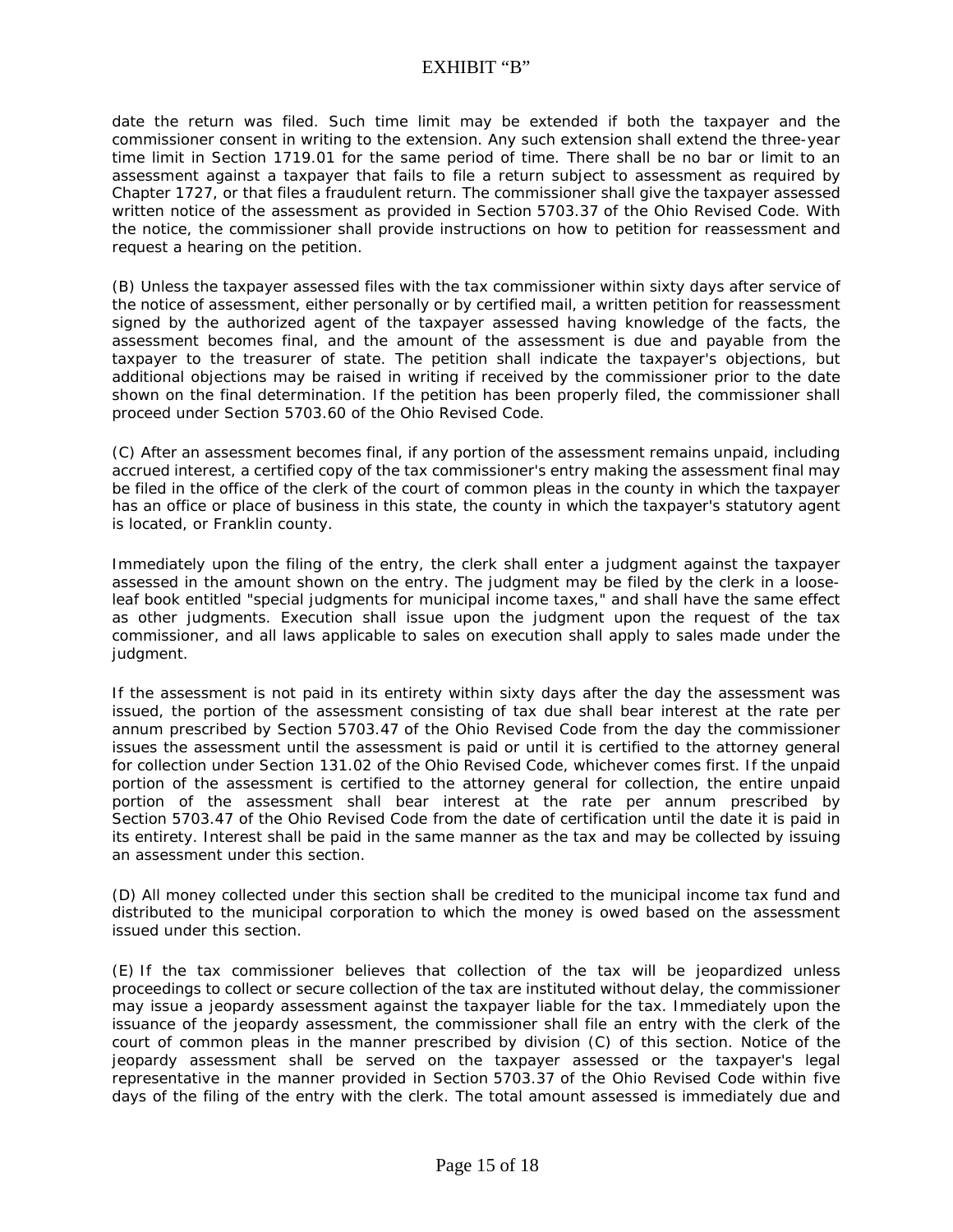# EXHIBIT "B"

payable, unless the taxpayer assessed files a petition for reassessment in accordance with division (B) of this section and provides security in a form satisfactory to the commissioner and in an amount sufficient to satisfy the unpaid balance of the assessment. Full or partial payment of the assessment does not prejudice the commissioner's consideration of the petition for reassessment.

(F) Notwithstanding the fact that a petition for reassessment is pending, the taxpayer may pay all or a portion of the assessment that is the subject of the petition. The acceptance of a payment by the treasurer of state does not prejudice any claim for refund upon final determination of the petition.

If upon final determination of the petition an error in the assessment is corrected by the tax commissioner, upon petition so filed or pursuant to a decision of the board of tax appeals or any court to which the determination or decision has been appealed, so that the amount due from the taxpayer under the corrected assessment is less than the portion paid, there shall be issued to the taxpayer, its assigns, or legal representative a refund in the amount of the overpayment as provided by Section 1727.12, with interest on that amount as provided by that section.

## **1727.12 REFUND APPLICATIONS.**

(A) An application to refund to a taxpayer the amount of taxes paid on any illegal, erroneous, or excessive payment of tax under Chapter 1727, including assessments, shall be filed with the tax commissioner within three years after the date of the illegal, erroneous, or excessive payment of the tax, or within any additional period allowed by division (A) of Section 1719.01. The application shall be filed in the form prescribed by the tax commissioner.

(B)(1) On the filing of a refund application, the tax commissioner shall determine the amount of refund to which the applicant is entitled. The amount determined shall be based on the amount overpaid per return or assessment. If the amount is greater than ten dollars and not less than that claimed, the commissioner shall certify that amount to the director of budget and management and the treasurer of state for payment from the tax refund fund created in Section 5703.052 of the Ohio Revised Code. If the amount is greater than ten dollars but less than that claimed, the commissioner shall proceed in accordance with Section 5703.70 of the Ohio Revised Code.

(2) Upon issuance of a refund under this section, the commissioner shall notify each municipal corporation of the amount refunded to the taxpayer attributable to that municipal corporation, which shall be deducted from the municipal corporation's next distribution under Section 718.83 of the Ohio Revised Code.

(C) Any portion of a refund determined under division (B) of this section that is not issued within ninety days after such determination shall bear interest at the rate per annum prescribed by Section 5703.47 of the Ohio Revised Code from the ninety-first day after such determination until the day the refund is paid or credited. On an illegal or erroneous assessment, interest shall be paid at that rate from the date of payment on the illegal or erroneous assessment until the day the refund is paid or credited.

#### **1727.13 AMENDED RETURNS.**

(A) If any of the facts, figures, computations, or attachments required in an annual return filed by a taxpayer that has made the election allowed under Section 1727.01 and used to determine the tax due under Chapter 1727 must be altered as the result of an adjustment to the taxpayer's federal income tax return, whether initiated by the taxpayer or the internal revenue service, and such alteration affects the taxpayer's tax liability under those sections, the taxpayer shall file an amended return with the tax commissioner in such form as the commissioner requires. The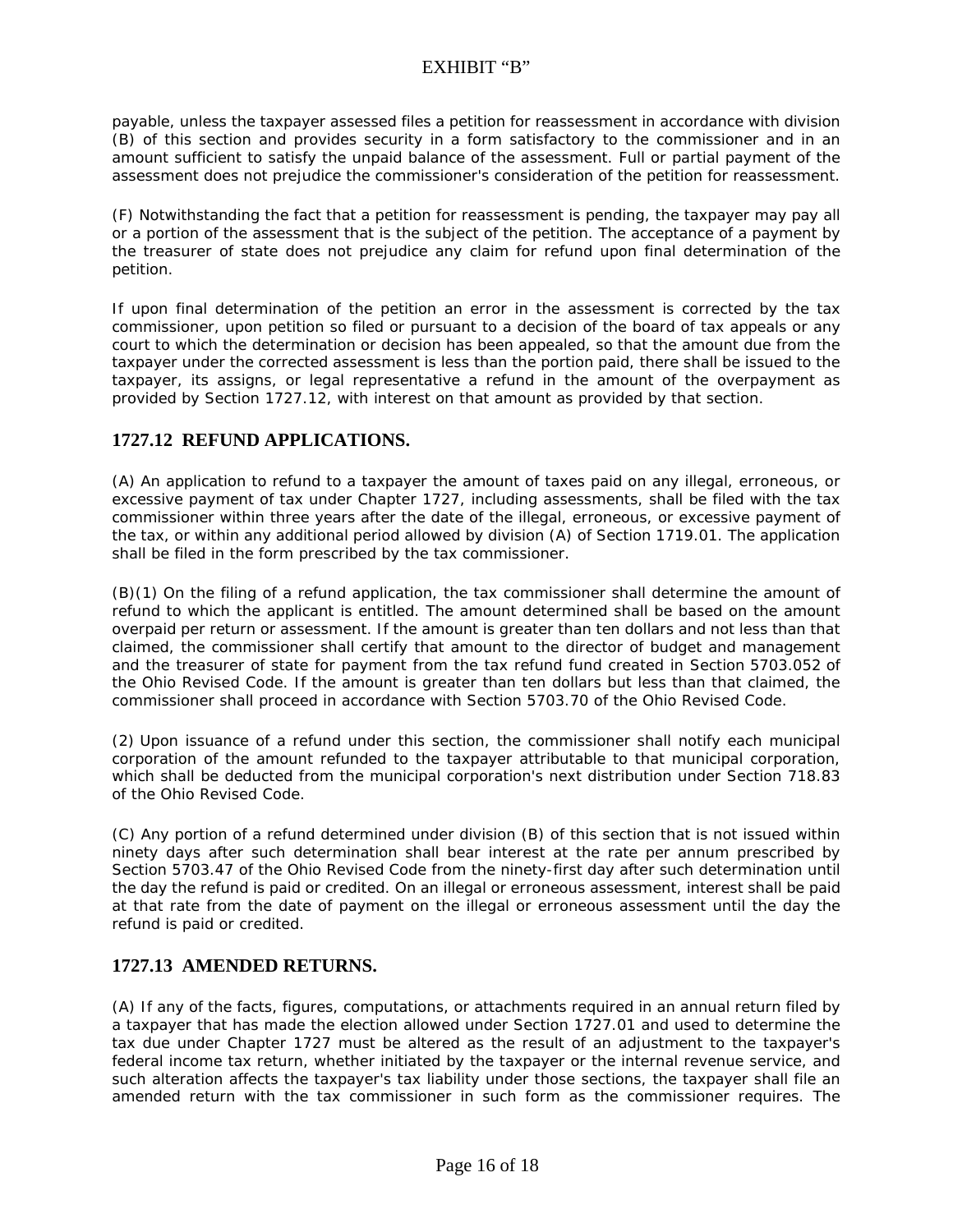# EXHIBIT "B"

amended return shall be filed not later than sixty days after the adjustment is agreed upon or finally determined for federal income tax purposes or after any federal income tax deficiency or refund, or the abatement or credit resulting therefrom, has been assessed or paid, whichever occurs first. If a taxpayer intends to file an amended consolidated municipal income tax return, or to amend its type of return from a separate return to a consolidated return, based on the taxpayer's consolidated federal income tax return, the taxpayer shall notify the commissioner before filing the amended return.

(B) In the case of an underpayment, the amended return shall be accompanied by payment of any combined additional tax due together with any penalty and interest thereon. An amended return required by this section is a return subject to assessment under Section 1727.11 for the purpose of assessing any additional tax due under this section, together with any applicable penalty and interest. The amended return shall not reopen those facts, figures, computations, or attachments from a previously filed return no longer subject to assessment that are not affected, either directly or indirectly, by the adjustment to the taxpayer's federal tax return.

(C) In the case of an overpayment, an application for refund may be filed under this division within the sixty-day period prescribed for filing the amended return, even if that period extends beyond the period prescribed in Section 1727.12, if the application otherwise conforms to the requirements of that section. An application filed under this division shall claim refund of overpayments resulting from alterations to only those facts, figures, computations, or attachments required in the taxpayer's annual return that are affected, either directly or indirectly, by the adjustment to the taxpayer's federal income tax return unless it is also filed within the time prescribed in Section 1727.05. The application shall not reopen those facts, figures, computations, or attachments that are not affected, either directly or indirectly, by the adjustment to the taxpayer's federal income tax return.

### **1727.14 EXAMINATION OF RECORDS AND PERSONS.**

(A) The tax commissioner, or any authorized agent or employee thereof, may examine the books, papers, records, and federal and state income tax returns of any taxpayer or other person that is subject to Chapter 1727 for the purpose of verifying the accuracy of any return made or, if no return was filed, to ascertain the tax due as required under those sections. Upon written request by the commissioner or a duly authorized agent or employee thereof, every taxpayer or other person subject to this section is required to furnish the opportunity for the commissioner, authorized agent, or employee to investigate and examine such books, papers, records, and federal and state income tax returns at a reasonable time and place designated in the request.

(B) The records and other documents of any taxpayer or other person that is subject to Chapter 1727 shall be open to the tax commissioner's inspection during business hours and shall be preserved for a period of six years following the end of the taxable year to which the records or documents relate, unless the commissioner, in writing, consents to their destruction within that period, or by order requires that they be kept longer. The commissioner may require any person, by notice served on that person, to keep such records as the commissioner determines necessary to show whether or not that person is liable, and the extent of such liability, for the income tax levied by a municipal corporation.

(C) The tax commissioner may examine under oath any person that the commissioner reasonably believes has knowledge concerning any income that was or would have been returned for taxation or any transaction tending to affect such income. The commissioner may, for this purpose, compel any such person to attend a hearing or examination and to produce any books, papers, records, and federal income tax returns in such person's possession or control. The person may be assisted or represented by an attorney, accountant, bookkeeper, or other tax practitioner at any such